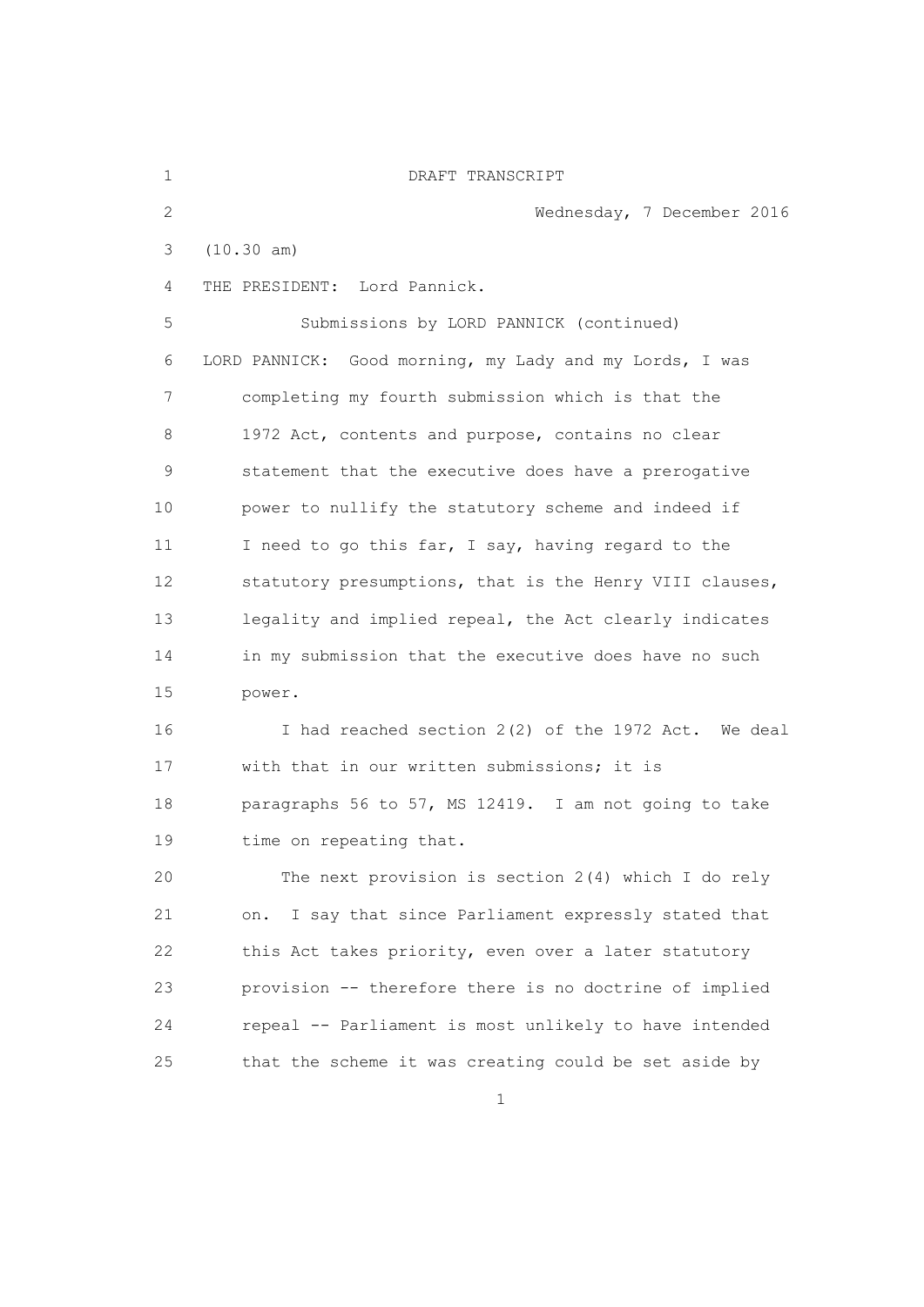1 a minister. That is the submission.

 2 Then we have section 3(1). We deal with that in 3 paragraph 58 of our written case, MS 12420, and I don't 4 want to add to that, save to refer to the divisional 5 court's judgment, paragraph 93.7. I don't ask the court 6 to turn it up. It is in the judgment, MS 11800, 7 paragraph 93.7, where the divisional court says that if 8 all the treaty rights can be removed by the executive 9 using prerogative powers, section 3(1) would make no 10 sense.

11 I say that the divisional court rightly concluded, 12 rightly concluded, it is paragraph 94 of its judgment, 13 MS 11801, that the clear implication from all these 14 provisions is that Parliament intended that the Crown 15 did not have prerogative power to take action on the 16 international plane to destroy that which Parliament was 17 creating.

 18 My Lady, my Lords, before I move on to my fifth 19 point, can I briefly return to three matters which were 20 raised yesterday afternoon which I promised to deal 21 with. The first is my Lord, Lord Reed's question about 22 authority that Hansard can be relevant to identifying 23 statutory purpose, and not simply a Pepper v Hart type 24 exercise.

25 I think we have put on the desks of your Lordships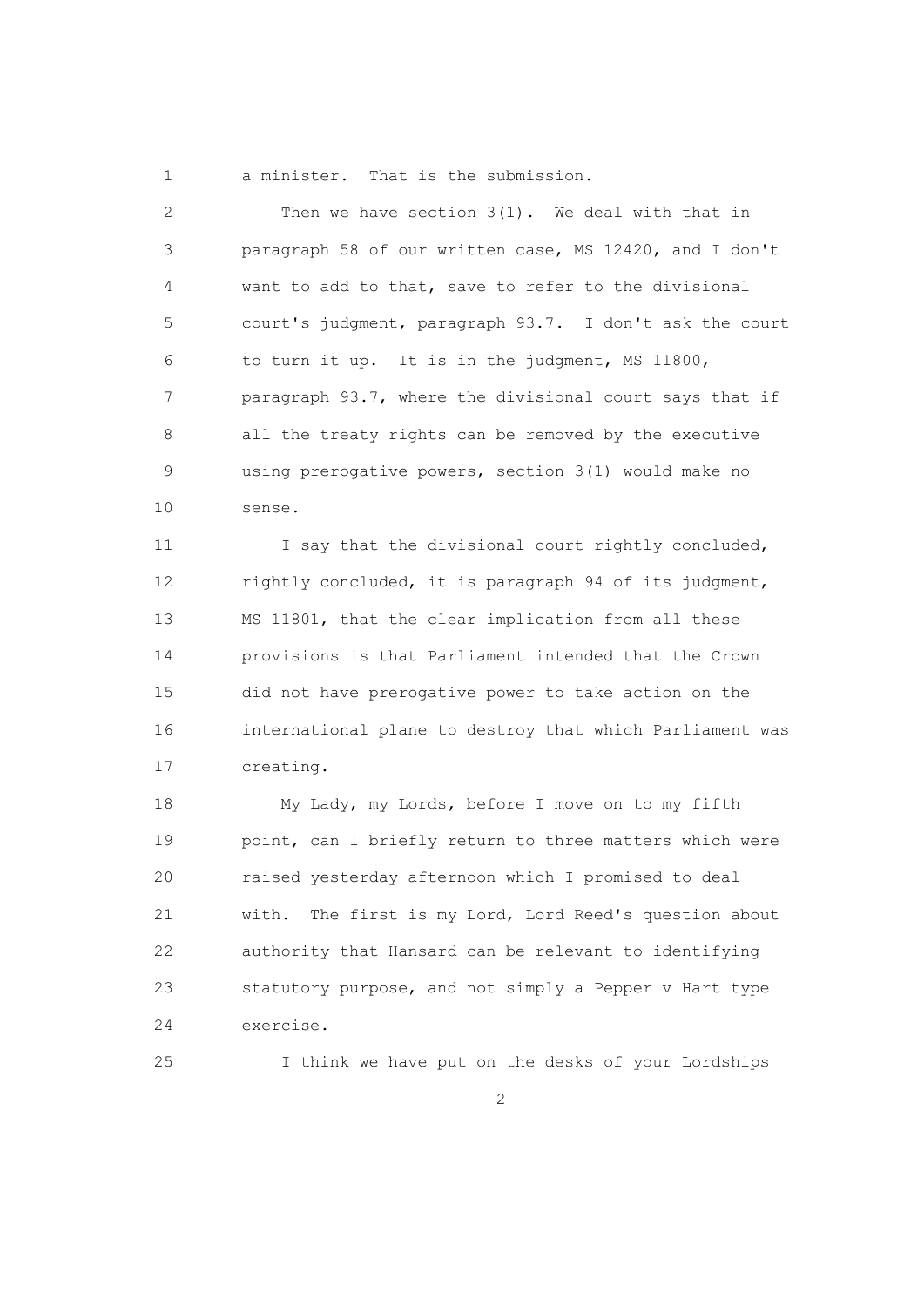1 and your Ladyship a Privy Council case which I don't ask 2 your Lordships to go through. It is called Gopal. And 3 it is paragraphs 3 and 7 which I say support my 4 contention. It is nothing to do with human rights.

 5 However, I should also draw to the attention of the 6 court the judgments of the appellate committee in the 7 Spath Holme case volume 8, tab 75, please don't turn it 8 up, but it is volume 8, tab 75, MS 2991. It is [2001] 2 9 Appeal Cases, and I do accept there the majority of the 10 appellate committee said Hansard could not be used to 11 identify the purpose of an act. So I draw attention to 12 that.

13 What I would say, however, is that if in this case 14 this court is going to look, if it is going to look, at 15 what ministers said about the 2015 bill, it would be 16 wrong, in my submission, to exclude what Mr Lidington 17 said in the House of Commons; it would be an artificial 18 exercise to look at some of the statements but not what 19 was said on the floor of the House of Commons. That is 20 my submission and that is the first point.

 21 LORD MANCE: I think there is further authority. I remember 22 Lord Steyn dealing with this point and there is

23 certainly another case --

 24 LORD PANNICK: Yes, Lord Steyn is 2002, I think, it is the 25 local government case your Lordship may have in mind.

 $\sim$  3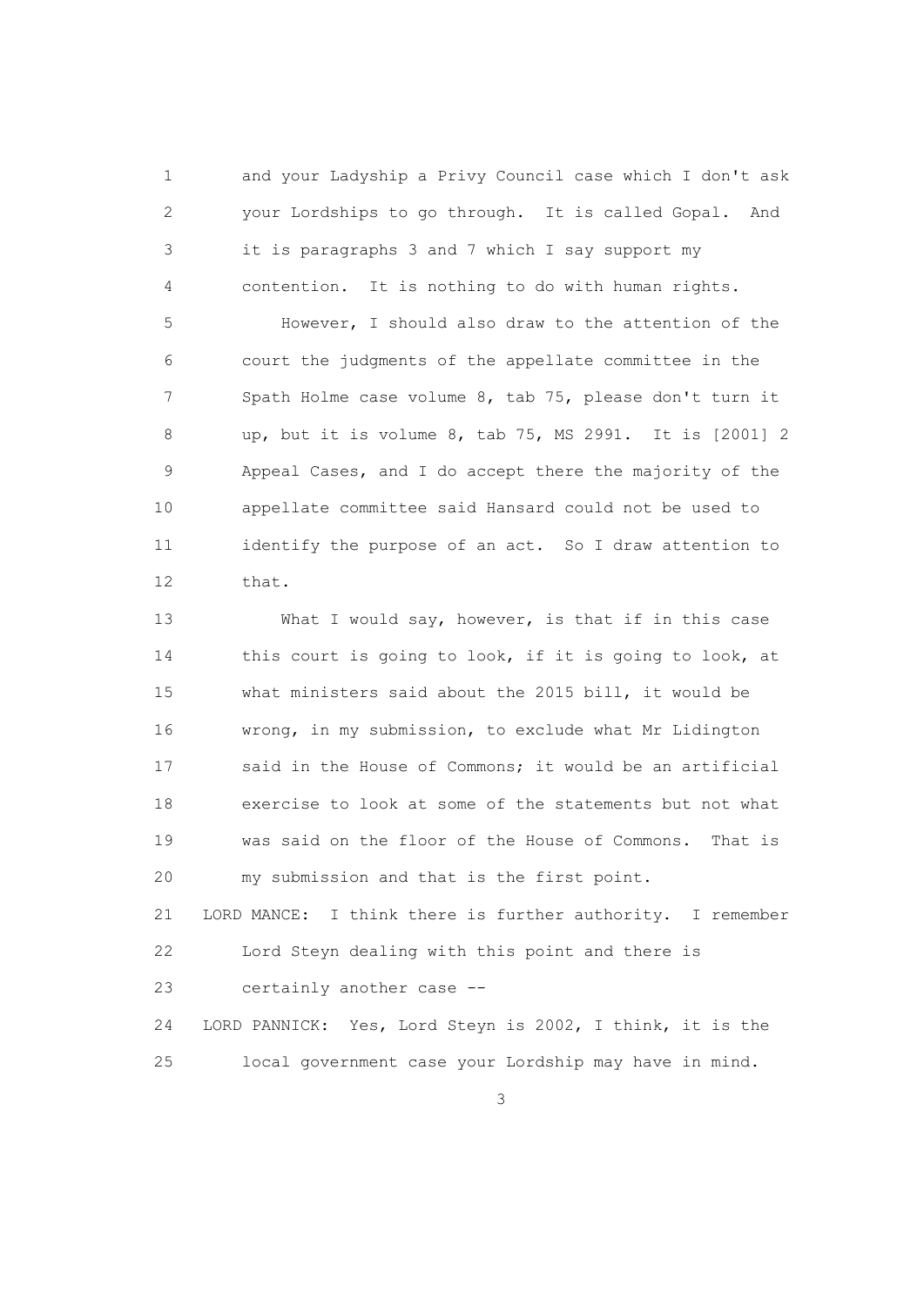1 LORD MANCE: Saying you could look at -- is there

 2 inconsistency between that and Spath Holme? On the face 3 of it, it seems to be. 4 LORD PANNICK: If it matters, I would say the law has moved 5 on, with great respect, since 2001. Your Lordships and 6 your Ladyship, of course, have many important 7 constitutional issues to decide in this case; I am not 8 suggesting that the court adds to the list the rather 9 important question, the extent to which Hansard can be 10 used in order to determine the scope or mischief of 11 legislation. 12 THE PRESIDENT: It may have considerable practical 13 importance in more cases than the points we are being 14 asked to decide. 15 LORD KERR: I think we might say that there is a certain air 16 of unreality, if we are considering what effect the 17 1972 Act had and what purpose the 2015 legislation had, 18 to ignore what was said about that. 19 LORD PANNICK: I respectfully agree. The point I make is 20 the point I was making to my Lord, the President, that 21 my case is: look at what the Act actually said; but if 22 the court is to be persuaded by my friends for the 23 appellant that one should look at other material, it is 24 quite artificial to look at some of the other material 25 but not at what Mr Lidington expressly said on the floor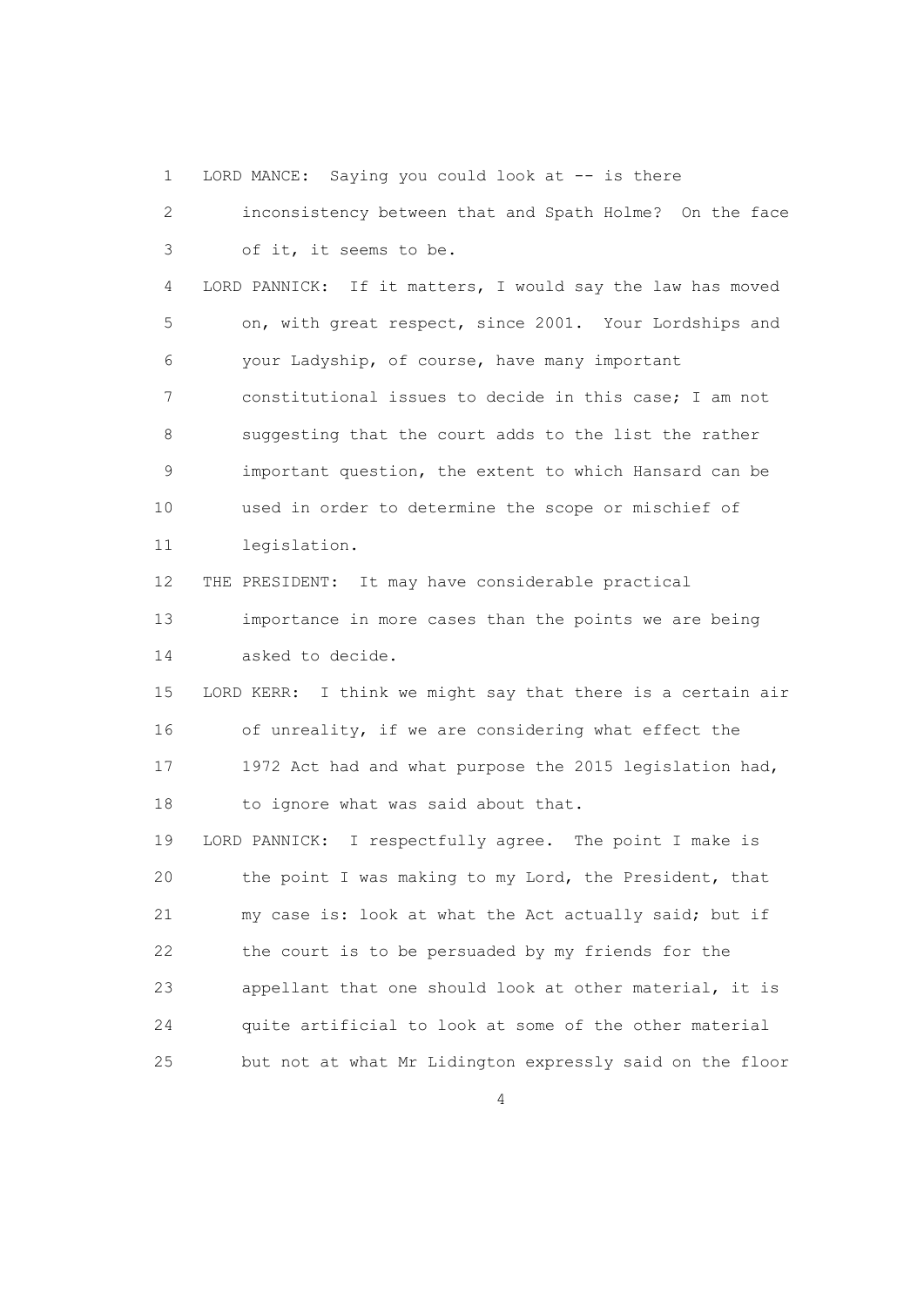1 of the House.

 2 THE PRESIDENT: Yes, I mean, the only trouble with looking 3 at what was said on the floor of the House, and as you 4 say, we don't want to go too much into this, is what 5 a minister or somebody else says does not necessarily 6 represent the reason why people vote, or what they 7 believe when they vote.

8 It is like going into what people say about their 9 contracts when construing their contracts, and that way 10 madness can be said to lie, because you then start 11 looking at everything said in Parliament and balancing 12 up -- it can be a very treacherous course.

 13 LORD PANNICK: It can. Of course the point being made by 14 the appellant is what the Government's intention was, 15 what the Government was putting forward because Mr Eadie 16 draws attention, footnote 4, to what ministers said from 17 time to time: this was our intention.

 18 THE PRESIDENT: That is what Government said but in the end 19 that is -- highlights the problem. We are here 20 concerned with two separate entities, the Government and

21 the legislature.

 22 LORD PANNICK: I entirely accept that, and that is why I put 23 the point, I hope very modestly, it is not my 24 submission, if the court is being told by the appellant: 25 look at what the Government's intention was; it is a bit

<u>5</u>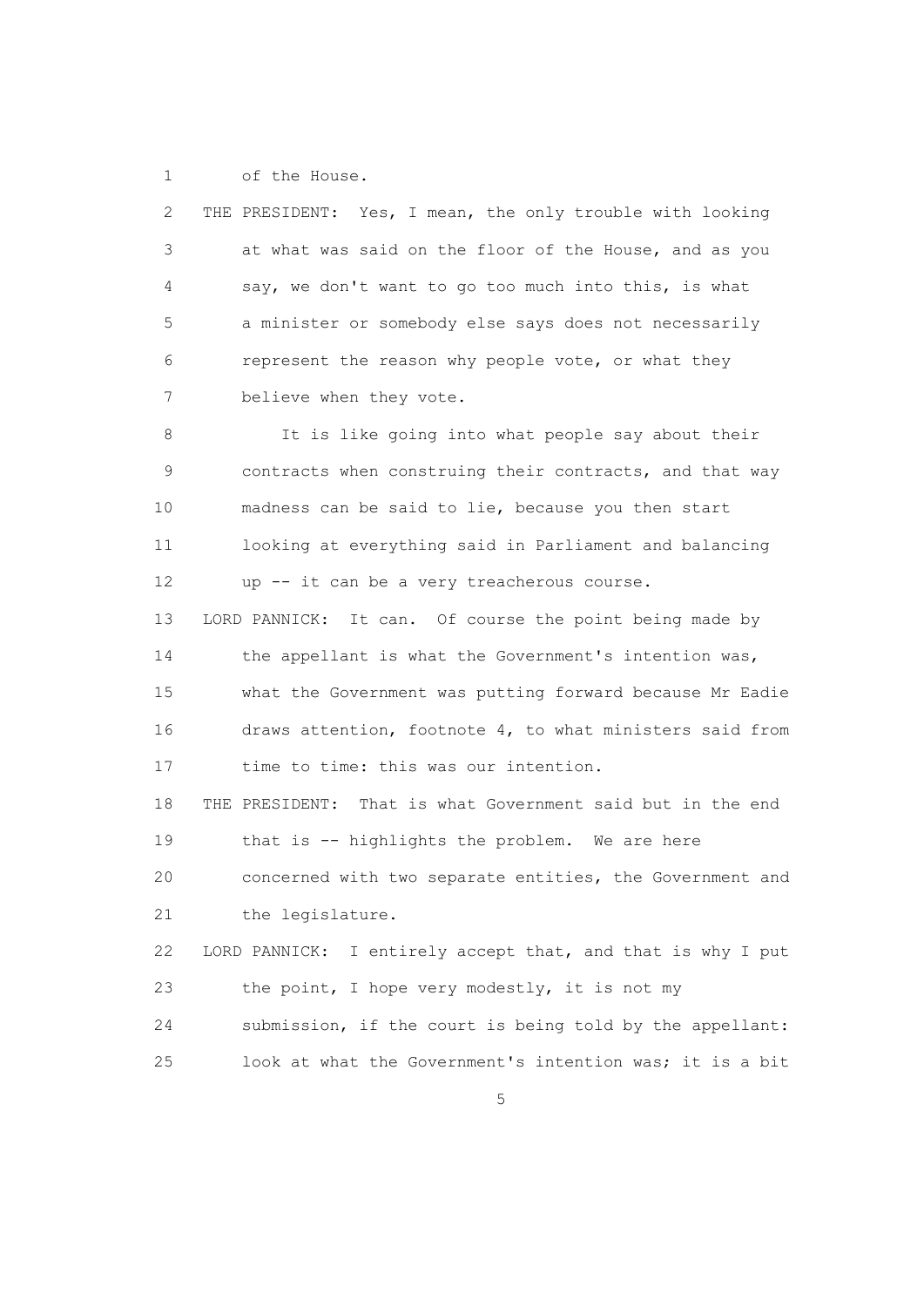1 more blurred than that. But my submission is what the 2 court should focus on, is what the Act actually said, 3 which is not ambiguous in any way; it is a limited act 4 for a very specific, very important purpose. I don't in 5 any way seek to denigrate the purpose; to hold 6 a referendum is a very important matter. My submission 7 is, however, it has nothing whatsoever to do with the 8 issue before the court, which is who enjoys the power to 9 notify; is there a prerogative power once the referendum 10 has taken place; and that is what I invite the court -- 11 LORD CARNWATH: I suppose what ministers say might be 12 relevant as creating some sort of legitimate expectation 13 as to what they are going to do, but that tells you 14 nothing about the machinery with which they are going to 15 do it.

 16 LORD PANNICK: Absolutely, and this case is nothing to do 17 with legitimate expectation, and any such argument would 18 be exceptionally difficult to sustain.

 19 That is the first additional point. The second 20 point is I promised to answer my Lord, Lord Mance's 21 question about the debate in the 1970s. My Lord said, 22 what was I talking about, this debate in the 1970s on 23 whether Parliament could reverse the 1972 Act. What 24 I had in mind is the Blackburn case, and if your 25 Lordships and your Ladyship look -- I don't ask the

 $\sim$  6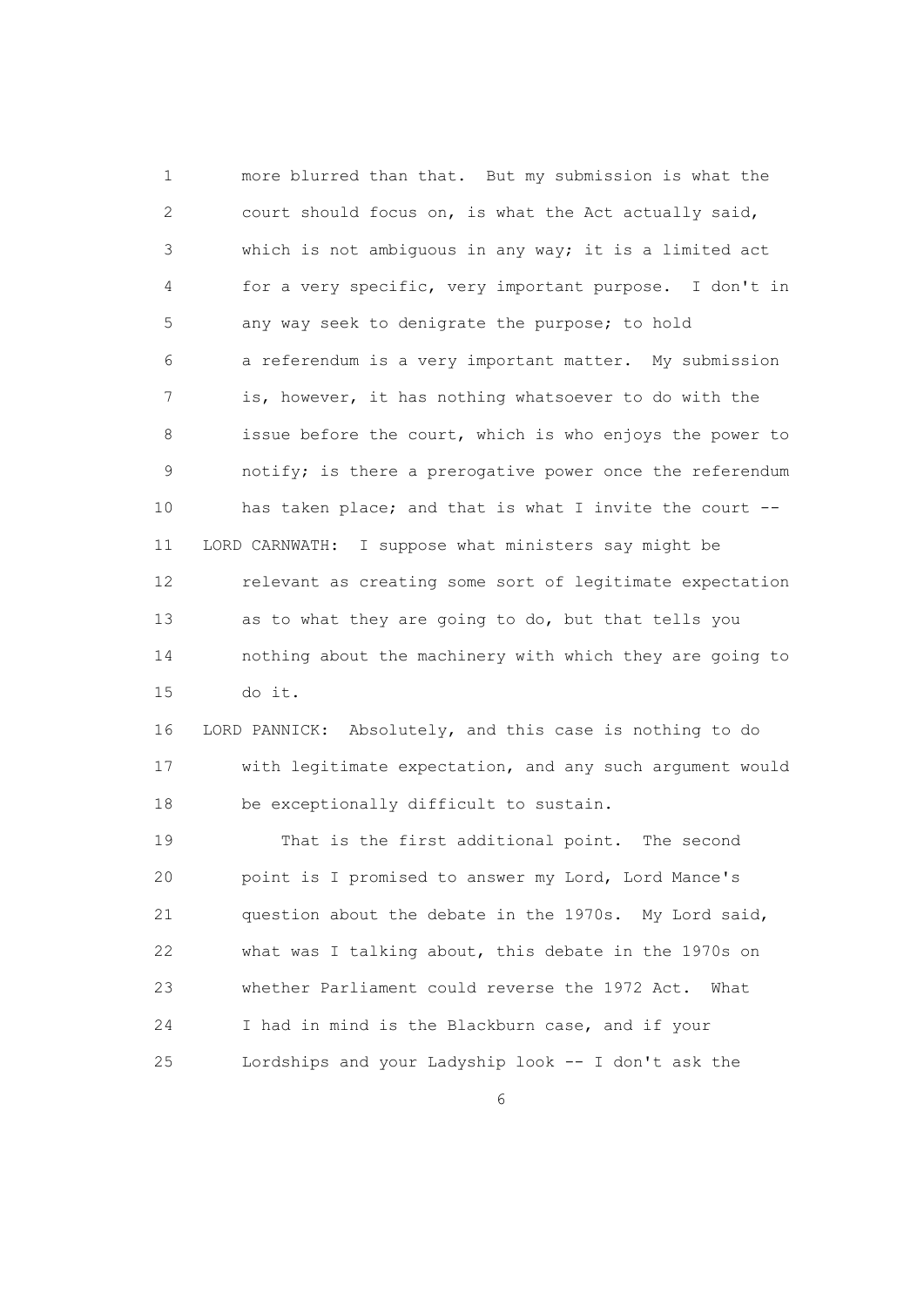1 court to turn it up -- at core authorities 2, tab 11, it 2 is MS 302, Lord Denning at page 305 H adverts to what 3 was then a contemporary debate: could Parliament itself 4 go back on what it had enacted?

 5 All I was saying to the court is, it is not my 6 understanding that that is nowadays a point that causes 7 concern, nor could it in the light of section 18 of the 8 2011 Act, if it was otherwise a point of concern.

9 The third point I promised to -- I need to come back 10 to is my Lady, the Deputy President, asked about the 11 acts of Parliament which have amended section 1(2) of 12 the 1972 Act to add the new treaties. The court will 13 find what I hope is a helpful annex to our written case. 14 It is MS 12438, and there we set out the relevant acts 15 which have amended section 1, subsection 2 to take 16 account of the new treaties, Maastricht, Amsterdam, 17 Nice, Lisbon and all the others.

 18 What the annex shows is that all of these acts 19 amending section 1(2) were in fact enacted before 20 Parliament ratified the relevant treaty and that is 21 because as the court already heard -- 22 LADY HALE: Before the Government ratified.

 23 LORD PANNICK: Your Ladyship is absolutely right, before the 24 Government ratified, I apologise, and that is because 25 Parliament needed to amend domestic law before the new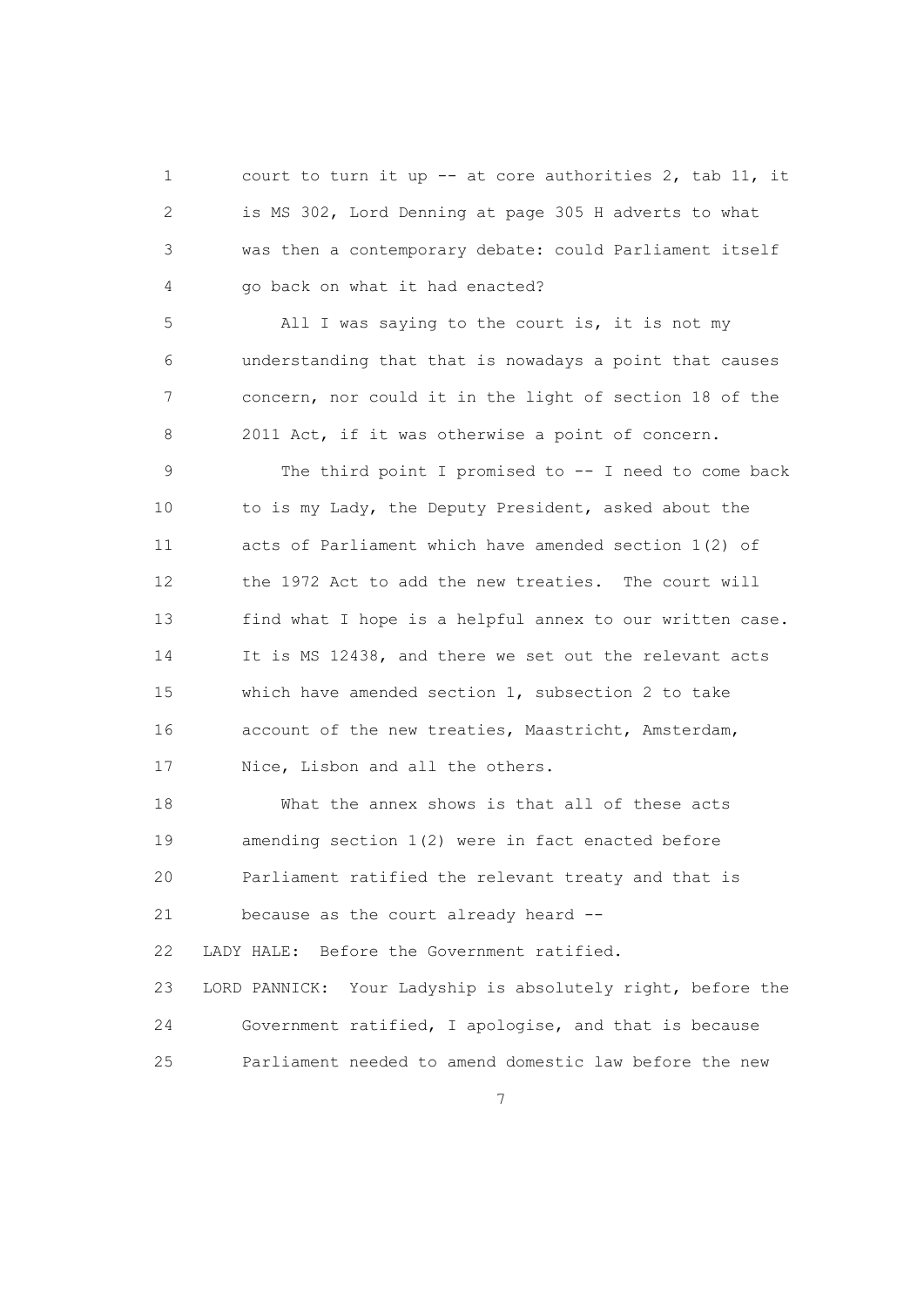1 EU law treaty came into force which would alter domestic 2 rights.

 3 THE PRESIDENT: Just like the 1972 Act, the Government 4 signs, Parliament, as it were, enacts and then the 5 Government ratifies.

6 LORD PANNICK: Precisely so.

7 THE PRESIDENT: Thank you.

 8 LORD PANNICK: Precisely so. If one looks at these acts, 9 some inaud parliamentary approval because of the post 10 1972 legislation, the 1978 Act and the others.

11 THE PRESIDENT: Yes.

 12 LORD PANNICK: Some of them need parliamentary approval 13 because they are being added to section 1(2), because 14 they affect domestic law rights. Some of them need 15 parliamentary approval for both reasons, so if one 16 looks, for example, at core authorities volume 1, tab 3, 17 the court will see the European Union (Amendment) Act 18 2008.

 19 This is the one that addressed the treaty of Lisbon 20 and if the court goes -- sorry, it is MS 117, MS 117, 21 core authorities 1, tab 3. If the court, please, would 22 turn to MS 118, at the top of the page, section 2, it is 23 not set out in detail, but the court can see what it 24 does, is it amends the 1972 Act by adding a new 25 section 1 phrase to S, and if the court then looks on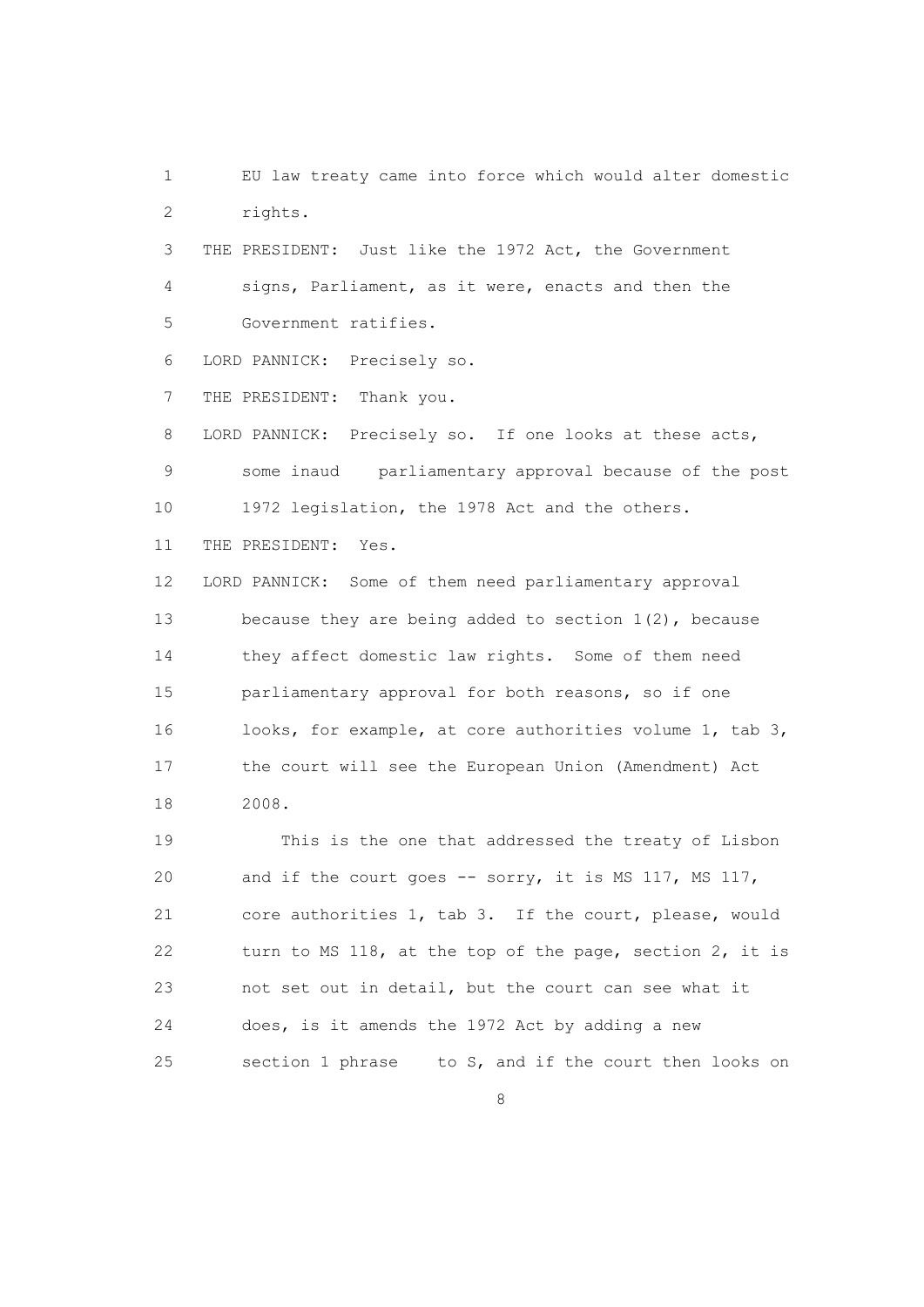1 the next page and looks at section 4, this Act does 2 another job. What it does is it approves the treaty of 3 Lisbon for the purposes of the 2002 Act, that is 4 parliamentary approval, as it says, of treaties 5 increasing the European Parliament's powers.

 6 So each of the two different functions is addressed 7 separately by Parliament, and there are some treaties 8 for which parliamentary approval was not required under 9 the post 1972 legislation, but it was still necessary to 10 add the treaty to section 1(2) of the 1972 Act. If the 11 court would please look at volume 19 of the materials 12 and look, please, at tab 221, which is MS page 6463.

 13 The court will see that that treaty, which was the 14 treaty for accession of Spain and Portugal, that was 15 added to section 1(2) of the 1972 Act, but there was no 16 need for approval under the post 1972 legislation as it 17 then existed, so Parliament is very careful to treat 18 separately the two distinct areas that we are here 19 concerned with.

 20 So that is the 1972 Act. There are, of course, many 21 other relevant statutes in many areas of life, 22 competition law, communications law, equality law, 23 environmental law, and many others, at least some of the 24 terms of which would be frustrated if the appellant 25 terminates the UK's membership of the EU, notifies of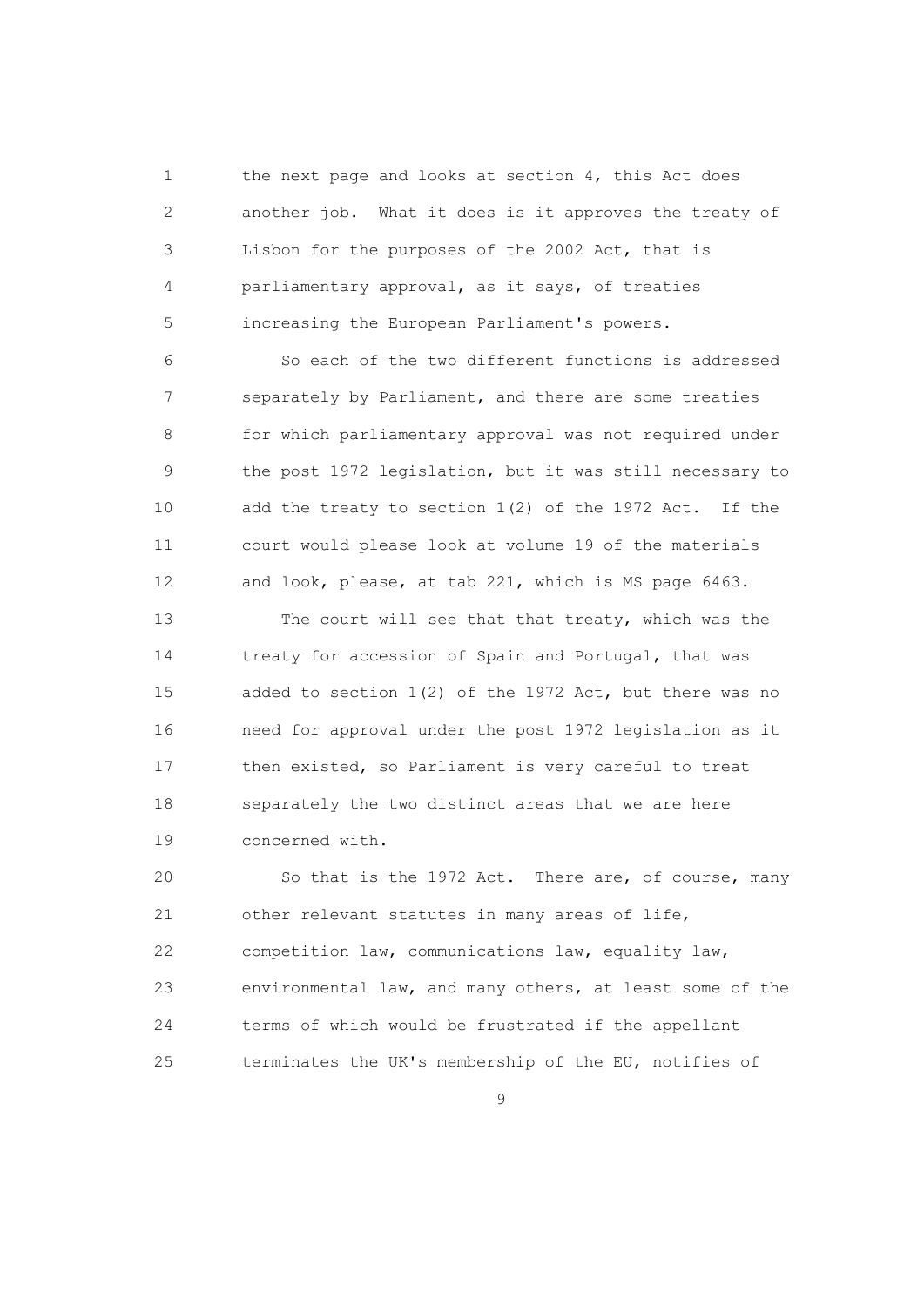1 the termination that is to take effect in two years' 2 time unless there is an extension. We have given the 3 example in our written case of the European 4 Parliamentary Elections Act 2002, and we have given 5 extensive analysis of this in the written argument. It 6 is in our written case, in particular, paragraph 17.3 7 a), which is MS 12394. But it is only an example.

 8 It is no answer for the appellant to say, as he 9 does, that of course these rights lapse when we leave 10 the club -- that is their answer -- but that begs the 11 question, and the question is whether the appellant can 12 lawfully use prerogative powers in such a way as to 13 nullify these statutory provisions.

 14 But there are many other examples. Can I give the 15 court one other example of our concern. It is volume 13 16 at tab 130, which is MS 4481, volume 13, tab 130, the 17 Communications Act 2003, MS 4481. I am inviting the 18 court's attention to section 4 of the Communications Act 19 2003 -- 13130 -- section 4 of the Communications Act is 20 headed "Duties for the purpose of fulfilling EU 21 obligations":

 22 "This section applies to the following functions of 23 Ofcom ... (a) their functions under chapter 1 of part  $24$  2 ..."

25 That is electronic communications --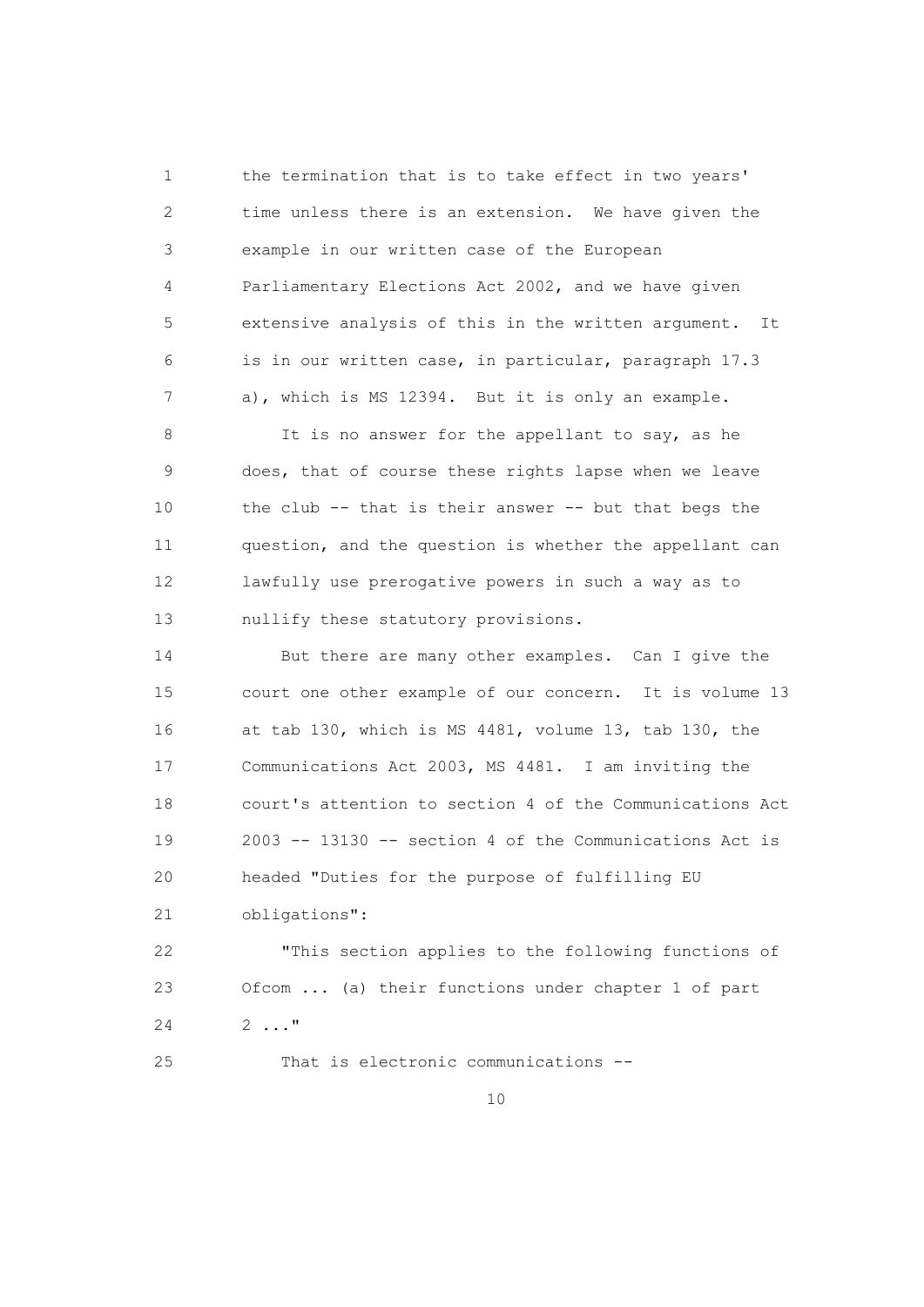1 LORD CLARKE: This is section 4A, is it?

 2 LORD PANNICK: No, section 4. It is on MS page 4481. 3 LORD CLARKE: Sorry, I beg your pardon. My fault. 4 LORD PANNICK: "Duties for the purpose of fulfilling EU 5 obligations", section 4(1): 6 "This section applies to the following functions of 7 Ofcom ..." 8 First of all, their functions under chapter 1 of 9 part 2 which concerns electronic communications, 10 networks and services, their licensing function, and 11 there is a lot more detail, none of which matters. My 12 point is under section 4(2): 13 "It shall be the duty of Ofcom in carrying out any 14 of those functions to act in accordance with the six 15 Community requirements which give effect among other 16 things to the requirements of the framework directive. 17 Then subsection 4, the second Community requirement is: 18 **"...** a requirement to secure that Ofcom's activities 19 contribute to the development of the European internal 20 market." 21 The third Community requirement is: 22 "... a requirement to promote the interests of all 23 persons who are citizens of the European Union, within 24 the meaning of Article 20." 25 My Lords, this simply does not make sense, it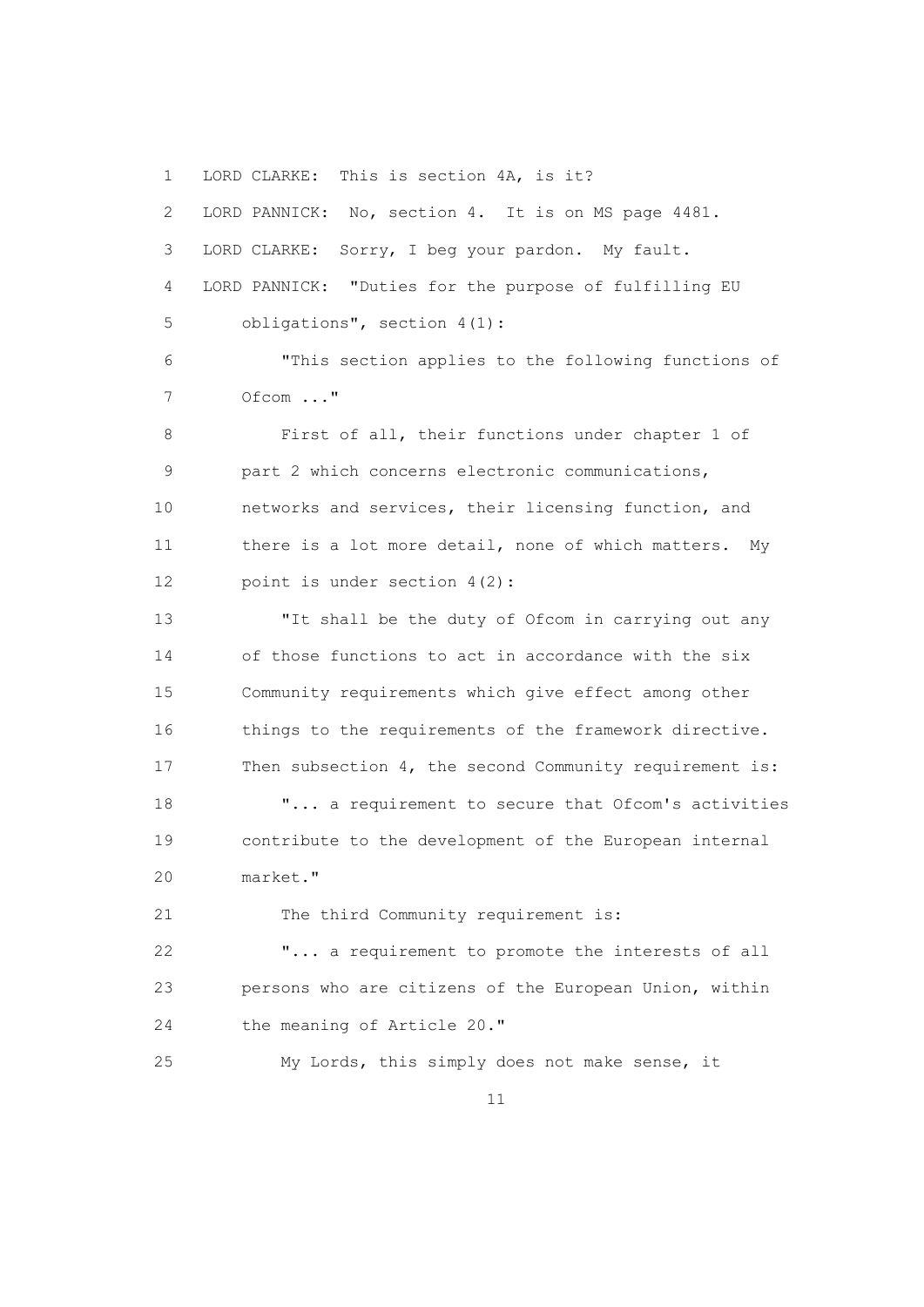1 doesn't make any sense if the Secretary of State has 2 a prerogative power to notify and to terminate all 3 our -- all the UK's obligations under the EU treaties. 4 All of that is simply frustrated or nullified and 5 I could make the same point -- I am not going to -- but 6 I could make the same point on dozens, perhaps hundreds 7 of statutes covering vast areas of national life. 8 Parliament has adopted sections in primary legislation 9 that proceed on the basis that the United Kingdom is 10 a member of the EU, and these provisions make no sense 11 if we are not a member of the EU. 12 LORD HUGHES: Are you saying what would be needed to undo 13 these -- for example the Communications Act, supposing 14 you are right and the service of the notice requires 15 legislation, what kind of legislation? Are you 16 addressing us on that or not? 17 LORD PANNICK: No, I am not because my submission is a very 18 simple one. My submission is that the Secretary of 19 State cannot proceed along the path of notification 20 without Parliament addressing the problem that will 21 inevitably arise, and I am concerned only with the 22 notification stage. I am coming on to deal with the 23 argument that is going to be there is going to be 24 a Great Repeal Bill and we don't need to worry about it, 25 I will deal with that.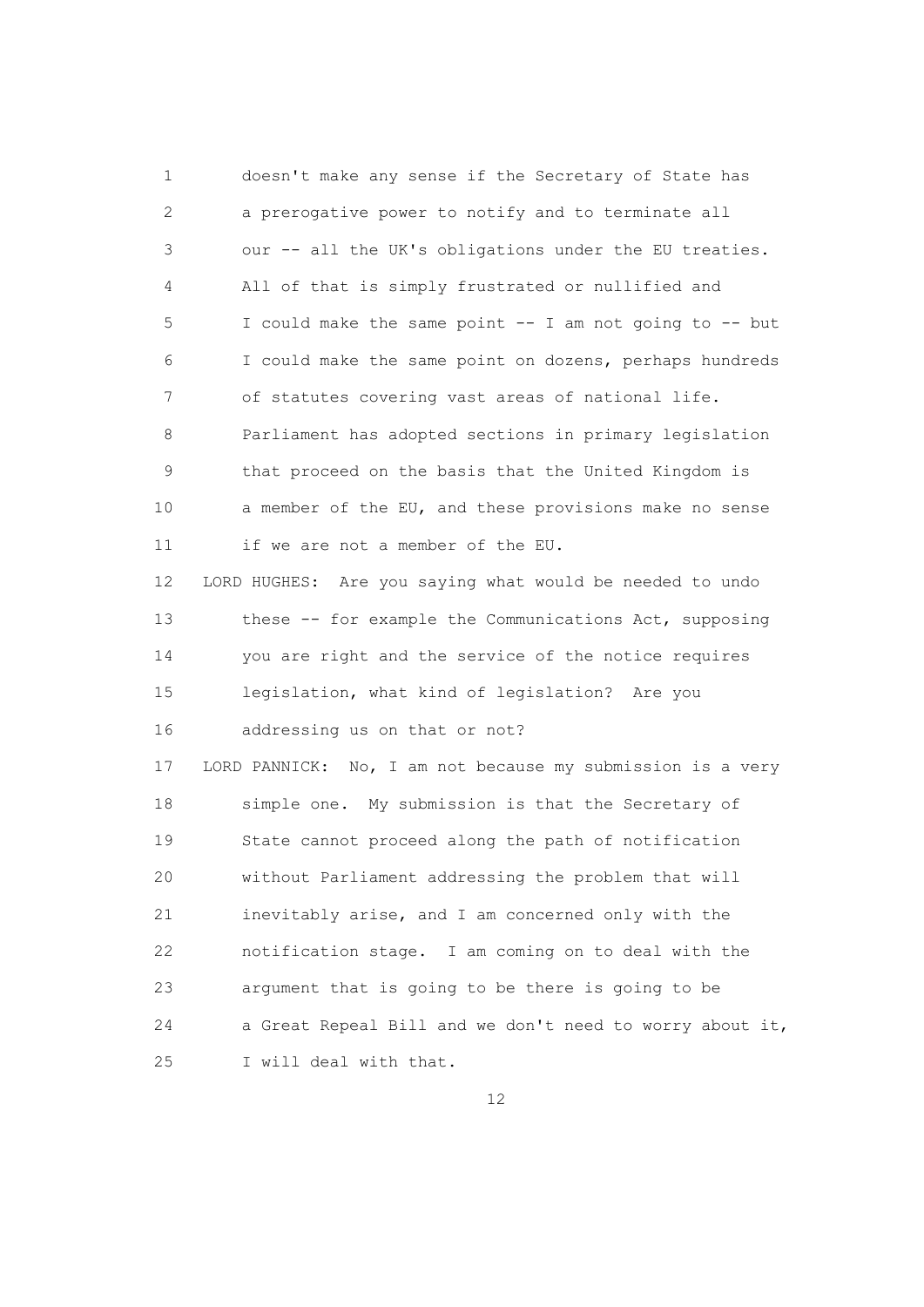1 My submission to your Lordships is that the statute 2 book has so many provisions, and this is an example, 3 that proceed on the assumption that this country is 4 a member of the EU, that the Secretary of State cannot 5 by prerogative powers take the step of notifying, 6 leading to us withdrawing, without Parliament itself 7 addressing this issue.

 8 LORD HUGHES: That is very clear. I understand that 9 perfectly. But supposing you are right and Parliament 10 does address the service of the notice, what is the 11 effect of such an address by act of Parliament on the 12 Communications Act 2003, or do you have the same problem 13 with a legislative authorisation of the notice as you do 14 with a prerogative authorisation?

 15 LORD PANNICK: No, because I would accept that if Parliament 16 were to say next week that section 1 of the 17 authorisation Act, the Secretary of State is authorised 18 to notify pursuant to Article 50 of the TEU, then it 19 would be exceptionally difficult to run an argument that 20 there is any legal impediment in him doing so. He would 21 have express statutory authorisation and Parliament no 22 doubt would proceed on the basis, because it would be 23 told to this effect in the parliamentary debates: all of 24 these problems, Communications Act problems and others 25 will be addressed before we actually leave the EU.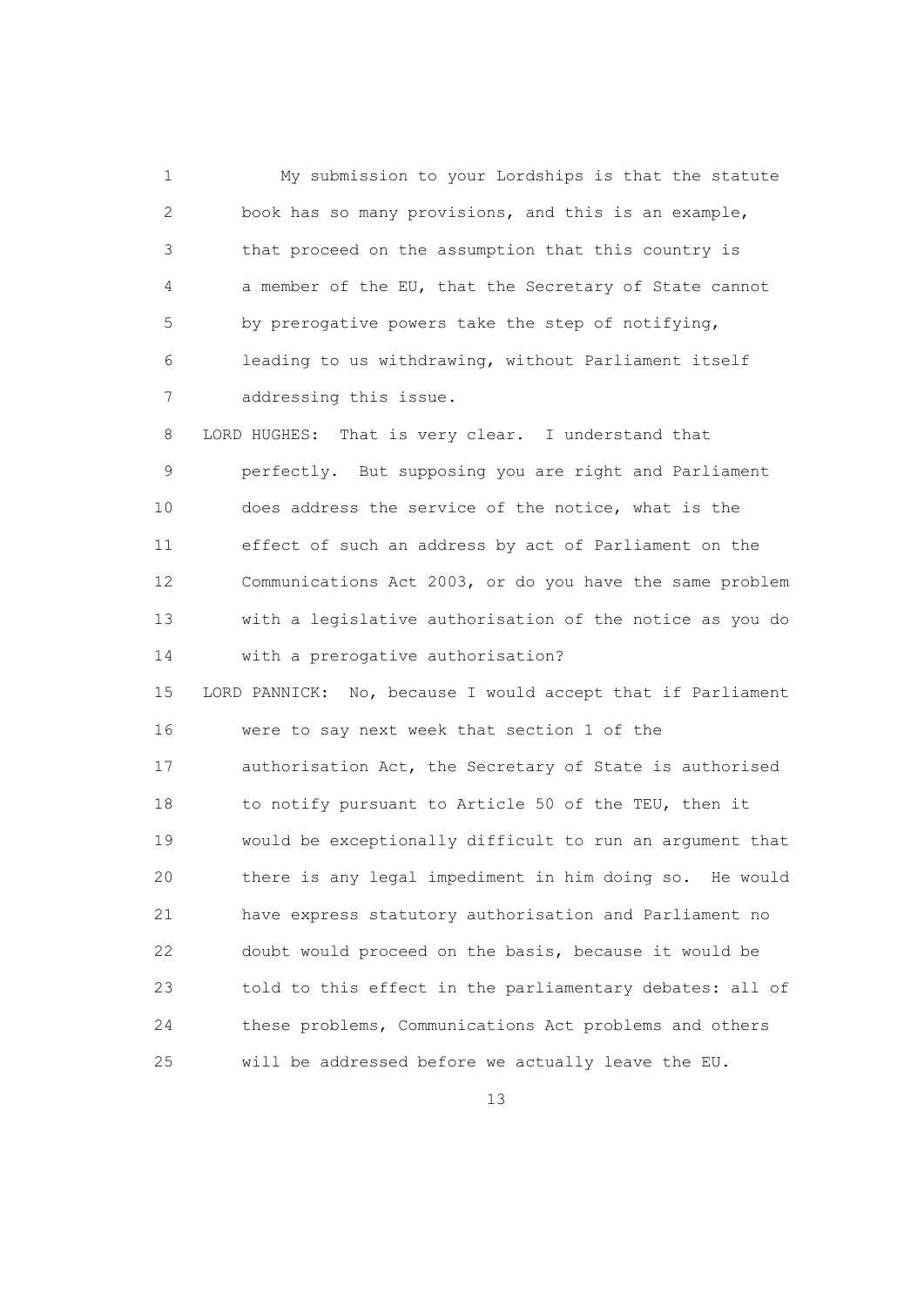| $\mathbf 1$ | This is not an ambulatory statute, so<br>LORD SUMPTION:   |
|-------------|-----------------------------------------------------------|
| 2           | technically the position is that if we were to, if        |
| 3           | notice is served and we consequently leave the EU this    |
| 4           | would remain in force, absurd as it is; no doubt in       |
| 5           | practice it would be changed, but the problem to which    |
| 6           | statutes like this give rise is a completely different    |
| 7           | problem to the one arising from the 1972 Act, isn't it;   |
| 8           | this is simply something which will look very strange     |
| 9           | but will continue to have effect until Parliament gets    |
| 10          | round to repealing it.                                    |
| 11          | LORD PANNICK:<br>Yes.                                     |
| 12          | LORD MANCE: I suppose it might be impliedly repealed or   |
| 13          | frustrated if there was a statute authorising             |
| 14          | an Article 50 exit.                                       |
| 15          | LORD PANNICK: Frustration is the point. I entirely accept |
| 16          | the point my Lord, Lord Sumption puts to me that it       |
| 17          | would look a bit strange. My point is that when the       |
| 18          | court is asking itself whether the Secretary of State     |
| 19          | really has a prerogative power to notify, it is           |
| 20          | an important dimension of the argument that that which    |
| 21          | he seeks to do will frustrate, will render insensible,    |
| 22          | a large number of statutory provisions.                   |
| 23          | That is the submission, and that is not just my           |

 24 view, it is the view -- it is not just my submission, it 25 is the view of the Secretary of State himself, because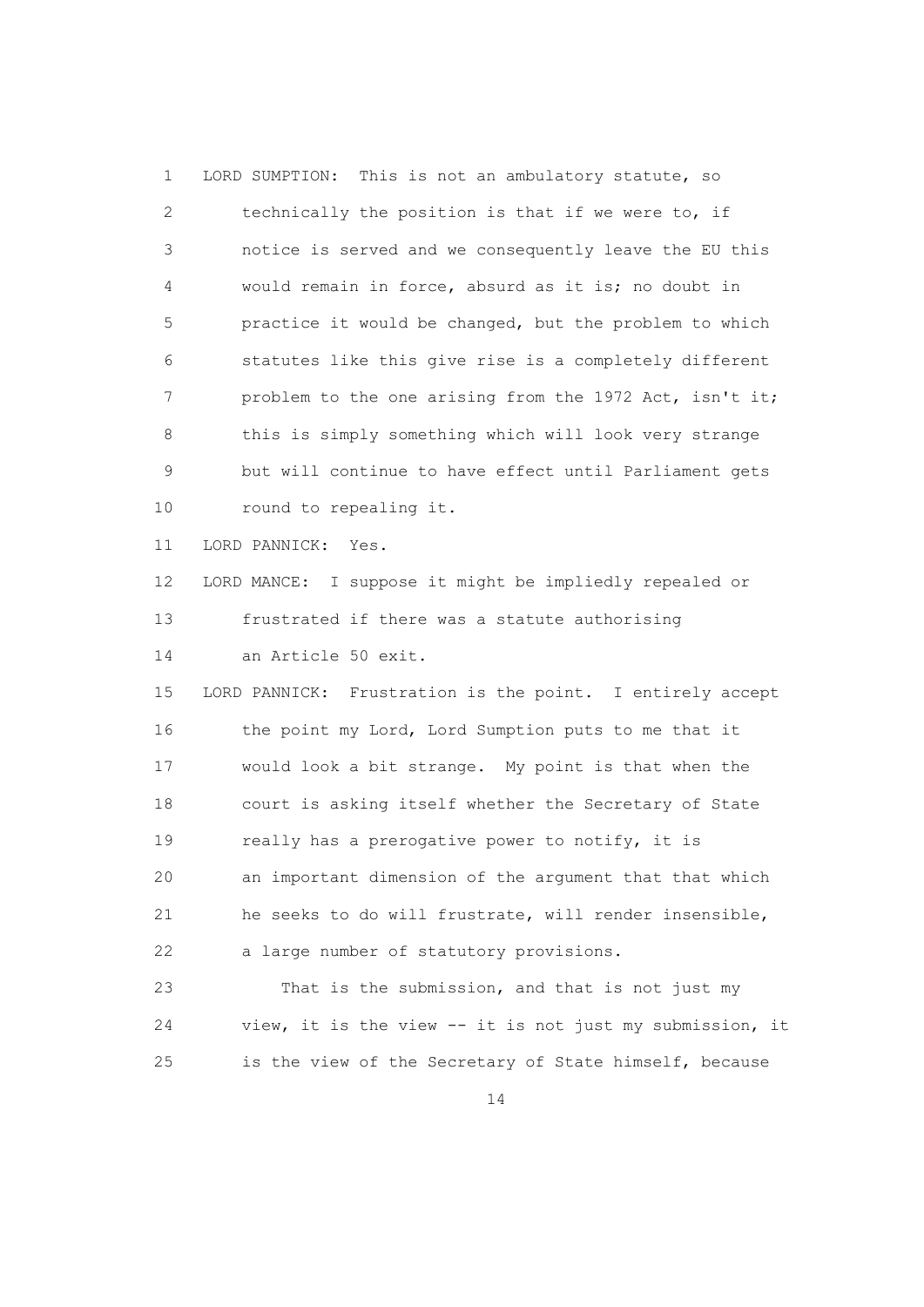1 my friend Mr Eadie handed up to the court yesterday the 2 statement that was made by the appellant, 3 Mr David Davis, to Parliament on 10 October 2016. Does 4 the court still have copies of that? It is the 5 three-page document -- I can't remember, I think 6 Mr Eadie asked the court to put it in the black folder. 7 THE PRESIDENT: He did. 8 LADY HALE: The "next steps" document you are referring to. 9 LORD PANNICK: Yes. 10 LADY HALE: Yes. 11 LORD PANNICK: "Next steps in leaving the European Union". 12 If the court has that -- 13 THE PRESIDENT: Yes. 14 LORD PANNICK: I am grateful. On the second page, it is the 15 third paragraph of Mr Davis' comment. He says: 16 "In all, there is more than 40 years of European 17 Union law in UK law to consider and some of it simply 18 will not work on exit." 19 We respectfully agree and we therefore submit that 20 it is impossible to understand as a matter of law how 21 the Secretary of State can claim a prerogative power to 22 notify. He must, in my submission, obtain 23 a parliamentary authorisation to take steps which will 24 leave large elements of the statute book to be rendered 25 insensible.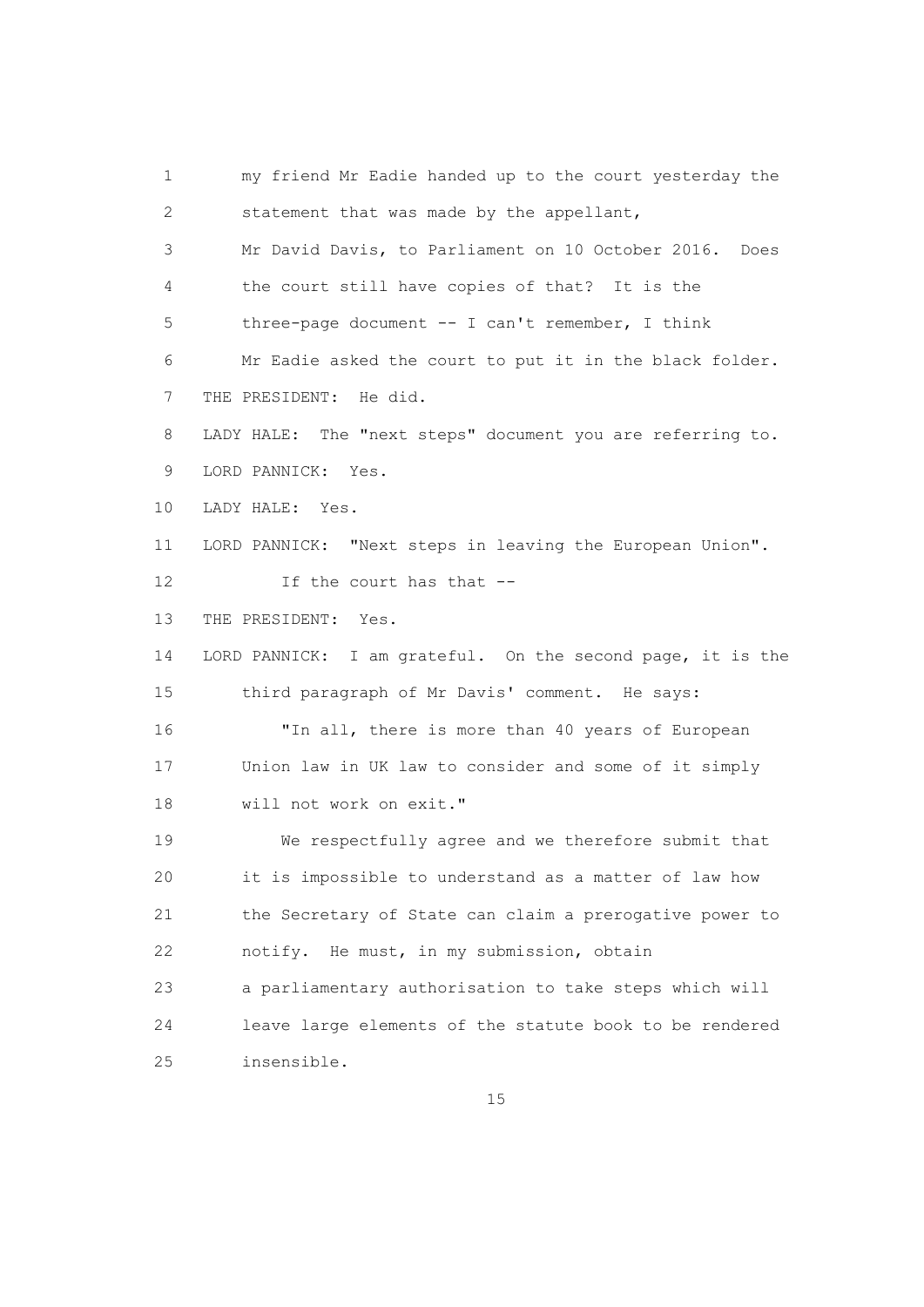1 THE PRESIDENT: I understand your argument, Lord Pannick; 2 parliamentary authorisation would not extend even to 3 a motion of both Houses after the issue had been fully 4 debated. 5 LORD PANNICK: Yes, that is the seventh point, which I am 6 coming on to. 7 THE PRESIDENT: Fine, okay. 8 LORD PANNICK: I am going to deal with that expressly, 9 my Lord. 10 THE PRESIDENT: Okay. 11 LORD PANNICK: Can I come on to the fifth topic which is 12 De Keyser and the other case law. 13 LADY HALE: Have I been mispronouncing that case all my 14 adult life? 15 LORD PANNICK: Would your Ladyship like to tell me the 16 correct -- 17 LADY HALE: De Keyser. 18 LORD PANNICK: I will call it De Keyser. 19 LADY HALE: I may be wrong, I am often wrong. 20 LORD PANNICK: You say De Keyser, I say De Keyser. 21 LORD CLARKE: Down here we think it is De Keyser. 22 THE PRESIDENT: We can each stick to our own because the 23 transcript will not give away what we have called it. 24 LORD PANNICK: It is my fifth topic, whatever it is called, 25 and whatever it is called, MS 228 CA 2, tab 10, what it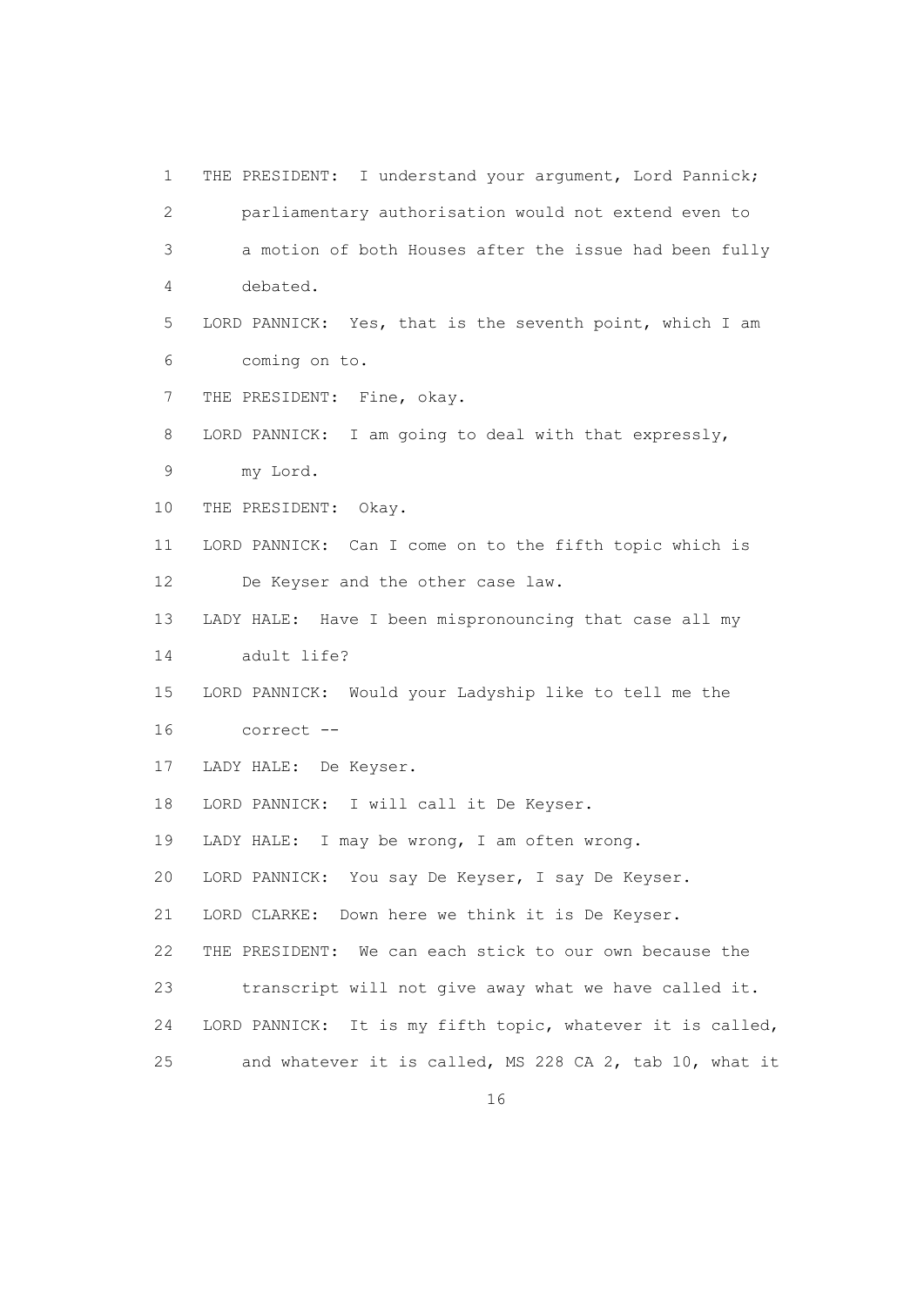1 was concerned with was Parliament impliedly removing 2 a prerogative power. My submission is that that is not 3 the only type of case where the courts will impose 4 limits on the exercise of prerogative power. Here, we 5 submit there simply is no prerogative power to act under 6 a treaty so as to defeat, nullify, frustrate statutory 7 rights. That is one additional principle.

 8 Another principle is where the exercise of 9 prerogative powers would frustrate the provision made by 10 Parliament; that is ex parte Fire Brigades Union, core 11 authorities 2, tab 15, MS 444.

 12 My Lord, Lord Mance made the point in argument, 13 I think it was yesterday, that in ex parte 14 Fire Brigades Union, the majority recognised that it was 15 not a De Keyser type case; see Lord Browne-Wilkinson, 16 and I don't ask the court to go back to it, see Lord 17 Browne-Wilkinson, page 553 F to G; see Lord Lloyd at 573 18 C to D; and Lord Nicholls, 578 F, his analysis also does 19 not proceed on a De Keyser basis.

 20 So De Keyser in my submission is not, cannot be, 21 an exclusive code as to the limits of prerogative 22 powers.

 23 I also need to address Rees-Mogg, ex parte 24 Rees-Mogg. Here I would ask the court to turn it up; it 25 is in core authorities volume 2 at tab 14 and it is MS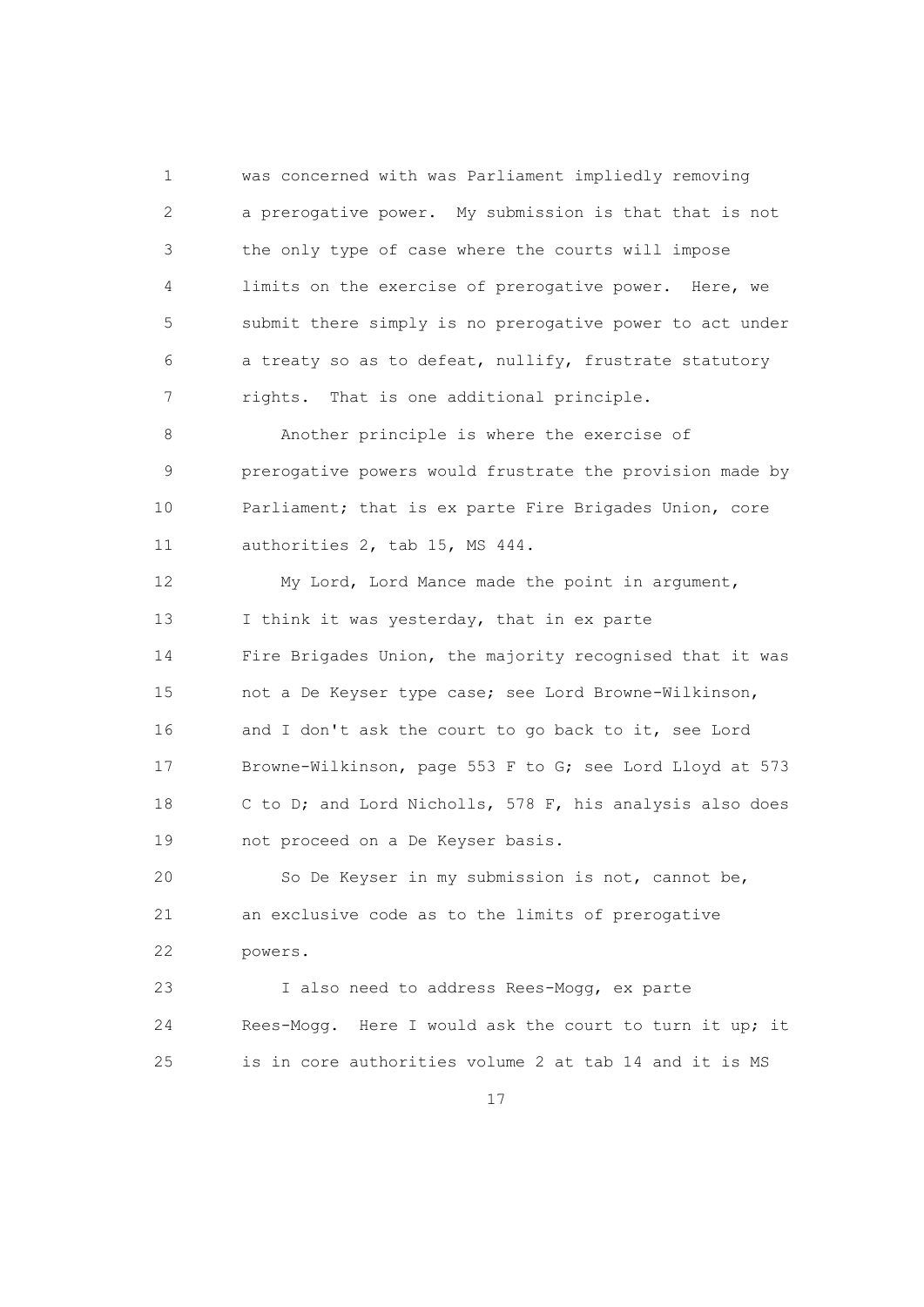1 424. The court will recall that the applicant there was 2 seeking to challenge the ratification of the Maastricht 3 agreement; in particular his concern was the protocol on 4 social policy.

 5 Now, it is essential to, in my submission, 6 understanding the case, to recognise that this protocol 7 had no effect in domestic law and therefore did not 8 remove, or indeed extend, domestic law rights, and that 9 is stated by the divisional court at 568. It is MS 440. 10 568 of the report. Can I take the court to that, 11 please. 568 A, MS 440:

 12 "Would the ratification of the protocol on social 13 policy alter the content of domestic law.

 14 "The protocol itself makes clear that it was not 15 intended to apply to the UK, nor is the UK party to the 16 agreement which is annexed to the protocol. The 17 protocol is not one of the treaties, which for this 18 purpose includes protocols, included within the 19 definition of the treaties in section 1(2) of the 20 1972 Act. It is specifically excluded by the 1993 Act. 21 It follows that the protocol is not one of the treaties 22 covered under section 2(1) of the 1972 Act by which 23 alone Community treaties have force in domestic law. It 24 does not become one of the treaties covered by section 25 2(1), merely because by the Union treaty, it is annexed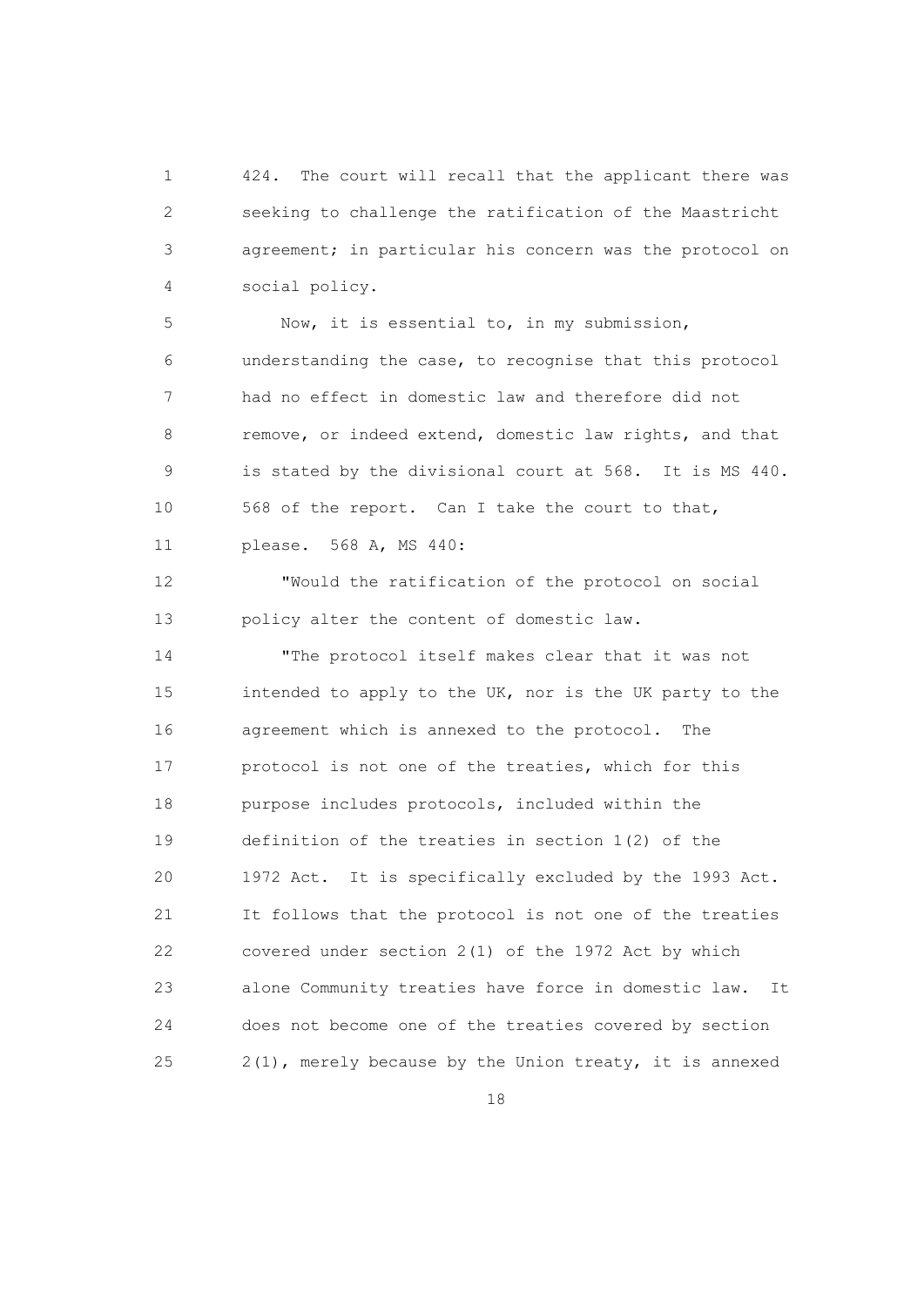1 to the EEC treaty, see section 1(3) of the Act of 1972." 2 So what was being complained about in Rees-Mogg had 3 no effect on domestic law rights. 4 LORD WILSON: I think Mr Eadie says that that paragraph is 5 a second free-standing reason for the disposal of the 6 application. Do you agree? 7 LORD PANNICK: The case has to be understood in its context; 8 I am not avoiding giving an answer to your Lordship's 9 question, but can I come back to that after I have just 10 shown your Lordship one other matter. 11 LORD WILSON: Do. 12 LORD PANNICK: Because the other matter is that at the time 13 when the case was brought, Parliament had already 14 approved that which was to be done at the international 15 level. So if your Lordship looks at page 562, which is 16 MS page number 434, the court will find set out just 17 under letter C the text of section 1 of the 1993 Act, 18 section 1 of the European Communities (Amendment) Act 19 1993, which received royal assent, so it had already 20 received royal assent on 20 July, and the case was 21 brought on 26 July. It provides: 22 "In section 1(2) of the 1972 Act, in the definition 23 of the treaties and the Community treaties, after 24 paragraph F, there shall be inserted the words ... and 25 ... titles 2, 3 and 4 of the treaty on European Union,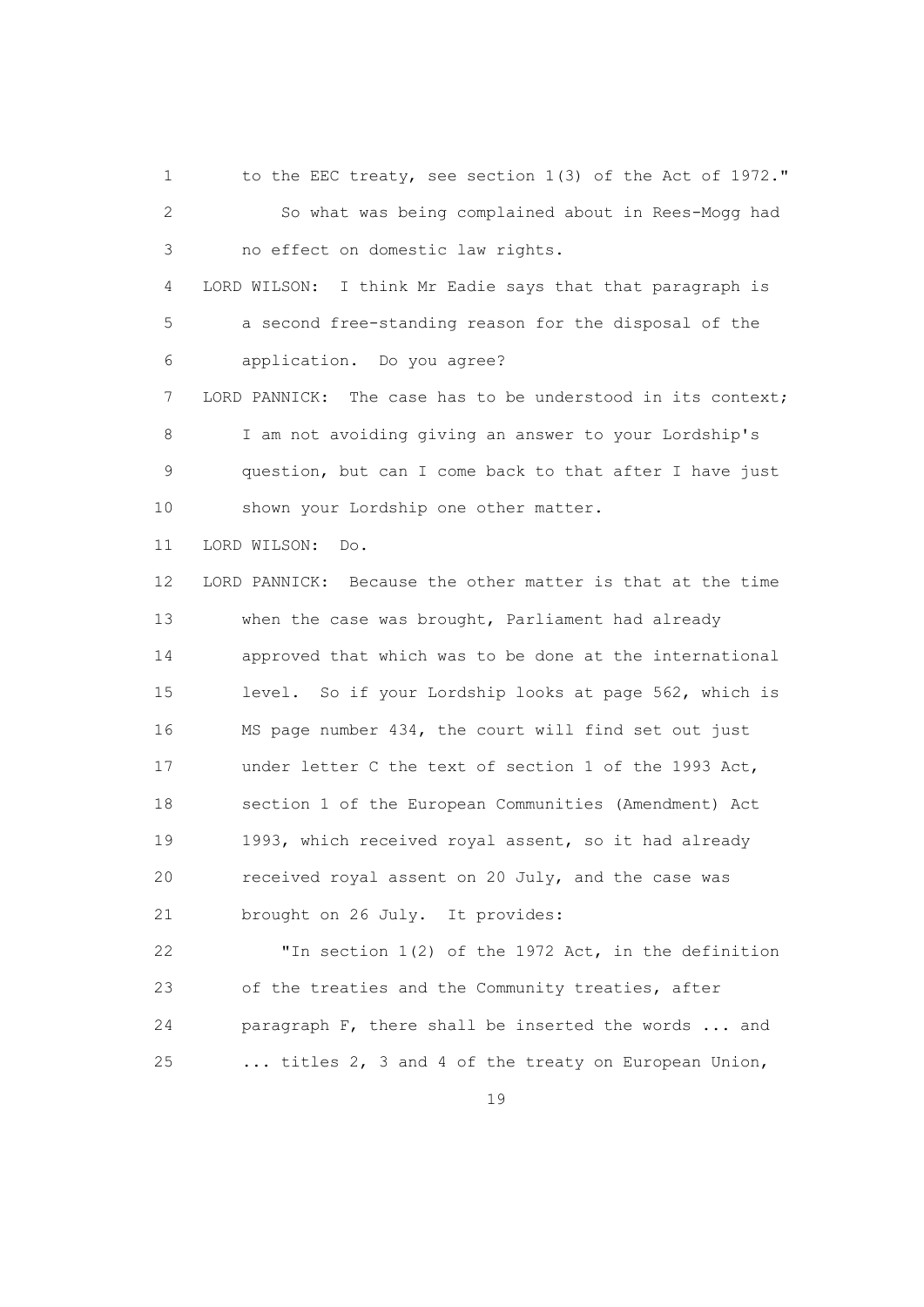1 signed at Maastricht on 7 February 1992, together with 2 the other provisions of the treaty so far as they relate 3 to those titles and the protocols adopted at Maastricht 4 on that date and annexed to the treaty establishing the 5 European Community with the exception of the protocol on 6 social policy ..."

 7 So there are two points by way of background, 8 essential background, to understanding what it was the 9 divisional court was deciding in the paragraph on which 10 Mr Eadie relies. The first is that there is no effect 11 on domestic law rights and duties by reason of the 12 protocol on social policy, but secondly, Parliament had 13 approved the treaty, including the protocols.

14 Now, in that context, one goes to the passage to 15 which Mr Eadie invites attention and what the divisional 16 court are rejecting at 567 G to H is an argument, 17 an ambitious argument, as the divisional court 18 concluded --

 19 LADY HALE: word Their being ambitious counsel. 20 LORD PANNICK: Very ambitious counsel in 1993. The 21 divisional court rejected what it regarded as 22 an unsustainable argument, that despite the fact that 23 Parliament had given its approval, despite the fact it 24 had no effect, the protocol, on domestic law rights, 25 nevertheless, the 1972 Act curtailed generally what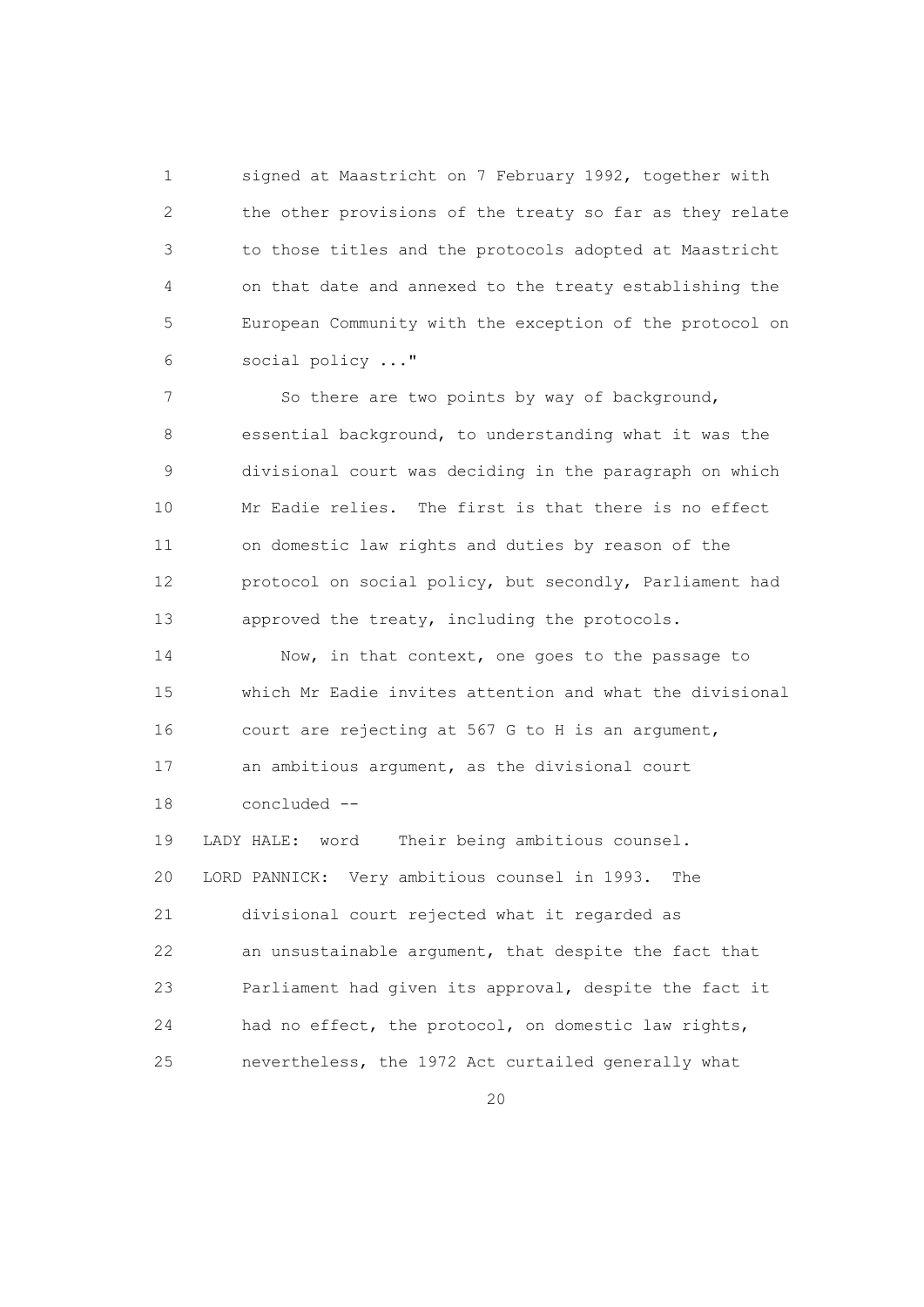1 would otherwise be a prerogative power to amend or add 2 to the EEC treaty. That is what Lord Justice Lloyd is 3 rejecting and the argument is set out at 567 E to G, in 4 particular just above F:

 5 "By enacting section 2(1), Parliament must therefore 6 have intended to curtail the prerogative power to amend 7 or add to the EEC treaty."

 8 That is what he is rejecting, his Lordship, and just 9 above H:

 10 "We find ourselves unable to accept this 11 far-reaching argument ... when Parliament wishes to 12 fetter the Crown's treaty-making power in relation to 13 Community law, it does so in express terms such as one 14 finds in section 6 ..."

 15 Et cetera, et cetera. That is the point and my 16 point is this has absolutely nothing whatsoever to do 17 with the issue before this court on this occasion, which 18 is whether or not the Secretary of State has 19 a prerogative power to act on the international plane in 20 a way which will frustrate, nullify domestic law rights 21 and duties and the statutory scheme. That is not what 22 was there being considered. That is my answer and that 23 is why, although I accept -- in answer to my Lord, Lord 24 Wilson's question, although I accept that 567 G to H is 25 a separate answer given by the divisional court to the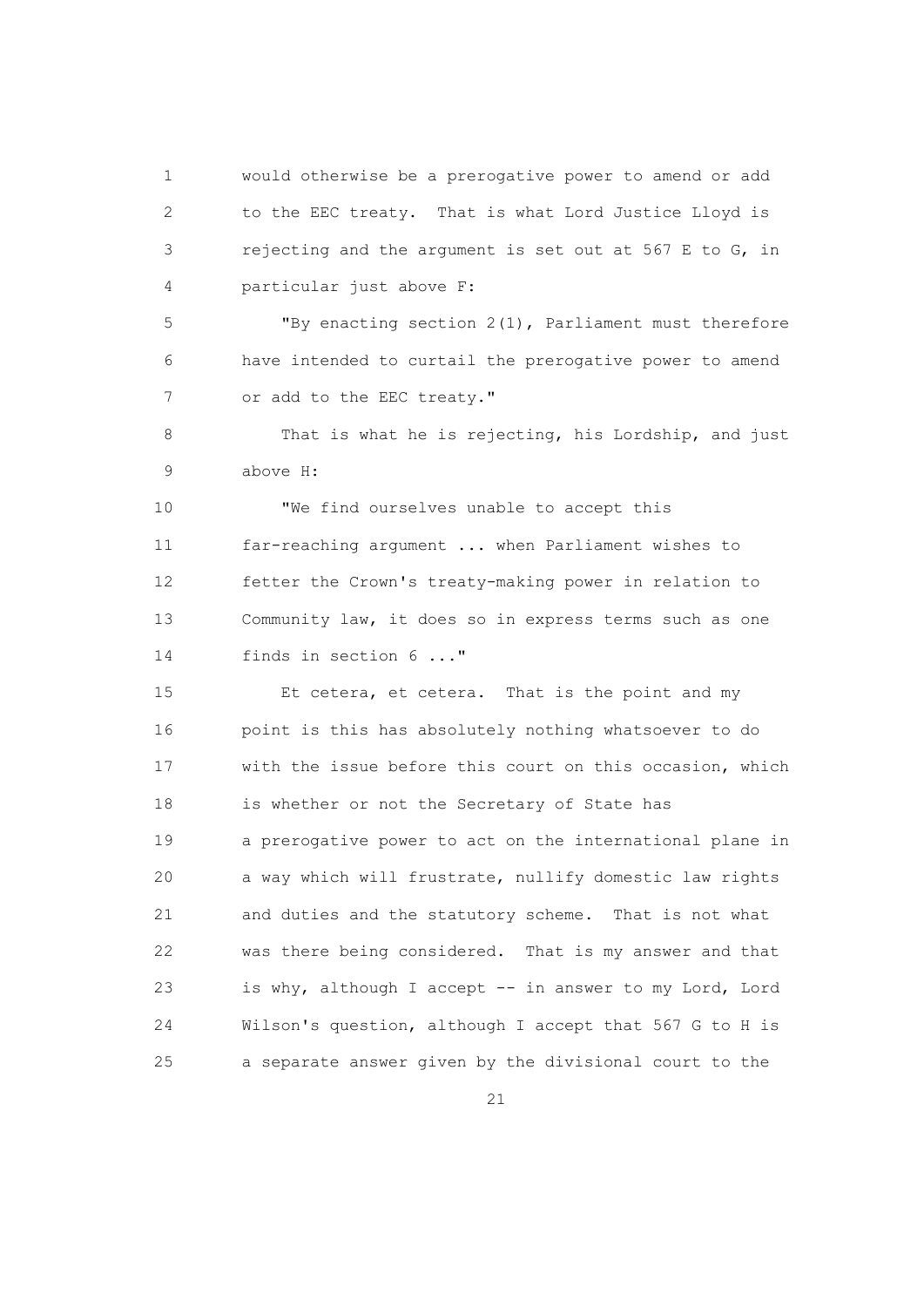1 answer given at 568 B, it is only by understanding what 2 is said at 568 A to B and what is said at 562 C to E, 3 that one can understand what it was that the divisional 4 court was rejecting at 567 H. That is my submission. 5 LORD MANCE: Can you just help me understand your argument 6 in 1994 or whenever. The amendment, which you pointed 7 to on page 562, excluded the protocol from the 8 definition of the treaties and yet your argument was, on 9 567, accordingly the protocol will have effect not only 10 on the international plane but also by virtue of section 11 2(1) on the 1972 Act on the domestic plane. How so? 12 LORD PANNICK: That was the divisional court's reaction. 13 That -- I don't want to complain but it may perhaps be 14 an unfair question to ask me to defend an argument that 15 the divisional court said simply didn't get off the 16 ground. 17 LORD MANCE: I see, it is as simple as that. 18 LORD PANNICK: I plead guilty, my Lord. 19 LORD KERR: Not least because you now support the divisional 20 court on this particular point. 21 LORD PANNICK: Of course I am not inviting this court to say 22 that anything said by the divisional court in the 23 context of what it was deciding was wrong. So that is 24 Rees-Mogg and that is my fifth topic. 25 My sixth topic is the post 1972 legislation and the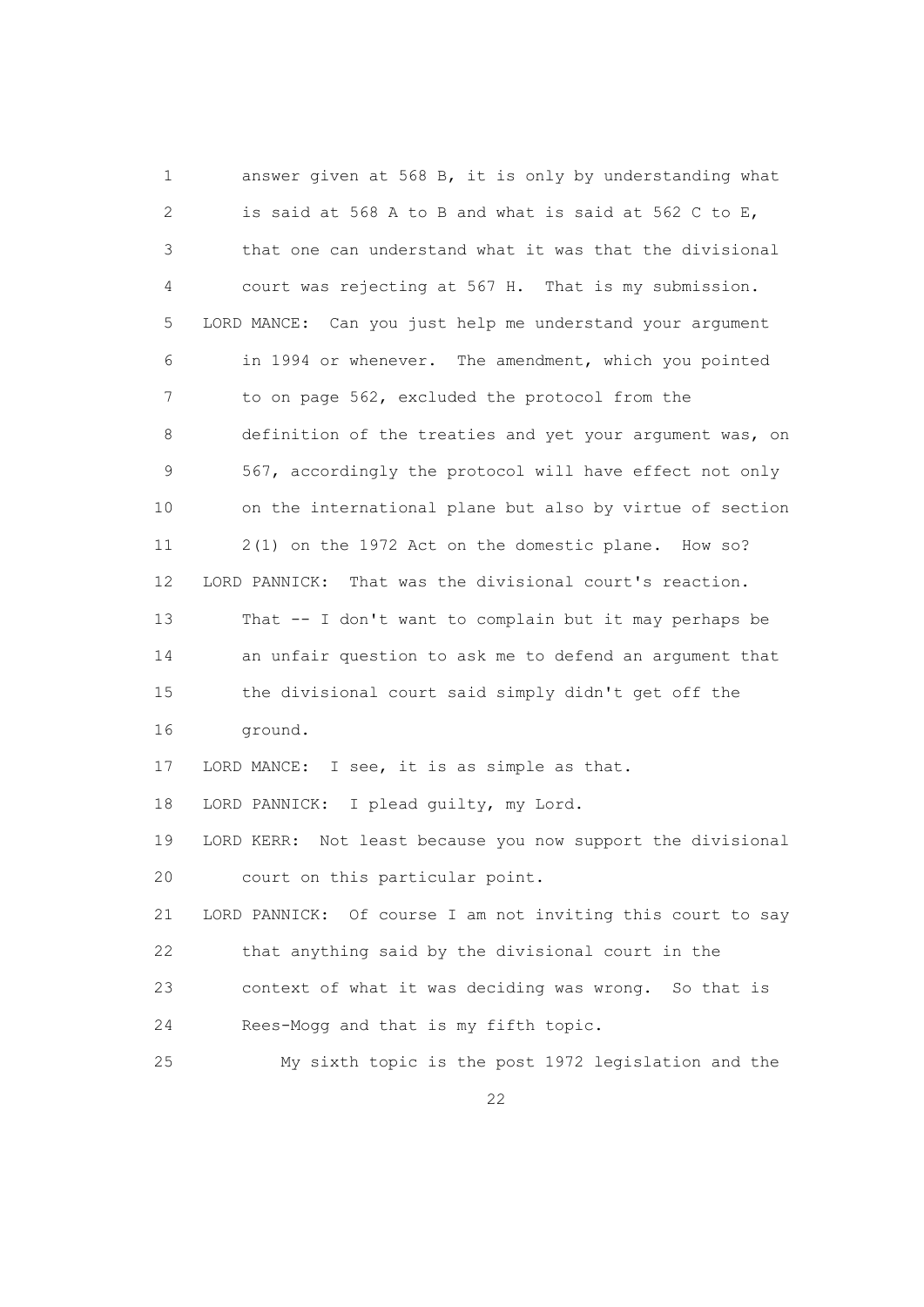1 limitations placed on the use of prerogative powers. 2 The court has heard that Mr Eadie relies on the 3 statutory provisions post 1972 and they have imposed 4 various limits on the power of the Crown to act on the 5 international plane. Mr Eadie first referred to part 2 6 of the 2010 Act, CRAG, and your Lordships and your 7 Ladyship have that at core authorities 1, tab 5, MS 8 page 131. My Lord, Lord Mance I think it was, asked 9 about the green papers and the white paper that preceded 10 the 2010 CRAG legislation. I do invite the court, 11 please, to look at the green paper; the green paper can 12 be found in volume 15 at tab 166. 15, 166. And for the 13 court's note, the white paper appears -- 14 LORD CARNWATH: Do you have the MS number? 15 LORD PANNICK: Sorry, MS 5189. 16 LORD CARNWATH: Thank you. 17 LORD PANNICK: That is the green paper. The white paper is 18 the next tab, tab 167 and that is MS page 5213 but could 19 I ask the court, please, to focus on the green paper, 20 5189, volume 15, tab 166 and the particular passage to 21 which I invite the court's attention is at MS page 5207. 22 It is under the heading, "Ratifying treaties". 23 MS 5207. 24 "Ratifying treaties", paragraph 31: 25 "Every year the UK becomes party to many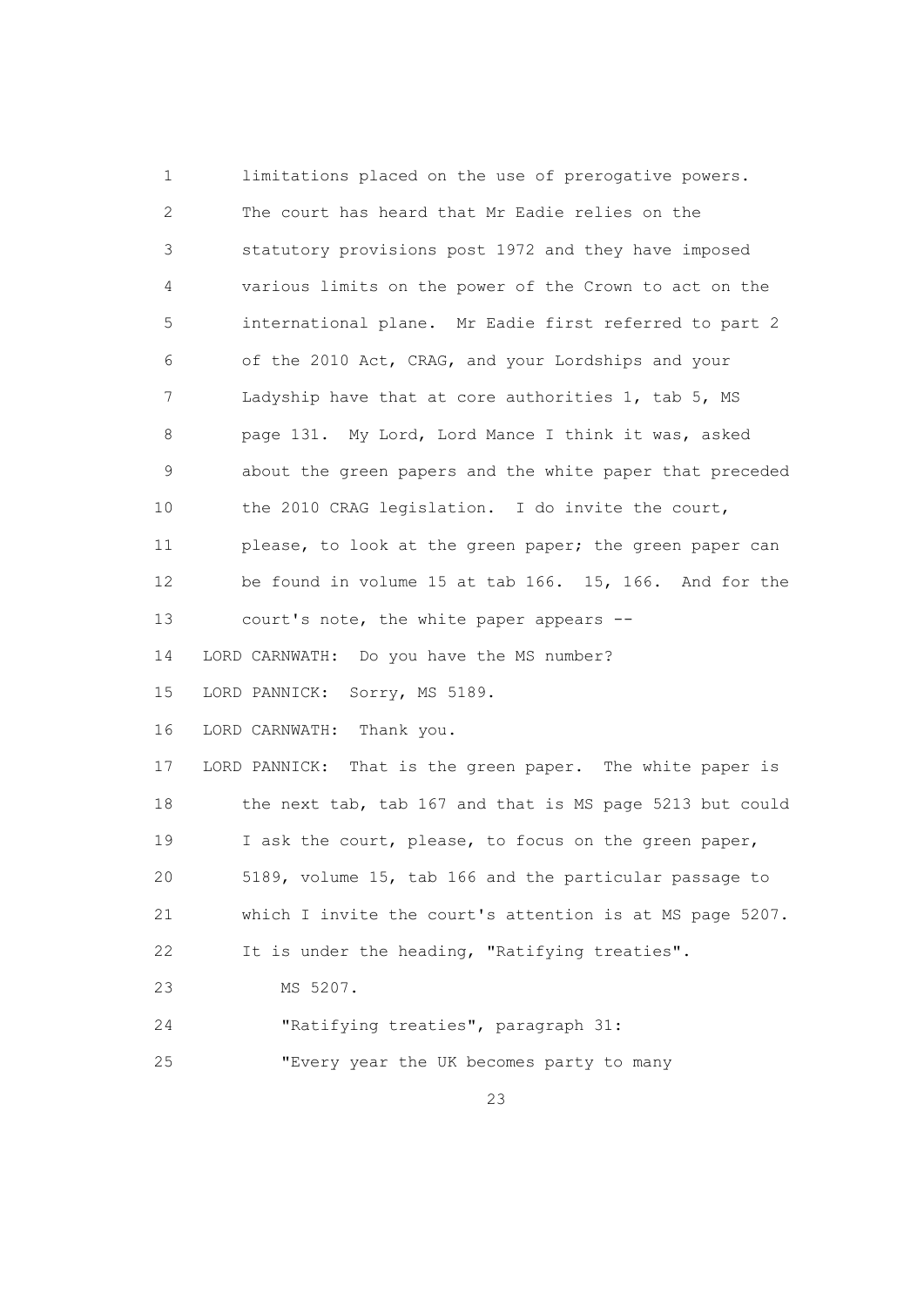1 international treaties. These result in binding 2 obligations for the UK under international law across 3 a wide range of domestic and foreign policy issues. It 4 is right that Parliament should be able to scrutinise 5 the treaty-making process.

 6 "32. The Government's ability to ratify treaties is 7 currently constrained in two ways. Treaties that 8 require changes to UK law need the enactment of prior 9 legislation which, of course [of course] requires the 10 full assent of Parliament [and they give examples] ... 11 many other treaties [many other treaties] are covered by 12 a convention known as the Ponsonby rule which is 13 explained in box 3 ..."

 14 Box 3 is over the page, and the court is very 15 familiar with the Ponsonby rule, that the instrument is 16 laid before both Houses of Parliament as a command paper 17 for 21 days. Back to page 5207, 33:

 18 "The Government believes that the procedure for 19 allowing Parliament to scrutinise treaties should be 20 formalised. The Government is of the view that 21 Parliament may wish to hold a debate and vote on some 22 treaties, and with a view to its doing so, will 23 therefore consult on an appropriate means to put the 24 Ponsonby rule on a statutory footing."

25 That is what ends up as CRAG, part 2. It is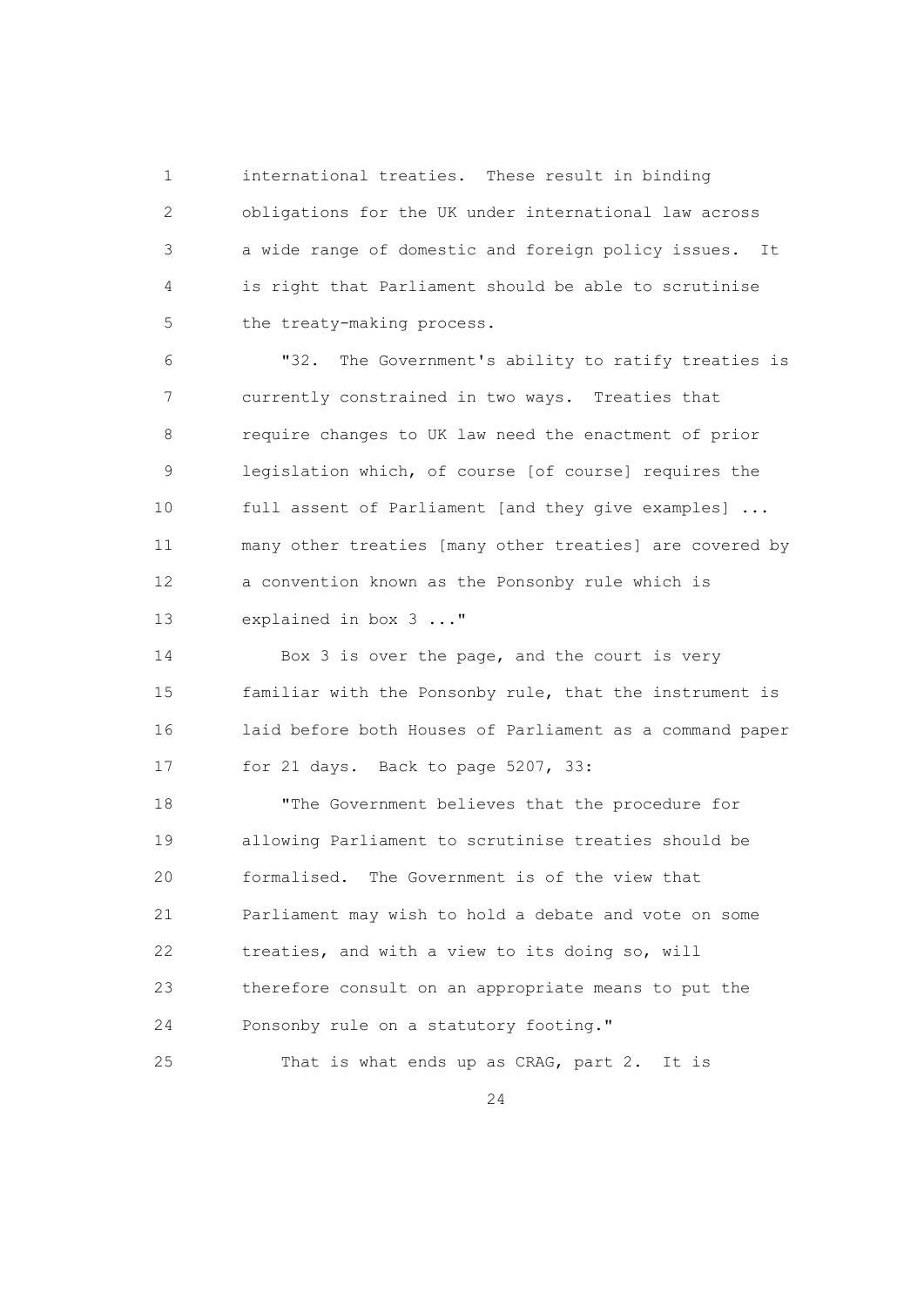1 a statutory enactment of what was the Ponsonby rule, 2 obviously with variations, but that is the purpose and 3 effect of CRAG part 2. It is nothing whatsoever to do 4 with the other constitutional principle, which is 5 recognised in paragraph 32 of that document, that if 6 a treaty is going to require a change to UK law, of 7 course it in any event requires the enactment of prior 8 legislation which requires the full assent of 9 Parliament.

 10 In my submission, therefore, CRAG part 2 is nothing 11 to the point. It doesn't assist in answering the 12 question in this case, which is a question concerned 13 with whether there can be a prerogative power in order 14 to amend the -- in order to frustrate legislation which 15 has been enacted.

 16 So that is the 1972 Act -- that is, sorry, the 17 2010 Act.

 18 Mr Eadie also refers to the other post 1972 19 statutes. The court has been taken through them, the 20 statutes that specifically relate to the EU from the 21 first one in 1978, which addressed increases in the 22 powers of the then European assembly, through to the 23 2011 Act, which is the culmination of this process, 24 requiring not merely an Act of Parliament but in any 25 context a referendum on changes.

<u>25</u>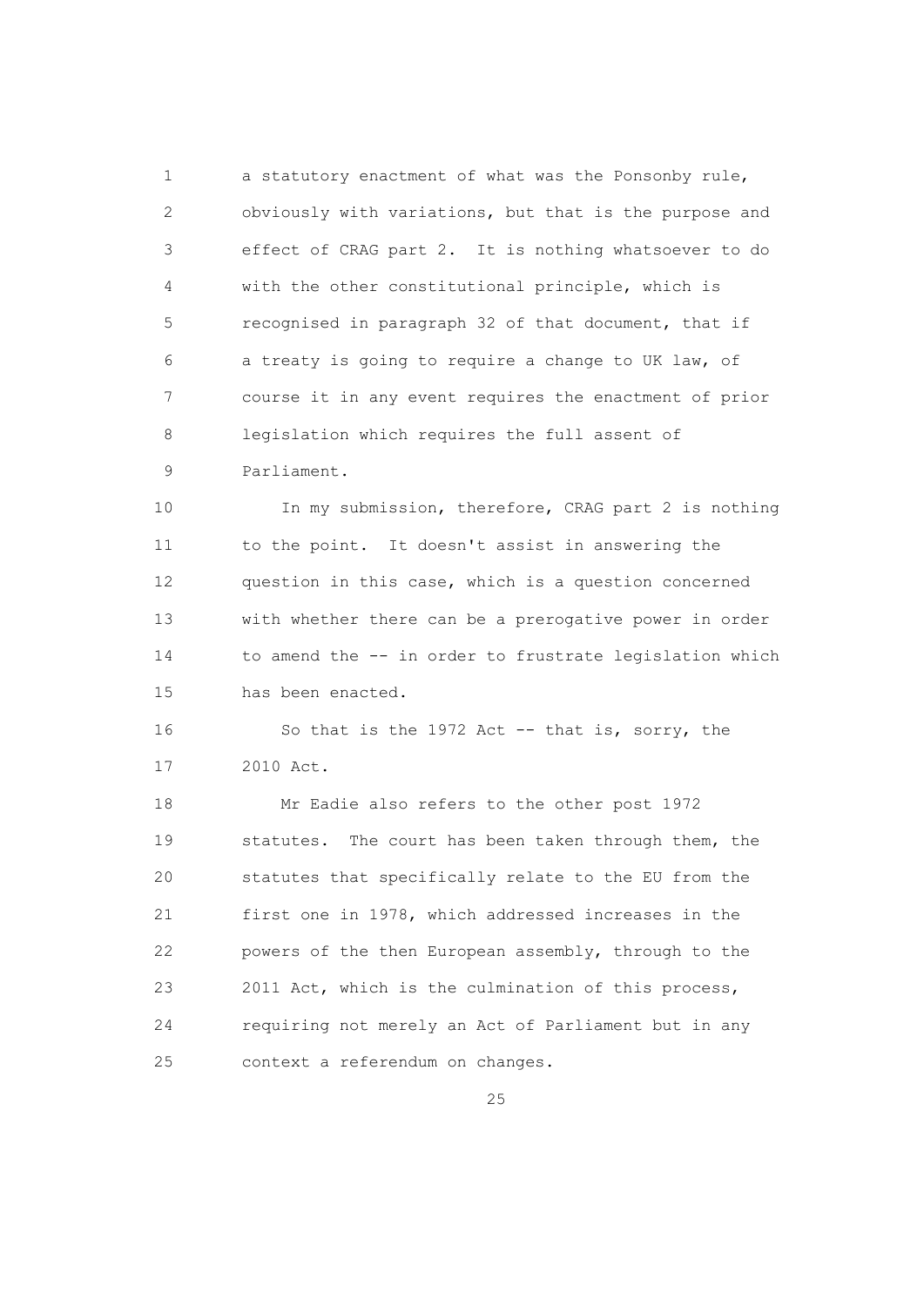1 Now, my Lords, my Lady, leaving aside the post 1972 2 statutes, if we get to this point in the argument, then 3 I have submitted that there was and is no prerogative 4 power to take action on the international plane to 5 nullify the statutory scheme created by the 1972 Act, 6 particularly in relation to a statutory scheme which 7 introduced a new source of domestic law. I have 8 submitted that the 1972 Act, having regard to relevant 9 principles of interpretation, that is the 10 Public Law Project case, on Henry VIII clauses, 11 legality, no implied repeal, that the Act is simply 12 inconsistent with any prerogative power to set it aside. 13 Now, if either of those submissions is correct, 14 I say it would require the clearest of statements by 15 Parliament in any later legislation, that it was 16 intending, Parliament was intending, to create 17 a prerogative power which did not otherwise exist. And 18 I say that nothing in the later legislation comes close 19 to establishing a clear parliamentary statement that 20 a prerogative power that did not otherwise exist now 21 exists. 22 What Mr Eadie relies on is --

 23 LADY HALE: It would not be a prerogative power, would it, 24 if it was created by statute?

25 LORD PANNICK: It would be a statutory power.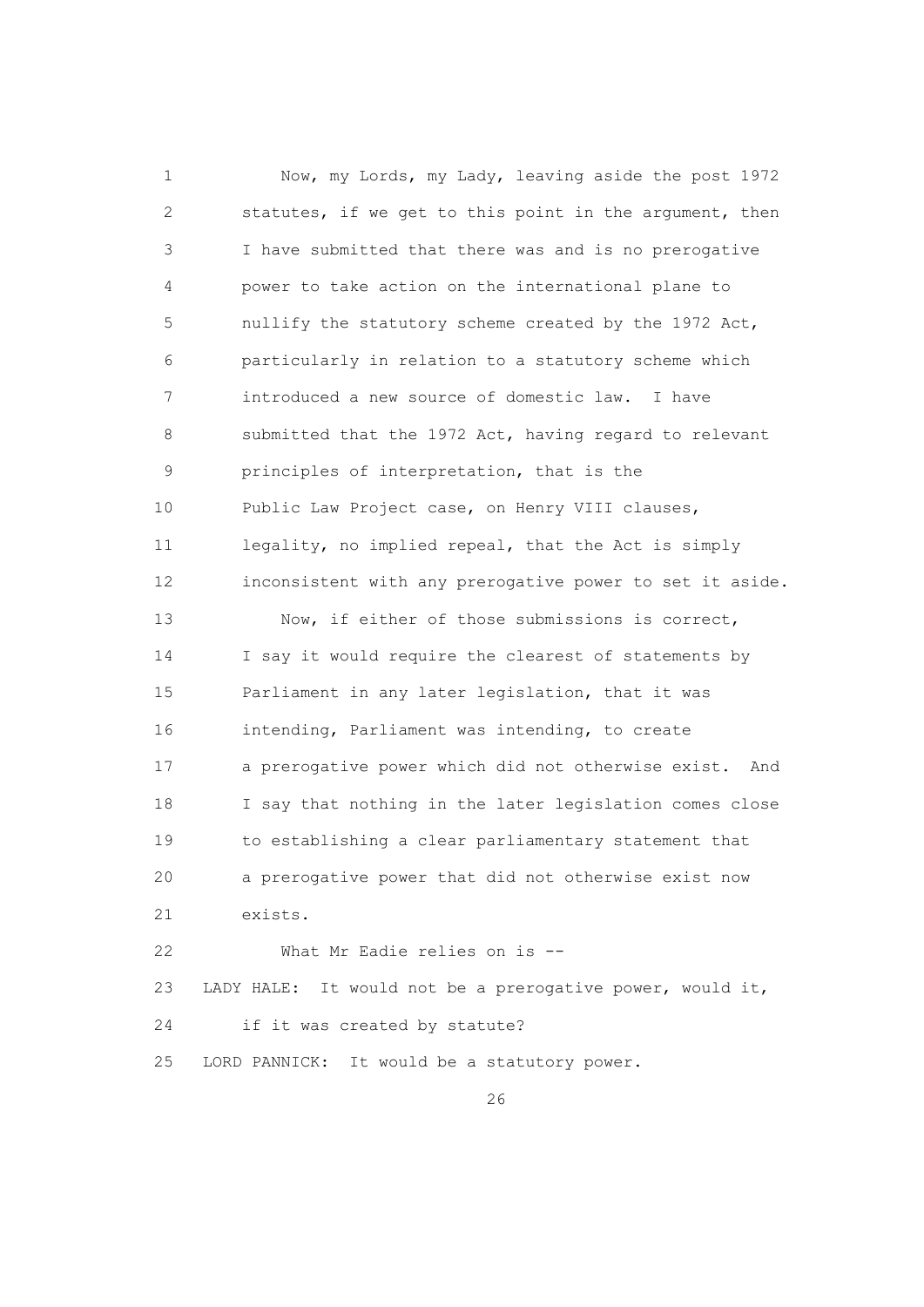1 LADY HALE: It would be a statutory power.

 2 LORD PANNICK: But of course Mr Eadie does not put his case 3 like that. He doesn't suggest that there is any 4 statutory power to notify, he is very clear about this; 5 he is not saying: look at the 2011 Act or any of the 6 other post 1972 statutes, they confer a statutory power. 7 His case is and has to be that the later legislation is, 8 as he puts it, confirmatory of a prerogative power that 9 previously existed.

 10 LORD MANCE: Could it not be a revival of a prerogative 11 power? I mean, you have assumed that the 1972 Act 12 properly construed has the effect of abolishing the 13 prerogative power, eliminating it, but that may require 14 close study of what was actually being decided in the 15 De Keyser and the Fire Brigades cases; on one view, 16 perhaps they might simply be suppressing the prerogative 17 power, and therefore it might be capable of being 18 revived; or they might simply be saying that it was 19 inappropriate to exercise it; do we have to look 20 a little more closely at what they were in fact saying? 21 LORD PANNICK: My submission at its height is that there is 22 simply, and never has been, a prerogative power in the 23 executive to use treaty-making functions in order to 24 nullify that which Parliament has enacted, and that is 25 the strong submission. If that is right, it is not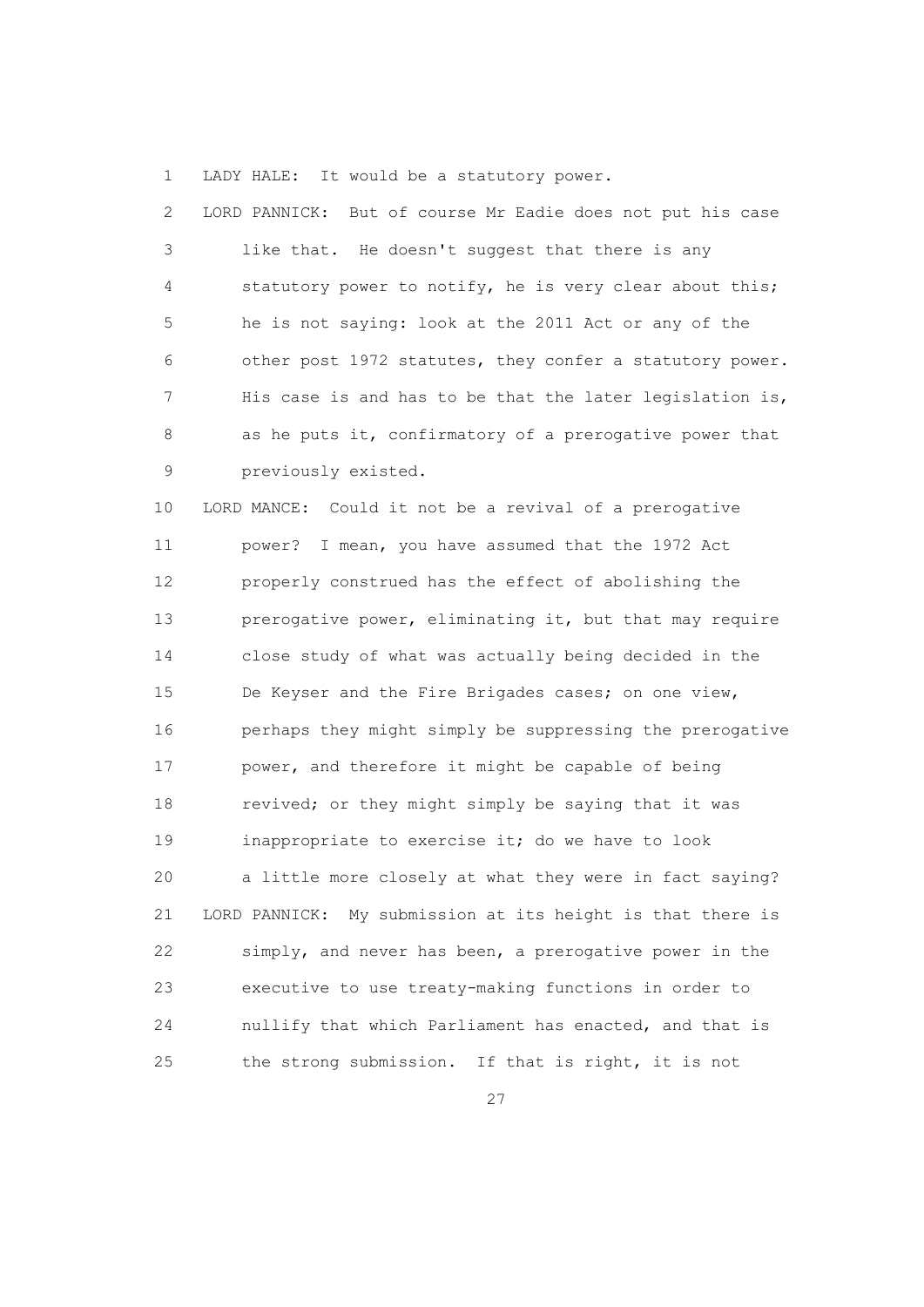1 a question of reviving a prerogative power; it has never 2 existed. It would need to be created for the first 3 time. 4 LORD KERR: One should beware of metaphors, of course, but 5 one of the things that has emerged in the course of 6 submissions has been that the 1972 Act constituted 7 a clamp on the power, and the 2015 Act was the means by 8 which this clamp was dismantled. What do you say about 9 that argument? 10 LORD PANNICK: That the 2015 Act constituted a removal -- 11 LORD KERR: Of the clamp. 12 LORD PANNICK: I have made my submissions on the 2015 Act. 13 I don't accept that it has any effect, any legal effect 14 on the contents of the 1972 Act or the constitutional 15 principles that apply. 16 LORD KERR: I think you take an anterior point, don't you, 17 and that is it is not a question of a clamp. Once the 18 1972 Act invested the rights of the United Kingdom 19 citizens -- with these rights, then that invoked 20 a superior or at least a different principle, namely 21 that those rights cannot be taken away. 22 LORD PANNICK: They cannot be taken away because Parliament 23 has enacted them, Parliament has provided them, it is 24 basic to parliamentary sovereignty. However, I do 25 accept that a consequence of parliamentary sovereignty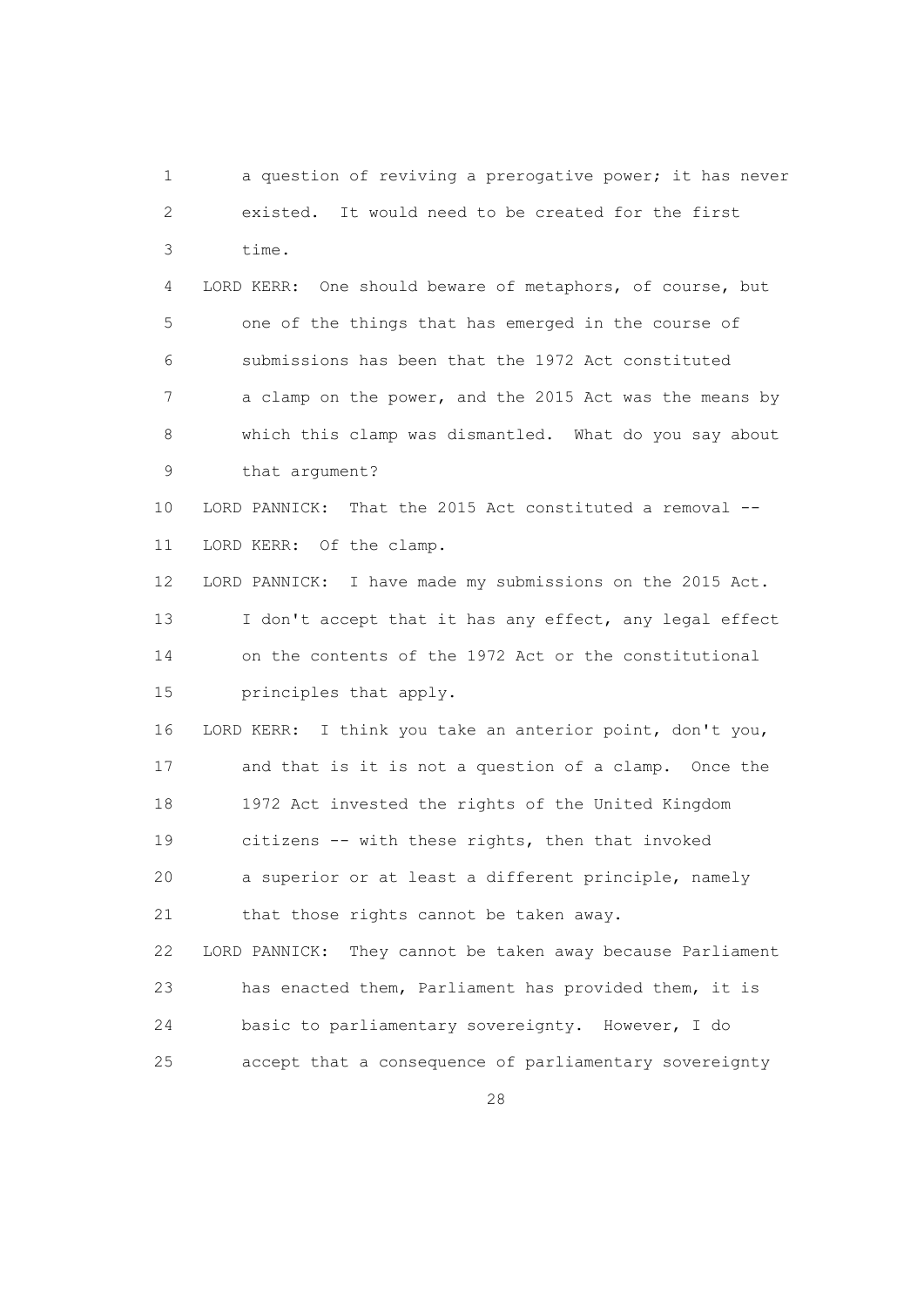1 is that Parliament can say something different.

2 LORD KERR: Yes.

 3 LORD PANNICK: And it is a question of interpretation. All 4 I am saying is that given the significance of that which 5 Parliament did in 1972, and given the other principles 6 of interpretation to which I have referred, it does 7 require the clearest of parliamentary statements post 8 1972 to vary that position.

 9 THE PRESIDENT: You say they are the clearest possible 10 words, but we have had to spend a lot of time looking at 11 the statute to persuade ourselves or to be persuaded 12 that the 1972 Act did remove, or put into abeyance, or 13 abolish, or whatever, or did not give rise to, however 14 one chooses to put it, a prerogative; but it seems to me 15 that it could well be said that the statute had the 16 effect of putting a clamp on the prerogative, 17 particularly bearing in mind what Lord Bingham said 18 about the importance of our constitution being seen as 19 flexible in the Robinson case. And in those 20 circumstances, you are not relying on an express term in 21 the 1972 Act, in itself to clamp the prerogative. So we 22 shouldn't be too surprised if we can conclude that the 23 2015 Act impliedly removes or relaxes the clamp. 24 LORD PANNICK: Yes, but there is nothing in the language of 25 the 2015 Act which can be focused upon, there is simply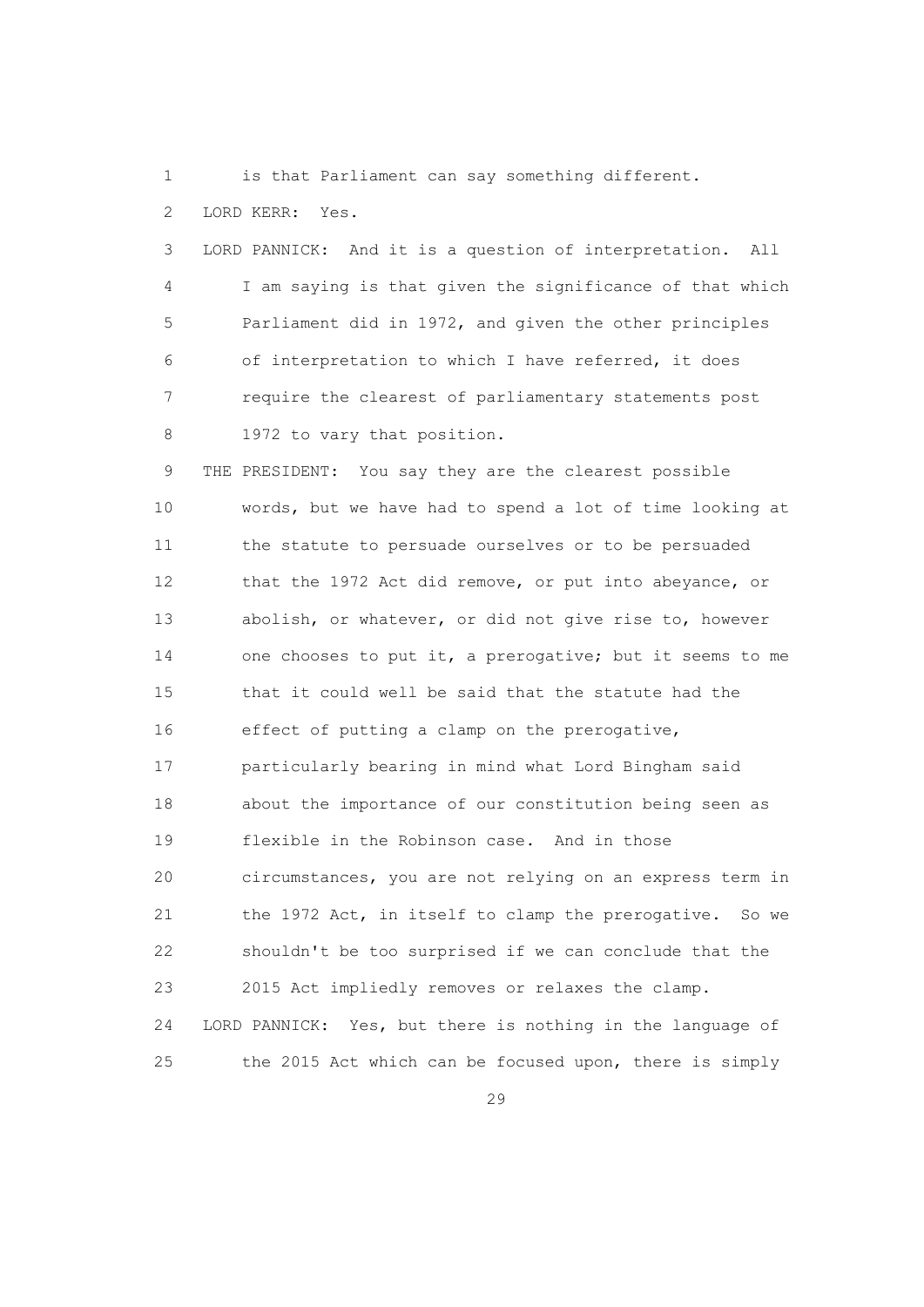1 nothing there.

| 2  | If one sees it in the sort of sense -- the<br>THE PRESIDENT: |
|----|--------------------------------------------------------------|
| 3  | way Lord Wilson puts it, of some sort of partnership         |
| 4  | between Parliament and the executive, between Parliament     |
| 5  | and the Government, then it seems to me there may be         |
| 6  | some force in the argument that says, when Parliament        |
| 7  | comes to face up to this issue, they say: well, let the      |
| 8  | British people vote; it is not decisive, of course,          |
| 9  | because the Government has to decide; but one could say      |
| 10 | it is Parliament ceding the ground so far as its role is     |
| 11 | concerned to the people, to a referendum; it has done        |
| 12 | that; and then it is over to the Government.                 |
| 13 | LORD PANNICK:<br>The former is, with respect, self-evident,  |
| 14 | that Parliament is saying that the people are entitled,      |
| 15 | should be given a voice. Where I would respectfully          |
| 16 | take issue is the second part of your Lordship's             |
| 17 | question to me. It doesn't follow in my submission that      |
| 18 | the people having spoken, they are advising the              |
| 19 | Government as opposed to Parliament.                         |
| 20 | One of the problems if you are right is<br>THE PRESIDENT:    |
| 21 | that, in terms of the law, the referendum has no             |
| 22 | consequences at all and the whole Referendum Act has no      |
| 23 | consequences.                                                |
| 24 | It has a very important consequence.<br>LORD PANNICK:<br>Its |
| 25 | consequence is a political consequence.                      |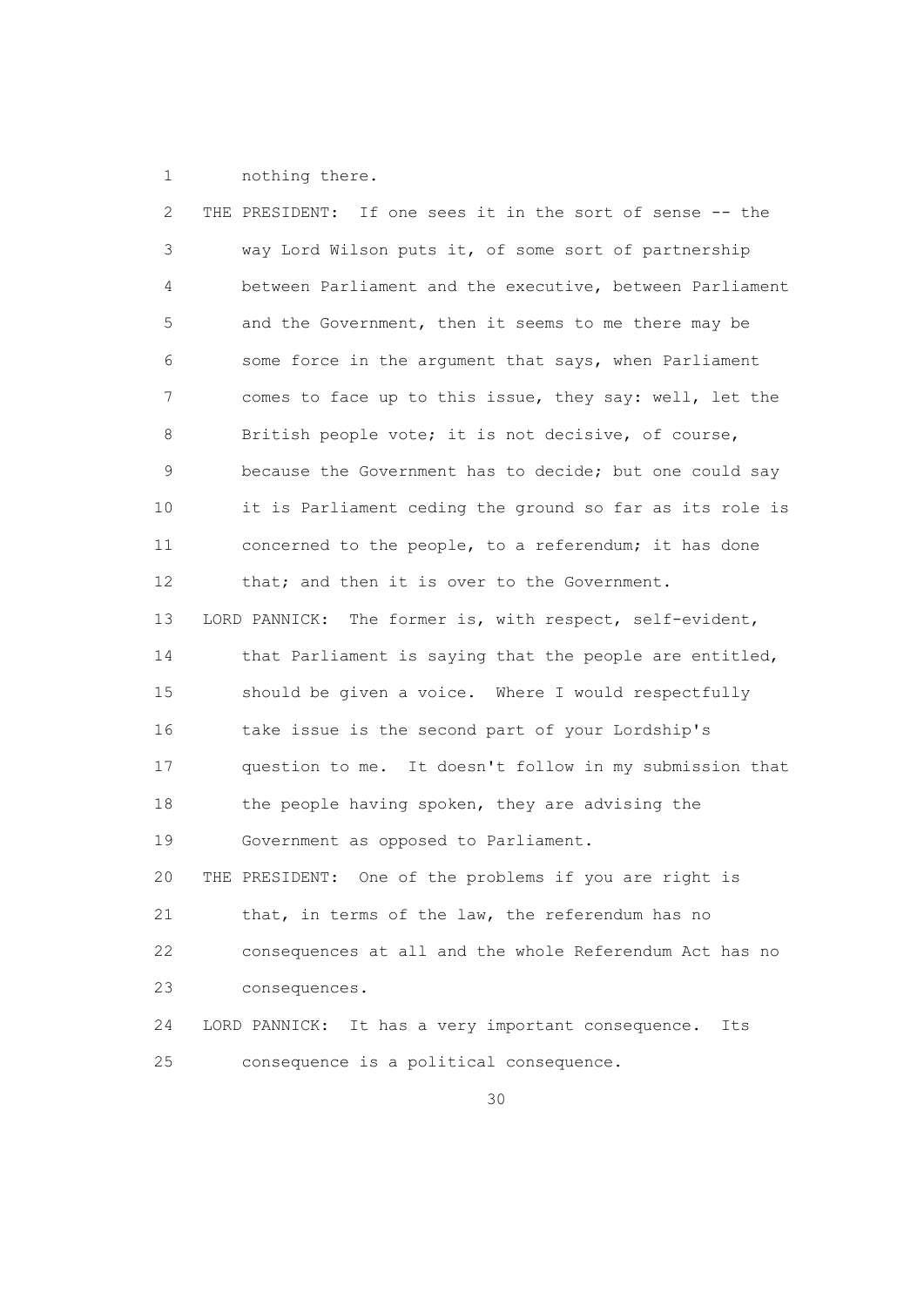1 THE PRESIDENT: I know but I am saying as a matter of law -- 2 in the concept of a flexible constitution, that could be 3 said to be a little surprising. 4 LORD PANNICK: In my submission, it is not surprising, given 5 that that was the intention of Parliament; Parliament 6 intended, in my submission, to establish a referendum 7 which would advise those -- 8 THE PRESIDENT: Advise who, precisely? 9 LORD PANNICK: Advise both the Government and Parliament. 10 THE PRESIDENT: Maybe just advise the Government. 11 Parliament was saying: over to you. "advisory" is not 12 in the statute. We find it in one statement, in 13 a ministerial statement; there are lots of other 14 statements one could look at. It is quite dangerous to 15 look at advisory, but if we are into advisory, I am not 16 sure where it takes us. 17 LORD PANNICK: But one has an Act of Parliament that simply 18 says: there shall be a referendum; it says nothing more, 19 nothing more. What your Lordship is putting to me is 20 that that is sufficient to overturn, if I am otherwise 21 right, what is a fundamental constitutional principle 22 that the Government, the executive, lacks power on the 23 international plane, to set aside an act of Parliament, 24 the 1972 Act, which is nowhere mentioned in the 2015 25 legislation. That is the first point: an absolutely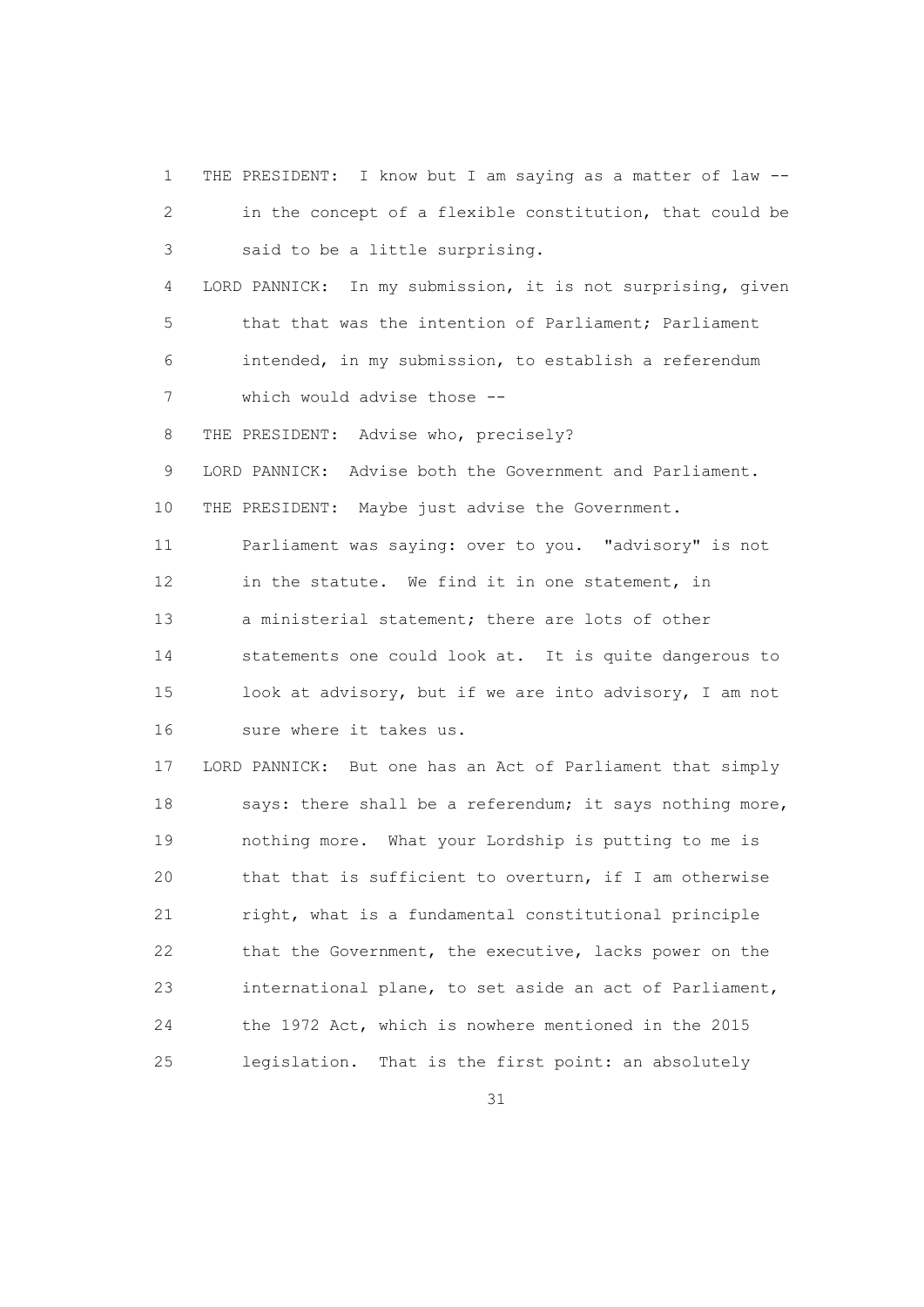1 fundamental constitutional principle is to be removed, 2 as it were, as an implication; and I would respectfully 3 submit that that would be a very surprising proposition. 4 THE PRESIDENT: You say as an implication, but that depends 5 how one looks at it; if one looks at the 1972 Act as 6 imposing a fetter by implication on the prerogative, 7 because there is nothing expressly imposing any fetter, 8 then it is not particularly surprising that the fetter 9 is removed by implication. 10 LORD PANNICK: But the fetter is a fundamental 11 constitutional principle. What your Lordship is putting 12 to me is that such a fundamental constitutional 13 principle, that the executive cannot frustrate or 14 nullify a statutory scheme, can be removed without the 15 clearest of statements, and here we don't have any 16 statement at all. It is not that my friends focus on a 17 particular word, and they say, well, in the 18 constitutional context, the language of the legislation 19 ought to be interpreted in a certain way. 20 THE PRESIDENT: But as Lord Bingham said, one doesn't look 21 at the language so much as the purpose. 22 LORD PANNICK: With respect, that is not what Lord Bingham 23 says; he says: within the scope of the language. That 24 is what he says. 25 THE PRESIDENT: But the problem with your argument, and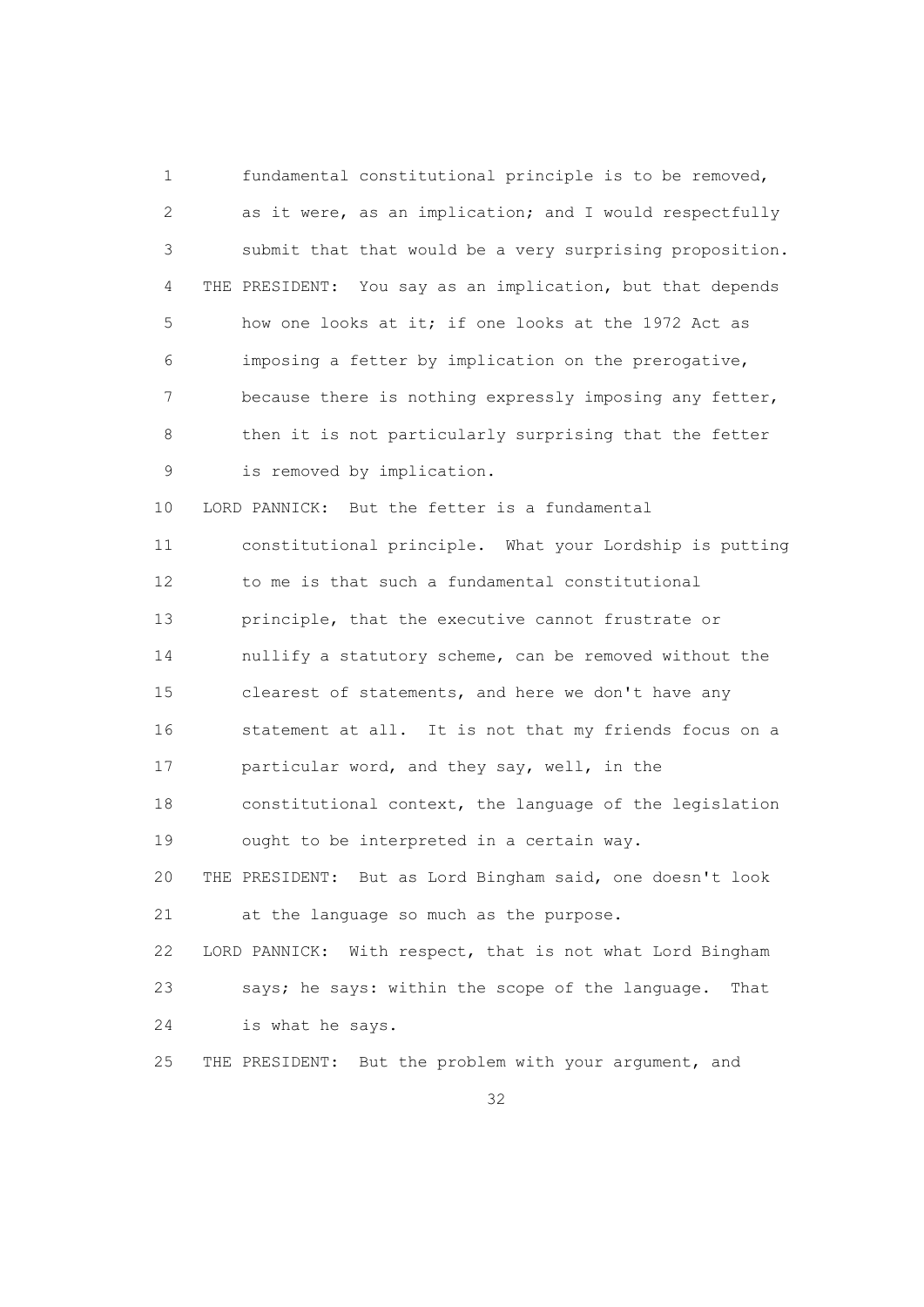1 I see the force of what you say, is that in law, and 2 I repeat this, as a matter of law, the referendum has no 3 effect. I understand your point that it has a political 4 one, but it could be said to be a bit surprising that in 5 a flexible constitution, an act such as the Referendum 6 Act and an event such as the referendum, has no effect 7 as a matter of law.

 8 LORD PANNICK: But that, with respect, begs the question: 9 what is it that the referendum was designed to achieve. 10 It is open to Parliament to institute a referendum which 11 does have a binding legal effect, and there are many, 12 many examples of where Parliament has done so. 13 Parliament has deliberately chosen a model which does 14 not involve any binding legal effect, and it is 15 a perfectly coherent statutory scheme for Parliament to 16 say that: it is very important that the people be given 17 a voice; this is a highly contentious political issue, 18 and before any steps are taken as to the future of the 19 UK's membership of the EU, the voice of the people 20 should be heard. That is not an event of no 21 significance, but it begs the question: what is to be 22 the consequence? 23 THE PRESIDENT: I quite accept, just as much as you can say,

 24 quite rightly, that it doesn't tell us that the effect 25 is intended to be binding; so anyone arguing against you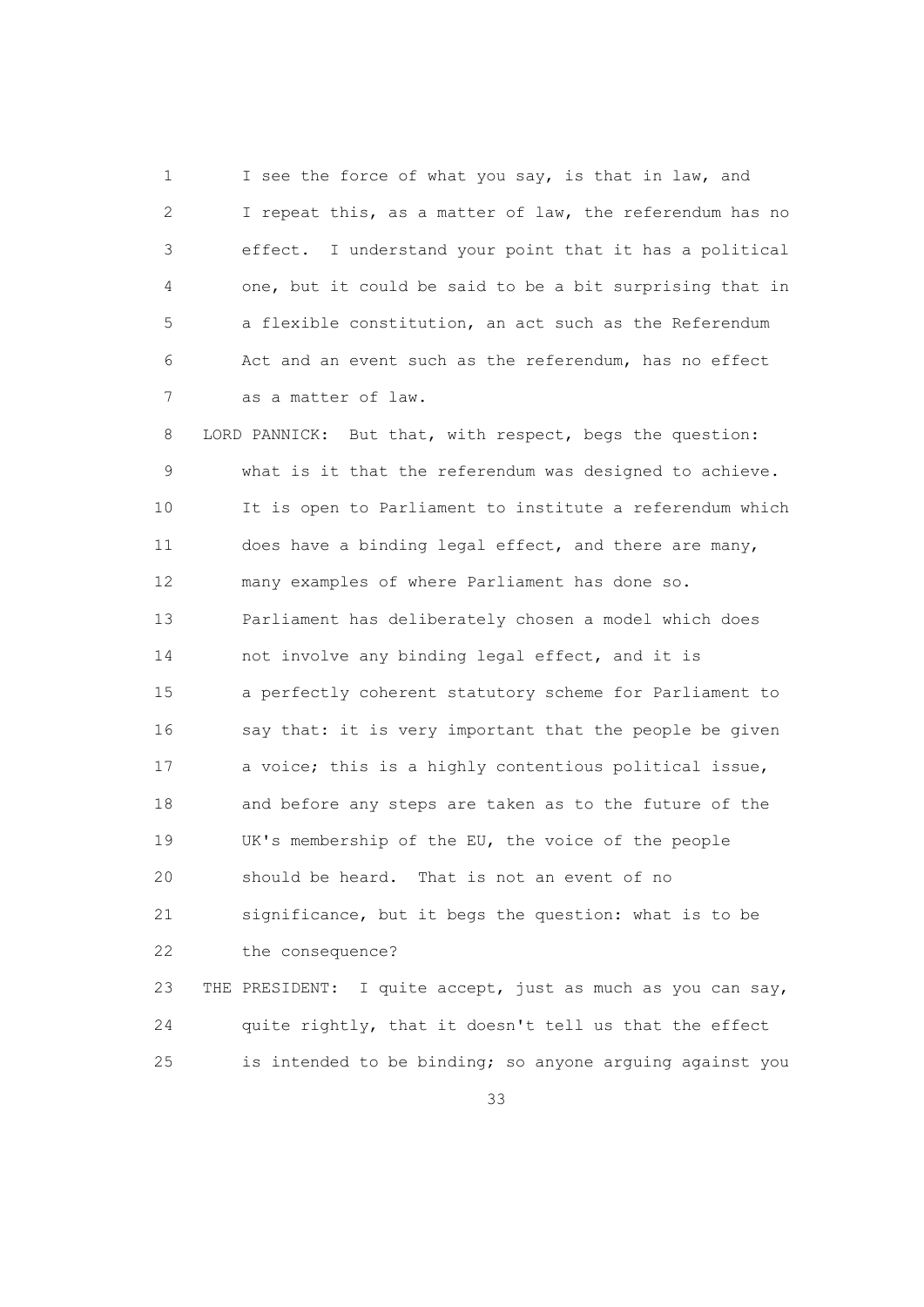1 can say it does not say it is not intended to be 2 binding; and one comes back to Lord Mance's point, that 3 one has to look at the act, your point in terms of its 4 language; but one also has to look at its consequence. 5 And it may not be binding on the Government, nobody 6 suggests that the Government is obliged to serve 7 an Article 50 notice, and therefore it is not binding. 8 In the other acts you refer to, it is not merely 9 binding, it is binding on the Government. This Act may 10 be enough for the Government to say: Parliament has 11 ceded the issue, as far as Parliament is concerned, to 12 the people; we can now go ahead.

 13 LORD PANNICK: So the argument being put to me is that the 14 2015 Act does not have any binding force as against the 15 Government. It doesn't commit the Government. And 16 no one could, I think, seriously suggest it does commit 17 the Government to notify -- the Government could say, we 18 have decided, actually, we don't ...

 19 But nevertheless your Lordship is putting to me it 20 is intended to have a different legal effect, which is 21 to remove what is otherwise the absence of prerogative 22 power on the Government, should it decide to notify, it 23 is now perfectly entitled to do so, even though it would 24 otherwise have no prerogative power to do so. 25 THE PRESIDENT: Yes, it basically revives the prerogative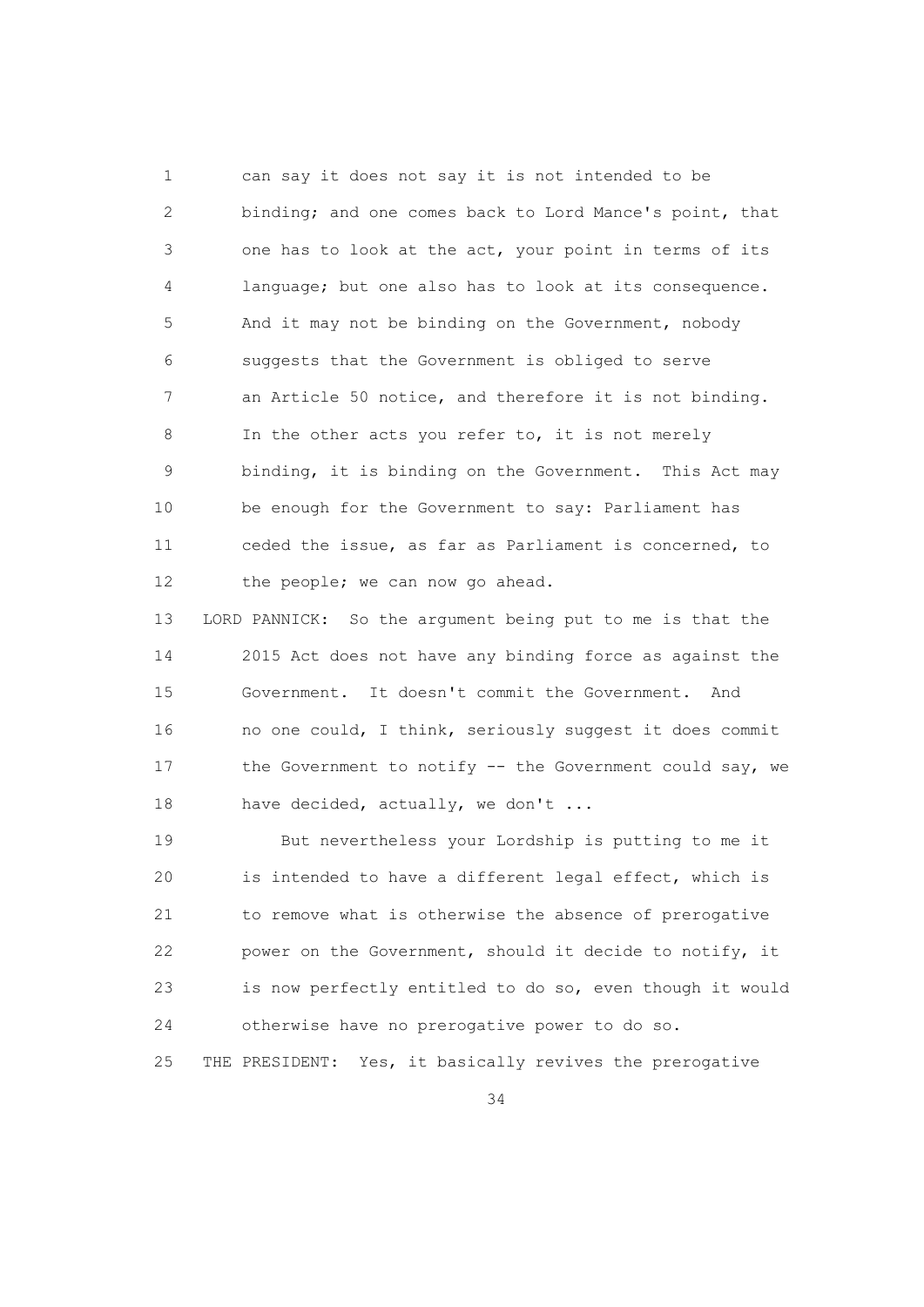1 power, the point that was being put to you, of course 2 there is nothing to stop Parliament, before the 3 Article 50 notice is served, calling the matter in and 4 reconsidering it; that is a different point. 5 LORD PANNICK: I am coming on, if I may, to the question of

6 parliamentary involvement.

 7 LORD KERR: You could say this illustrates the dangers of 8 metaphors, because if you regard the 1972 Act as 9 suppressing or placing a fetter on or a clamp on the 10 prerogative, then that begs the question how is that 11 fetter or clamp removed. As I have understood your 12 argument, you submit it is not a question of a fetter, 13 it is a question of the 1972 Act creating a new context; 14 and the new context is that, given that powers, rights, 15 have been given to the British citizens by this means, 16 a new constitutional principle is in play, by reason of 17 the different contexts.

 18 And therefore when one comes to examine the 2015 Act 19 for its efficacy in putting at nought that 20 constitutional principle, you are not addressing the 21 question: are you removing a clamp or dismantling 22 a fetter; you are asking yourself the question: is it 23 sufficient to displace the fundamental constitutional 24 principle which you say obtains? 25 LORD PANNICK: I respectfully agree. I am relying -- the

<u>35 and 2012 and 2013</u>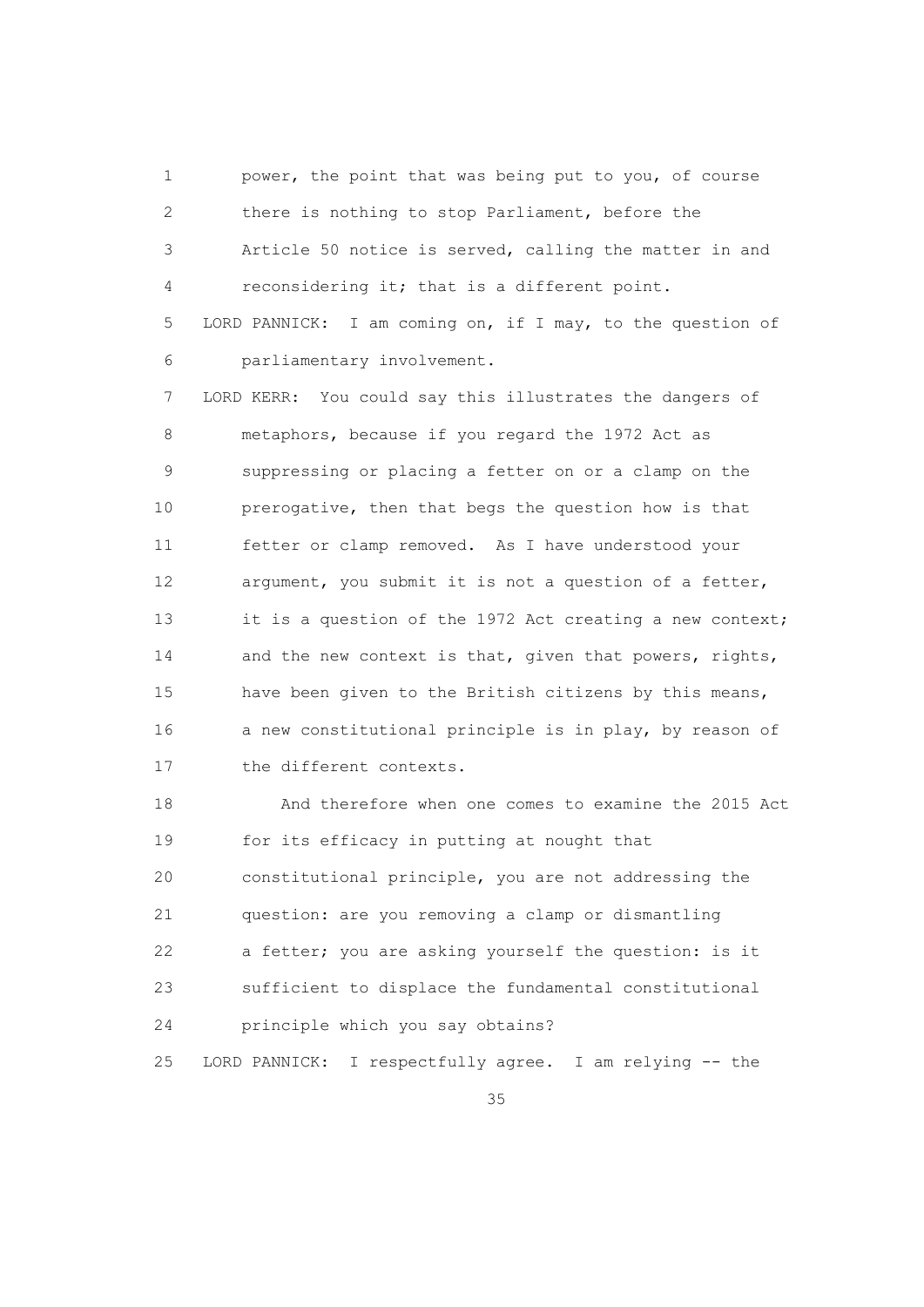1 1972 Act arises in the context of a fundamental 2 constitutional principle which applies generally. It is 3 a fundamental constitutional principle that that which 4 Parliament has created, ministers cannot set aside. 5 Then one has the 1972 Act which adds greater force to 6 the submission for all the reasons that I have sought to 7 give, that it is not just an ordinary Act of Parliament, 8 it is an act of constitutional importance, which 9 contains section 2(4), which makes it even less likely 10 that ministers would have a power to exercise the 11 prerogative.

12 But I respectfully agree, there is no clamp, it is 13 the application of fundamental constitutional principles 14 of the United Kingdom. I do submit that if those 15 fundamental principles are to be removed by Parliament 16 itself, it is necessary for there to be clarity. 17 Whatever else one might say about the 2015 Act, 18 I respectfully submit that it cannot be said that the 19 2015 Act clearly removes the inability of the executive 20 to act so as to frustrate the statutory rights. There 21 is no clarity at all. What one has is an act of 22 Parliament in very simple terms, there shall be 23 a referendum, and that is all it says. 24 LORD WILSON: So in 2015 Parliament says we must have 25 a referendum. Now there has been a referendum, and the

<u>36 and 36</u>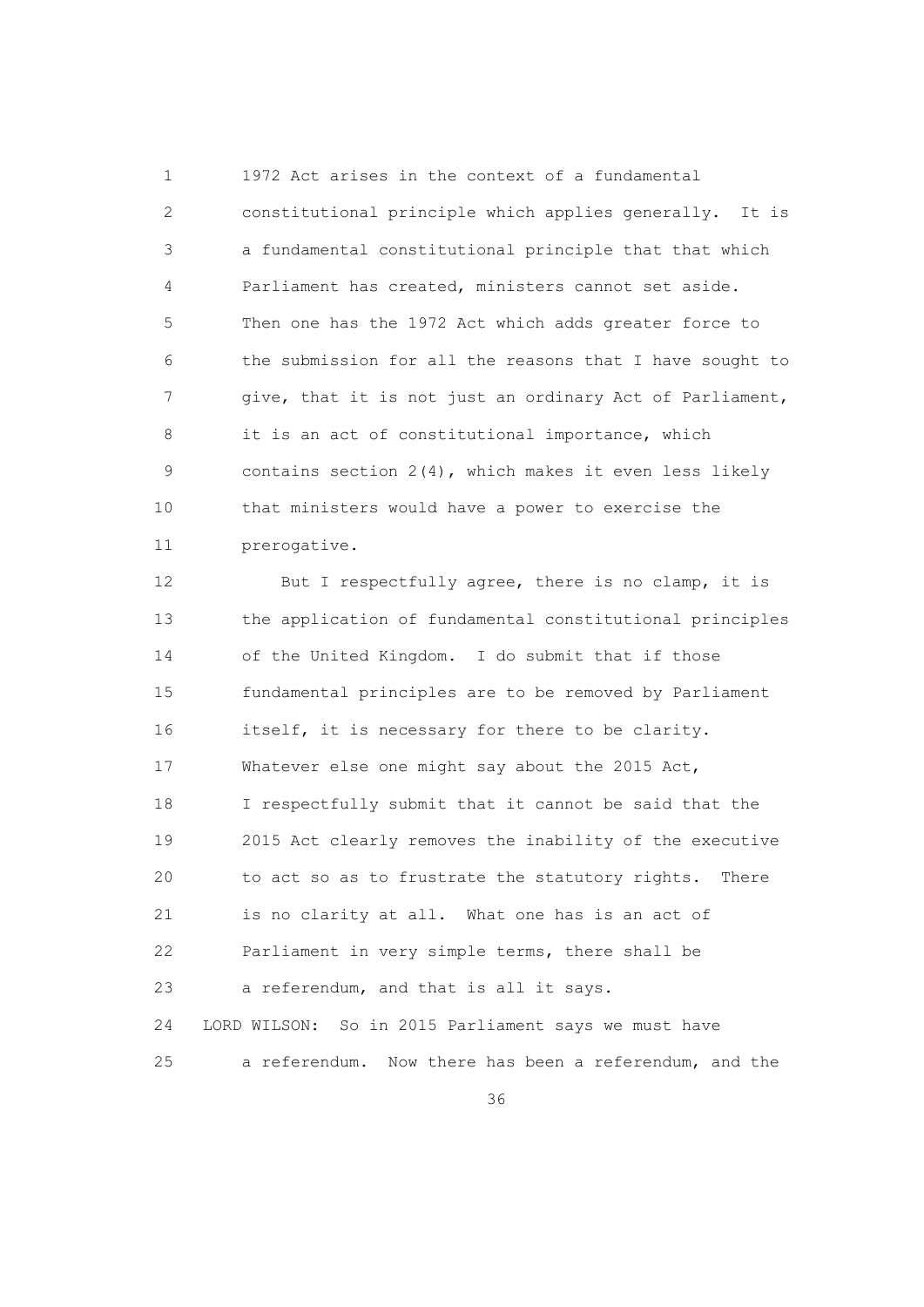1 significance of the outcome is enormous, but can one 2 discern in the Referendum Act, Parliament going on to 3 say: and by the way the political significance will be 4 for you, the executive, to weigh; or rather, as you say, 5 isn't Parliament more likely to have said, having called 6 for it, and when it has been done, we will assess the 7 significance of it.

 8 LORD PANNICK: That is precisely my submission, and I do say 9 that, if the case against me is that the 2015 Act has 10 altered the position, has altered what the position 11 otherwise would be, then it is incumbent on those who 12 make that submission to show that Parliament has clearly 13 altered what is otherwise the basic constitutional 14 position, and there is no clarity whatsoever in support 15 of the appellant's position.

 16 One has an act in the most general terms that simply 17 does not address the division of power between executive 18 and Parliament. That is not the subject of the act, 19 that has nothing whatsoever to do with that topic, and 20 I therefore respectfully submit that one cannot discern 21 from this Act of Parliament any alteration of 22 constitutional fundamentals, far less in the context of 23 the 1972 Act. 24 LORD REED: It might be argued that it is a different type

25 of act from most acts that Parliament passes. Its whole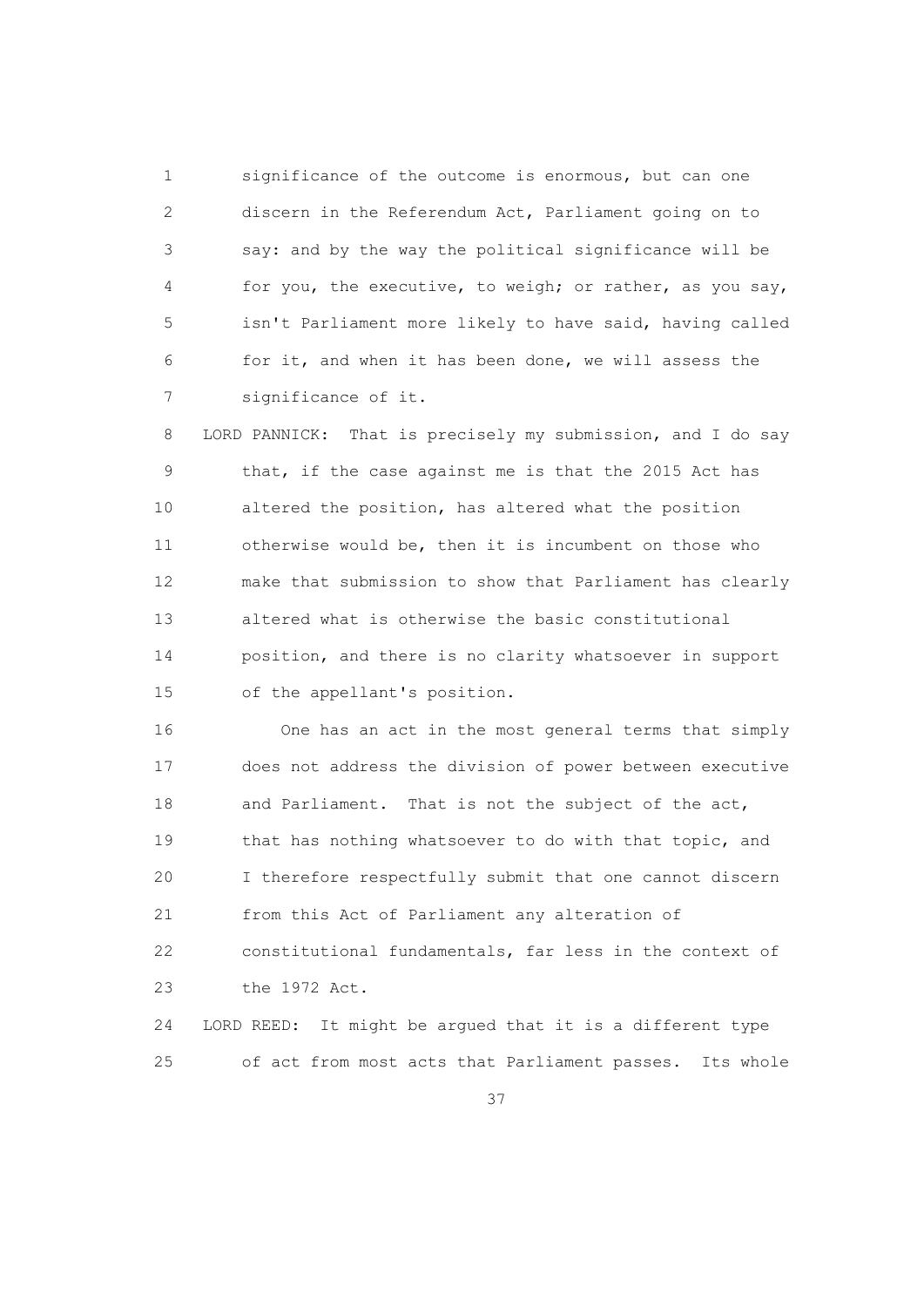1 point is to have political effects. It is not altering 2 anybody's rights, for example, it is not the sort of 3 legislation that Parliament passes day in, day out. It 4 is an act which is designed to result in an event which 5 will have enormous political significance.

 6 The steps that then require to be taken in response 7 to that are inevitably going to be steps taken by 8 Government. It might decide to introduce a bill into 9 Parliament, it might decide not to. Parliament can then 10 respond. If there is a bill introduced, it can decide 11 whether it is going to pass it or not; if there is no 12 bill introduced, Parliament has the means of making the 13 Government accountable to it for that failure.

 14 So looking at it that way, it is an essentially 15 political measure designed to have consequences at the 16 political level between the political actors. If you 17 look at it in that way, really, why is the court -- what 18 role does the court have to play? There is not a legal 19 issue really that arises here, other than our ensuring 20 that the political actors are operating their roles in 21 a lawful manner.

 22 LORD PANNICK: My answer to your Lordship is that there is 23 a role for the court to play. The role for the court is 24 to identify whether or not the Secretary of State enjoys 25 a power to act on the international plane, using his

<u>38 and 38 and 38 and 38 and 38 and 38 and 38 and 38 and 38 and 38 and 38 and 38 and 38 and 38 and 38 and 38 and 38 and 38 and 38 and 38 and 38 and 38 and 38 and 38 and 38 and 38 and 38 and 38 and 38 and 38 and 38 and 38 a</u>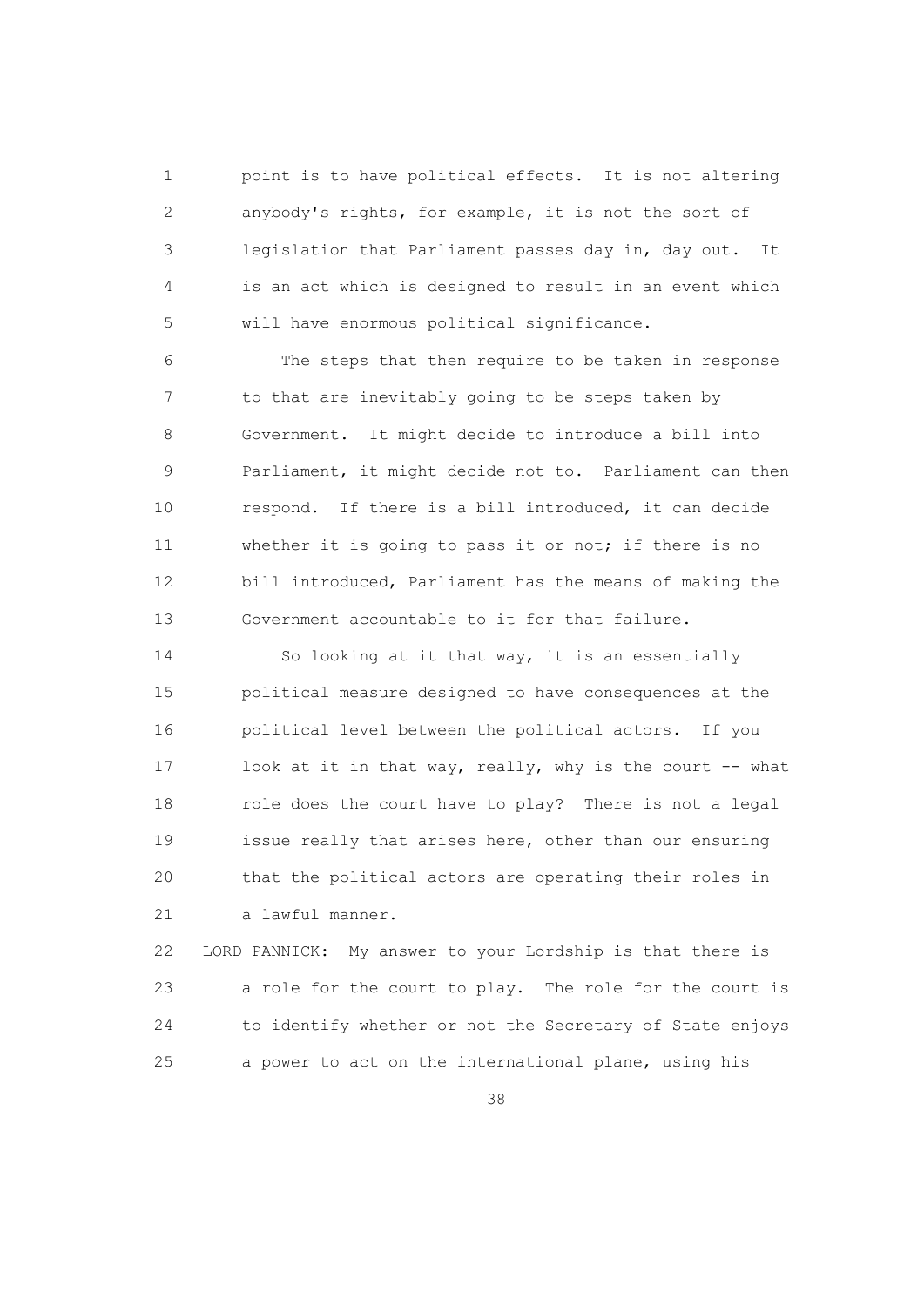1 treaty making, and departing from prerogative, in such 2 a way as it will nullify statutory rights. For all the 3 points that your Lordship makes, the essence remains, 4 and what remains is that, before the 2015 Act, there is 5 a body of statutory rights and statutory principles, the 6 1972 Act, and after the 2015 Act, all of those 7 provisions remain. They are simply untouched by the 8 2015 Act.

 9 Also untouched by the 2015 Act is the legal division 10 of responsibility between the executive and Parliament. 11 The Act says nothing about that, and nobody has produced 12 any material whatsoever to suggest that the 2015 Act was 13 intended to touch upon that issue. There is no material 14 before the court in which ministers have said: and the 15 division of responsibility between ministers and 16 Parliament is going to be affected by all of this; none 17 whatsoever.

 18 Therefore I do not accept that the political 19 significance of the 2015 Act, which I do not dispute, in 20 any way touches upon the issue before the court, or 21 touches upon the constitutional question. It was open 22 to Parliament, open to Parliament, if it wished to do 23 so, to say whatever it liked on this topic, and it said 24 absolutely nothing.

25 For the court to infer matters that are simply not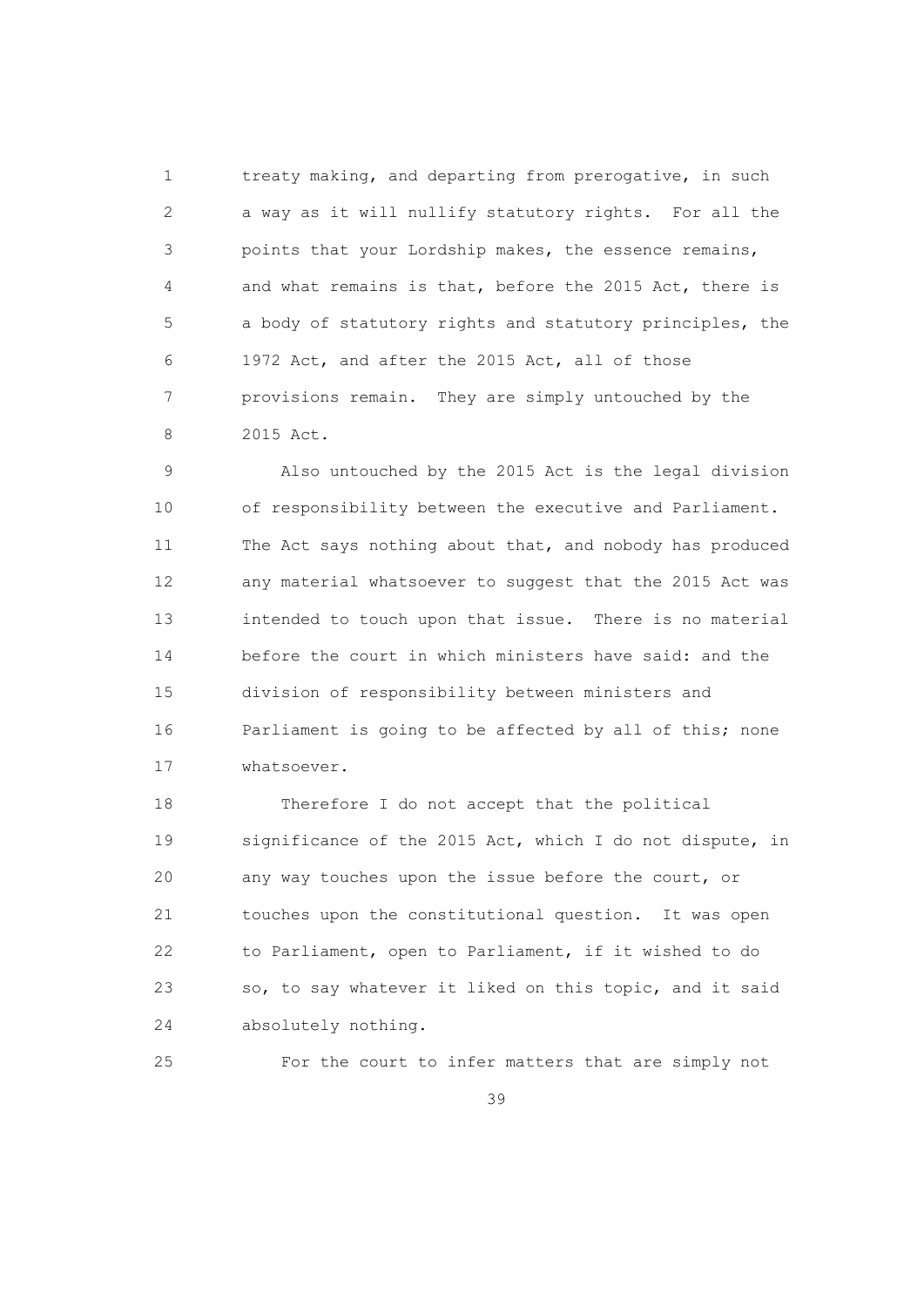1 addressed in the Act, when they touch upon 2 constitutional fundamentals, in my submission, would be 3 fundamentally wrong; it would be wrong for the court to 4 infer, on a matter of this importance and sensitivity, 5 that is the relationship between Parliament and the 6 executive, a radical change of position by reason of 7 an act which says nothing on the subject. 8 LORD REED: The way I have put it to you, obviously the 9 court's role is to interpret the 2015 Act, but if it 10 interprets it the way that I have put to you for your 11 comments, the result is to allow for a flexible response 12 by Government, depending on the outcome of the 13 referendum, obviously, which is subject to parliamentary 14 control in the normal way.

 15 If we construe it in the way that you are arguing, 16 inviting us to, the consequence is that the court then, 17 as I understand it, has to effectively compel 18 a Government minister to introduce a bill into 19 Parliament, which is constitutionally a novelty, to say 20 the least, and if, for example, Parliament were to pass 21 a resolution in both Houses approving of notification 22 under Article 50, the court would say to Parliament: 23 that is not good enough, we, the court, are telling you 24 that will not do.

25 LORD PANNICK: Can I come on to that, my Lord, that is the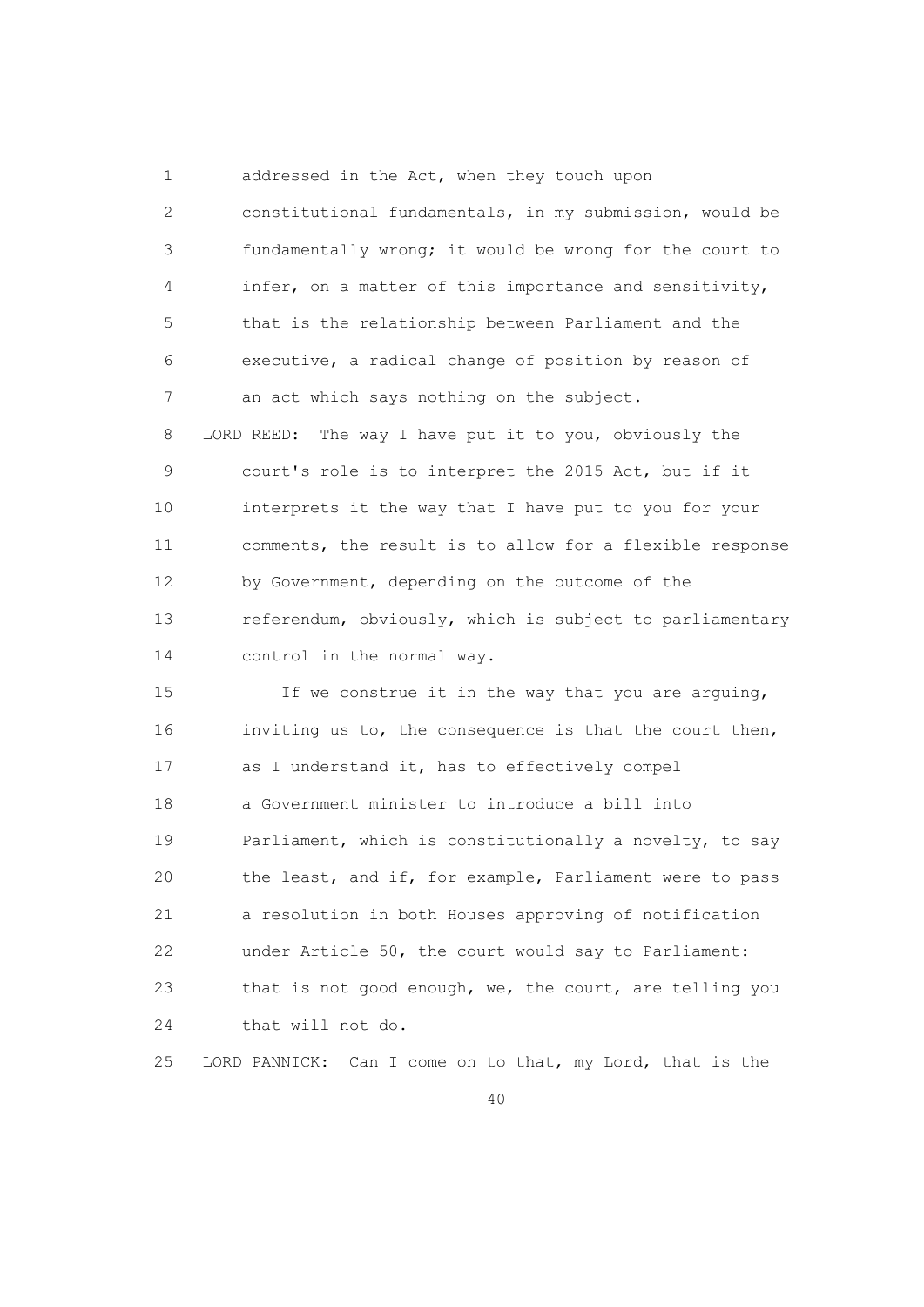1 next point. Let me just deal if I may, try to deal with 2 the point your Lordship has made.

 3 The court is not being asked in my submission to 4 interpret the 2015 Act. There is no language in the 5 2015 Act which comes close to supporting the contention 6 that is being made by the appellant. There is nothing. 7 The appellant does not focus on any language in the 8 2015 Act, and in my submission, with great respect, it 9 is a constitutional solecism to say that the court can 10 somehow divine an intention from the 2015 Act, without 11 focusing on the language that the legislation uses.

 12 There are many statements to that effect, that it is 13 simply not the court's role, even in a constitutional 14 context; it is Lord Hoffmann's famous statement, 15 approving the judgment of name Associate Justice 16 Kentridge in the name Zuma case, I can't remember the 17 case where Lord Hoffmann said it but I will track it 18 down, the court has to look at the language of the 19 governing instrument; and this is the 2015 Act; there is 20 nothing in it that the appellant has drawn attention to 21 which begins to support a contention that it touches 22 upon the issues with which the court is concerned.

 23 Indeed, I repeat, it is not the appellant's argument 24 that power to notify is to be derived from the 2015 Act. 25 That is not their case. It is somehow by means of legal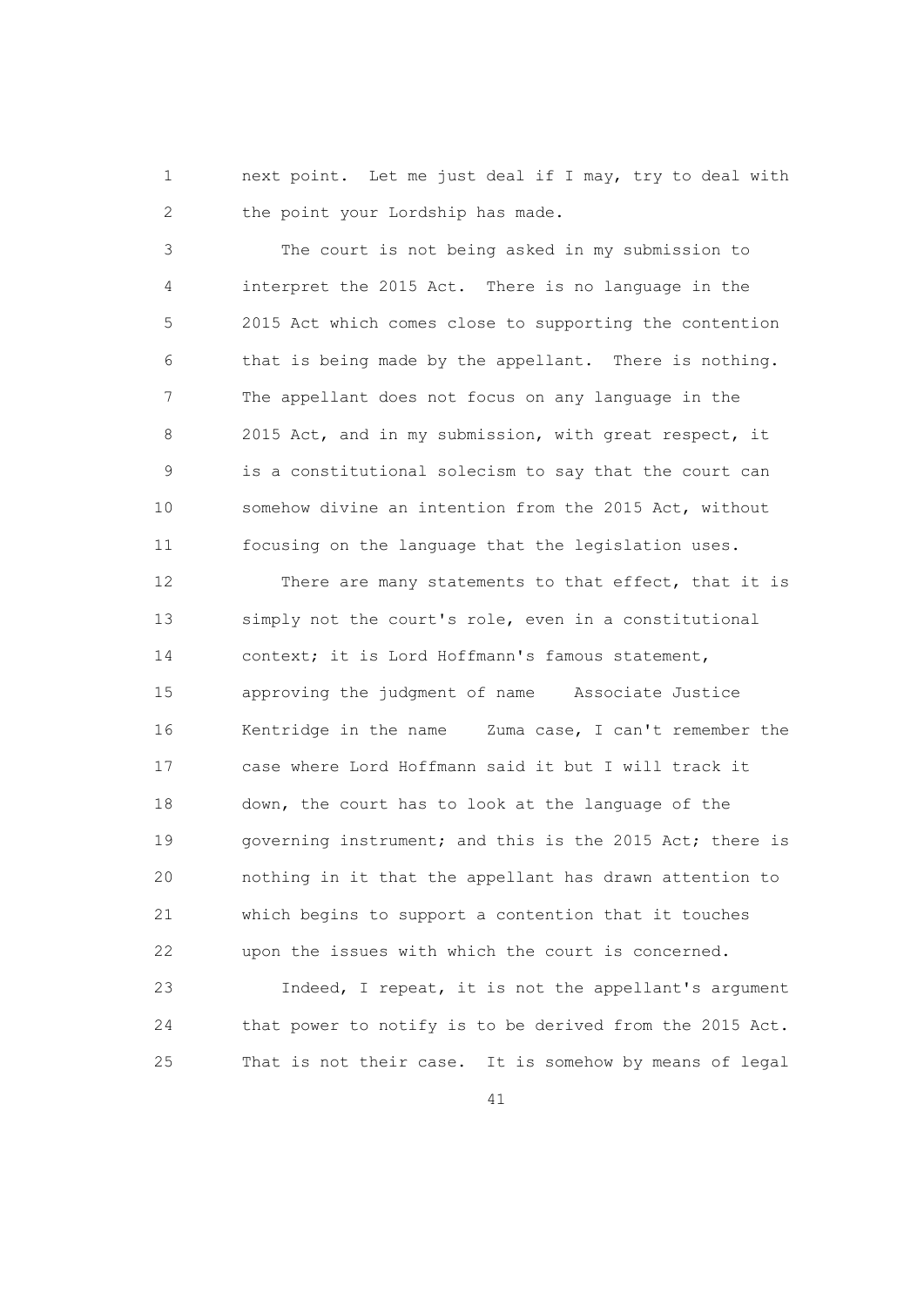1 osmosis that the argument is being constructed. There 2 simply isn't anything there; there is nothing there upon 3 which I say this argument can be framed. In my 4 submission, it is not surprising that Parliament has not 5 expressly addressed the question of whether ministers 6 can use prerogative power in order to nullify 7 a statutory provision. The principle is so basic that 8 one would not expect Parliament expressly to address the 9 question.

 10 So I say the 2015 Act is an act of political 11 significance; it is entirely neutral on the issue before 12 the court, as to whether or not the minister has power 13 to notify.

 14 LORD MANCE: On the question of whether all acts must have 15 legal significance, you might -- I am not sure what your 16 answer is in relation to Lord Keen, the submission 17 relating to the Sewel convention, but the Sewel 18 convention as enacted in section 28(8) of the 19 Scotland Act might be said to be an example of a piece 20 of legislation which doesn't have any legal 21 significance. It simply enacts the convention and -- on 22 one view I appreciate it is an issue in this case, and 23 that people are saying it does have legal significance. 24 LORD PANNICK: I can see the force of that submission. I am 25 entirely neutral, of course, and the court will decide,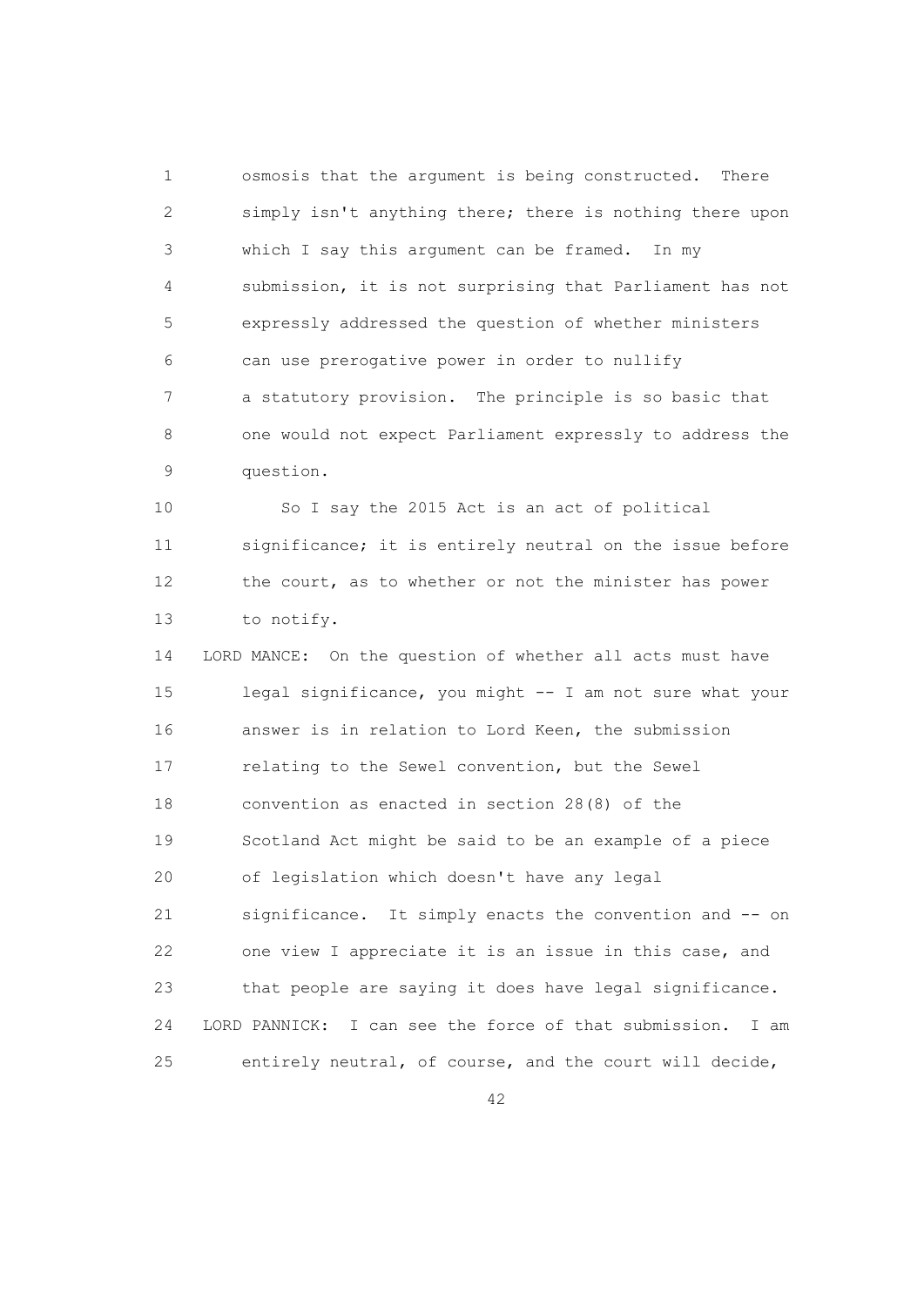1 but it is not unknown for Parliament to pass legislation 2 that has an exhortatory intention. It doesn't 3 necessarily have a concrete legal consequence, and 4 I repeat, it is not difficult to understand why 5 Parliament was enacting the 2015 Act. The court is not 6 ignorant, of course, of the political realities. The 7 political reality is a highly controversial political 8 issue; it is considered appropriate, and understandably 9 so, that there should be a vote, so that all those 10 political actors understand what are the views of the 11 electorate; but that tells you in my submission 12 absolutely nothing as to what is to follow as 13 a consequence of the vote. 14 LADY HALE: But the Act did have an effect. The Act had 15 an effect. It provided for the referendum. The 16 franchise in the referendum, which is different from the 17 parliamentary franchise, made it lawful 18 rest of sentence for the whole of the referendum to 19 do everything. The Act undoubtedly had an effect. 20 LORD PANNICK: Absolutely. 21 LADY HALE: The question is whether the result has a 22 legal effect.inaud 23 LORD PANNICK: Yes, my Lord, Lord Sumption. 24 LORD SUMPTION: I was going to ask you exactly the same 25 question.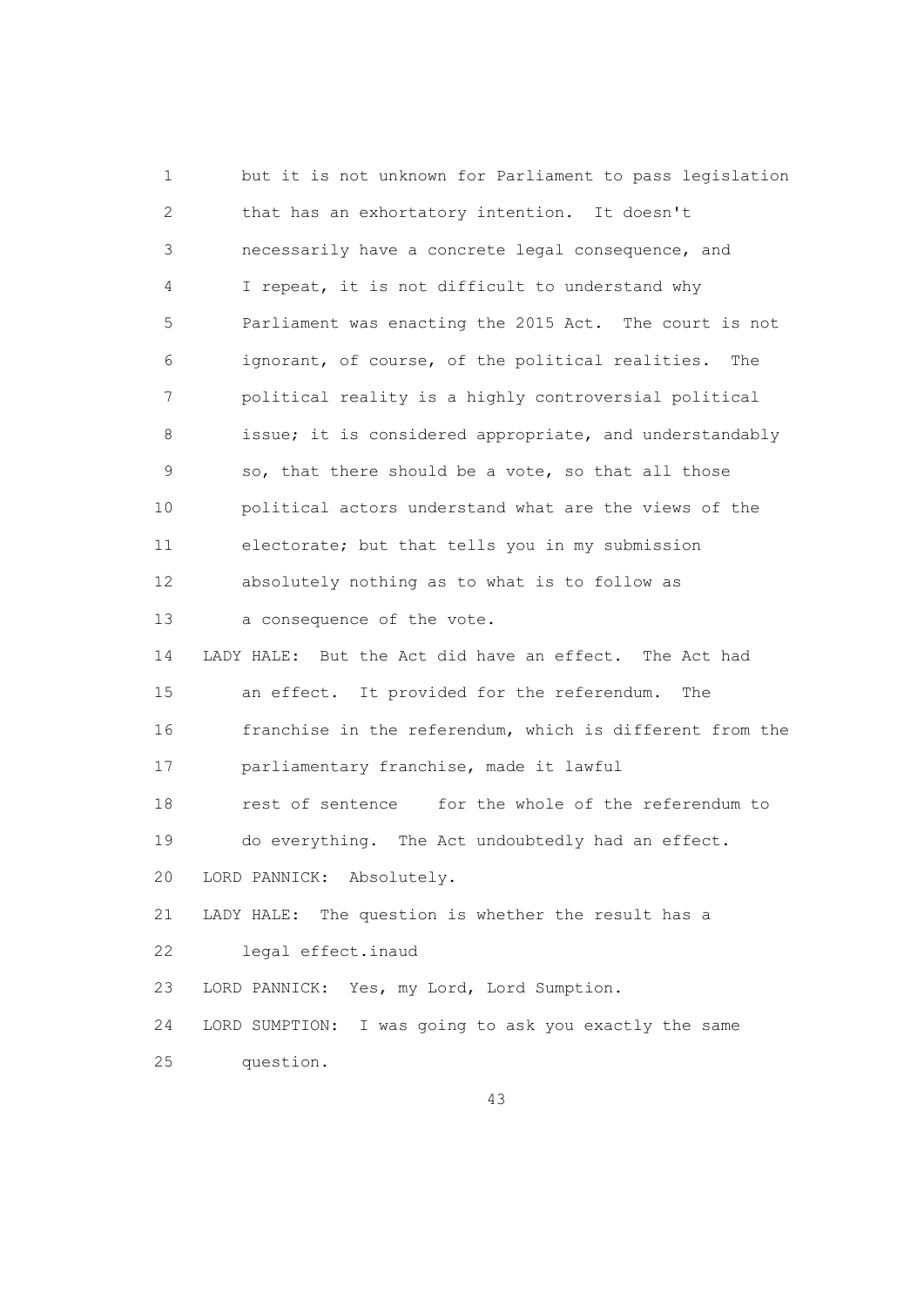1 LADY HALE: I am sorry.

| $\mathbf{2}$    | LORD PANNICK: I apologise, I am labouring the point but    |
|-----------------|------------------------------------------------------------|
| 3               | that is the point, that Parliament has spoken. What        |
| 4               | Parliament required has occurred. This is not              |
| 5               | a nugatory act of Parliament, and some of your Lordships   |
| 6               | are putting to me questions that are seeking to divine     |
| 7               | from the Act a purpose and intention and effect that is    |
| 8               | simply not there, in my submission.                        |
| 9               | THE PRESIDENT: I think the case you had in mind where Lord |
| 10 <sub>o</sub> | Hoffmann approved name Zuma is name<br>Mattadene           |
| 11              | inaud                                                      |
| 12              | LORD PANNICK: Your Lordship is right, 1999 appeal cases.   |
| 13              | Your Lordship is familiar with it.                         |
| 14              | THE PRESIDENT: I have found it. I cannot pretend to be     |
| 15              | familiar with it.                                          |
| 16              | LORD PANNICK: Lord Hoffmann says, quoting                  |
| 17              | Associate Justice Kentridge, that even in<br>name          |
| 18              | a constitutional context, even in a constitutional         |
| 19              | context, it is absolutely vital that what the court does   |
| 20              | is it looks at the language of the relevant instrument,    |
| 21              | here the 2015 Act.                                         |
| 22              | What the court cannot do, because otherwise --             |
| 23              | I think the term used is divination, what the court        |
| 24              | cannot do is somehow to infer from the general context     |
| 25              | a purpose and intention and effect that has no support     |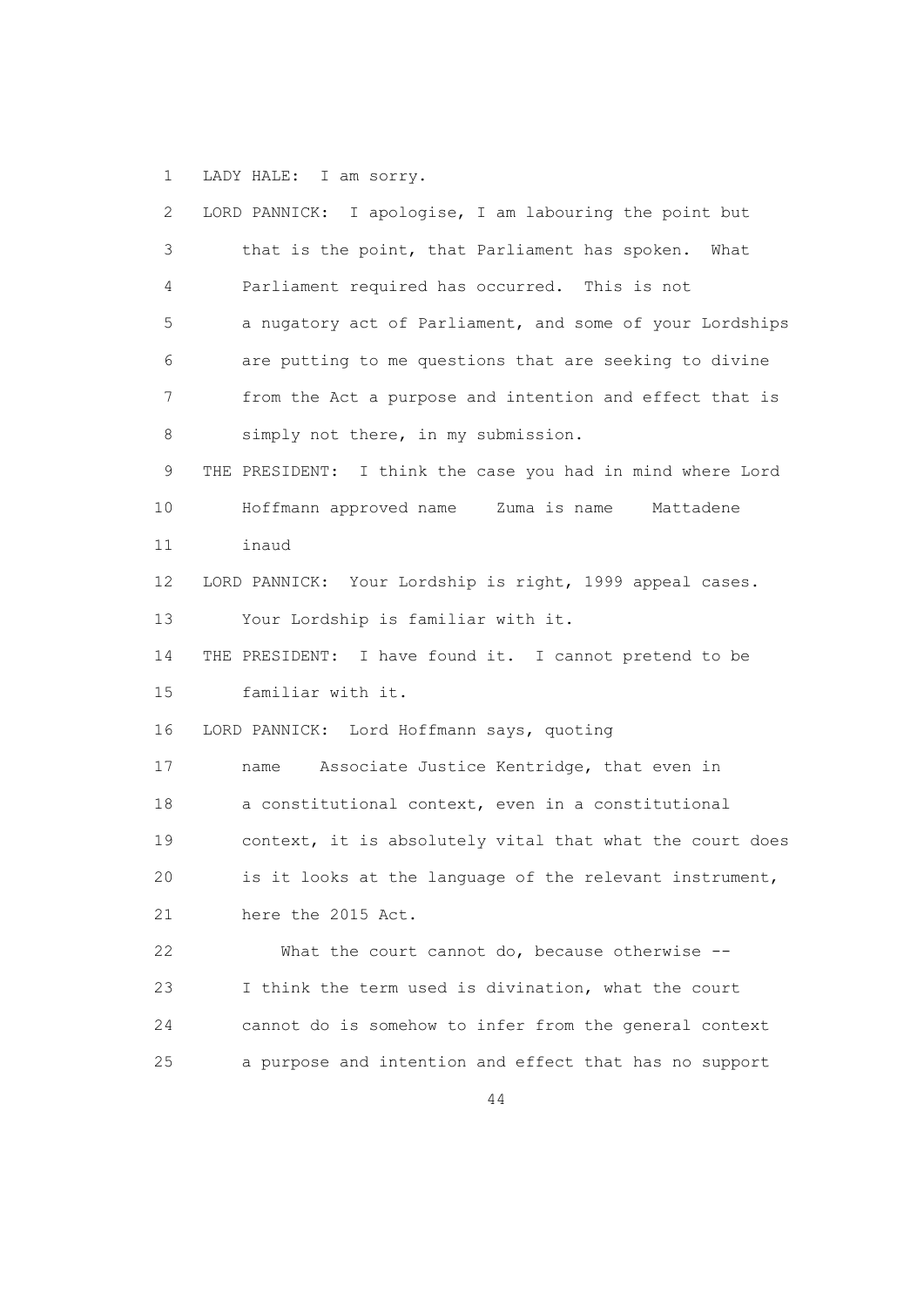1 whatsoever in word the language. That is creation. 2 That would be, in my submission, objectionable to 3 traditional law-making. 4 THE PRESIDENT: If the language used by the lawyers is 5 ignored in favour of a general resort to "values", the 6 result is not interpretation, but divination. 7 LORD PANNICK: Precisely so, and what Lord Bingham said in 8 Robinson is entirely consistent with that, because the 9 statement by Lord Bingham in Robinson is within the 10 scope of the language that is used by the instrument. 11 That is my submission. 12 THE PRESIDENT: Thank you. 13 LORD CARNWATH: I am trying to get a word in edgeways here, 14 Lord Pannick. We have jumped from 1972 to 2015. Are 15 you going to come back to the -- 16 LORD PANNICK: My Lord, very, very quickly -- 17 LORD CARNWATH: I would like at some point to get clear your 18 submission as to what happened in 2008, because that is 19 when Article 50 is created, and undoubtedly Article 50 20 created a new power operating at the international 21 level, which one could assume would be something 22 operated by the prerogative, so a new power which the UK 23 Government has operating in international law; I think 24 we need to ask ourselves what the effect of the 2008 Act 25 was, if anything, on that.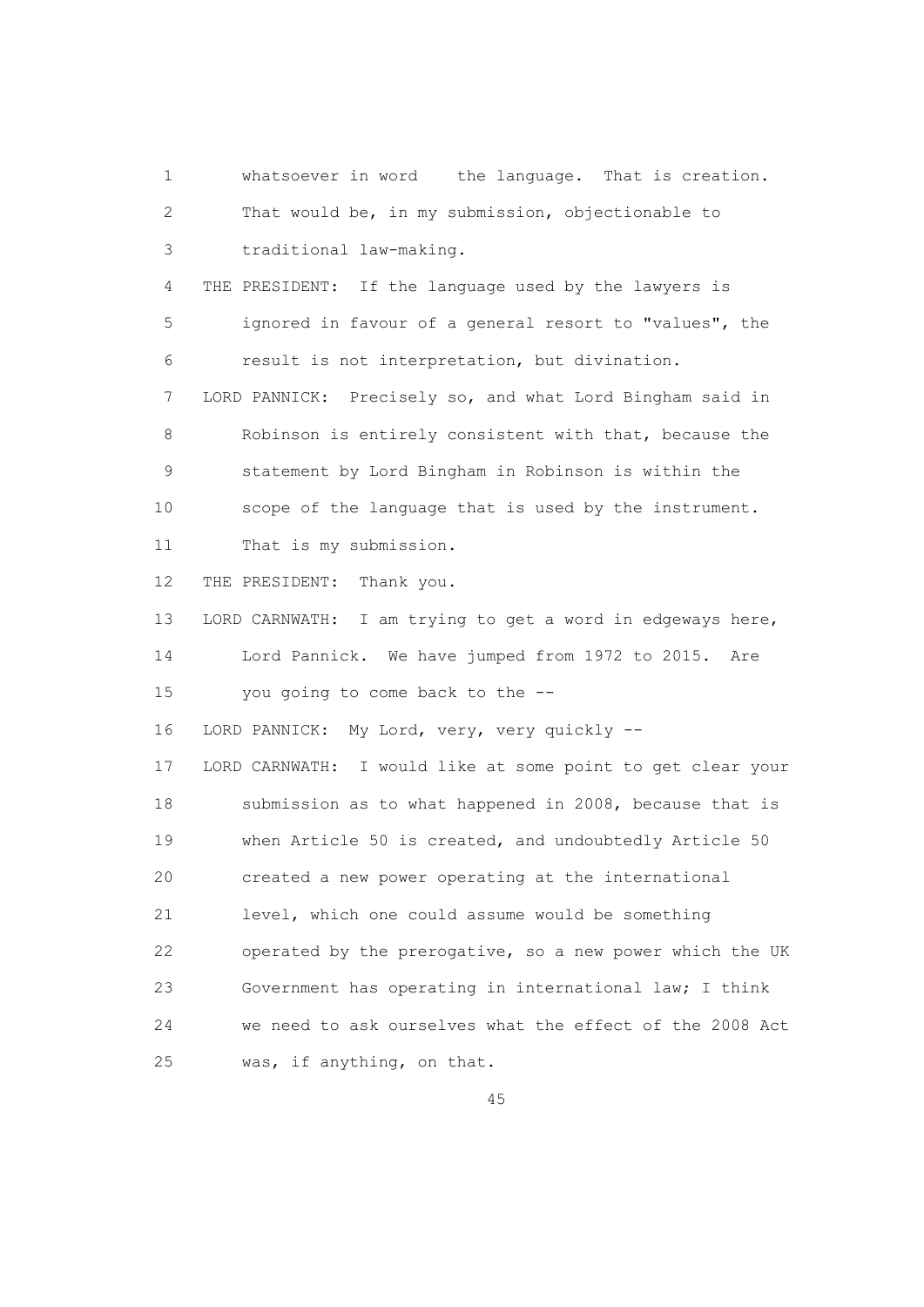1 LORD PANNICK: I say no effect for these reasons. First of 2 all, I accept, and it is the Government's case, that the 3 United Kingdom had power to withdraw from the treaties 4 prior to the changes made by Lisbon. It is not 5 suggested by the Government this was a new power; it is 6 a new means, it formalises the process. That is the 7 first point.

8 The second point is that Article 50 does not say 9 anything about the way in which domestically the state 10 should act. It refers to the constitutional 11 requirements of the state in question.

 12 Thirdly, as Mr Eadie accepted, Article 50 does not 13 have effect as part of section 2(1) of the 1972 Act. 14 Therefore, I submit that it is simply not possible to 15 suggest that what happened in 2008 affects the question 16 of the division of responsibility between the Government 17 and Parliament.

 18 LORD CARNWATH: Except that Parliament in the 2008 Act 19 constrains various exercises of prerogative specifically 20 set out in that Act, doesn't do it to Article 50, and 21 then in the 2011 Act, we get this acknowledgment that 22 Article 50 is within the scope, as it were, but simply 23 a reference to Article 50(3).

 24 LORD PANNICK: What Parliament has done from 1978 onwards is 25 to impose an increasingly rigorous form, set of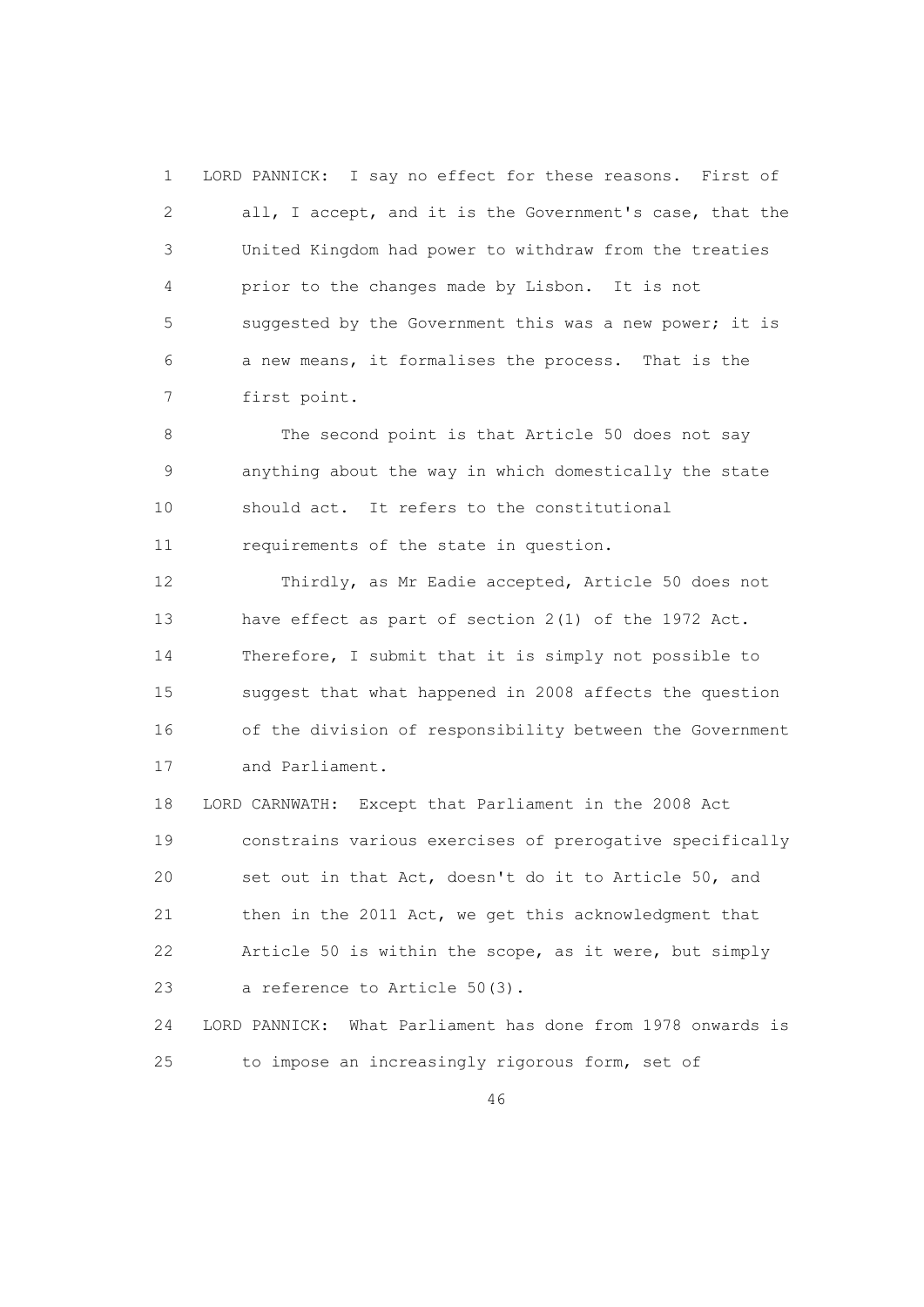1 controls, and Mr Eadie's argument is that the power -- 2 what he says is the prerogative power to notify is not 3 the subject of any specific restraint, and my answer to 4 that is one would not expect it to be, because it is so 5 fundamental an aspect of constitutional law that 6 ministers cannot use prerogative powers in order to 7 remove that which Parliament has created.

 8 But of course Parliament has not set out expressly 9 that constitutional principle. It is a fundamental 10 common law principle. The later acts are concerned, 11 essentially, to constrain ministers from taking action 12 at international level to expand the scope of EU law. 13 That is the main focus of all the later legislation.

 14 The fact that Parliament has from time to time 15 imposed such constraints cannot establish that 16 Parliament intended to remove a basic constitutional 17 limit. Indeed, if one looks at the authorities, the 18 authorities show that one should be very careful indeed 19 before you use later legislation in order to amend or 20 affect earlier -- the effect of earlier legislation.

 21 My Lord, Lord Mance asked about the authorities and 22 my Lord helpfully referred to two authorities. One in 23 your Lordships' and your Ladyship's House most recently 24 is the JB (Jamaica) case, Lord Toulson's judgment. It 25 is in volume 22, tab 276, JB (Jamaica), MS 7778 and it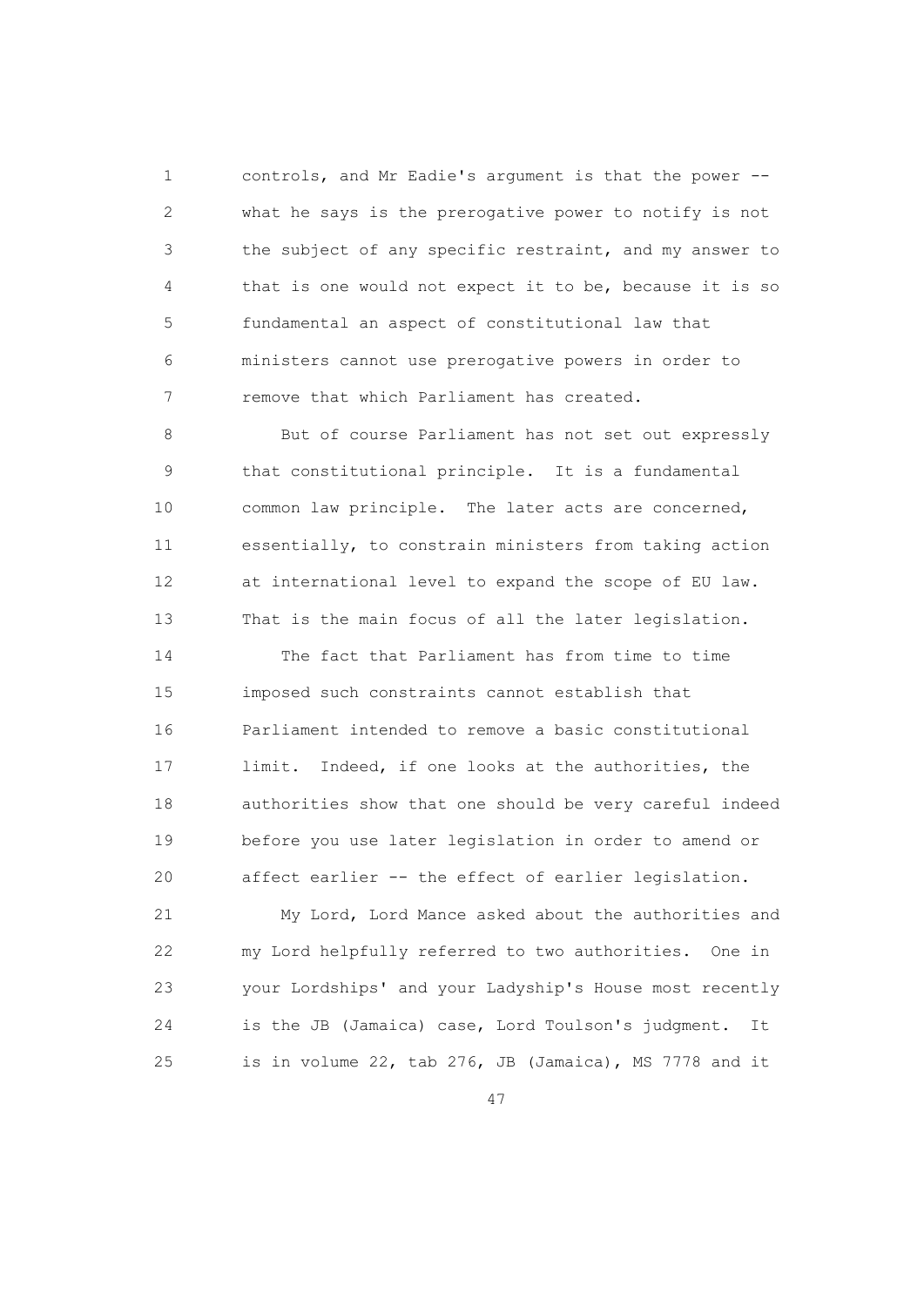1 is at paragraph 24 and I invite the court to look at 2 that. I don't have time to take your Lordships or your 3 Ladyship to it.

 4 THE PRESIDENT: Sorry, it is as much my fault as anyone 5 else's; we have been rather taking up your time. 6 LORD PANNICK: I don't complain about that, my Lord; I am 7 happy to seek to try to answer the points the court 8 wants to raise.

 9 My seventh and final topic is the role of 10 Parliament, and the submission that is made by the 11 appellant is there have been debates in Parliament. 12 There have been Select Committee reports, there will be 13 more such debates, and the appellant says it is a matter 14 for Parliament to decide the nature and the extent of 15 its involvement. Of course we agree, subject to 16 an important qualification.

 17 We say it necessarily follows from our submissions, 18 if they are correct, that only an act of Parliament 19 could lawfully confer power on the appellant to notify 20 under Article 50(2). Why is that? Well, because 21 notification would nullify statutory rights and indeed 22 a statutory scheme. The law of the land is not altered 23 by a motion in Parliament; this is a basic 24 constitutional principle. The court knows a motion may 25 be approved in the House of Commons today. I want to be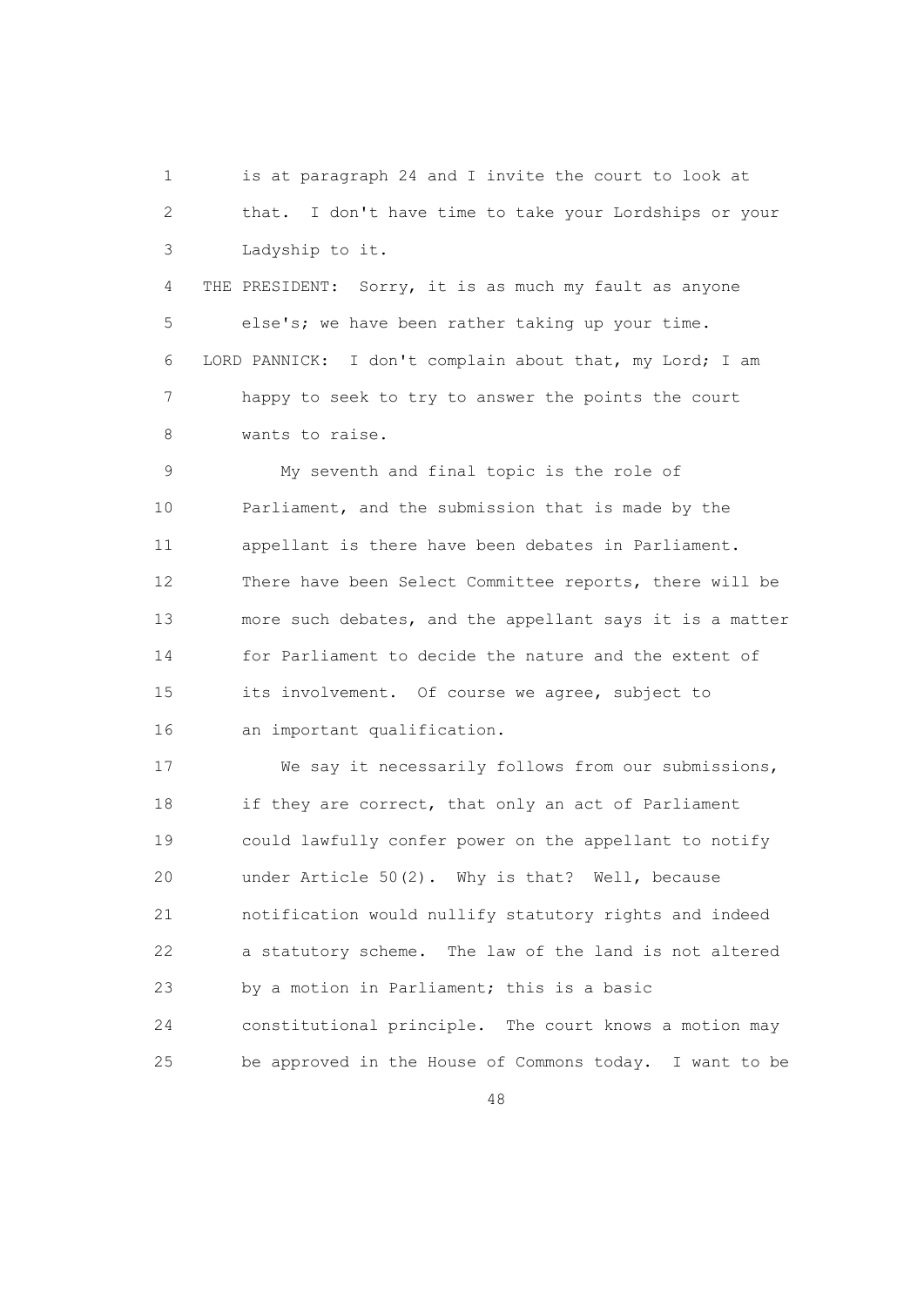1 very clear on this. Our submission is that a motion in 2 Parliament does not affect, cannot affect, the legal 3 issues in this case. This issue arose in the Laker 4 case. Can I take your Lordships back to the Laker case; 5 it is core authorities, volume 2, and it is tab number 6 12. 7 THE PRESIDENT: Which page? 8 LORD PANNICK: MS 307. It is at page 367 of the MS, MS 367. 9 This is Lord Denning, and what Lord Denning explains 10 between E and F is that the action of the Government had 11 been the subject of approval in both Houses of 12 Parliament. E to F. At G, Lord Denning says: 13 "... mark you, this approval even by both Houses was 14 not the equivalent of an act of Parliament. It could 15 not override the law of the land ... see 16 Hoffmann-La Roche." 17 That is the point and I can take the court, if the 18 court wants to see the passages in Hoffmann-La Roche, I 19 won't do so because of time, but it is volume 21, 20 tab 257, MS 7183. So a motion in Parliament simply 21 cannot rectify what is otherwise the legal deficiency in 22 the appellant's case. 23 If, as we submit, the appellant cannot act on the

 24 international plane by the exercise of the prerogative 25 because it will nullify statutory rights, then an act of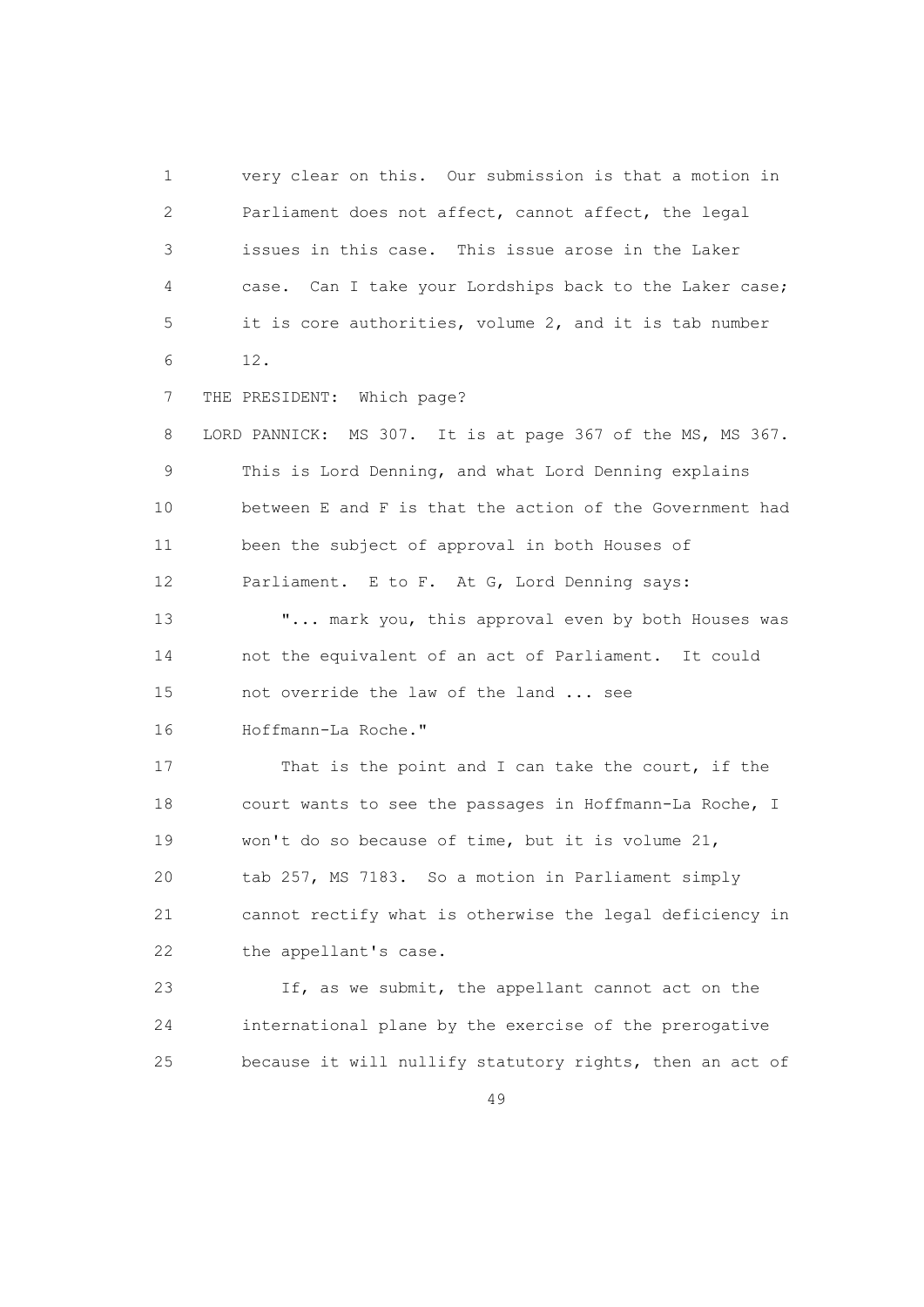1 Parliament is necessary to change the law of the land. 2 One other authority that your Lordships and your 3 Ladyship may wish to be reminded of, it is the ex parte 4 Federation of Self-Employed case. Volume 8 of the 5 authorities and it is tab 68. 6 THE PRESIDENT: Thank you. 7 LORD PANNICK: National Federation of Self-Employed, 8 volume 8, tab 68, MS 2782. The relevant passage is to 9 be found at MS 2809 in the speech of Lord Diplock, 10 between F and G if your Lordships and your Ladyship have 11 that, at tab 68, Lord Diplock says: 12 "It is not in my view a sufficient answer to say

 13 that judicial review of the actions of officers or 14 departments of central Government is unnecessary because 15 they are accountable to Parliament for the way in which 16 they carry out their functions. They are accountable to 17 Parliament for what they do so far as regards efficiency 18 and policy, and of that Parliament is the only judge. 19 They are responsible to a court of justice for the 20 lawfulness of what they do and of that the court is the 21 only judge."

 22 That is the point. It is no answer for the Attorney 23 General to say in his submissions, as he did on Monday, 24 and I quote:

25 "Parliament can stand up for itself."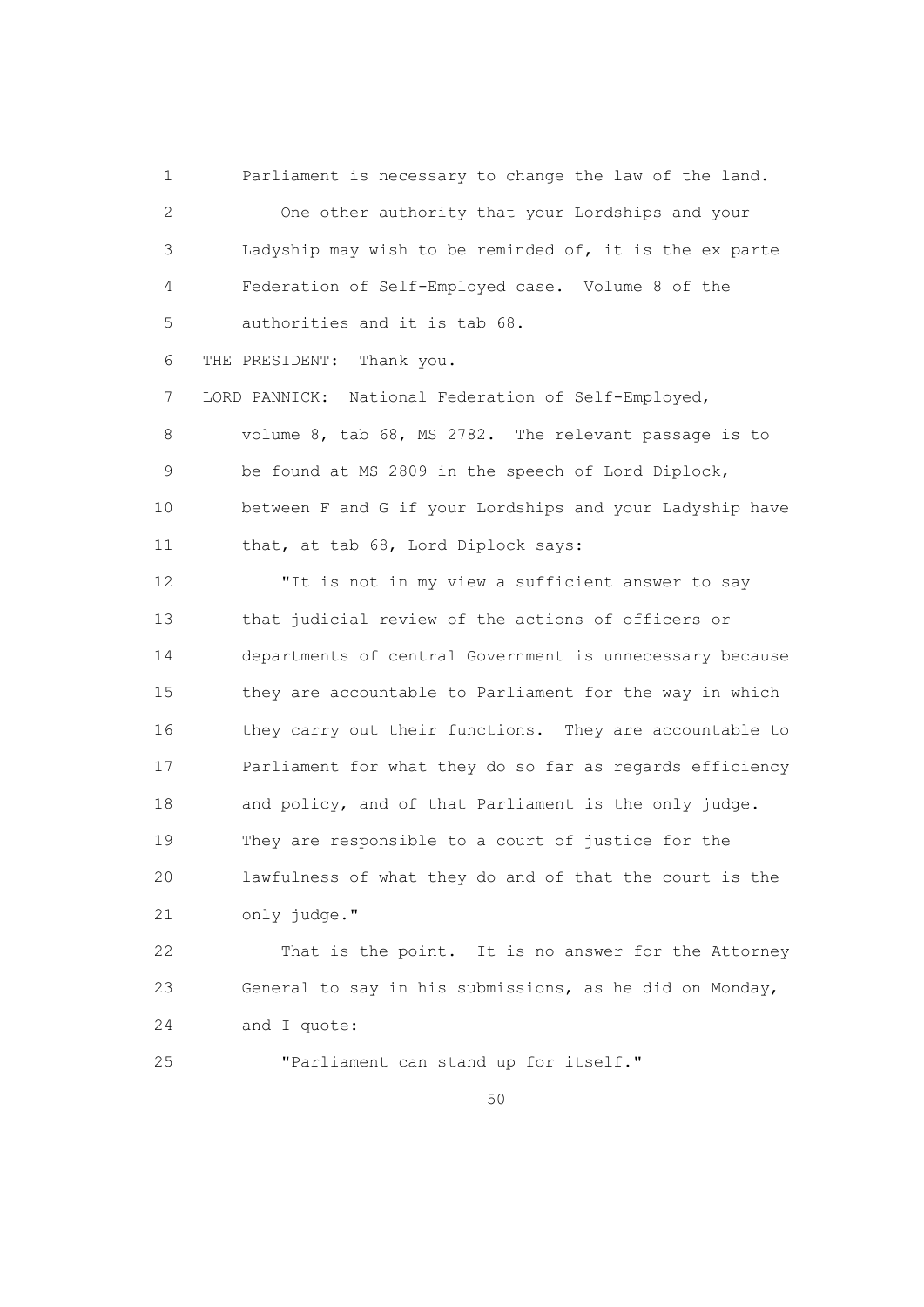1 With great respect, that is a bad legal argument. 2 The same could have been said in Laker, the same could 3 have been said in ex parte Fire Brigades Union. It is 4 the role of the court and my Lord, Lord Reed asks me 5 about the role of the court, it is the role of the court 6 to address whether there is legal power to act in the 7 relevant respect, and the ability of Parliament to 8 control that which the minister is proposing to do is, 9 with great respect, nothing to the point.

 10 This is as fundamental as any other principle in 11 this case and I invite the court not to accept any 12 suggestion that the legal limits -- I emphasise legal 13 limits -- on ministers' powers are to be left to or 14 influenced by political control, or parliamentary 15 control, short of an act of Parliament.

 16 The appellant then says, well, the procedures under 17 the 2010 Act, the CRAG act, are very likely to apply to 18 a withdrawal agreement. That is not good enough. There 19 may not be a withdrawal agreement and the UK would still 20 leave the EU under Article 50(3). We don't know. If 21 Parliament were to refuse to give approval to 22 a withdrawal agreement, Article 50(3) would still apply. 23 We would still leave. Parliament's approval is not 24 a necessary condition for us to leave.

25 For the same reasons, the so-called Great Repeal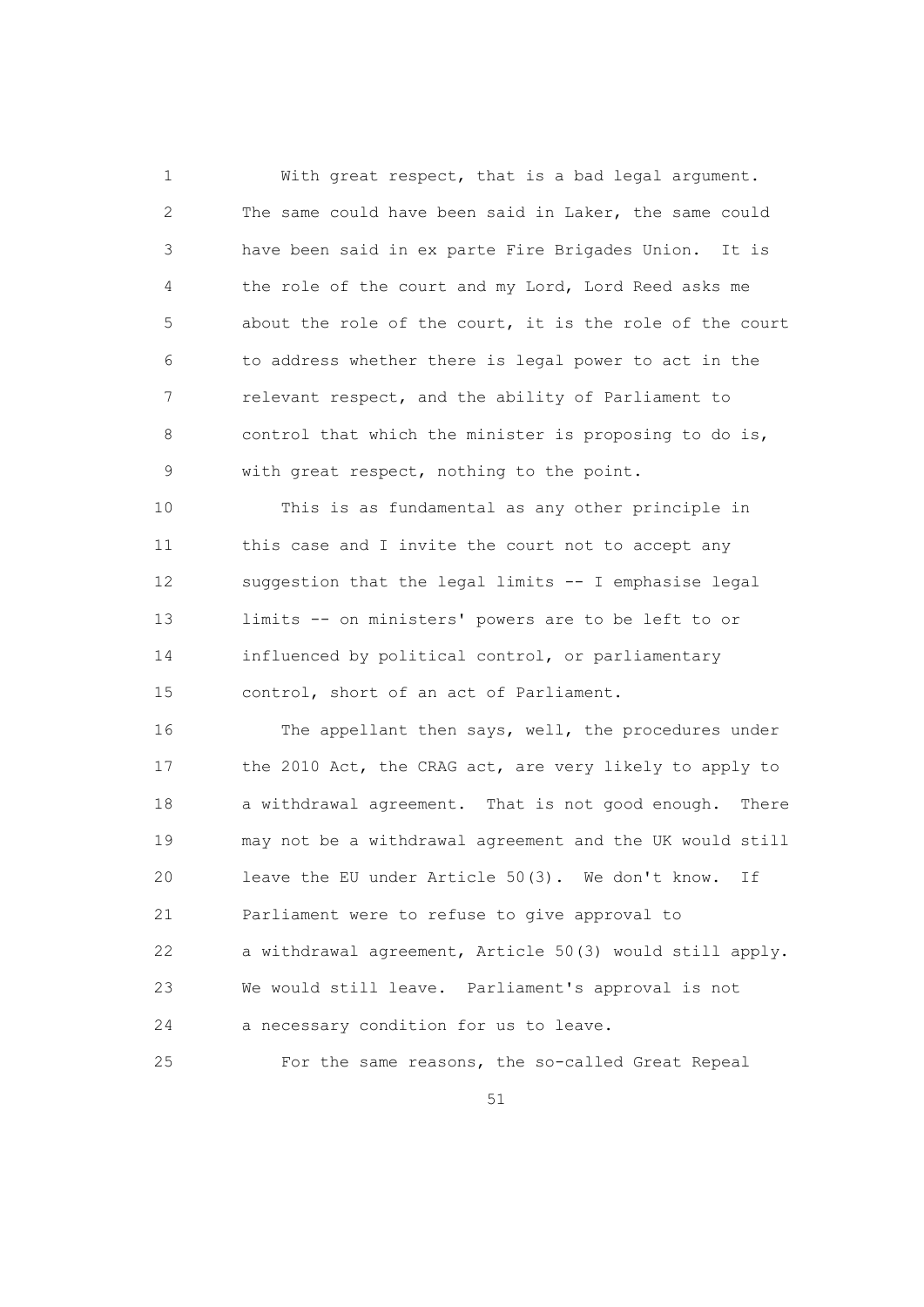1 Bill does not assist the appellant. There is no such 2 bill at present. The court cannot proceed, in my 3 submission, on any assumption as to what Parliament 4 would or might do with a Great Repeal Bill. My Lord, 5 Lord Sumption put to Mr Eadie the court cannot assume 6 that the Great Repeal Bill will repeal the 1972 Act. 7 Mr Eadie agreed, and, with respect, so do we. It may be 8 enacted, it may be rejected. Come what may, the act of 9 notification commits the United Kingdom to leaving the 10 EU with the consequence for statutory rights that we 11 have drawn attention to.

 12 One other very brief point. The court, I know, will 13 have been much assisted by the various analyses by 14 academic lawyers, of real distinction, on both sides of 15 the argument on this appeal. Each side has extracted 16 from the academic analysis the points which support our 17 respective arguments and the court will decide who has 18 the better of the arguments.

 19 My Lords, my Lady, the submission for Ms Miller is 20 that the volume of materials before the court, indeed 21 the volume of lawyers before the court, and the 22 eloquence of my friends the Attorney General and 23 Mr Eadie and the Advocate General for Scotland should 24 not be allowed to obscure the basic principles of 25 constitutional law which I say the appellant's argument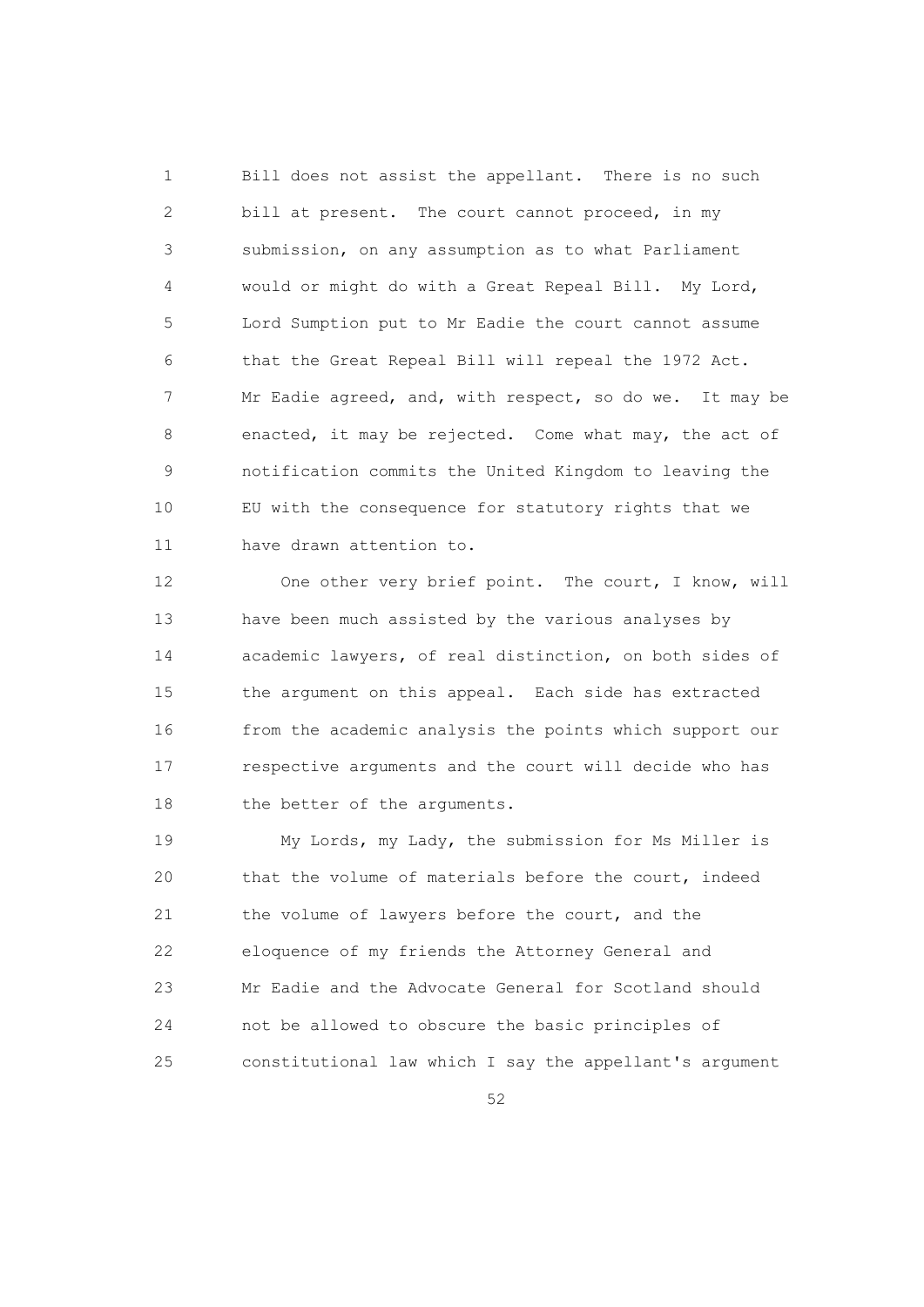1 would violate.

| $\overline{c}$ | Those are the submissions I want to make, unless             |
|----------------|--------------------------------------------------------------|
| 3              | there are other matters on which I could seek to assist      |
| 4              | the court.                                                   |
| 5              | Thank you, Lord Pannick. Thank you.<br>THE PRESIDENT:        |
| 6              | Mr Chambers.                                                 |
| 7              | Submissions by MR CHAMBERS                                   |
| 8              | My Lady, my Lords, I appear on behalf of the<br>MR CHAMBERS: |
| 9              | second respondent and I gratefully adopt the submissions     |
| 10             | of my learned friend Lord Pannick. We invite the court       |
| 11             | to approach this appeal from first principles, based on      |
| 12             | the fundamental legal doctrine of parliamentary              |
| 13             | sovereignty. Applying that doctrine, the answer to the       |
| 14             | issue posed in this appeal is straightforward and the        |
| 15             | result is clear. It is a three-stage argument which          |
| 16             | I shall summarise first and then develop.                    |
| 17             | Stage one is the doctrine of parliamentary                   |
| 18             | sovereignty itself. Parliament is supreme. No person         |
| 19             | or body apart from Parliament itself can override,           |
| 20             | nullify or set aside legislation enacted by Parliament       |
| 21             | or the operation or effect of such legislation.              |
| 22             | Stage two is the concession by the appellant that by         |
| 23             | triggering Article 50, EU law rights will undoubtedly        |
| 24             | and inevitably be lost. Those EU law rights are              |
| 25             | enshrined in primary legislation, most notably the           |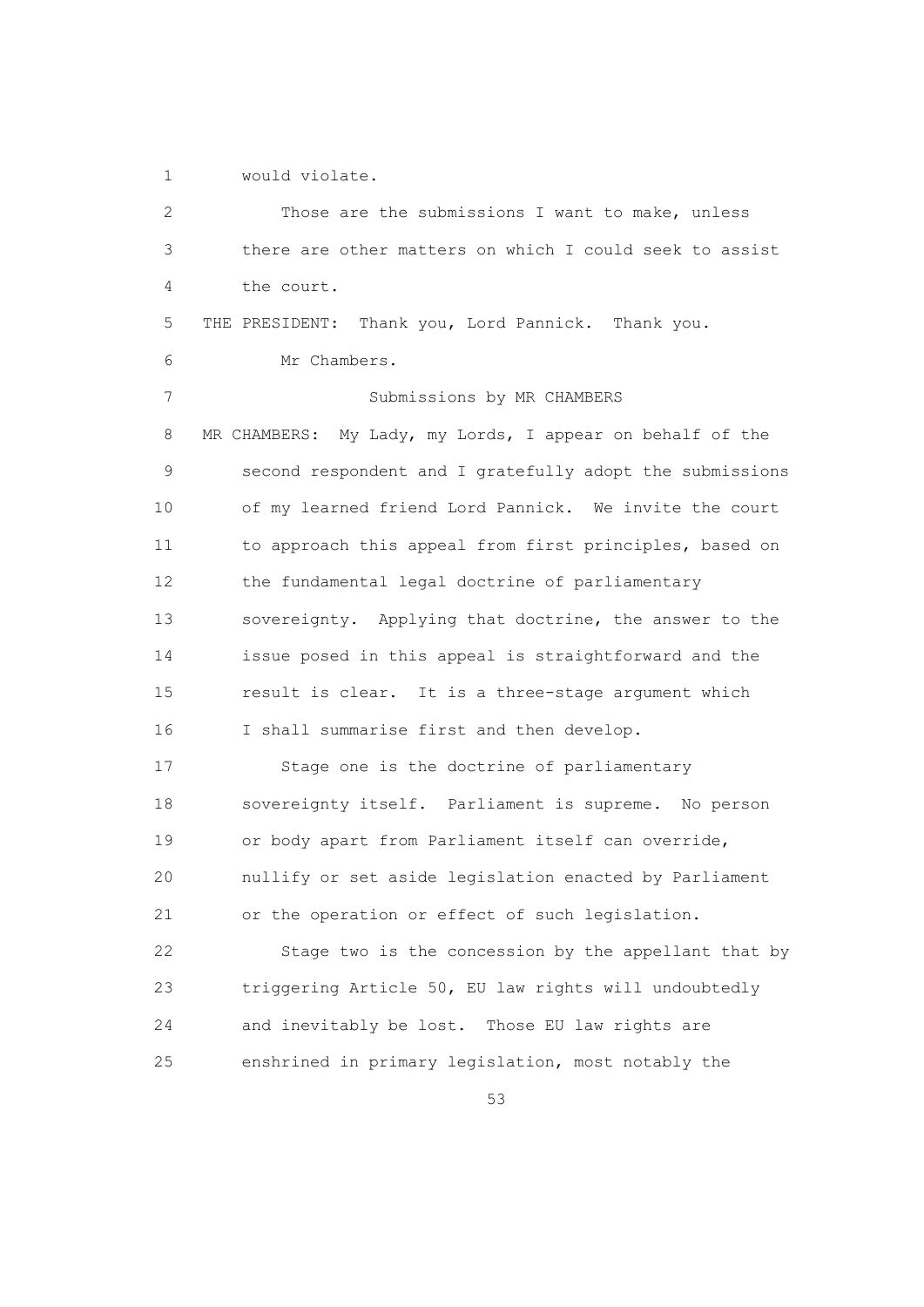1 1972 Act and the 2002 European Parliamentary Elections 2 Act. The clear legal effect of those concessions, of 3 that concession, is that by triggering Article 50, those 4 statutes will be nullified and overridden.

 5 Stage three is the absence of any parliamentary 6 authorisation for the executive to override or nullify 7 that primary legislation. In the absence of such 8 parliamentary authorisation, by triggering Article 50, 9 the Government will be acting contrary to the doctrine 10 of parliamentary sovereignty and so the Government will 11 be acting unlawfully.

 12 It follows from these three simple propositions in 13 our submission, that the appellants' appeal must be 14 dismissed. At heart it really is as straightforward as 15 that.

 16 So, starting with stage one, which is the doctrine 17 of parliamentary sovereignty, we have set out in our 18 printed case the relevant principles. I am not going to 19 go through them now, but I do want to highlight some of 20 the core jurisprudential principles behind the doctrine, 21 because they make it clear that the aspect of the 22 doctrine which we rely on is absolute and it admits of 23 no exceptions whatever.

 24 The doctrine itself was forged in the fires of the 25 battlefields of 17th century England, and it arose on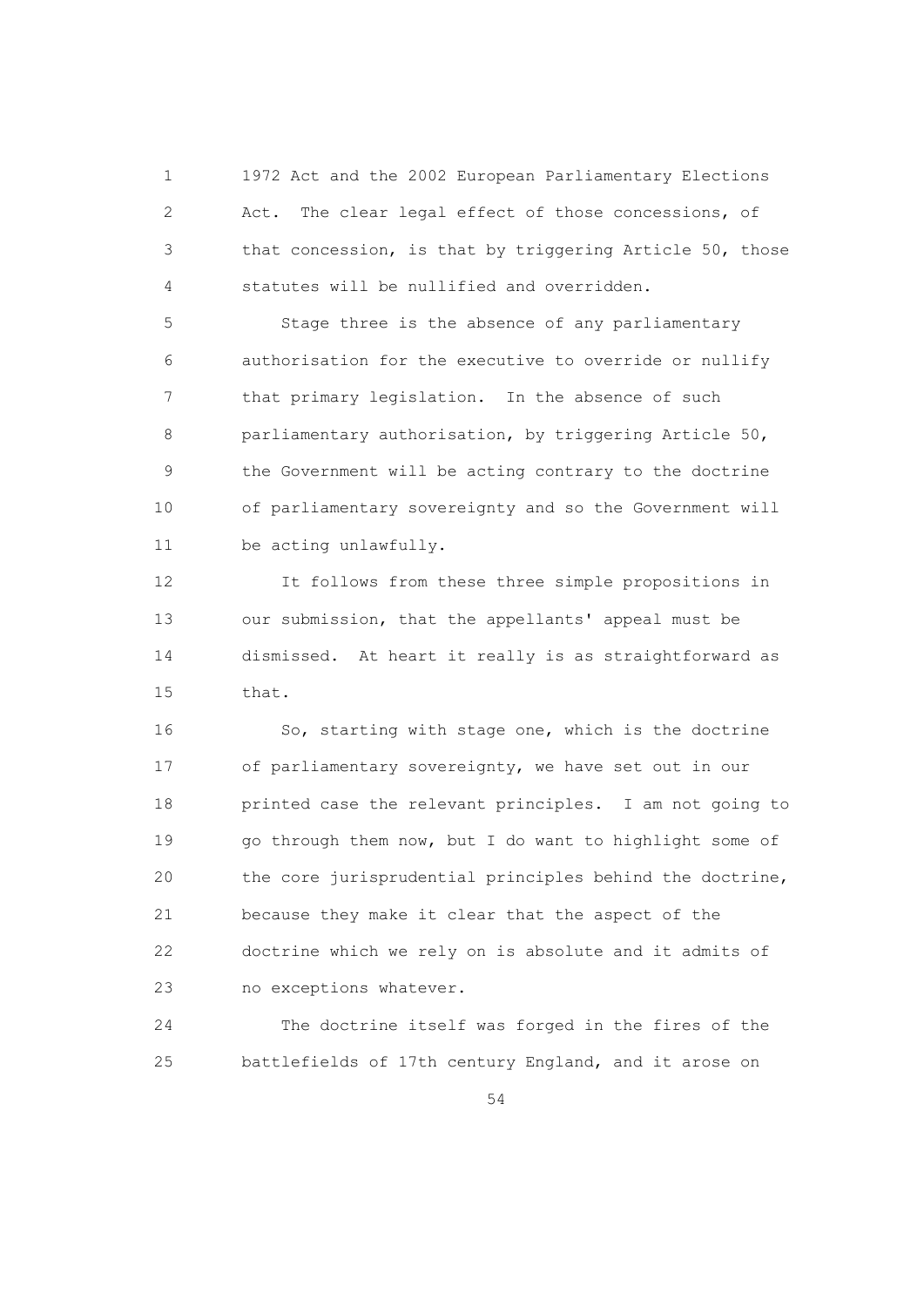1 the basis of the clash between Crown and Parliament for 2 supremacy. At the culmination of the Glorious 3 Revolution of 1688, the Bill of Rights was enacted. 4 Now, the doctrine itself long predated the 5 Bill of Rights but it is in the Bill of Rights that the 6 doctrine finds its legislative expression, and if 7 I could take the court first of all to the 8 Bill of Rights, which is in core authorities 1 at 9 tab 106, electronic 4150 at 4152. 10 At 4150, we have the heading of the Bill of Rights, 11 and then at 4152, suspending power: 12 "... that the pretended power of suspending laws or 13 the execution of laws by regal authority without consent 14 of Parliament is illegal ..." 15 word Late dispensing power: 16 "... that the pretended power of dispensing with 17 laws or the execution of laws by regal authority as it 18 hath been assumed and exercised of late is illegal." 19 Articles 1 and 2 are clear in their terms. No ifs, 20 no buts, no exceptions. Legislation enacted by 21 Parliament is supreme, and the executive cannot act to 22 undo that which Parliament has done. That which 23 Parliament has granted, only Parliament can take away. 24 The most celebrated exposition of the doctrine of 25 parliamentary sovereignty is that given by Professor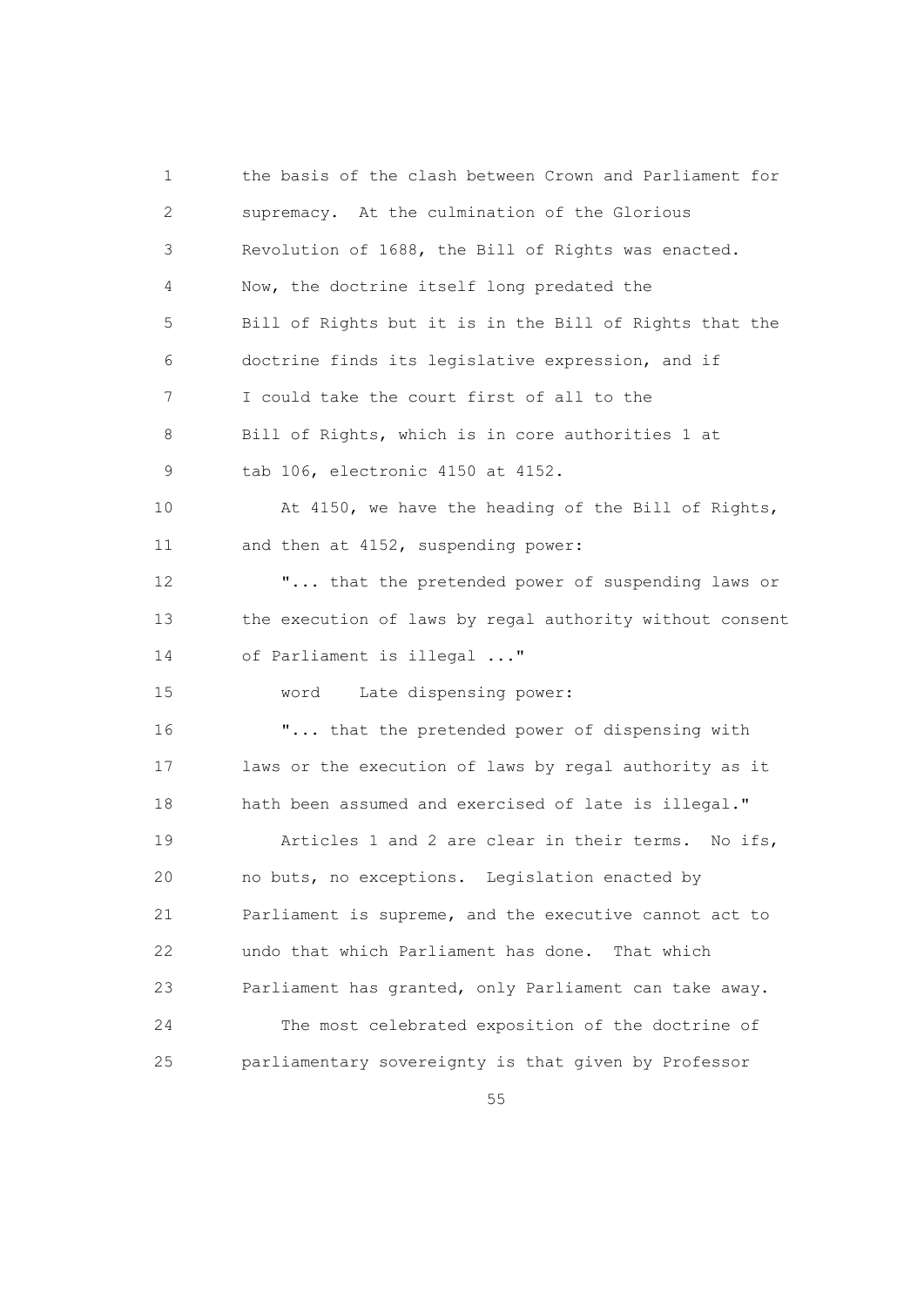1 Dicey in his seminal work, "Introduction to the Study of 2 the Law of the Constitution", which was first published 3 in 1885. In our printed case we have cited extracts 4 from the eighth edition of 1915 which was the last 5 edition which Dicey himself wrote. I have described 6 Dicey's exposition as the most celebrated. It is also 7 the most influential and in its relevant respects, 8 Dicey's magisterial exposition still holds good today.

 9 If I could take the court to some relevant extracts 10 from Dicey as quickly as I can, that is core authorities 11 5 at tab 157, that is electronic 4989. And at 4990, the 12 sovereignty of Parliament is from a legal point of view 13 the dominant characteristic of our political 14 institutions. If you go down to under heading A, 15 "Nature of parliamentary sovereignty":

 16 "Parliament means in the mouth of a lawyer, though 17 the word has often a different sense in ordinary 18 conversation, the King, the House of Lords and the House 19 of Commons. These three bodies acting together may be 20 aptly described as the King in Parliament and constitute 21 Parliament. The principle of parliamentary sovereignty 22 means neither more nor less than this, namely that 23 Parliament thus defined has under the English 24 constitution the right to make or unmake any law 25 whatever, and further, that no person or body is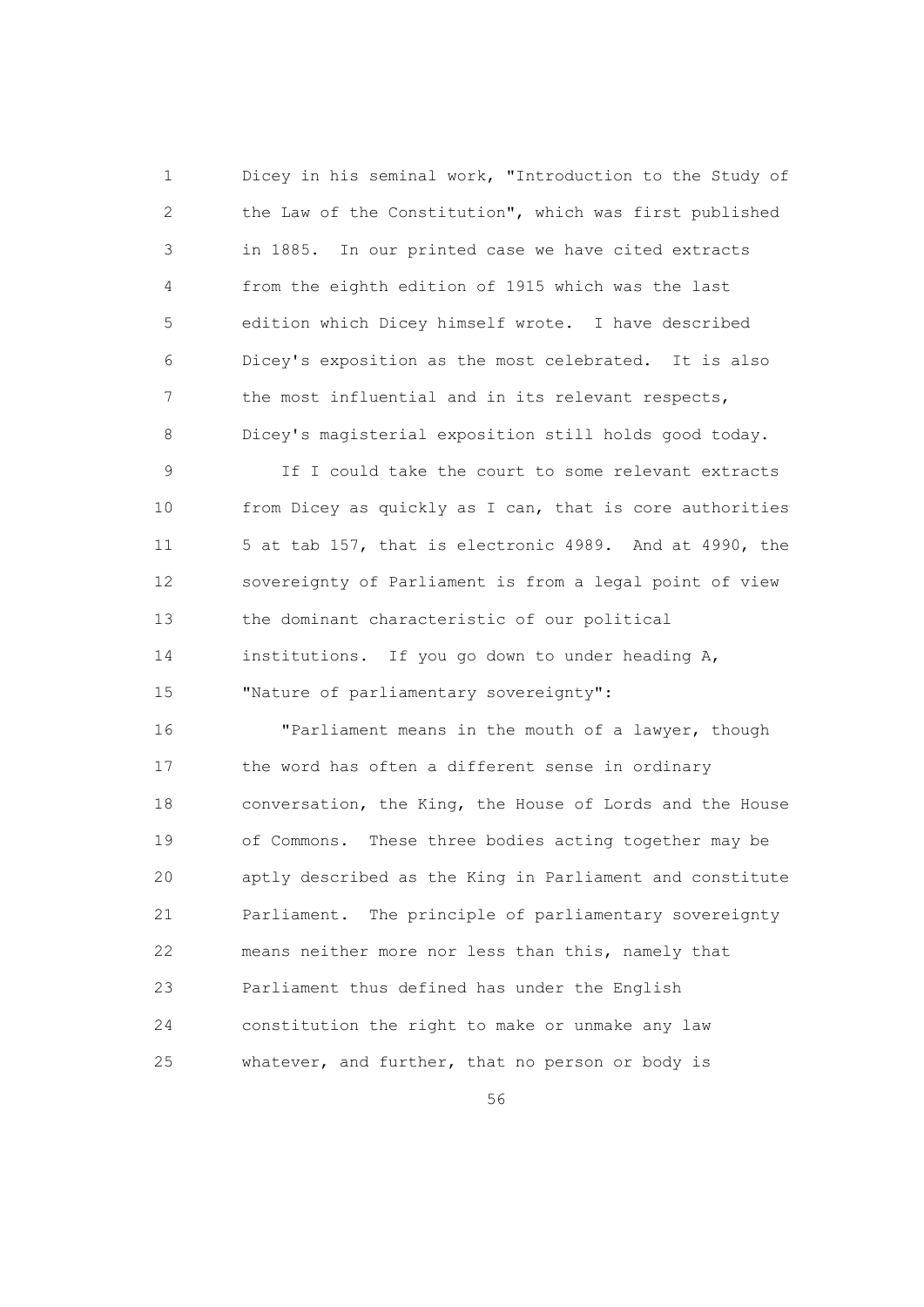1 recognised by the law of England as having a right to 2 override or set aside the legislation of Parliament."

 3 Then if you would go down about ten lines into the 4 next paragraph, there is a section which reads, halfway 5 down the page:

 6 "There is no person or body of persons who can, 7 under the English constitution, make rules which 8 override or derogate from an act of Parliament or which, 9 to express the same thing in other words, will be 10 enforced by the courts in contravention of an act of 11 Parliament."

12 If you would then, please, move to the next tab -- 13 LORD MANCE: That is the issue, isn't it, whether what is 14 proposed here is in contravention of the 1972 Act? 15 MR CHAMBERS: My Lord, precisely, that is the issue. That 16 is going to be my stage two, which is looking at the 17 rights to see whether or not there is a contravention, 18 but your Lordship is absolutely correct, on the 19 principle, the question is will there be

20 a contravention.

 21 LORD MANCE: Just because rights are lost, which is your 22 stage two, does not mean to say that they are lost in 23 contravention of the statute which granted them; it may 24 be that they are conditional or ambulatory.

25 MR CHAMBERS: My Lord, it could be, if they are conditional,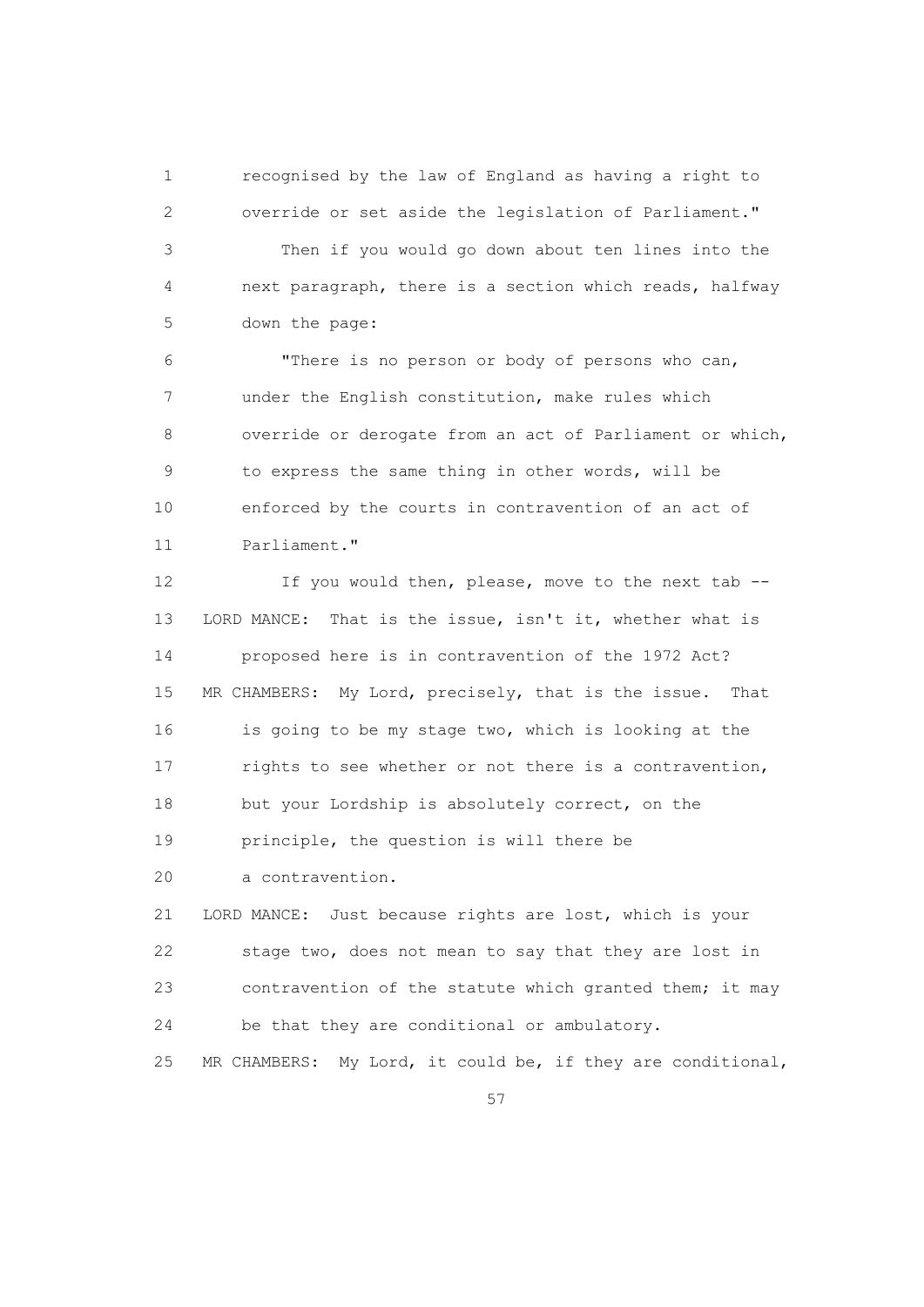1 but the point is this, if they are granted by 2 Parliament -- a right is a right, if it is a statutory 3 right, that is something granted by Parliament. The 4 effect will be to override or nullify that primary 5 legislation, because the rights which are afforded by 6 that legislation will have been taken away. 7 THE PRESIDENT: It depends, doesn't it; I mean, if the 8 legislation said so long as the executive agrees, for 9 example, there would be no problem. 10 MR CHAMBERS: My Lord, that is absolutely correct. That is 11 my stage three, which is, is there any parliamentary 12 authorisation. 13 So, for example, there would be parliamentary 14 authorisation if the statute, there was a Henry VIII 15 clause or whatever it may be, made specific provision, 16 for example, for rights to be taken away. 17 So it is a three stage argument and I am on stage 18 one, which is just setting out the principle, before 19 I get to my stage two and then stage three. In stage 20 three I will also be making submissions on the 2015 Act. 21 LORD MANCE: Yes, they could be conditional upon something 22 other than a specific decision to take them away; they 23 could be conditional upon -- any event but in particular 24 they could be conditional on membership of the EU. 25 MR CHAMBERS: My Lord --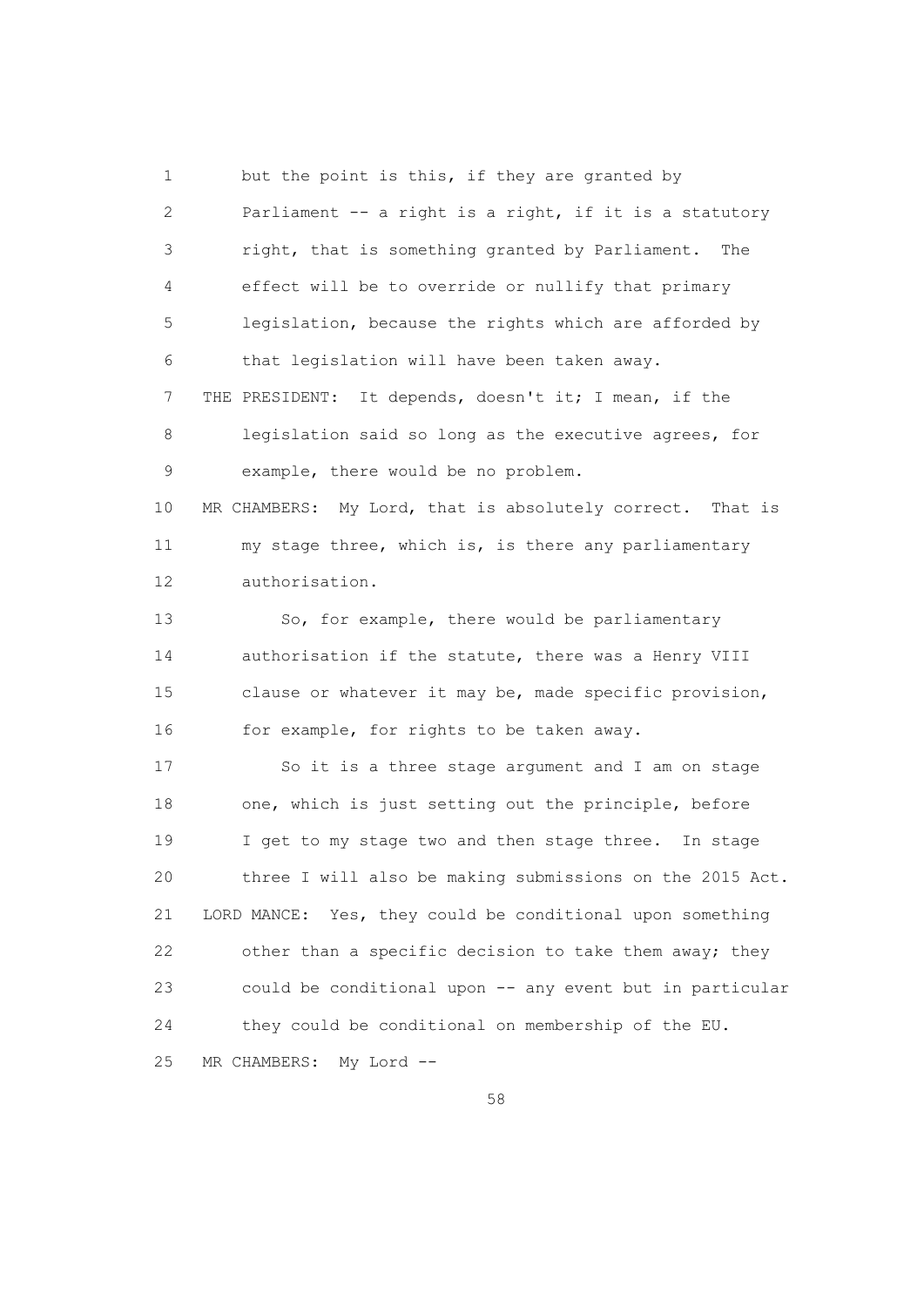1 LORD MANCE: The EU existing.

| 2  | MR CHAMBERS: Yes, that is an example. The one I was going  |
|----|------------------------------------------------------------|
| 3  | to draw your Lordships' attention to was the argument      |
| 4  | under the European Parliamentary Elections Act where       |
| 5  | what is said: well, what if there is no EU Parliament?     |
| 6  | In our submission, that does not matter. What matters      |
| 7  | is if there is a right to vote or to stand for elections   |
| 8  | to the European Parliament which has been granted under    |
| 9  | the 2002 Act, that is a domestic statutory right which,    |
| 10 | even if it cannot be exercised, has still been granted     |
| 11 | by Parliament, and it is Parliament's choice whether or    |
| 12 | not that right should be taken away.                       |
| 13 | LORD SUMPTION: The rule that the prerogative cannot take   |
| 14 | away rights is not limited to statutory rights, is it?     |
| 15 | MR CHAMBERS: My Lord, it is not limited to statutory       |
| 16 | rights; we would say it applies to all rights, including   |
| 17 | common law rights.                                         |
| 18 | I was going to move quickly to tab 331, which is the       |
| 19 | next tab, and it is electronic 9343.                       |
| 20 | LORD KERR:<br>What is that number again, please?           |
| 21 | MR CHAMBERS: Electronic 9343, we are still in Dicey but it |
| 22 | is spread over two tabs, I am afraid. The relevant         |
| 23 | extract is 9343. The very bottom of the page:              |
| 24 | "Thirdly, there does not exist in any part of the          |
| 25 | British empire any person or body of persons, executive,   |
|    |                                                            |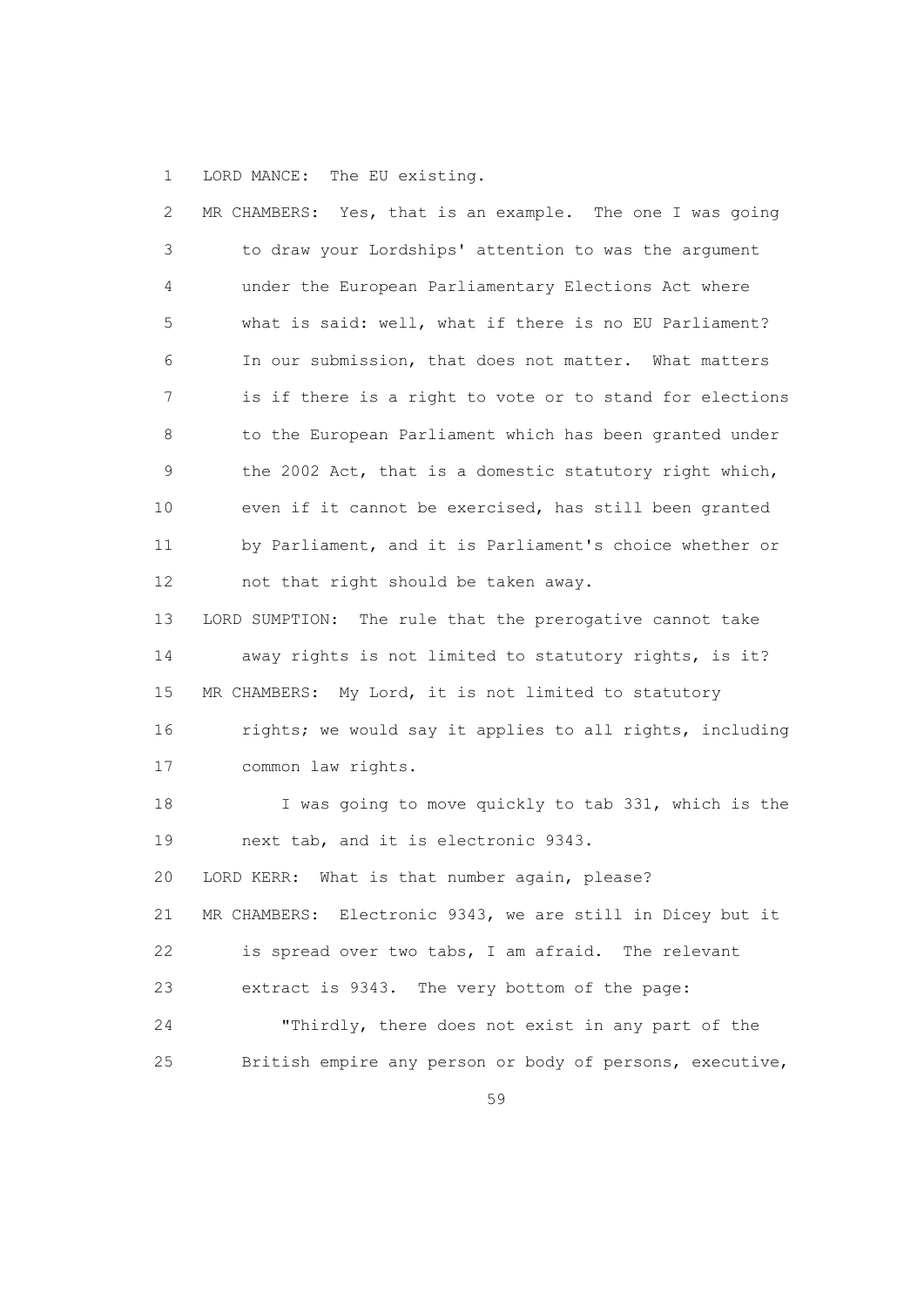1 legislative or judicial, which can pronounce void any 2 enactment passed by the British Parliament on the ground 3 of such enactment being opposed to the constitution on 4 any ground whatever, except of course it being repealed 5 by Parliament."

 6 Then if we go back to the previous tab, which is 7 157, sorry to jump around but it is just that it is 8 spread over two tabs, if we then go, please, to 9 page 5005, in the electronic numbering, you will see 10 halfway down the page:

 11 "Two points are, however, well established. 12 sentence First, the resolution of neither House is 13 a law ..."

 14 This is a substantial -- result of the case of 15 Stockdale v Hansard, a point which my learned friend 16 Lord Pannick was on, and then specifically relevant to 17 the question of the role of the people in terms of 18 political power and legal power. If you move on, 19 please, to 5010, you will see at the top of the page, 20 the vote of the parliamentary electors and halfway down 21 that page:

 22 "The sole legal right of electors under the English 23 constitution is to elect members of Parliament. 24 Electors have no legal means of initiating or 25 sanctioning or of repealing the legislation of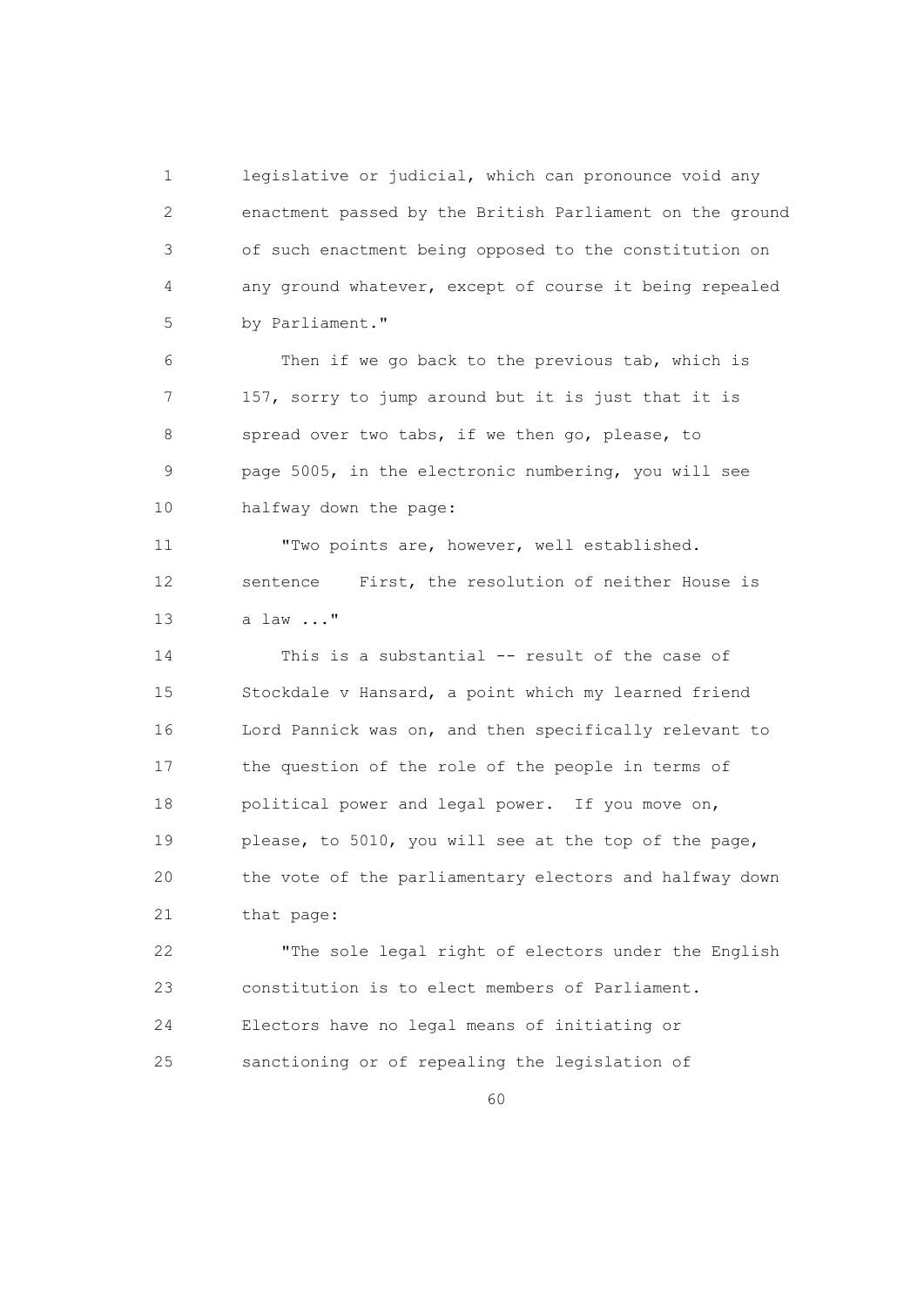1 Parliament. No court will consider for a moment the 2 argument that a law is invalid as being opposed to the 3 opinion of the electorate. Their opinion can be legally 4 expressed through Parliament and through Parliament 5 alone." 6 Then in the same vein -- 7 LORD SUMPTION: That needs to be modified, at any rate to 8 some extent, in an age of referenda. 9 MR CHAMBERS: My Lord, I am going to come to that but in our 10 submission, the answer is yes, if Parliament has 11 authorised a binding referendum. But if there is no 12 binding referendum which has been authorised, this still 13 obtains. 14 LORD HODGE: Does that include the first sentence you read 15 out? 16 MR CHAMBERS: "The sole legal right of electors under the 17 English constitution is to elect members of Parliament." 18 That is correct because it would be for Parliament 19 then to confer rights on the people to hold 20 a referendum, for example, but the sole legal right is 21 to elect. 22 LORD MANCE: There is an anonymous and slightly droll 23 publishers' note at the next section of Dicey, 9322, 24 which says the word "referendum" is a foreign expression 25 derived from Switzerland. 30 years ago it was almost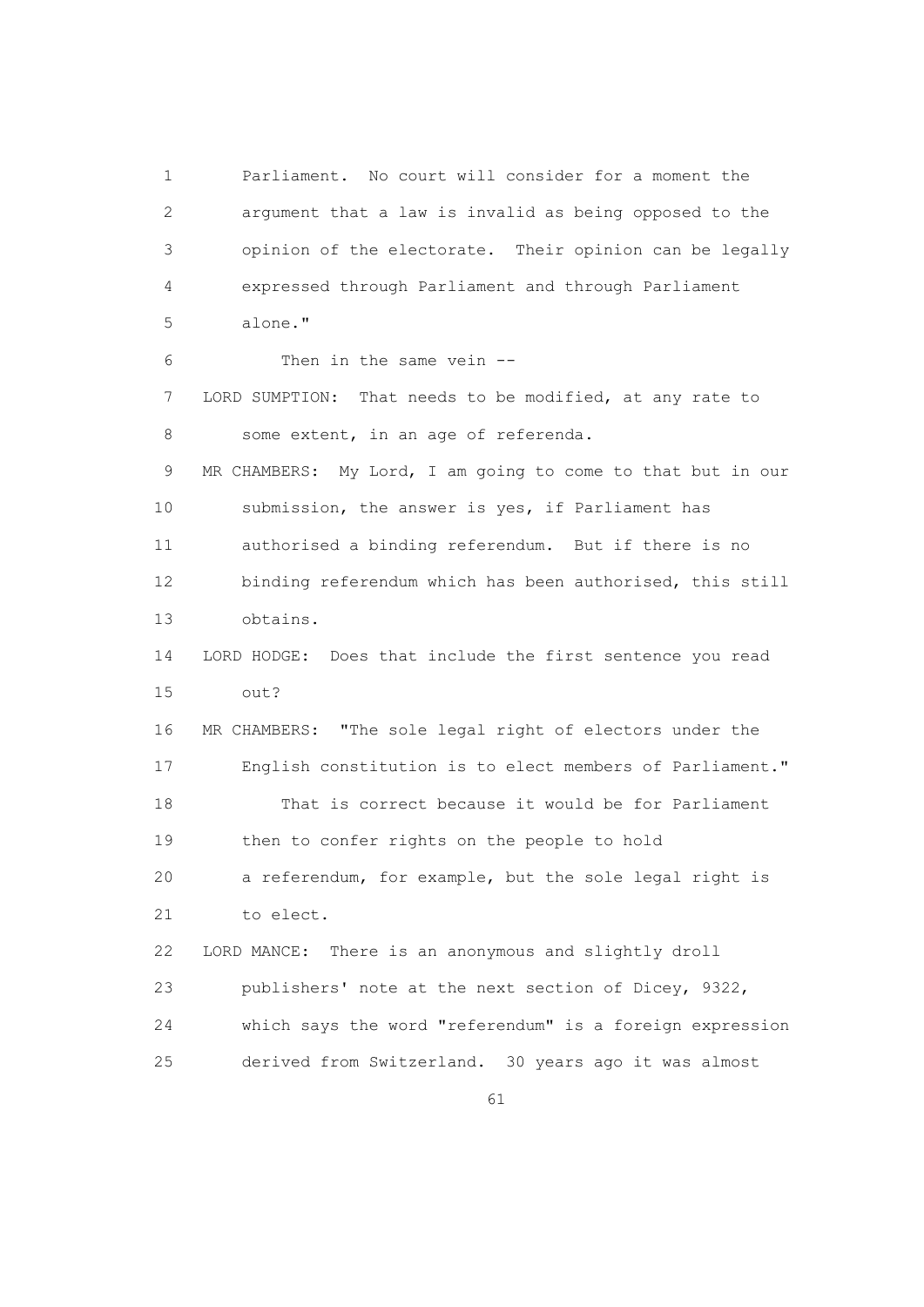1 unknown to Englishmen, even though they were interested 2 in political theories.

 3 MR CHAMBERS: Certainly Dicey changed his view on referenda 4 because he was terribly against Irish home rule, and he 5 wanted referenda introduced to try and defeat Irish home 6 rule. He didn't succeed.

 7 LORD SUMPTION: He wanted a referendum in England about 8 Irish home rule.

9 MR CHAMBERS: That's correct. He didn't get it.

 10 My Lords, and my Lady, 5024, halfway down the page: 11 The matter indeed may be carried a little further, 12 and we may assert the arrangements of the constitution 13 are now such as to ensure that the will of the electors 14 shall by regular and constitutional means always in the 15 end assert itself as the predominant influence in the 16 country ... this is a political, not a legal fact. The 17 electors can in the long run always enforce their will, 18 but the courts will take no notice of the will of the 19 electors. The judges know nothing about any of the will 20 of the people, except insofar as that will is expressed 21 by an act of Parliament, and would never suffer the 22 validity of a statute to be questioned on the ground of 23 its having been passed or being kept alive in opposition 24 to the wishes of the electors. The political sense of 25 the word 'sovereignty' is, it is true, fully as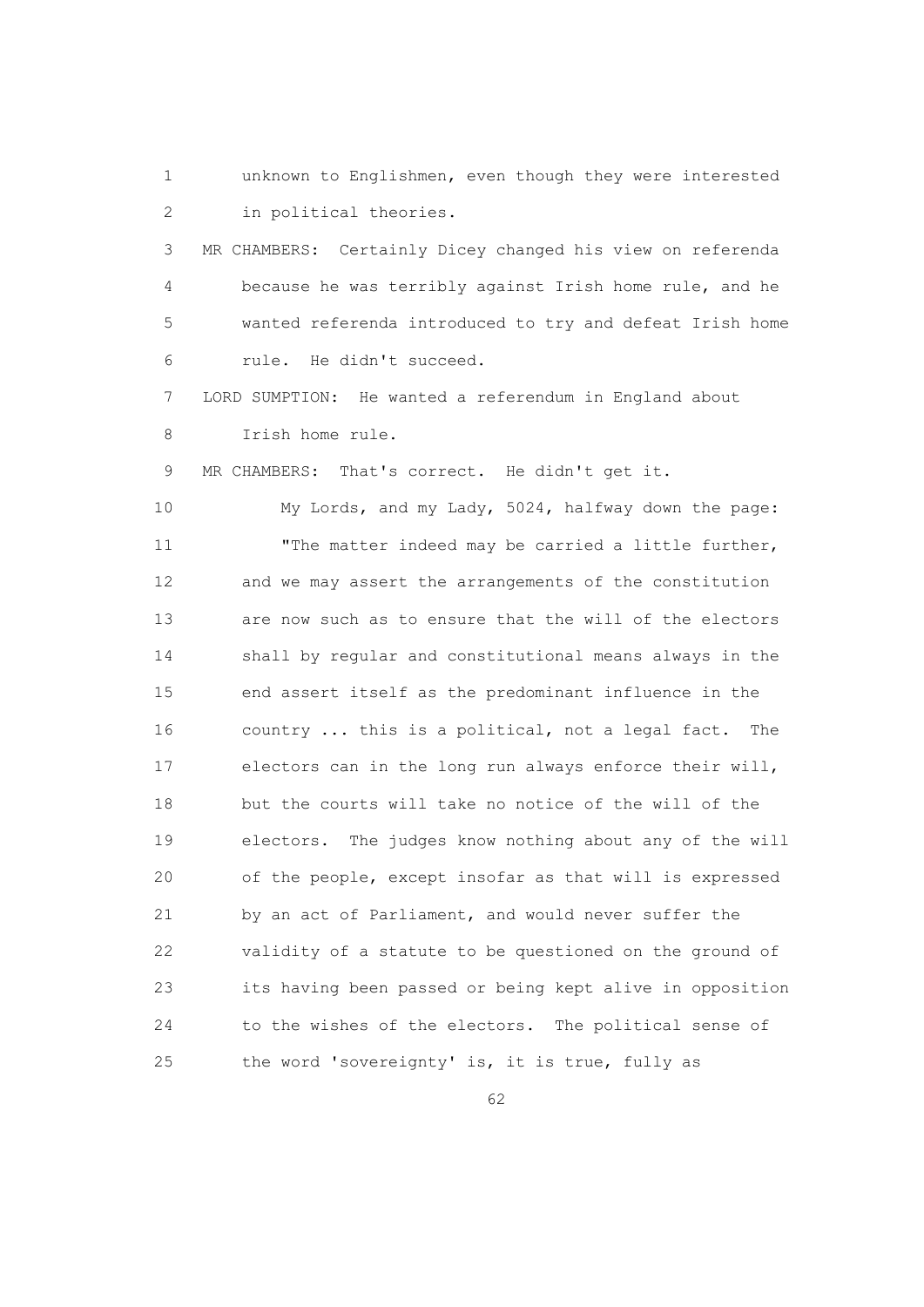1 important as the legal sense or more so but the two 2 significations, though intimately connected together, 3 are essentially different."

 4 The final extract is over the page on 5026, five 5 lines from the bottom:

 6 "The electors are a part of and the predominant part 7 of the politically sovereign power but the legally 8 sovereign power is assuredly, as maintained by all the 9 best writers on the constitution, nothing but 10 Parliament."

 11 Now, the appellant says that he does not dispute 12 what he terms the general principle of the doctrine of 13 parliamentary sovereignty, and he goes on to say that 14 nevertheless it is the case that the executive can by 15 the use of the prerogative alter the law of the land, 16 including that set out in statute.

 17 Now, from a parliamentary sovereignty purpose, that 18 striking proposition is, we submit, simply wrong. The 19 doctrine of parliamentary sovereignty is not a general 20 principle, it is the fundamental legal doctrine upon 21 which our constitution stands.

 22 As we have explained in our written case, and as the 23 courts of the highest authority have said over the 24 centuries, the doctrine of parliamentary sovereignty 25 conditions and refines and defines other relevant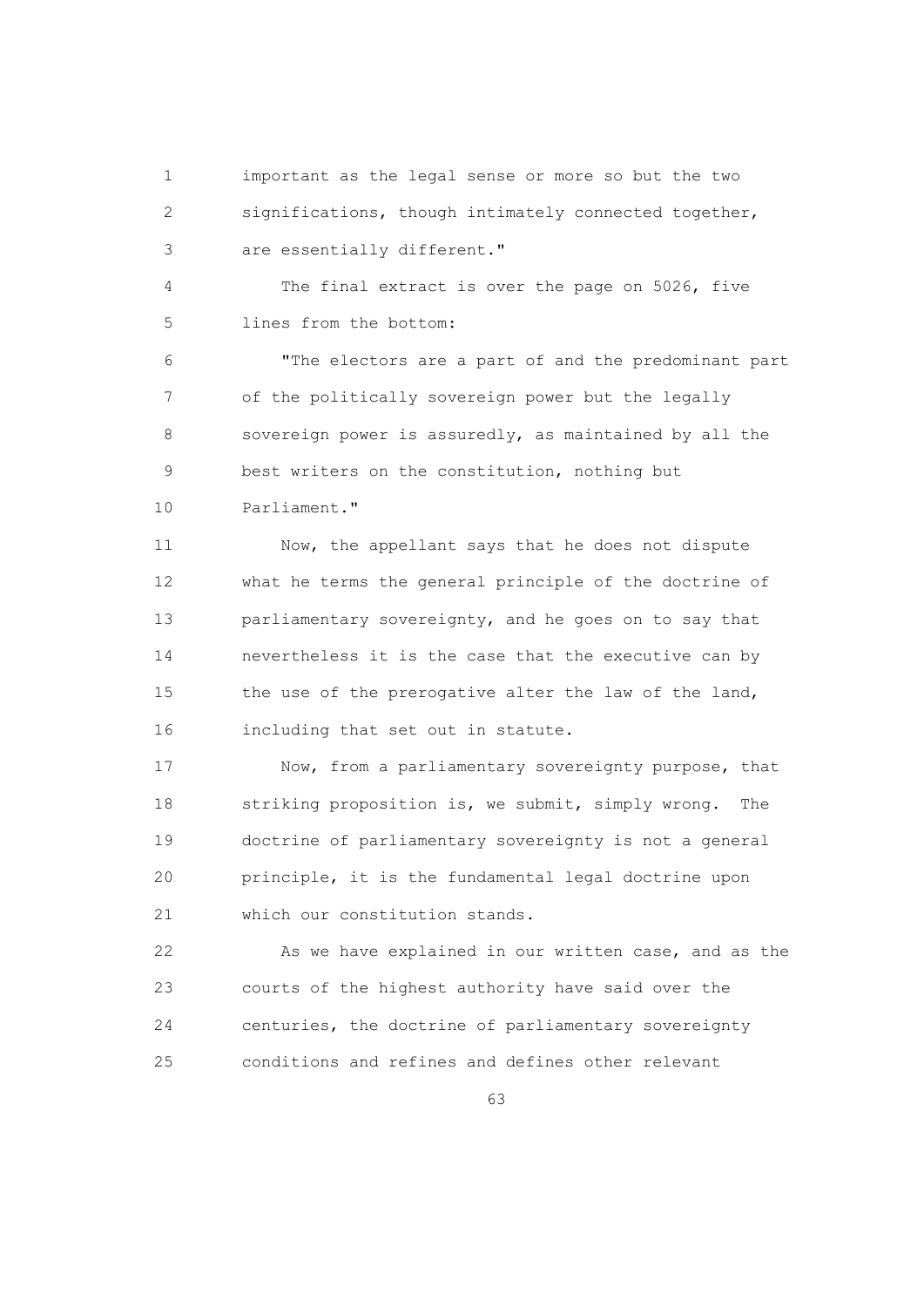1 concepts. Most importantly in this context, the issue 2 and the extent and use of the prerogative.

 3 The United Kingdom's dualist approach to 4 international treaty-making upon which the appellant so 5 heavily relies is a product and a reflection of that 6 fact. The UK's dualist approach exists precisely 7 because the executive cannot alter domestic law by the 8 use of the foreign affairs prerogative and the use of 9 the prerogative of withdrawal. There has to be 10 authorisation by Parliament.

 11 The two relevant authorities for that, which I will 12 not ask you to turn up but I will simply ask you to 13 note, is Rayner, that is core authorities 3, tab 43, 14 page 500 in the report at letters B to D, electronic 15 1179; and Higgs, which is core authorities 4, tab 260 at 16 page 241 of the report, electronic 7244.

 17 Now, contrary to the submissions made by my learned 18 friend Mr Eadie, parliamentary sovereignty is not a new 19 or a newly discovered principle. It has been well 20 established and operated for over 300 years. But it 21 does not in any way represent a challenge to the way in 22 which the Government operates on the 23 international plane. Nor will it require in the future 24 any parliamentary micromanagement of what the Government 25 does on the international plane. This is because it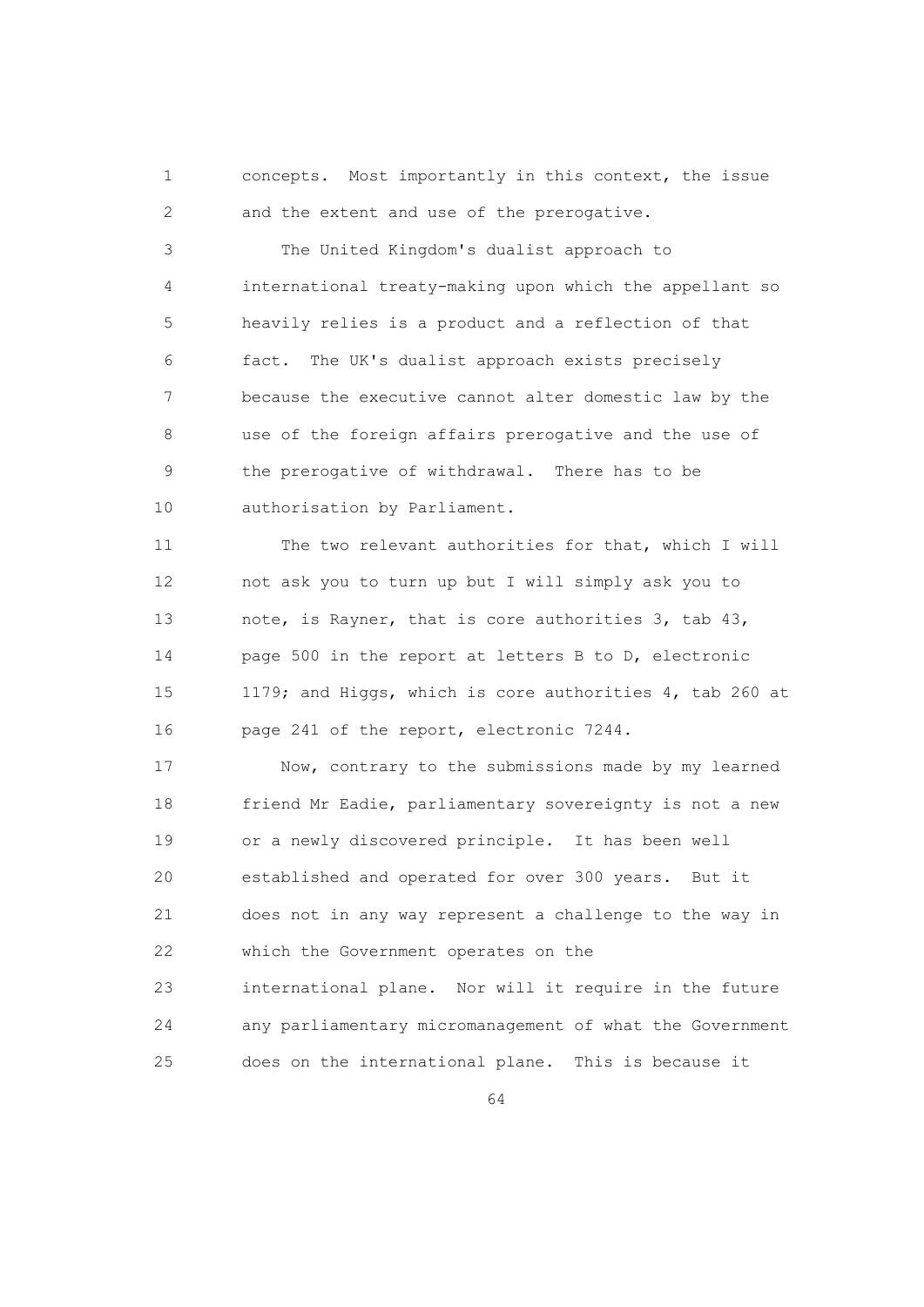1 does not impact treaties which do not require 2 implementation in domestic law. It does not impact on 3 the exercise of power by Government on the 4 international plane which is authorised by Parliament. 5 For example, participation of ministers in the 6 decision-making of EU institutions. The doctrine does 7 not impact on the use of the prerogative in respect of 8 the myriad of examples which are given by the appellant 9 in his case, for example Post Office v Estuary Radio, or 10 in relation to the inaud of diplomats, so that is 11 stage one.

 12 That brings me to stage two, which is the 13 appellant's concession, which is in paragraph 62A of his 14 printed case, the page reference is 12353, and the 15 concession is that the triggering of Article 50 "will 16 undoubtedly lead to the removal ... rights and 17 obligations currently conferred or imposed by EU law". 18 LORD MANCE: Could you just give that page again. 19 MR CHAMBERS: That is 62A of the appellant's printed case, 20 the page reference is 12353.

 21 The appellant's description of these rights as being 22 conferred by EU law is not an accurate description of 23 the source of these rights as a matter of domestic law. 24 For the purposes of the doctrine of parliamentary 25 sovereignty, the source of the relevant rights in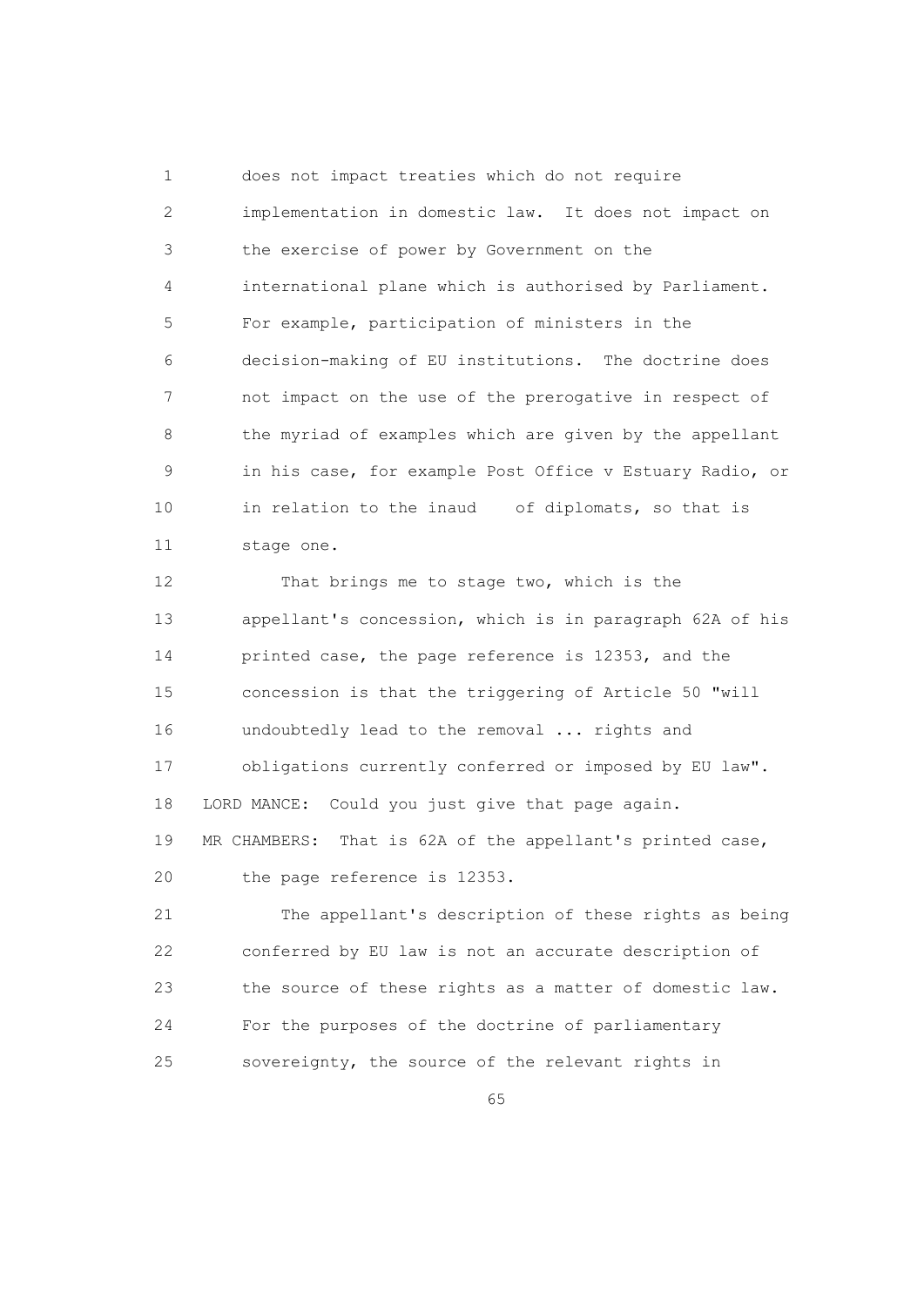1 domestic law is absolutely critical. Of course the 2 source of the EU law rights which are being referred to 3 here are primarily the 1972 Act and the 2002 Act.

 4 Now, those rights were directly conferred in 5 domestic law by those two acts of argument. These 6 rights are available in domestic law only because 7 Parliament has expressed its will by primary legislation 8 that this be so.

 9 Now, in this context, it is important to have a full 10 appreciation of the circumstances in which and the 11 reason why Parliament decided to enact the 1972 Act at 12 all.

 13 LORD CARNWATH: Could I just pick up on a point where these 14 rights come from. In the case of name Musef, we had 15 to deal with a rather unusual situation where one had 16 a decision made by a United Nations body in the 17 terrorism context which then took effect under 18 a European regulation, which then in turn came into 19 domestic law via the 1972 Act.

 20 Now, I said in agreement with my colleagues that 21 that was something which arose not from domestic law, 22 although it was brought into domestic law, it is a sort 23 of typical example of the conduit approach.

24 MR CHAMBERS: Yes.

25 LORD CARNWATH: Is that the correct analysis in your view,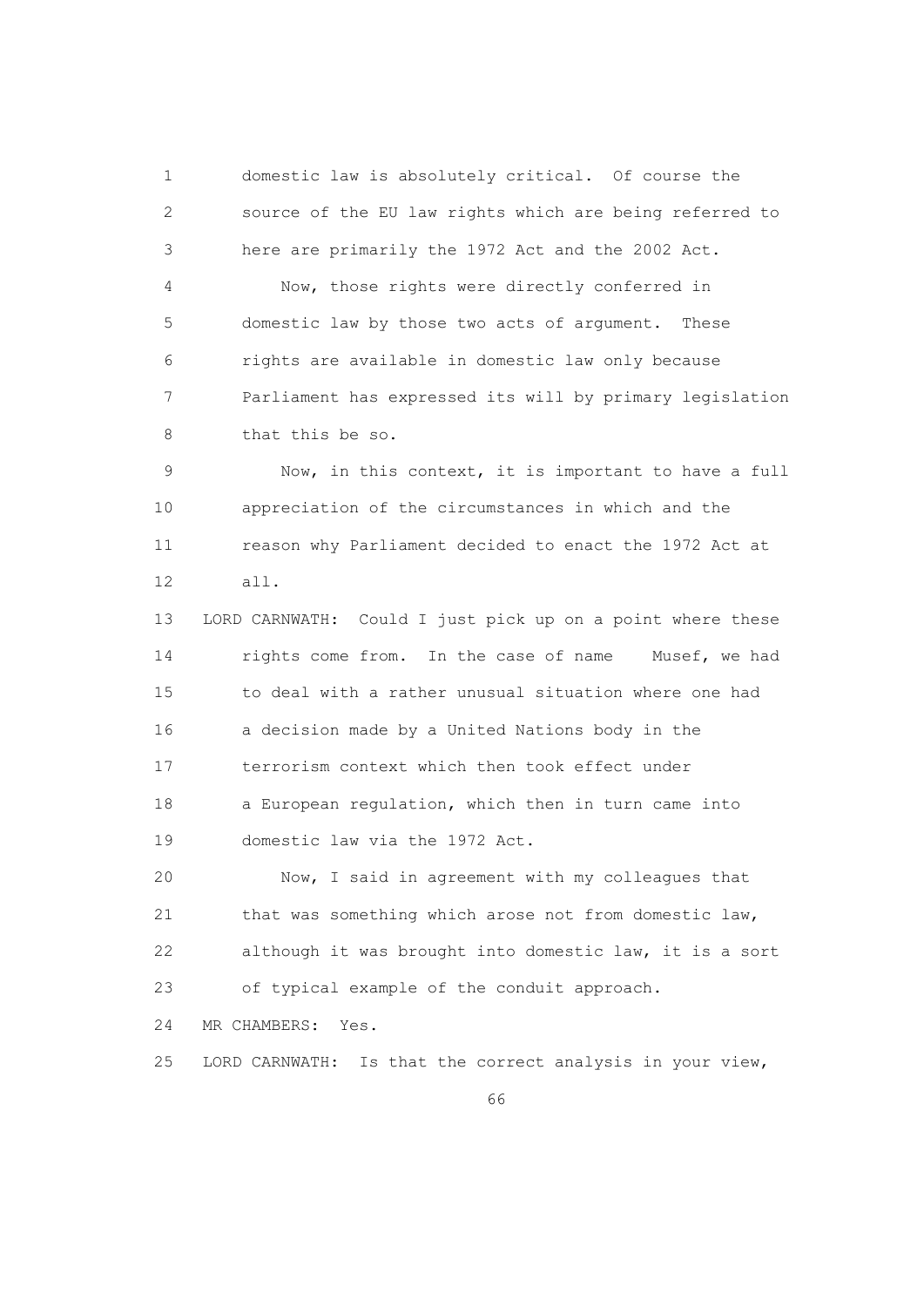1 or is that an oversimplification?

 2 MR CHAMBERS: My Lord, with respect, that is not the correct 3 analysis. 4 LORD CARNWATH: I put it to you because it is relied on 5 by -- in one of the papers -- cases before us. 6 MR CHAMBERS: Yes. Under our dualist approach, for any 7 rights to be conferred in domestic law, requires the 8 intervention of Parliament. 9 LORD CARNWATH: I accepted that. That was one of the issues 10 in the case, was whether that had been done effectively, 11 given the particular power interfered very drastically 12 with the rights of a citizen of this country. 13 MR CHAMBERS: Yes. 14 LORD CARNWATH: Now, are you saying we got it wrong or -- 15 THE PRESIDENT: Do you need to see the case, really, in 16 order to answer that? 17 MR CHAMBERS: Yes inaud the general principle as I say in 18 our dualist system requires the intervention of 19 Parliament in order to create these rights. These 20 rights are not just being transposed through a conduit; 21 the domestic legal order is being changed by the 22 1972 Act. 23 LORD CARNWATH: It may be, as my Lord says, better to have 24 a look at the case. I think it is in the papers 25 somewhere, because it is mentioned by the lawyers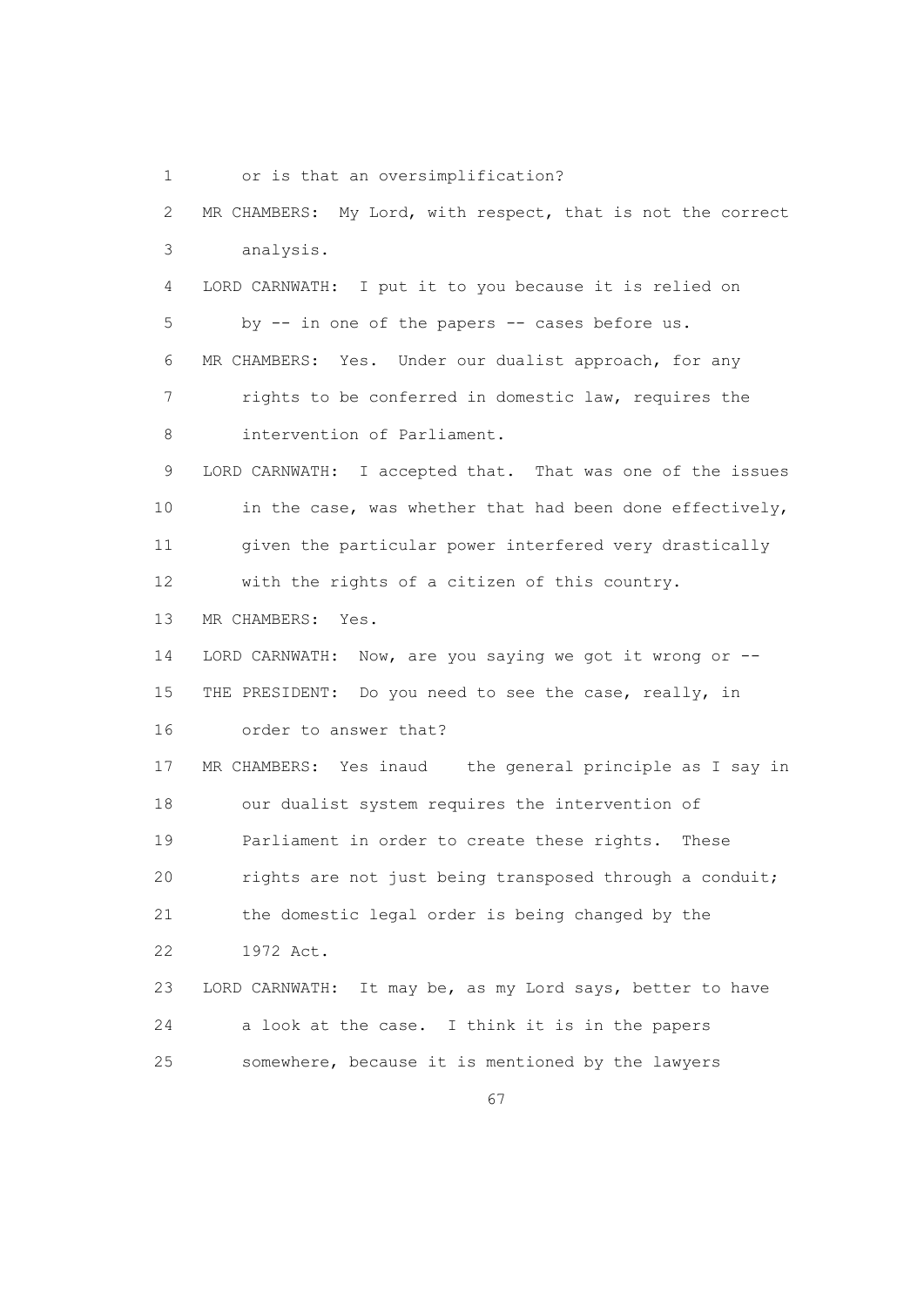1 inaud .

| 2                 | MR CHAMBERS: Perhaps I can come back to that after the    |
|-------------------|-----------------------------------------------------------|
| 3                 | adjournment so that we can speed on.                      |
| 4                 | In 1971 the Government was proposing that we join         |
| 5                 | the then EEC and to do that, they were proposing that     |
| 6                 | the UK sign the accession treaty.                         |
| 7                 | Now, joining the EEC would have two important             |
| 8                 | consequences for the UK. The first is that membership     |
| $\mathsf 9$       | would necessarily involve the UK in the significant       |
| 10                | fiscal obligations of membership. These fiscal            |
| 11                | obligations could only be sanctioned by Parliament, by    |
| $12 \overline{ }$ | primary legislation. We saw that happened in              |
| 13                | section 2(3) of the 1972 Act.                             |
| 14                | Membership would also involve changes to domestic         |
| 15                | law and again that could only be achieved by Parliament   |
| 16                | through primary legislation.                              |
| 17                | So it was that on 28 October 1971, Parliament was         |
| 18                | asked to give its consent in principle to the UK joining  |
| 19                | the EEC. The terms of the relevant parliamentary          |
| 20                | resolution, which were referred to by my Lord,            |
| 21                | Lord Mance earlier, were identical, they were put         |
| 22                | separately to both Houses and the terms are important.    |
| 23                | The court will find them in volume 17 of the authorities  |
| 24                | at tab 193, and the electronic reference is 5787.         |
| 25                | You set this out in your case, don't you?<br>LORD CLARKE: |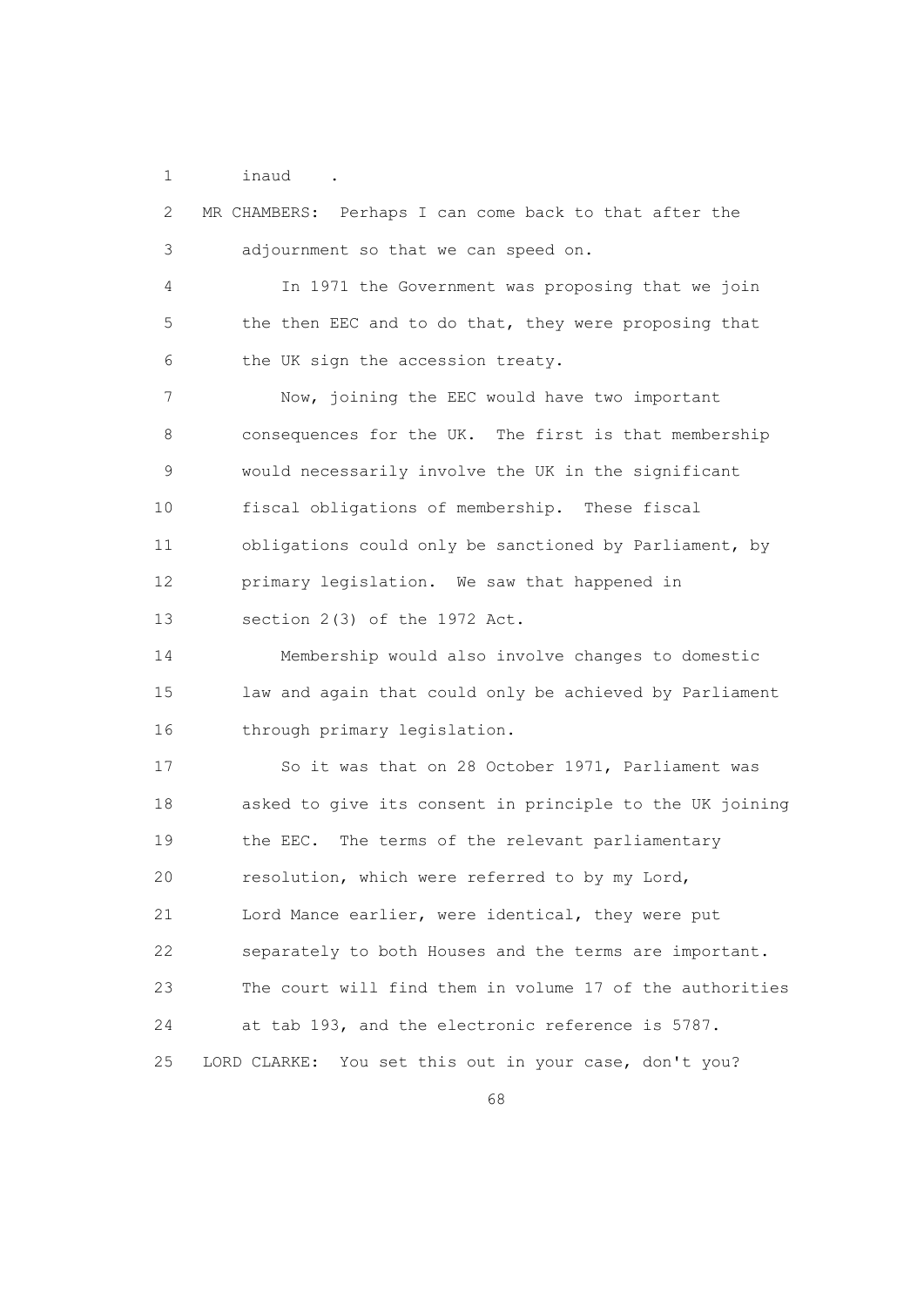1 MR CHAMBERS: My Lord, we have set out the terms of the 2 resolution. I want to just show your Lordship also 3 a short passage in the debate which we have not set out 4 in the case. I just wanted to first of all take you to 5 that.

6 LORD CARNWATH: Sorry, the page again?

 7 MR CHAMBERS: It is page 5787, and you will see the terms of 8 the resolution:

 9 "This House approves Her Majesty's Government's 10 decision in principle to join the European Communities 11 on the basis of the arrangements which have been 12 negotiated."

 13 So by these resolutions the Houses of Parliament 14 were being asked to give their consent in principle to 15 the Government's in principle decision to join the EEC; 16 in other words if the resolutions were passed, 17 Parliament could next expect the introduction of 18 a European Communities bill to give effect to the in 19 principle decision to join the EEC. But if those 20 resolutions had not been passed, the UK's proposed 21 membership of the EEC would have been stopped in its 22 tracks.

 23 Now, this was made clear by Mr Heath, the then Prime 24 Minister, and if I could just take you to two very short 25 passages, first of all at 5846, electronic 5846, which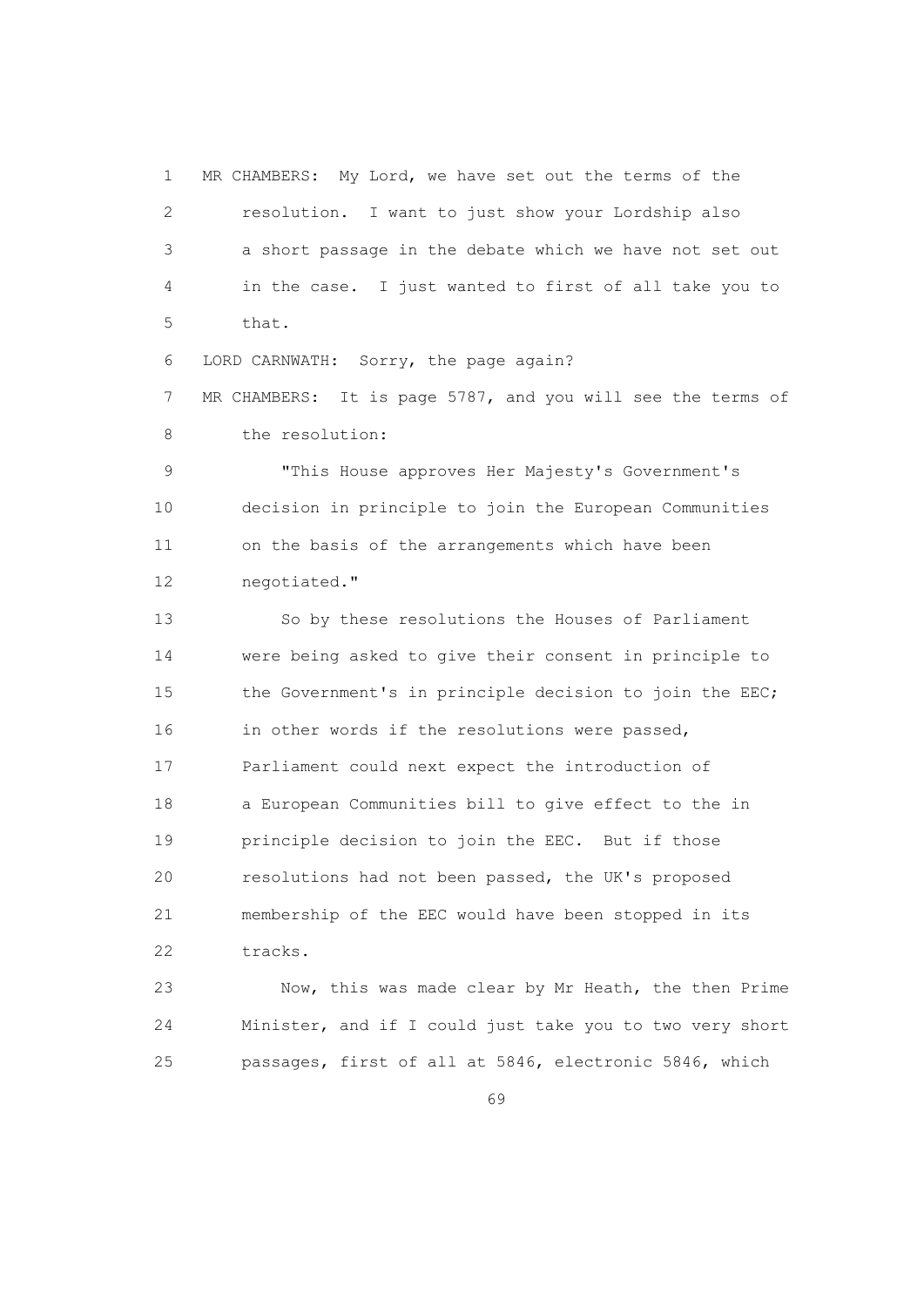1 is towards the very end of this tab, 193, for those who 2 have it in paper form. 5846, at the very top of the 3 page, this is Mr Heath winding up the debate:

 4 "I do not think that any Prime Minister has stood at 5 this box in time of peace and asked the House to take a 6 positive decision of such importance as I am asking it 7 to take tonight. I am well aware of the responsibility 8 which rests on my shoulders for so doing. After ten 9 years of negotiation, after many years of discussion in 10 this House and after ten years of debate, the moment of 11 decision for Parliament has come. The other House has 12 already taken its vote and expressed its view. 13 Frontwoodsmen have voted in favour of the motion ... 14 I cannot over-emphasise tonight the importance of the 15 vote which is being taken, the importance of this issue, 16 the scale and quality of the decision and the impact it 17 will have, equally inside and outside Britain."

 18 So that was the momentous occasion which was the 19 word presager to the 1972 Act. If you then go to 20 5849, at the very bottom, four lines up, this is still 21 in Mr Heath:

 22 "It is well known that the President of France, 23 supported by the Chancellor of Germany, has proposed 24 a summit meeting of heads of Government ... This meeting 25 will settle the European approach."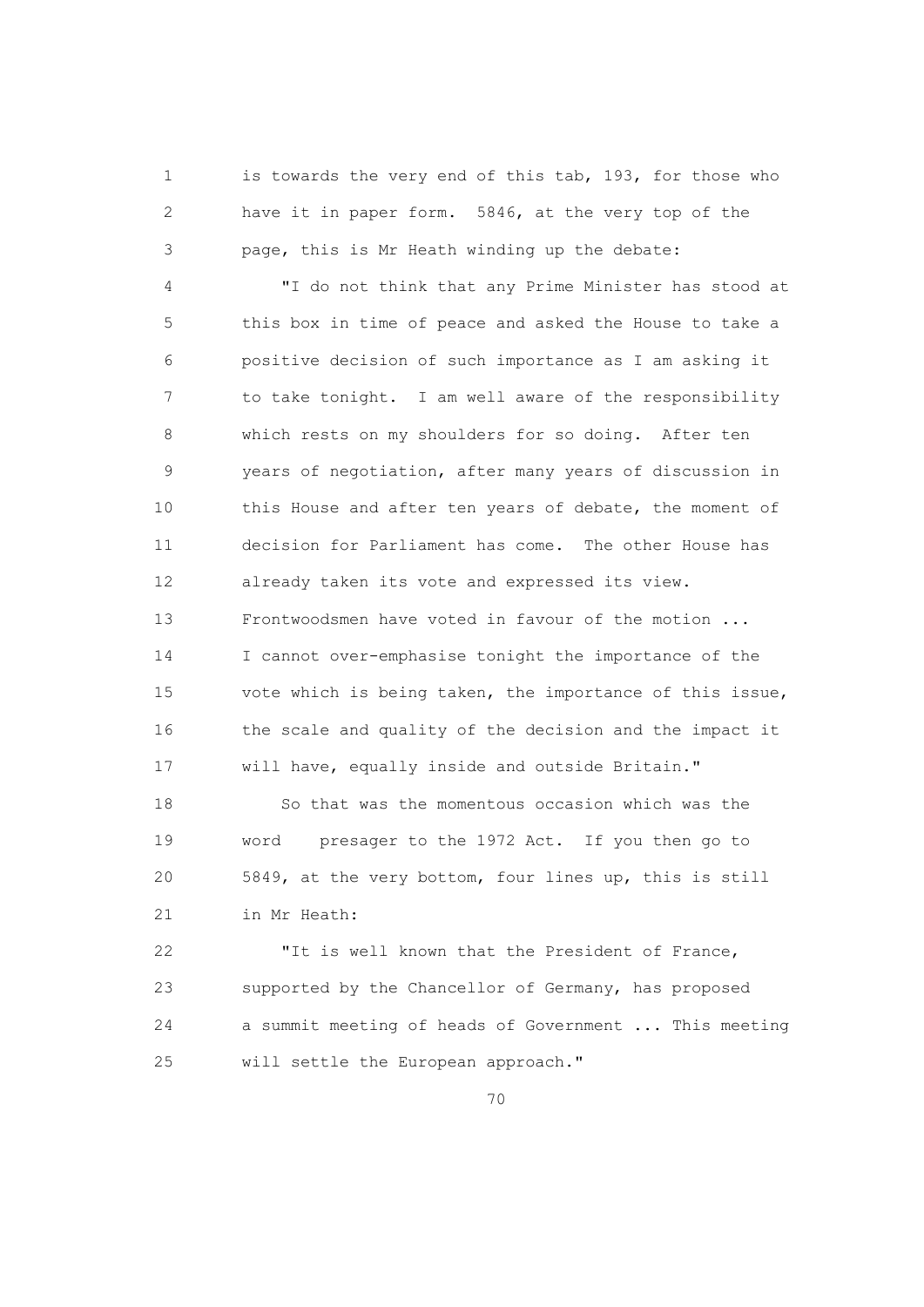1 Then over the page:

| 2             | "If by any chance the House rejected this motion         |
|---------------|----------------------------------------------------------|
| 3             | tonight, that meeting would still go on and it would     |
| 4             | still take its decisions which will affect the greater   |
| 5             | part of western Europe and affect our daily lives but we |
| 6             | would not be there to take a share in those decisions."  |
| 7             | So if the resolutions had not been passed, the           |
| 8             | reality is that the Government would not have been able  |
| $\mathcal{G}$ | to go on to sign the accession treaty because if it had  |
| 10            | done so, it would have been acting directly contrary to  |
| 11            | the will of Parliament if those resolutions had been     |
| 12            | rejected. Of course if they had been rejected, there     |
| 13            | would have been no European Communities bill. However,   |
| 14            | the resolutions were passed and they led to the signing  |
| 15            | of the accession treaty on 22 January 1972 and the       |
| 16            | introduction of the European Communities bill which      |
| 17            | became an act on 17 October 1972. So that is the         |
| 18            | context in which the Act was passed.                     |
| 19            | In our submission, everything from then on has to be     |
| 20            | seen through the prism of the 1972 Act. On the very      |
| 21            | next day, sic?<br>18 January, the UK ratified the        |
| 22            | accession treaty and these dates are no coincidence.     |

 23 Prior to ratification, it was necessary for Parliament 24 to pass legislation which would enable the UK to meet 25 its fiscal obligations and would enable the UK to change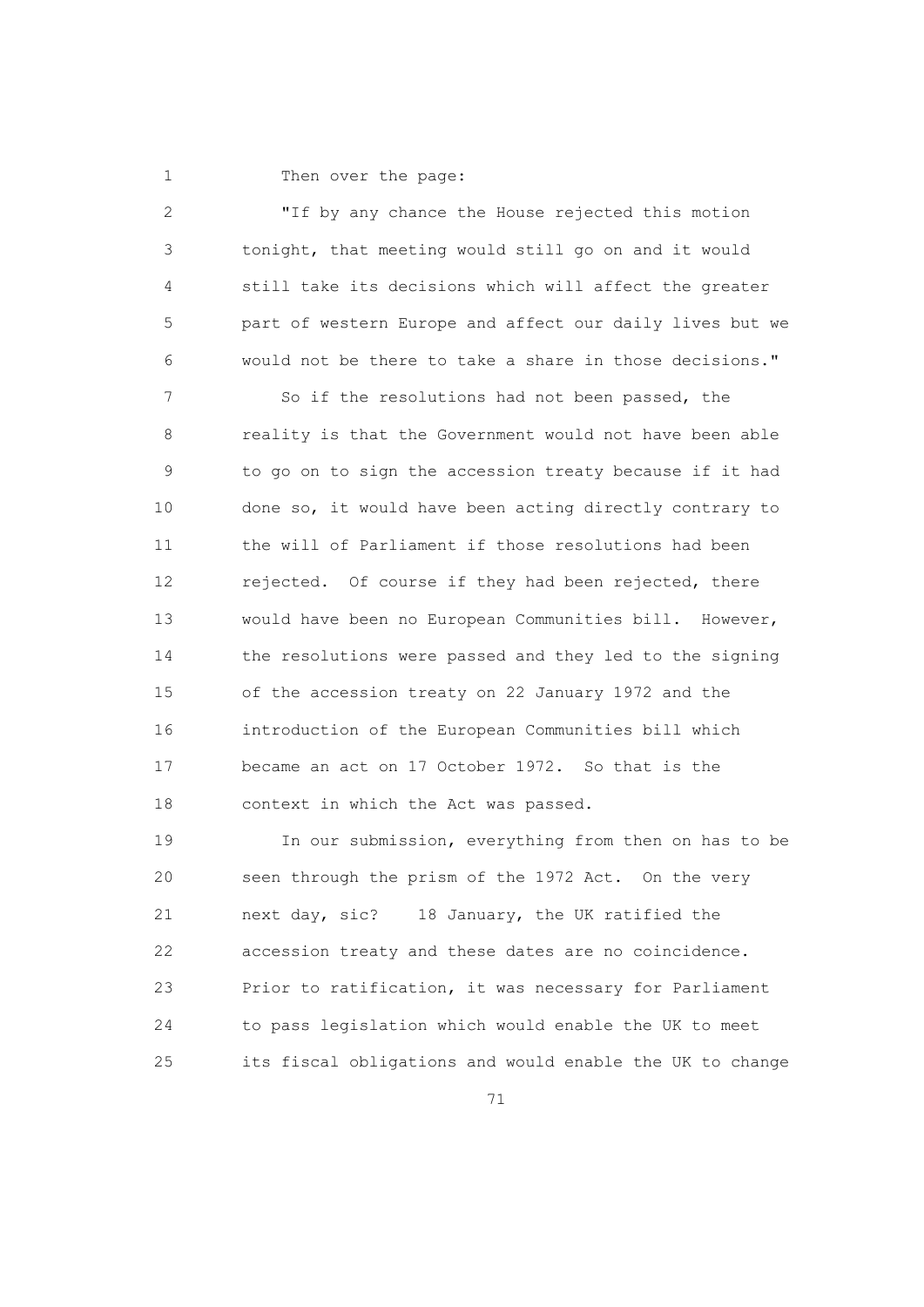1 domestic law.

| 2  | THE PRESIDENT: As a matter of domestic law, would it have    |
|----|--------------------------------------------------------------|
| 3  | been open to the executive, to the Government, to decide     |
| 4  | not to ratify the treaty once the 1972 Act had been          |
| 5  | passed?                                                      |
| 6  | MR CHAMBERS: My Lord, strictly speaking, as a matter of      |
| 7  | law, it may have been. Our submission is that if             |
| 8  | Parliament had expressed its will that the UK join the       |
| 9  | EEC through these resolutions, if it then passed the Act     |
| 10 | which makes provision for that joinder, then we would        |
| 11 | say it would in fact be unlawful for the executive to go     |
| 12 | against the will of Parliament, because the 1972 Act         |
| 13 | makes express provision for our entry into the EEC, so       |
| 14 | that domestic law could be altered, so once the Act was      |
| 15 | is passed, that is it.                                       |
| 16 | LORD MANCE: My Lord's question related to whether there was  |
| 17 | an obligation to enter into the Act.                         |
| 18 | THE PRESIDENT: No, ratify the treaty.                        |
| 19 | LORD MANCE: To ratify the treaty. But once it was            |
| 20 | ratified, then at any rate the rights were created.          |
| 21 | I suppose therefore that there are two stages we have to     |
| 22 | consider it at.                                              |
| 23 | MR CHAMBERS:<br>Yes.                                         |
| 24 | It is really the latter which is the critical<br>LORD MANCE: |
| 25 | one.                                                         |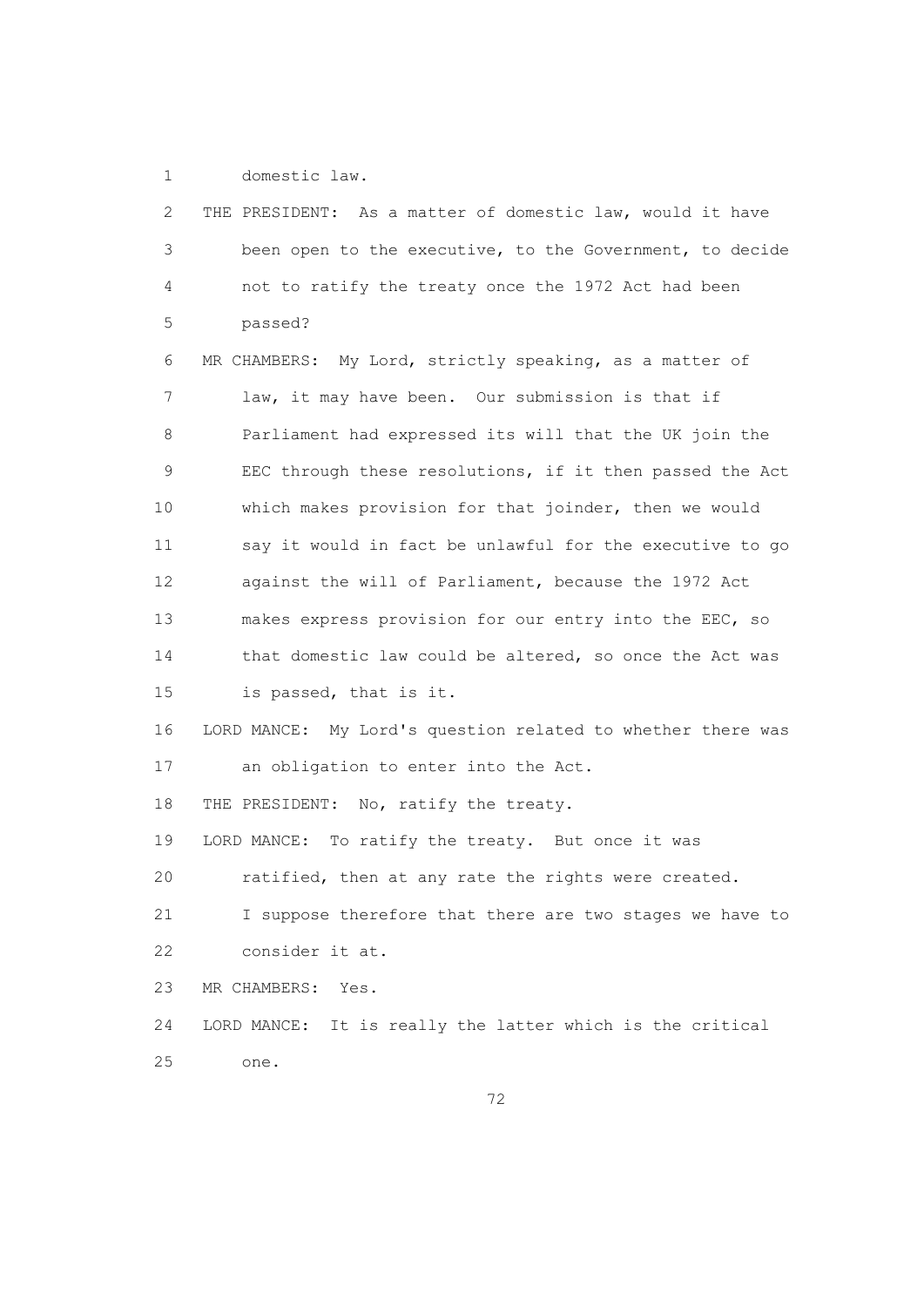1 MR CHAMBERS: It is the latter, it is the 17 October 2 enactment, 18 October ratification. 3 THE PRESIDENT: Of course that is the history once it has 4 been ratified, but I just wondered whether that tiny 5 24 hours or whatever it was, the position there throws 6 any light on the subsequent position; and it seems to me 7 in some ways that you may well be right, consistently 8 with your argument, there was an obligation to ratify. 9 MR CHAMBERS: Yes, we would say it would have been an abuse 10 of power under Fire Brigades Union principles if there 11 was no ratification. 12 THE PRESIDENT: I see the force of that, thank you. 13 MR CHAMBERS: Article 2 of the accession treaty itself 14 mandated that the accession treaty be ratified in 15 accordance with the UK's "own constitutional 16 requirements", obviously a familiar phrase. We say

 17 those constitutional requirements included the passing 18 of the 1972 Act by Parliament.

19 Now, the correct constitutional position, so far as 20 ratification is concerned, is clearly set out by the 21 late Lord Templeman writing extra-judicially in 1991, in 22 his article, "Treaty-making and the British 23 Parliament -- Europe".

 24 The court will find that in volume 28, tab 351, 25 electronic, 9688, and I would ask you to turn that up,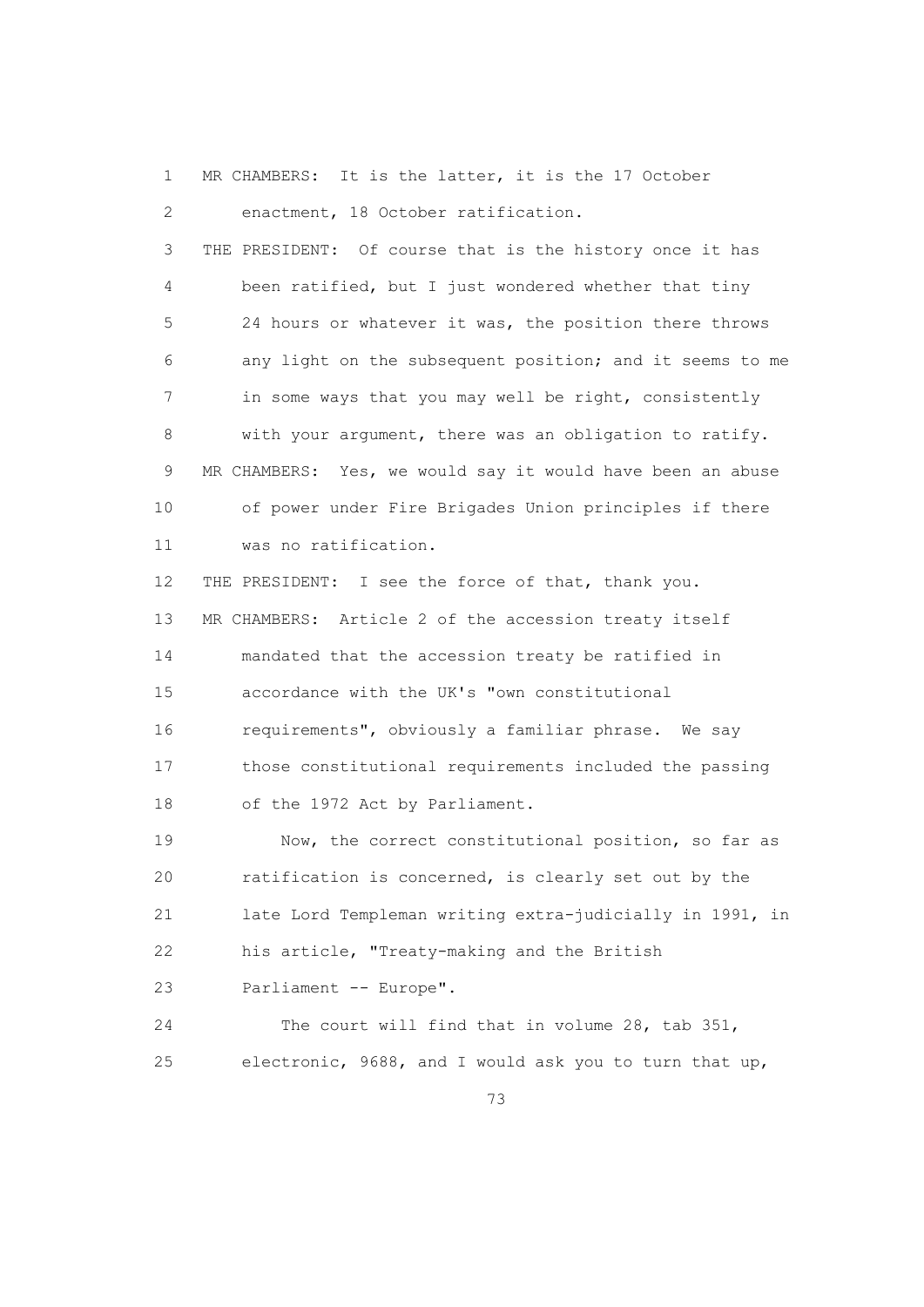1 please. This is an article published in the

 2 Chicago-Kent Law Review, volume 67. You see the title 3 page at 9688. If we go to 9689:

 4 "Under English law the capacity to negotiate and 5 conclude treaties falls entirely to the executive arm of 6 the Government. Nominally Parliament plays no role at 7 all in the process."

8 If we drop down a few lines:

 9 "An understanding of how treaties are entered into 10 and implemented in British law depends on an 11 appreciation of the division between the international 12 aspects of treaty-making and the domestic aspects of 13 implementation. Parliament has very little involvement 14 in the former but almost complete control over the 15 latter aspect."

16 Then at 9690, halfway down the page:

 17 "The theoretical powers of Parliament in relation to 18 treaty making may be summarised as follows ...

 19 "(2) Parliament may prevent a treaty being ratified 20 if the Government submits the treaty to Parliament 21 before ratification. However, if the House of Commons 22 carried a vote against ratification, this result would 23 also lead phrase to the fall of the Government. 24 tohere "(3) otherwise conflict with English 25 common law or United Kingdom statutes, Parliament may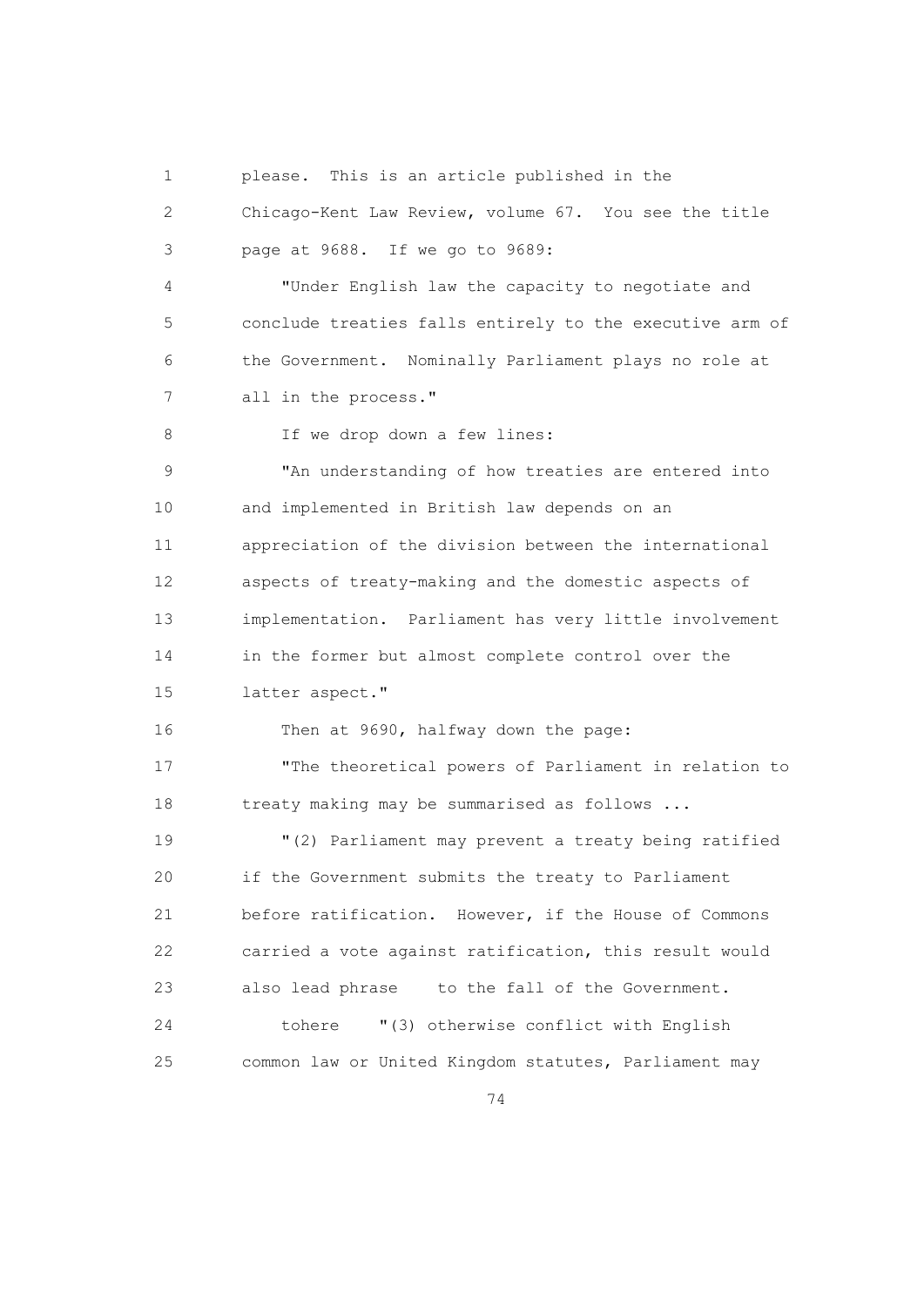1 ensure that such provisions are not effective by 2 refusing to pass such a statute that gives to the 3 treaty. Enactment of the necessary provisions would 4 lead to the fall of the Government. The threat of 5 defeat means that the Government will always do in its 6 power to all in its power to ensure that when 7 negotiating a treaty, the provisions of the treaty will 8 be acceptable from the majority of the legislature into 9 the electorate."

 10 Then over the page at 9691, above the heading 11 "Negotiations and conclusion of a treaty ^check."

 12 "In practice the approval of a treaty by the 13 Government which maintains the support of a majority in 14 the House of Commons will be ratified and the effect of 15 a treaty will be given if the effect in English law by 16 the passage of the Parliament through statutory 17 incorporation through provisions of the treaty and 9693, 18 under the heading parliamentary appear probation and 19 approval of a treaties ^check Parliament will need to be 20 involved where taxation is imposed or where a grant from 21 public funds is necessary to implement the treaty where 22 existing domestic law is affected ... then he gives 23 a few more examples.

 24 At 9694, under the heading "Ratification of 25 treaties," the last line of the page: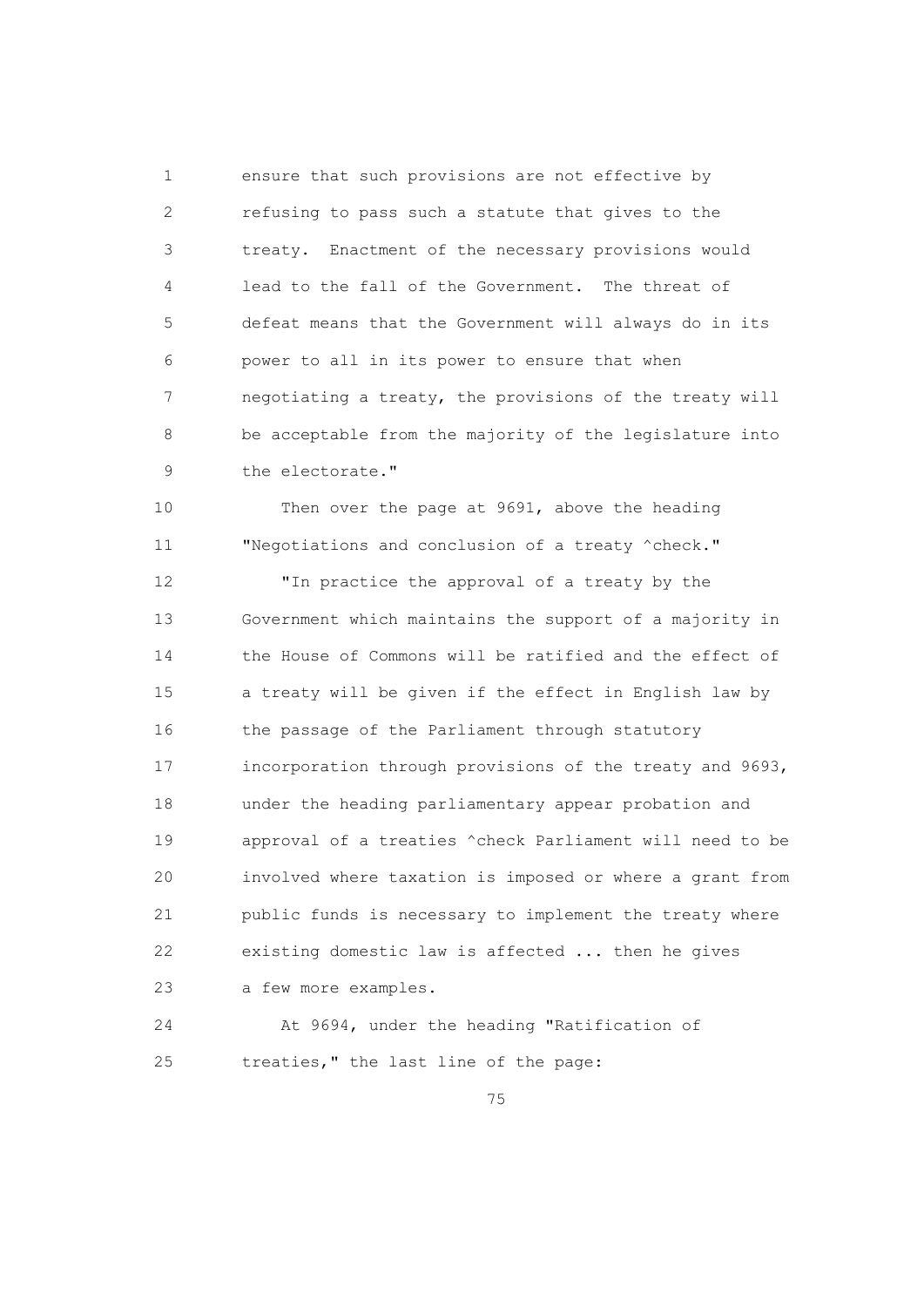1 "It is also envisaged that between the time of 2 negotiation and the act of ratification, the legislature 3 of state may require to be given an opportunity to 4 scrutinise the proposed international agreement, even in 5 those states where legislative involvement is greater 6 than in the UK in order to give the necessary approval 7 of the treaty and then a reference to article 14 of the 8 Vienna convention and then ratification, once 9 an opportunity for the sovereign to confirm in a the 10 representative did in fact have free powers to conclude 11 a treaty, is now a method of submitting treaty making 12 powers of the executive to some control of the 13 legislature, so the slate may give proper scrutiny to 14 the treaty before it allows the Government to bind the 15 state to it."

 16 Then under the heading "Ponsonby rule" Lord temple 17 man sets out on page 9695 at footnote 11 the preface by 18 Mr Ponsonby to the Ponsonby rule and at the beginning he 19 says:

 20 "It has been the declared policy of the labour part 21 for some years to strengthen the control of Parliament 22 over the conclusion of international treaties and 23 agreements and to allow this house adequate opportunity 24 to cuss discuss the provisions of these instruments of 25 before their final ratification."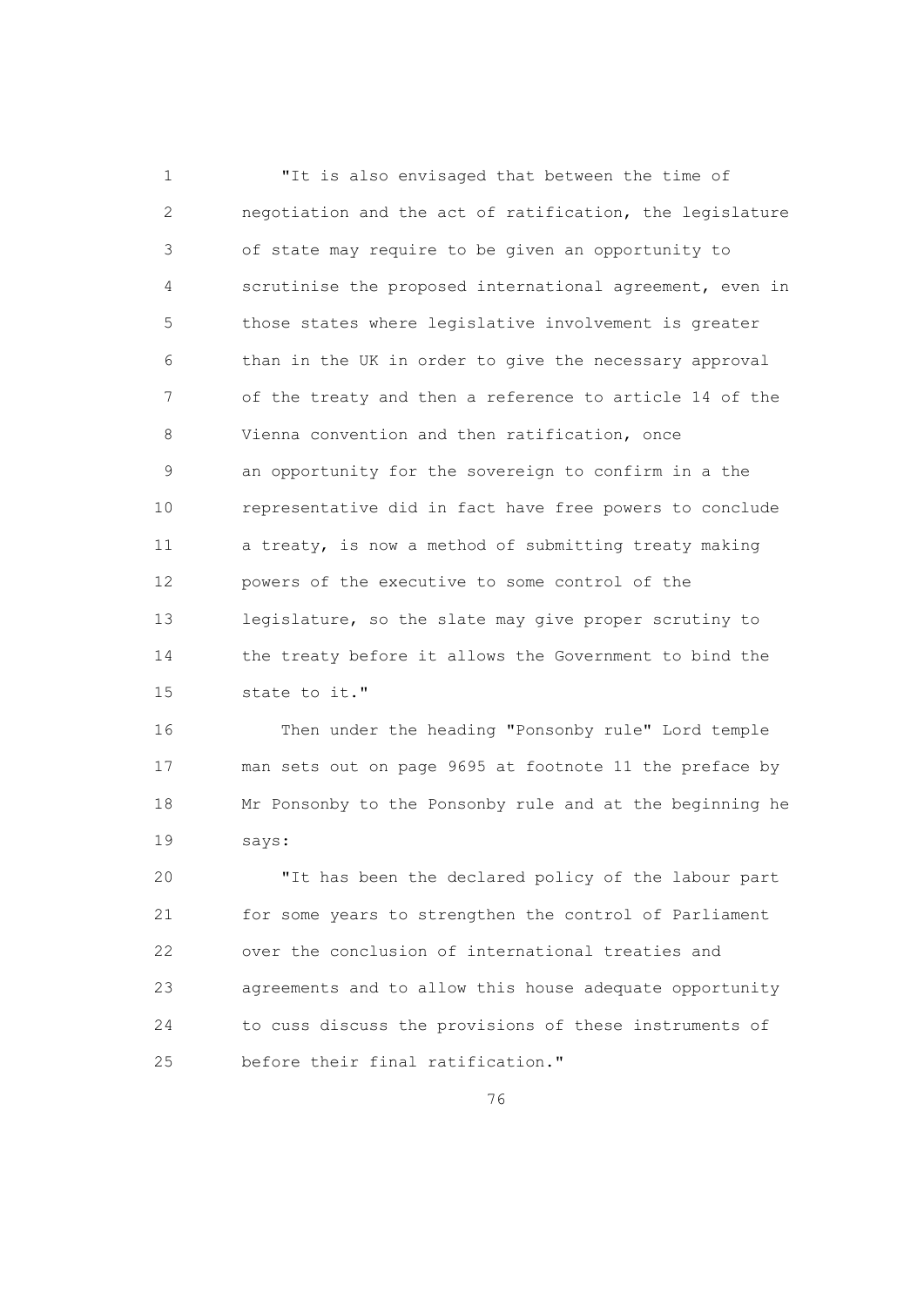1 As matters now stand there is no constitutional 2 obligation to compel the Government the day to submit 3 treaties to this house before ratification except in 4 cases where a bill or financial resolution has to 5 receive parliamentary sanction before ratification."

 6 So there a distinction being drawn between on the 7 one hand bills where there is a constitutional 8 obligation, treaties to put them before Parliament 9 because they contain fiscal obligations or change the 10 law of the land and separately the treaties which do not 11 require to be so put forward but are under the new pons 12 by rule which is coming. We had that at 9696 and at the 13 top of the page I come therefore to the inauguration of 14 a change in custom and procedure and then about eight 15 lines down he says:

 16 "There are two sorts of treaties, there is the 17 present treaty out of which the bill or financial 18 resolution arise which necessarily comes before 19 Parliament and in regard to which no change is 20 necessary."

 21 But will is another sort of treaty out of which no 22 bill arises and that the sort of treaty which according 23 to the present practice need never have been brought 24 before the house at all."

25 That then becomes the Ponsonby rule.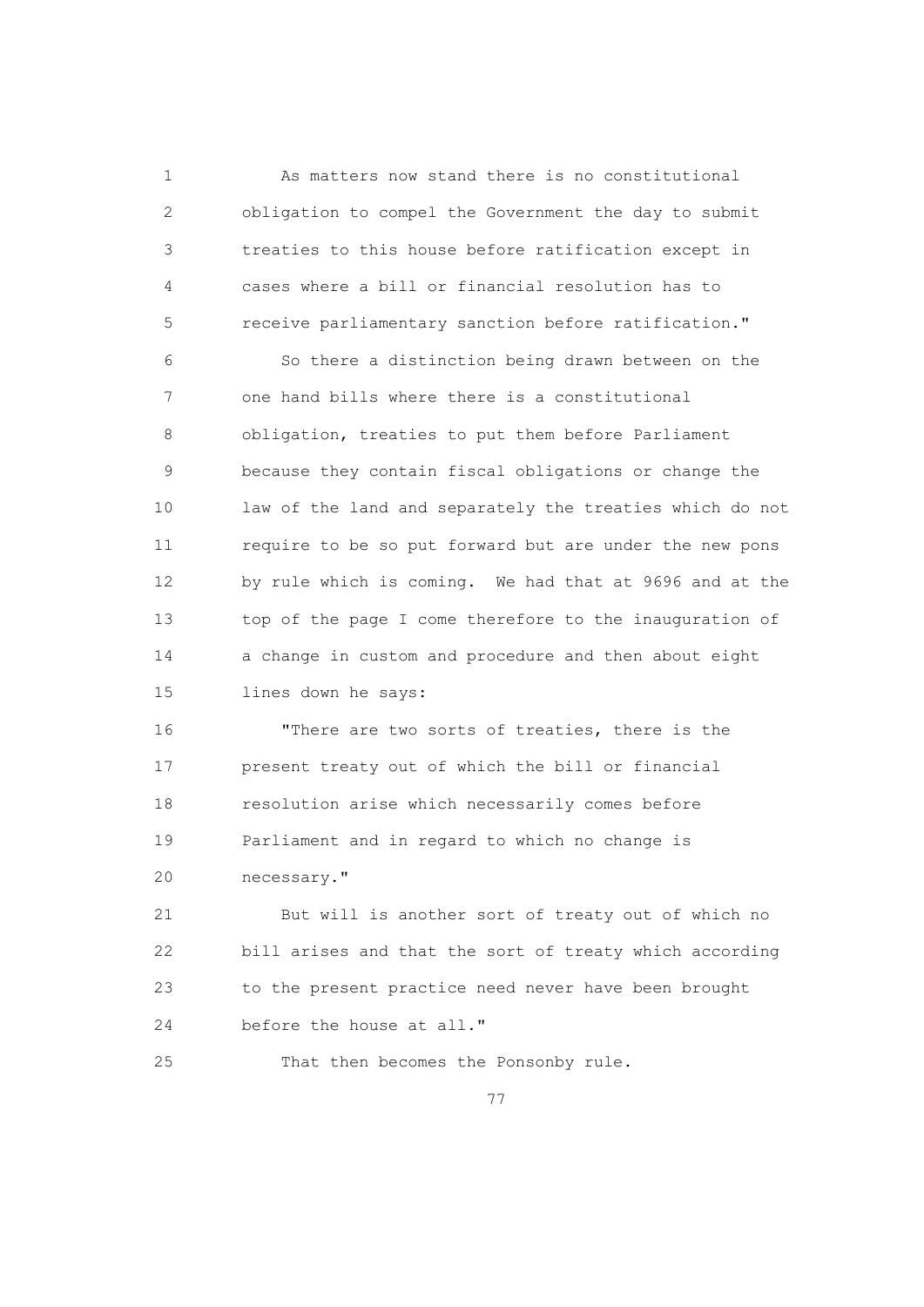1 So we are dealing with the accession treaty with 2 a situation where there was in our submission 3 a constitutional obligation to bring it before 4 Parliament so that domestic law could be changed.

 5 There is just one further reference. My learned 6 friend Lord Pannick took you to the green paper in 7 relation to CRAG. There is also a relevant passage in 8 the white paper, which is at bundle 15, tab 167. That 9 is electronic 5213 the relevant electronic page number 10 is in this document we are looking at the white paper, 11 5282 and it is paragraph 119 of the white paper. Under 12 the heading treaties in domestic law:

 13 "In the UK international treaty rights and 14 obligations are not automatically incorporated into 15 international law on ratification, they are given effect 16 in national law where necessary by primary or secondary 17 legislation. The Government practice is not to ratify 18 a treaty until all the necessary domestic legislation is 19 in place, to enable it to comply with the treaty, since 20 to do otherwise could put the UK in breach of its 21 international obligations. Parliament, including where 22 necessary the devolved legislatures had the opportunity 23 to debate enabling legislation et cetera, this practice 24 applies equally to all EU treaties that require enabling 25 legislation. Most parliamentary debates take place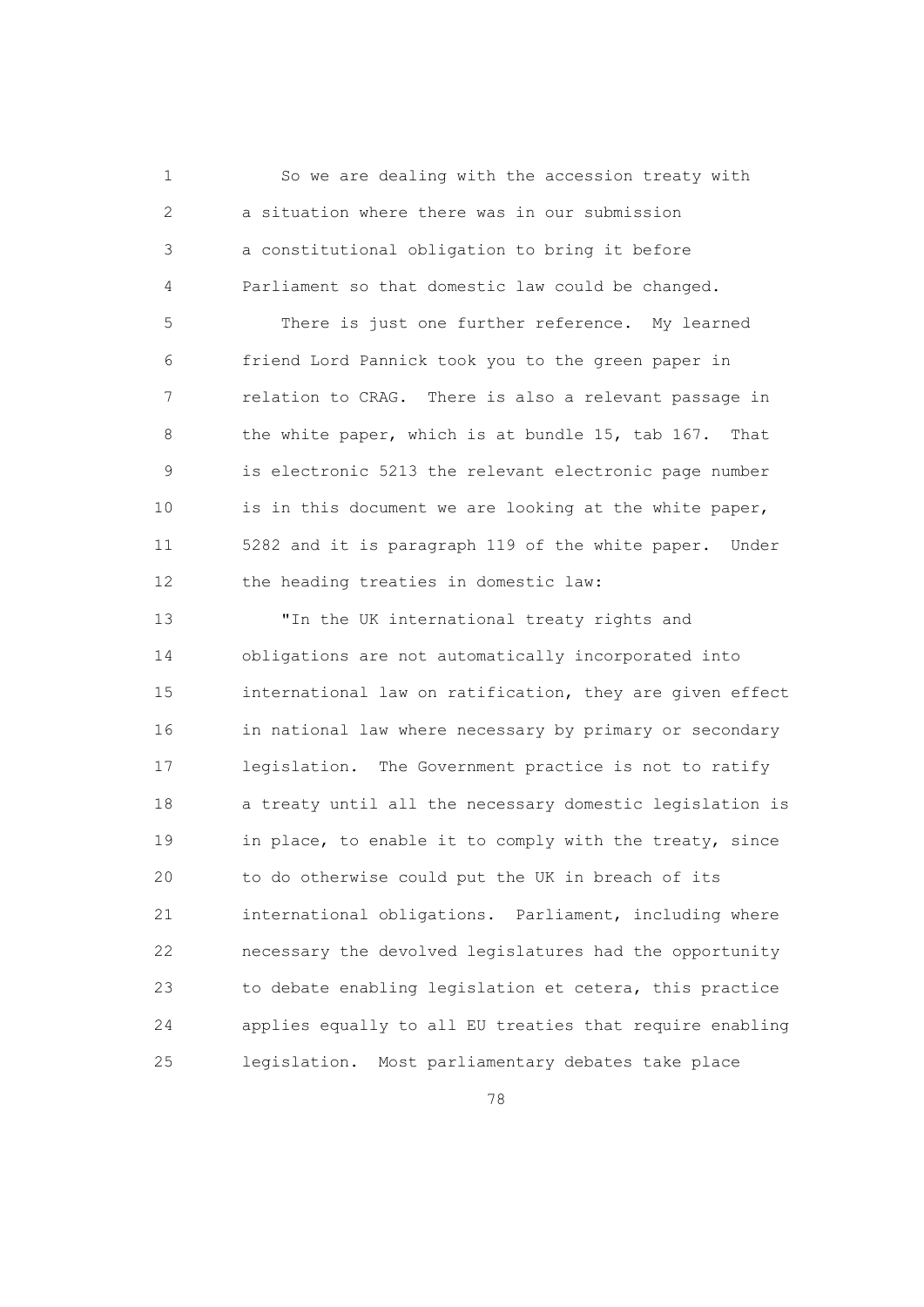1 under this process rather than the Ponsonby rule." 2 LORD CLARKE: Can you just say again what paragraph that 3 was. 4 MR CHAMBERS: 119, my Lord, forgive me. 5 LORD CLARKE: That is all right. Thank you. 6 MR CHAMBERS: So even before the Ponsonby rule came into 7 effect in 1924, there was this constitutional 8 requirement we submit for Parliament's consent to be 9 given to ratification of the accession treaty. Now 10 neither the Ponsonby rule nor CRAG apply to treaties 11 which are required to be implemented under domestic law. 12 And contrary to my learned friend Mr Eadie's 13 submissions, CRAG and the subsequent legislation is 14 nothing to the point on the question of withdrawal from 15 a treaty under Article 50. There is this prior 16 fundamental lock, we would submit, and that lock is 17 brought about by the fact that the EU treaties require 18 implementation in domestic law. 19 Now the reason I go through all that history at 20 quite some length is for two reasons. First it

 21 demonstrates, we submit, the interaction of the doctrine 22 of parliamentary sovereignty and the UK's dualist 23 approach to international treaties. The treaties could 24 have no impact on domestic law without the 1972 Act but 25 it was an absolutely essential feature of the treaties,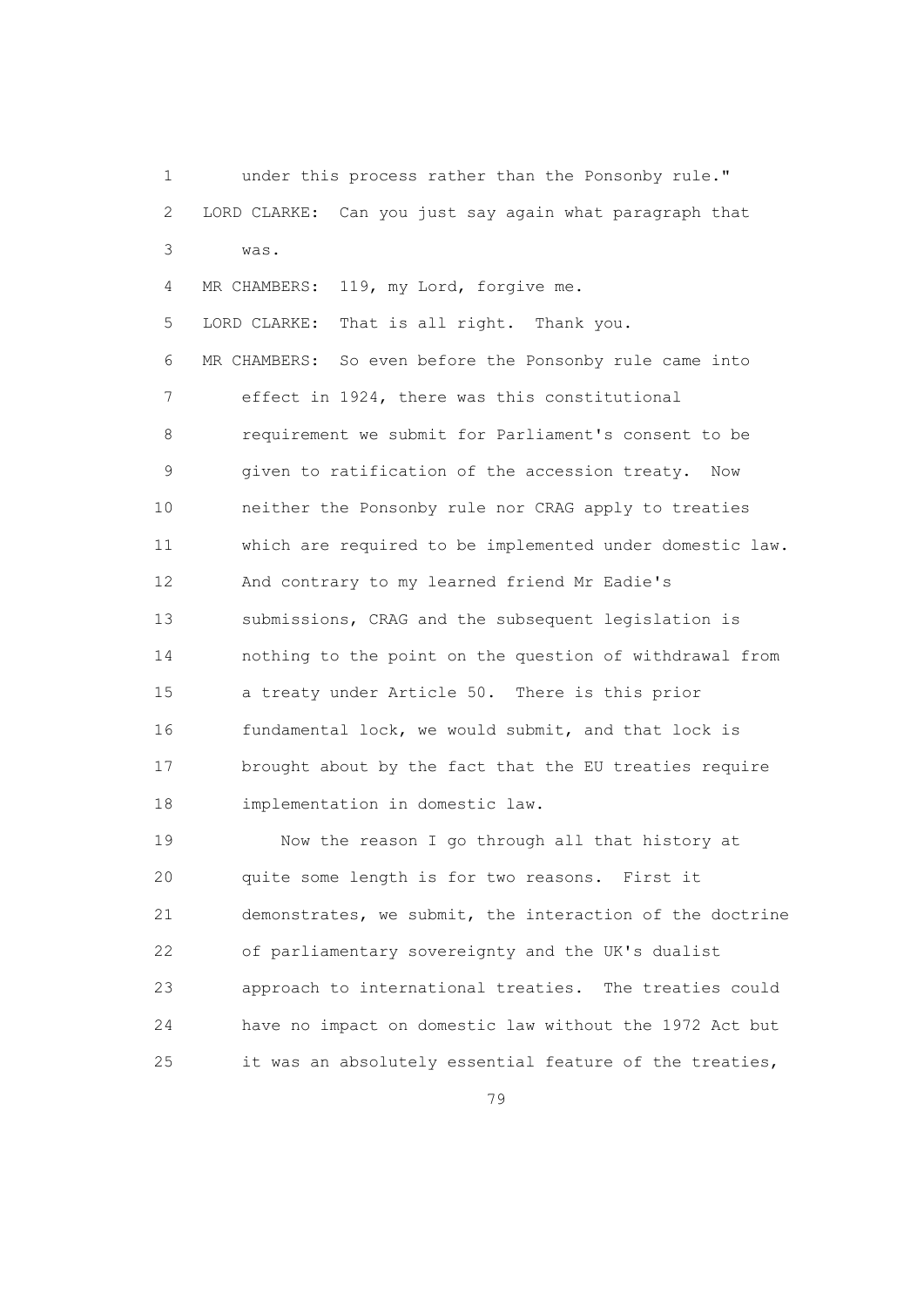1 as international law instruments, that much of them 2 should have and should be given effect in domestic law. 3 So the 1972 Act was essential. If the treaties could 4 not have had effect in domestic law, without Parliament 5 passing the 1972 Act, so it must be that the effects of 6 those treaties in domestic law can only be removed by 7 Parliament and not by the executive. The key point 8 about the dualist system from a parliamentary 9 sovereignty perspective is that, when the UK enters into 10 a treaty which requires domestic implementation, 11 Parliament remains in control of the process. It 12 remains in control of if the necessary enabling 13 legislation is passed or not. Parliament has a free 14 choice. If parliament refuses to pass the legislation, 15 the treaty is not ratified.

 16 Now the corollary of Parliament having that control 17 is that parliamentary control must equally apply to the 18 withdrawal process. It is for Parliament to choose 19 whether it will repeal the legislation which implemented 20 the treaty in domestic law.

 21 For that reason, Parliament remains in effective 22 control, whether the UK withdraws from the treaty or 23 not.

 24 The difficulty with the appellant's argument is that 25 the triggering of Article 50 by the Government alone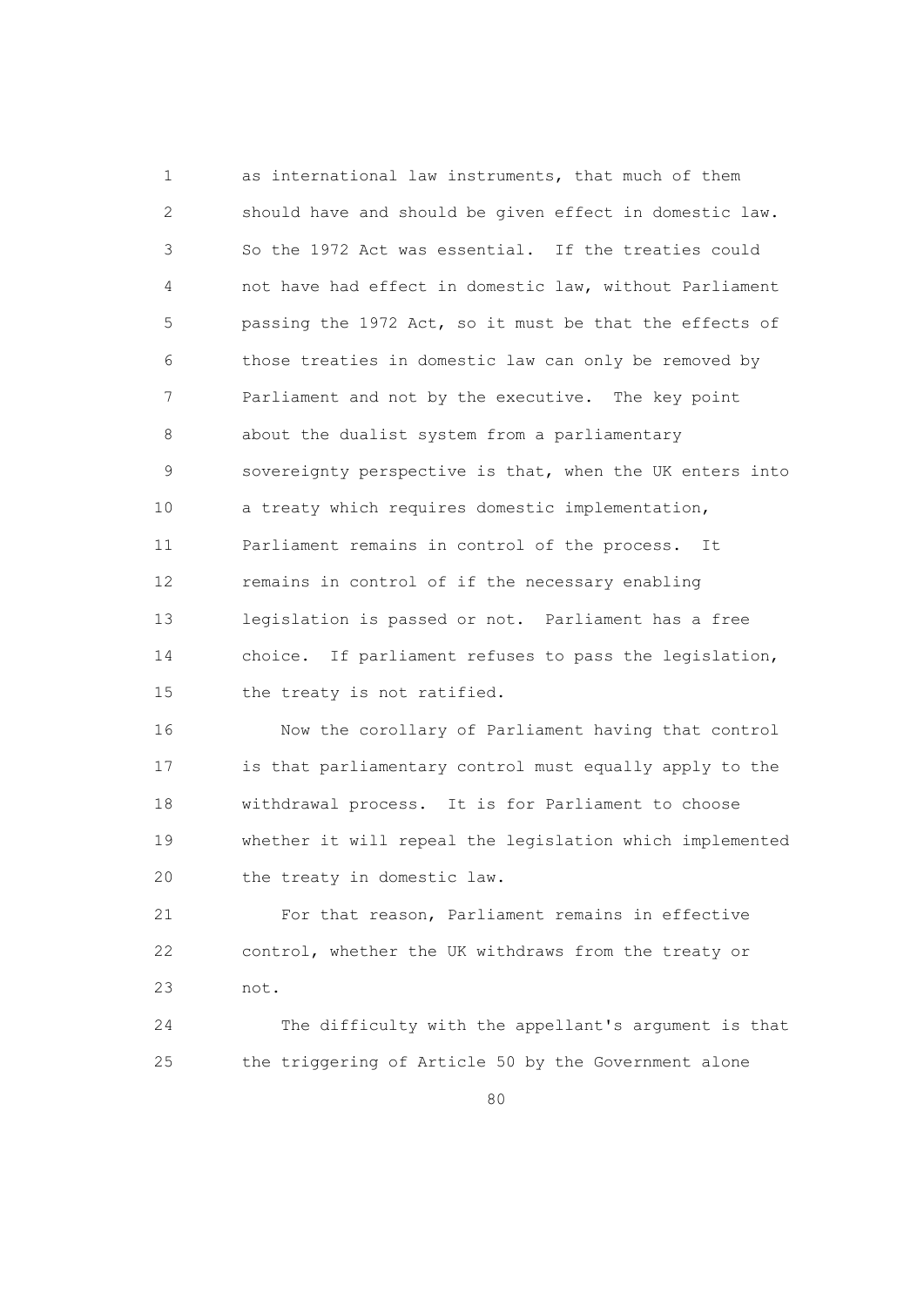1 will bypass that parliamentary control and it will rob 2 Parliament of any substantive choice as to whether or 3 not to repeal the 1972 Act.

 4 LORD MANCE: Isn't there a missing middle or -- in that 5 proposition? Take the example of the double taxation 6 treaties and the legislation giving effect to them, it 7 gave effect to them, I think you argue, on the basis 8 that the double taxation treaties would confer domestic 9 rights as long as they were in existence, ie it remained 10 in the executive's power what double taxation treaties 11 to enter into and whether to abrogate them. So that 12 merely because treaties would not have an effect without 13 an act does not mean to say that they could only be 14 disapplied by an act, the initial act may itself 15 contemplate, permit, their disapplication because it has 16 a limited effect, the initial act and the question in 17 this case comes down to whether the 1972 Act is that 18 sort of limited legislation.

19 MR CHAMBERS: My Lord, yes. I am coming on to that but 20 specifically as far as the double taxation treaties are 21 concerned, under TIOPA ^check of course there is the 22 enabling legislation and then orders in council are made 23 and so the Government has authority.

 24 LORD MANCE: Yes, that is because TIOPA says that and I mean 25 TIOPA could have been formulated differently perhaps but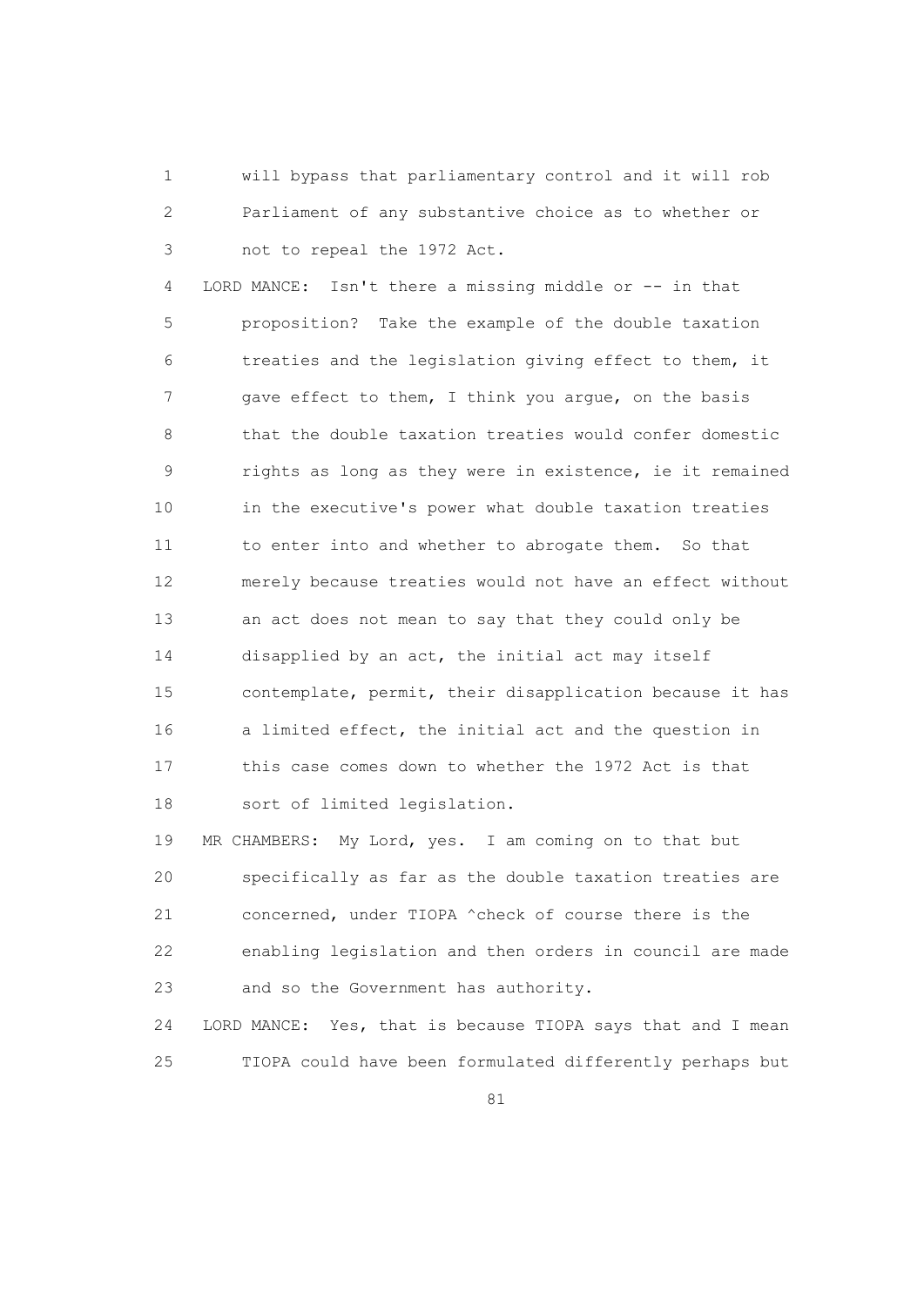1 for good reason no doubt it was formulated as it was. 2 MR CHAMBERS: It could have been but we have the 1972 Act 3 and when I come to the point, my stage 3, we will say 4 there is nothing in the act to deal with that. 5 LORD MANCE: Yes.

 6 MR CHAMBERS: Secondly, the reason I go through this 7 history, is because it throws into stark reality in our 8 submission, our respectful submission, the fallacy in 9 the appellant's proposition that the EU law rights 10 enshrined in the 1972 Act are somehow not domestic 11 statutory rights or they are a conduit, to use my Lord, 12 Lord Carnwath's point.

 13 It is absolutely essential to the whole function and 14 the purpose of the 1972 Act, and to the operation of the 15 treaties themselves, and to the UK's membership of the 16 EU that these rights are precisely that, domestic law 17 rights. That is fundamental to being a member of the 18 EU. They have to be put into domestic law and only 19 Parliament can do that.

 20 That is how the position has been understood by the 21 courts in this country over a number of years and I give 22 two examples, again without asking the court to turn 23 them up but just for your note. The first is Thoburn in 24 core authorities 3, tab 22, it is paragraph 66 of the 25 judgment, electronic page 746, and the second one is

<u>82</u>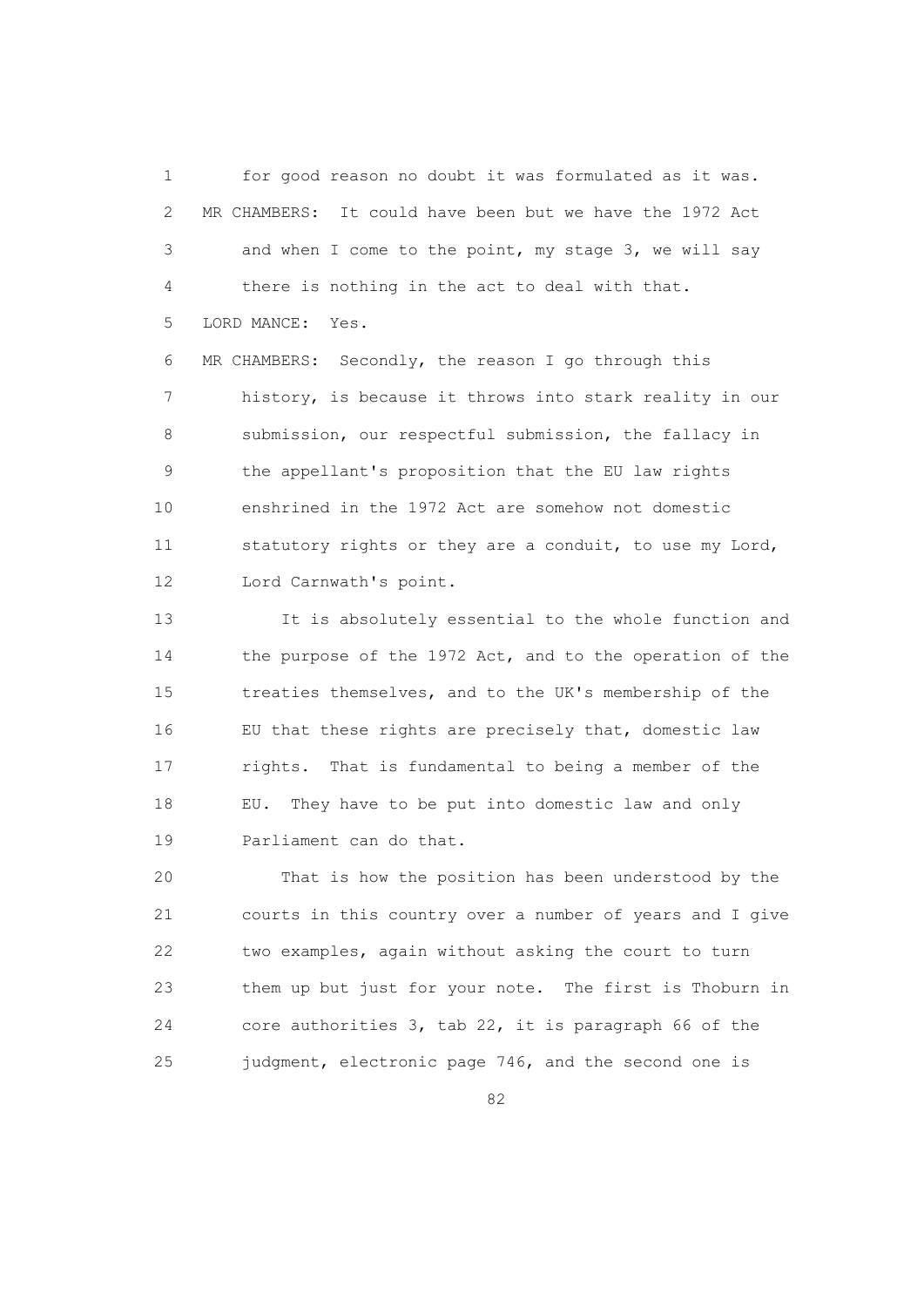1 McWhirter, which is paragraph 6 of the judgment, which 2 is in core authorities 3, tab 46, electronic 1849. 3 The position is also clear we submit from the 4 European Union act of 2011, section 18, which my learned 5 friend Lord Pannick took you to yesterday. That is the 6 declaratory provision which says that EU law rights fall 7 to be recognised and available in law only, and I stress 8 the word only, because of the 1972 Act. 9 LORD WILSON: I have to say that I still don't really 10 understand what Parliament was getting at -- 11 MR CHAMBERS: I am just about to hopefully enlighten your 12 Lordship because I am going to take the court now to the 13 explanatory notes which is helpful on this, certainly in 14 the parliamentary sovereignty context. 15 LORD WILSON: You set them out in your case and having read 16 it this morning I still don't understand it. 17 MR CHAMBERS: Then I am determined to make sure your 18 Lordship reaches the short adjournment hopefully with 19 a better understanding. 20 The explanatory notes are in volume 30 of the 21 authorities, tab 403. And it is electronic 10362, they 22 start at 10352 and the relevant provisions are 23 paragraphs 118, 119 and 120 and that is at page 10362. 24 Perhaps I could just ask the court to read very quickly 25 118, 119 and 120 and I hope that will answer my Lord,

<u>83 and 2001 and 2002 and 2003 and 2003 and 2004 and 2004 and 2004 and 2004 and 2004 and 2004 and 2004 and 200</u>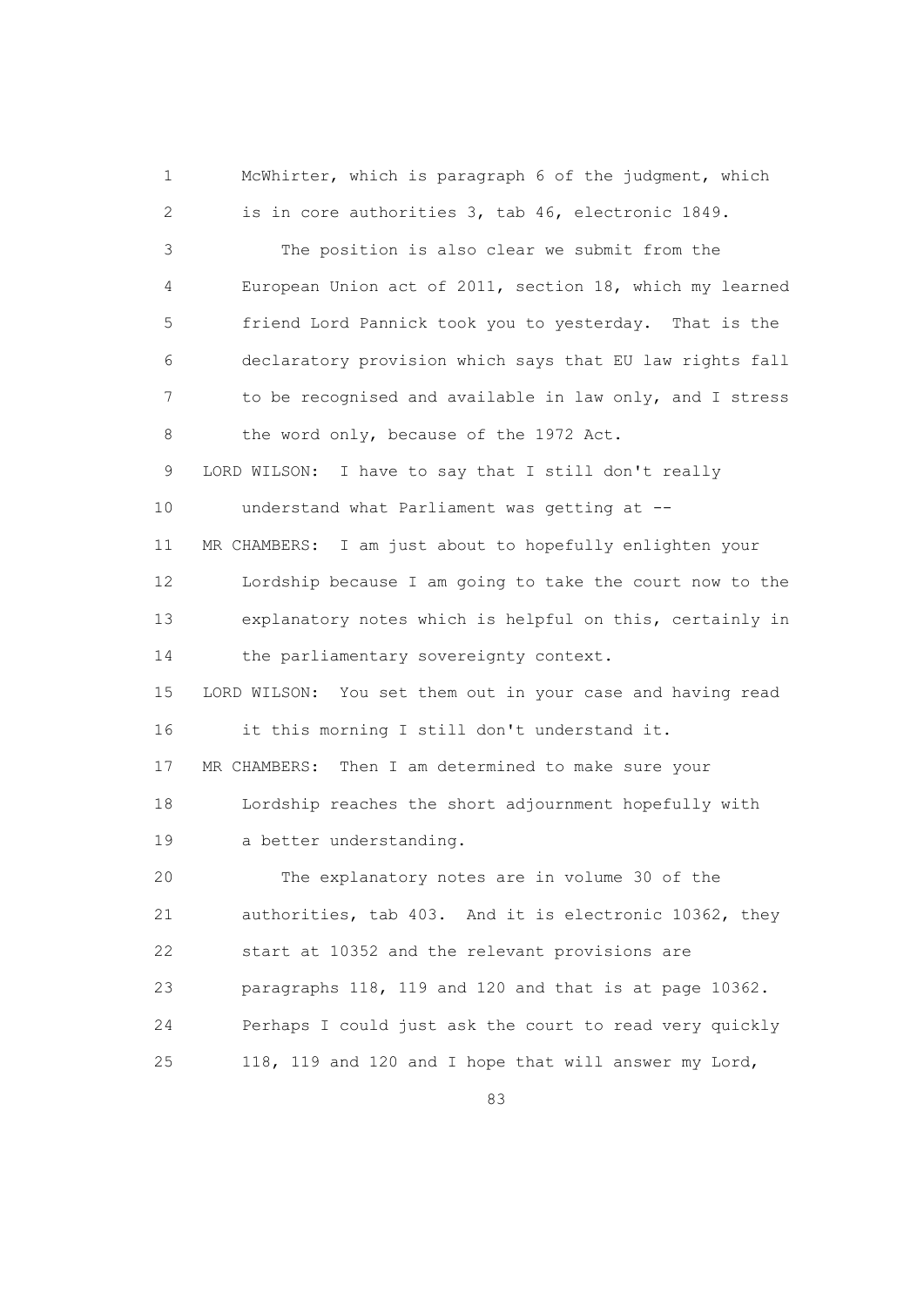1 Lord Wilson's question. If not, I will do my best to 2 answer any further questions.

3 (Pause).

 4 Does my Lord, Lord Wilson have the relevant passage. 5 LORD WILSON: Yes, I do.

 6 MR CHAMBERS: So we see from that in parliamentary 7 sovereignty purposes, the reason this has been done was 8 because although it was thought the doctrine of 9 parliamentary sovereignty was sufficient to ensure that 10 EU law was not supreme in the parliamentary sovereignty 11 sense, section 18 is declaratory, and it is really belt 12 and braces, to make it absolutely clear to everybody 13 that EU law rights solely take effect under English 14 domestic law through the will of Parliament.

15 It is --

16 LORD WILSON: What has been said to the contrary which

17 concerned Parliament?

 18 MR CHAMBERS: My Lord, I imagine various noises in certain 19 sections of the House of Commons by certain MPs who may 20 have been concerned about what they might term the 21 encroachment -- this was --

 22 LORD SUMPTION: It had been suggested at one stage had it 23 not that the doctrine of primacy combined with the 24 statements of principle in cases like Costa and NL did 25 have precisely that effect and indeed Ms Sharpston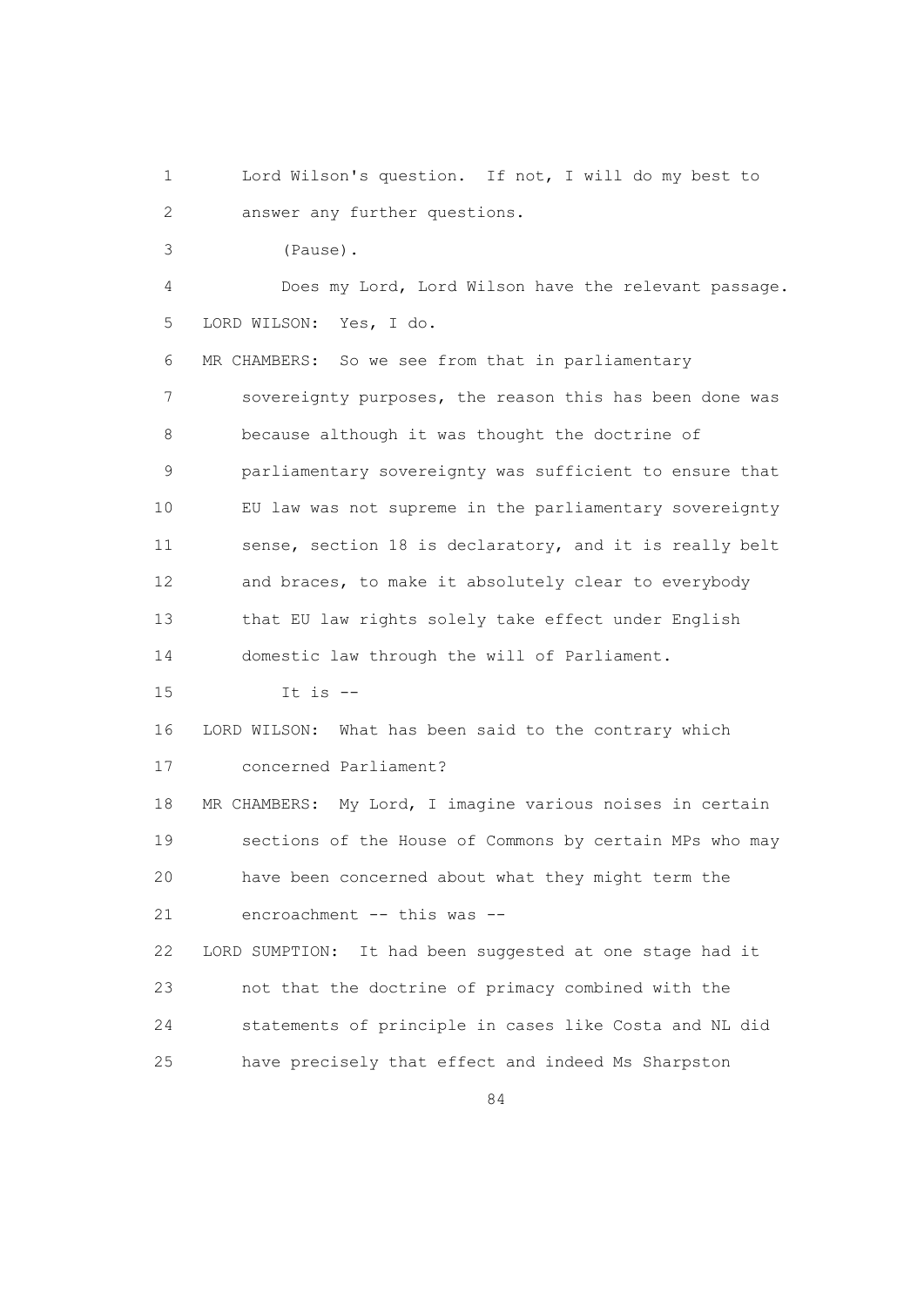1  $\gamma$  made a submission to that effect in the divisional 2 court in Thoburn which was rejected. 3 MR CHAMBERS: Yes. My Lord, that is very helpful. Of 4 course there is also Factortame which is in a similar 5 vein. 6 LORD MANCE: There is the long standing discussion between 7 constitutional courts around Europe and the European 8 Court of Justice As to which is supreme in areas falling 9 within the scope of the local constitution, isn't there, 10 it is the same point? 11 MR CHAMBERS: My Lord, it is. 12 LORD SUMPTION: It generally resulted in the conclusion 13 which is the same as the one that exists here, generally 14 on the local constitutional arrangement  $\text{`check}.$  15 MR CHAMBERS: Yes. 16 My Lord, moving on, the appellant's argument based 17 on the phrase from time to time" in section 2(1) of the 18 1972 Act in our submission, does not detract from 19 parliamentary sovereignty and you have our printed case 20 on that, I will not ask you to turn that up but it is 21 paragraph 78 ^check of our printed case, 1240 ^check but 22 I do want to deal with one particular argument which was 23 in fact raised by Lawyers for Britain in its written 24 intervention and that argument to a certain extent was 25 taken up to a certain extent by Mr Eadie. The argument

<u>85 and 2001 and 2001 and 2001 and 2001 and 2001 and 2001 and 2001 and 2001 and 2001 and 2001 and 2001 and 200</u>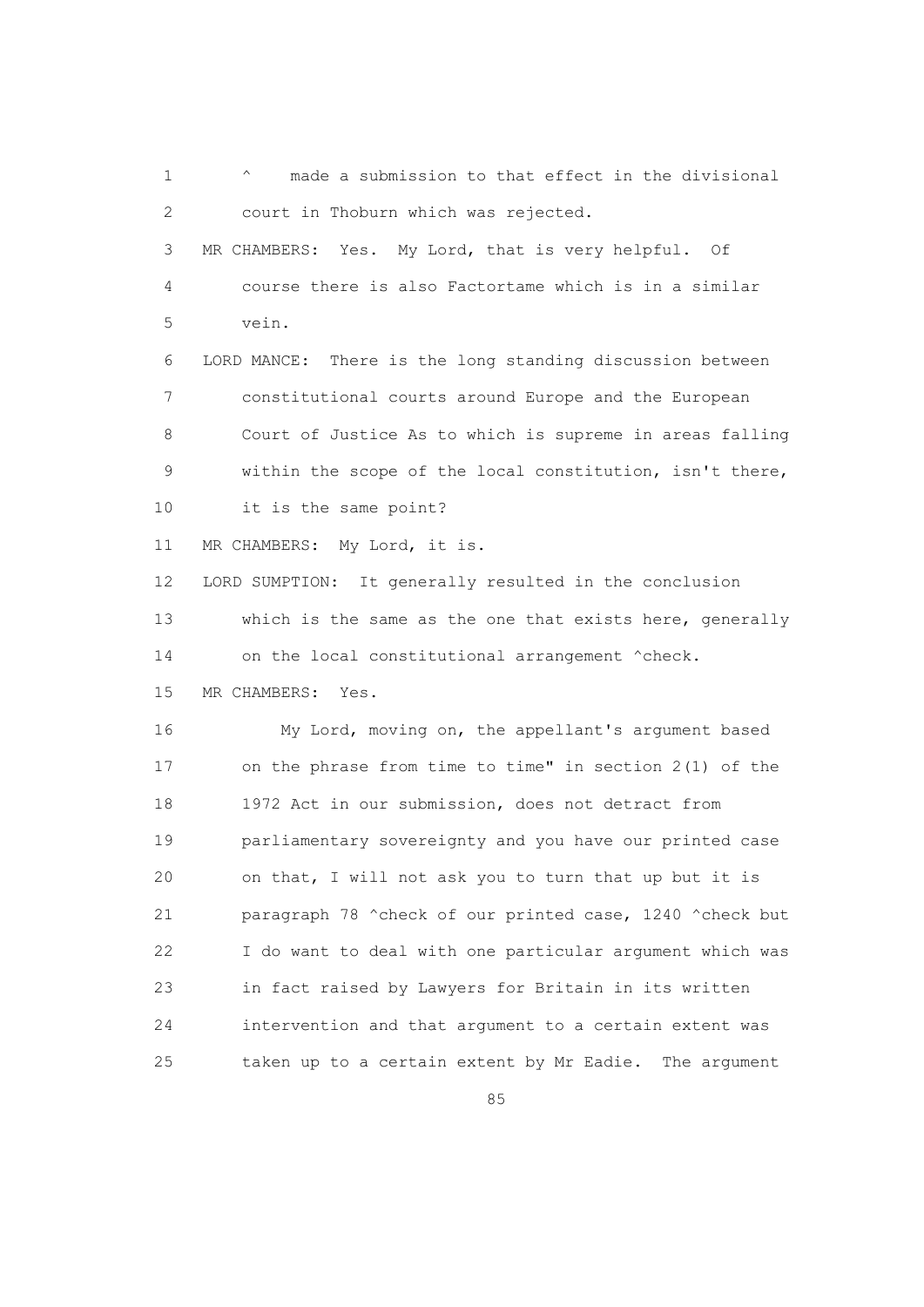1 is that from the passing of the 2008 act, the rights 2 given by section 2(1) must be read as rights granted 3 from time to time subject to the operation of 4 Article 50.

 5 Now, you have heard from my learned friend, Lord 6 Pannick in relation to that, and the broad point is that 7 Article 50 throws you back to domestic constitutional 8 requirements but, I want to add this, that the 9 introduction of Article 50 specifically in the context 10 of the doctrine of parliamentary sovereignty and the 11 1972 as considered by Parliament. It was considered by 12 the House of Lords Select Committee on the constitution, 13 during the passage of the bill which eventually became 14 the 2008 act. And the Select Committee's report is at 15 volume 17 of the authorities at tab 198. 16 LORD CLARKE: Does this get a mention in your case? 17 MR CHAMBERS: My Lord, it does I believe get a mention in 18 our case. I will just check, certainly we have referred 19 to it below but I believe it is in our case as well. 20 I will give your Lordship the reference. It is 21 electronic 5977. This is 17198 and it actually starts 22 at 5917 which is the sixth report of the Select 23 Committee, it is a report with evidence and if you

<u>86 and 2001 and 2002 and 2003 and 2003 and 2004 and 2004 and 2005 and 2006 and 2006 and 2006 and 2006 and 200</u>

24 start, please, at page 5922 and paragraph 6, you will

25 see that the committee wrote to the foreign secretary to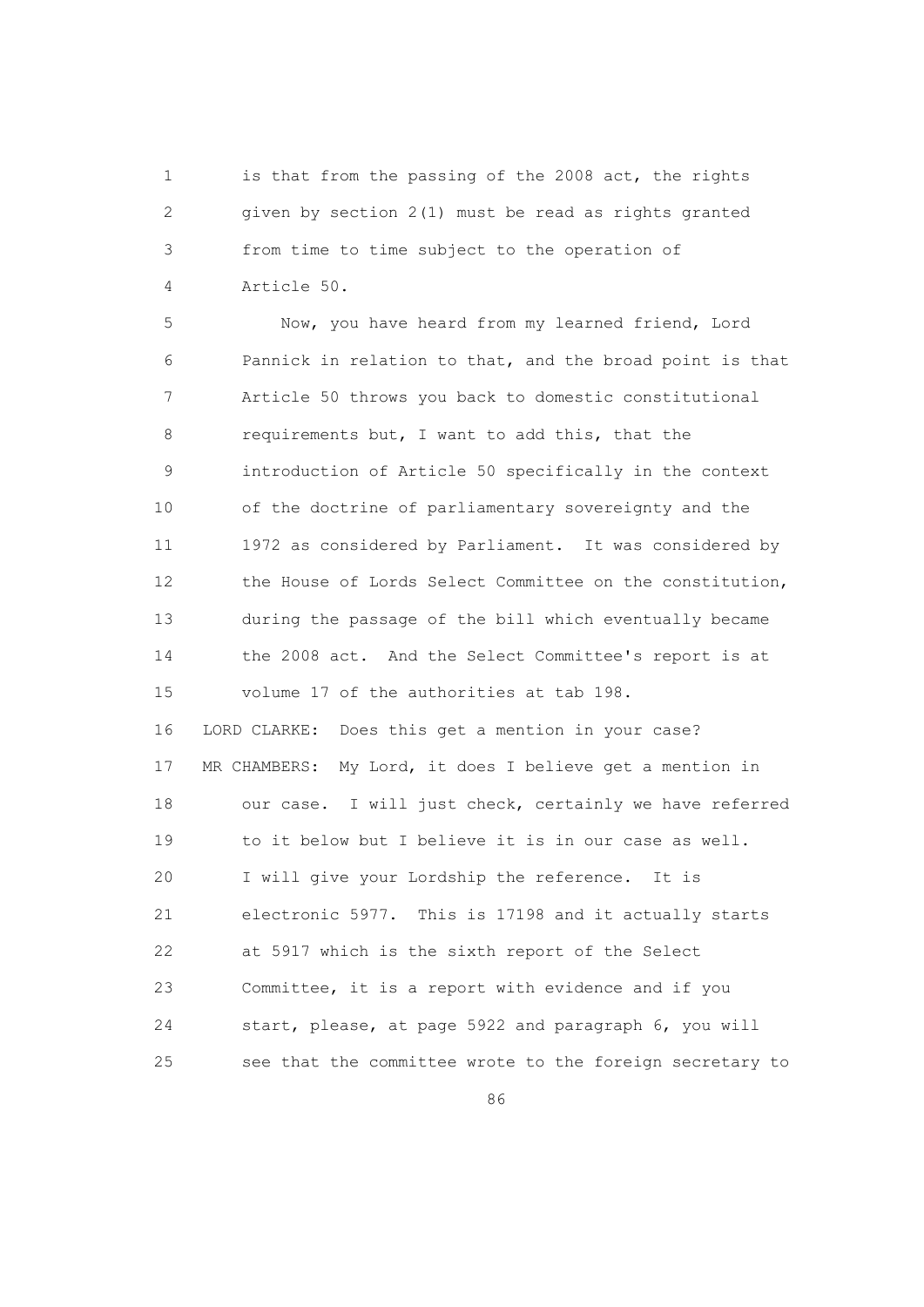1 ask him to set out the Government's view of how the 2 Lisbon treaty would affect the UK constitution and his 3 reply is produced and the court will find that at 5974, 4 and the relevant passage is at 5977 and it is the final 5 two paragraphs above the heading "Courts and the 6 judiciary" the Lisbon treaty has no effect on the 7 principle of parliamentary sovereignty. Parliament 8 exercised its sovereignty in passing the 1972 Act and 9 has continued to do so in passing the legislation 10 necessary to ratify subsequent EU treaties. The UK 11 Parliament could repeal the 1972 Act at any time and the 12 consequence of such repeal is that the UK would not be 13 able to comply with its international and EU obligations 14 and would have to withdraw from the European Union. The 15 Lisbon treaty does not change that and indeed for the 16 first time includes a provision specifically confirming 17 member state's rights to withdraw from the European 18 Union."

 19 That then led to the committee's relevant conclusion 20 in paragraph 95 of the report itself, which is at 5943 21 and in paragraph 95 the (Inaudible) say this:

 22 "We conclude that the Lisbon treaty would make no 23 alteration to the current relationship between the 24 principles of primacy and European Union law and 25 parliamentary sovereignty. The introduction of a

<u>87 setember - Amerikaans States States States States States States States States States States States States S</u>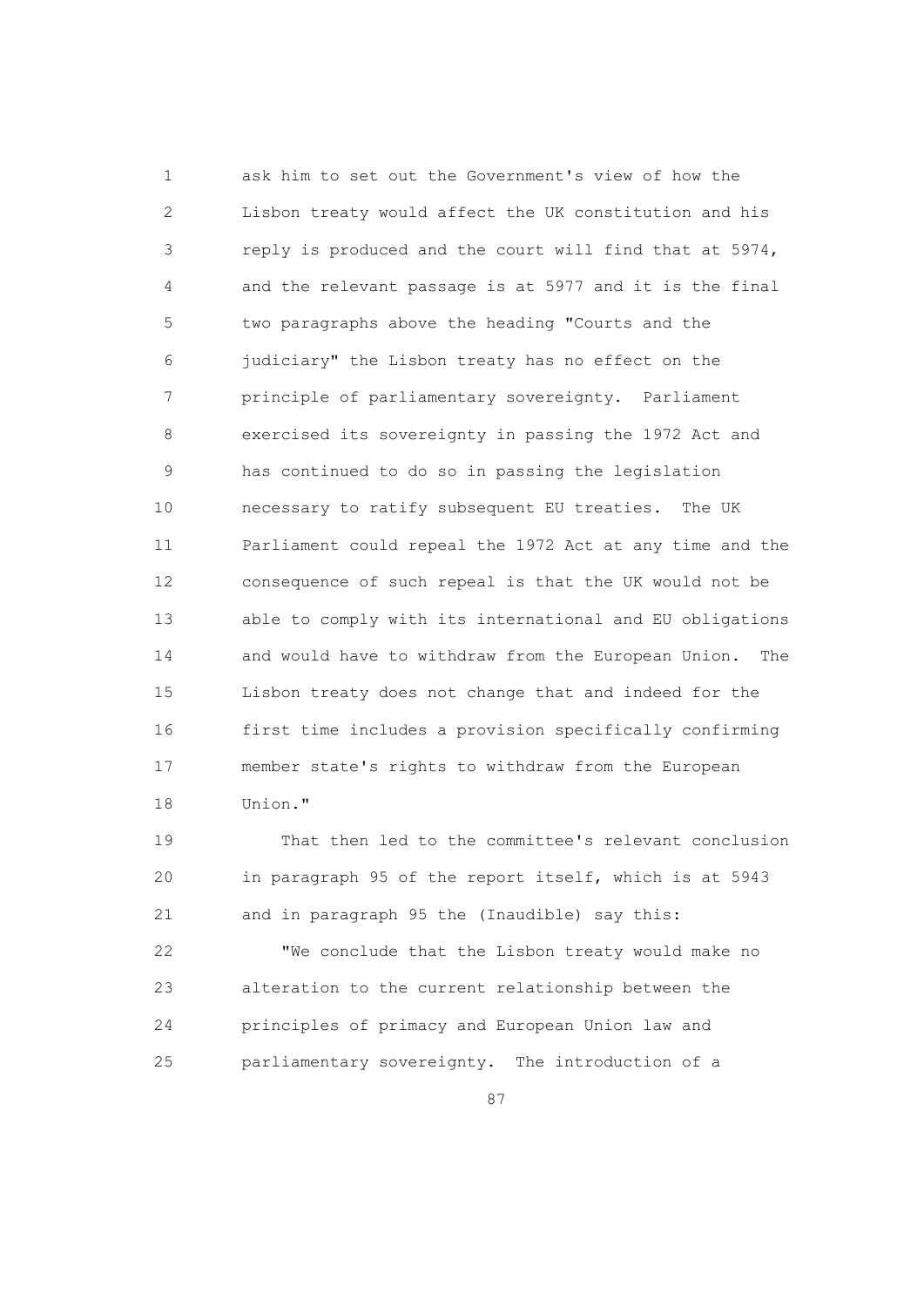1 provision explicitly confirming member states' rights to 2 withdraw from the EU underlines the point that the 3 United Kingdom only remains bond by European Union union 4 law as long as Parliament chooses to remain in the 5 union."

 6 Now, in our submission, that explains at a general 7 level why there was no need for any parliamentary 8 control under article -- control of Article 50, under 9 section 6 of the 2008 act. Because Parliament was 10 proceeding on the basis that under the doctrine of 11 parliamentary sovereignty, it was for Parliament to 12 decide whether or not to remain in the EU.

 13 So my Lords, that is the position in relation to the 14 1972 Act. The point can also be illustrated in relation 15 to the European Union elections act 2002 and there, 16 I don't ask you to turn it up but for your note it is at 17 core volume 1, page 128, electronic 4434, the rights 18 granted under that act, rights to stand for election and 19 to vote, are conferred by the 2002 act itself. There is 20 no reference made to rights deriving from a different 21 legal system, or rights obtained in any other instrument 22 ^check, in other words the source of the rights in every 23 sense is legislation enacted by Parliament. And that is 24 all that is required to engage the doctrine of 25 parliamentary sovereignty.

en and the state of the state of the state of the state of the state of the state of the state of the state of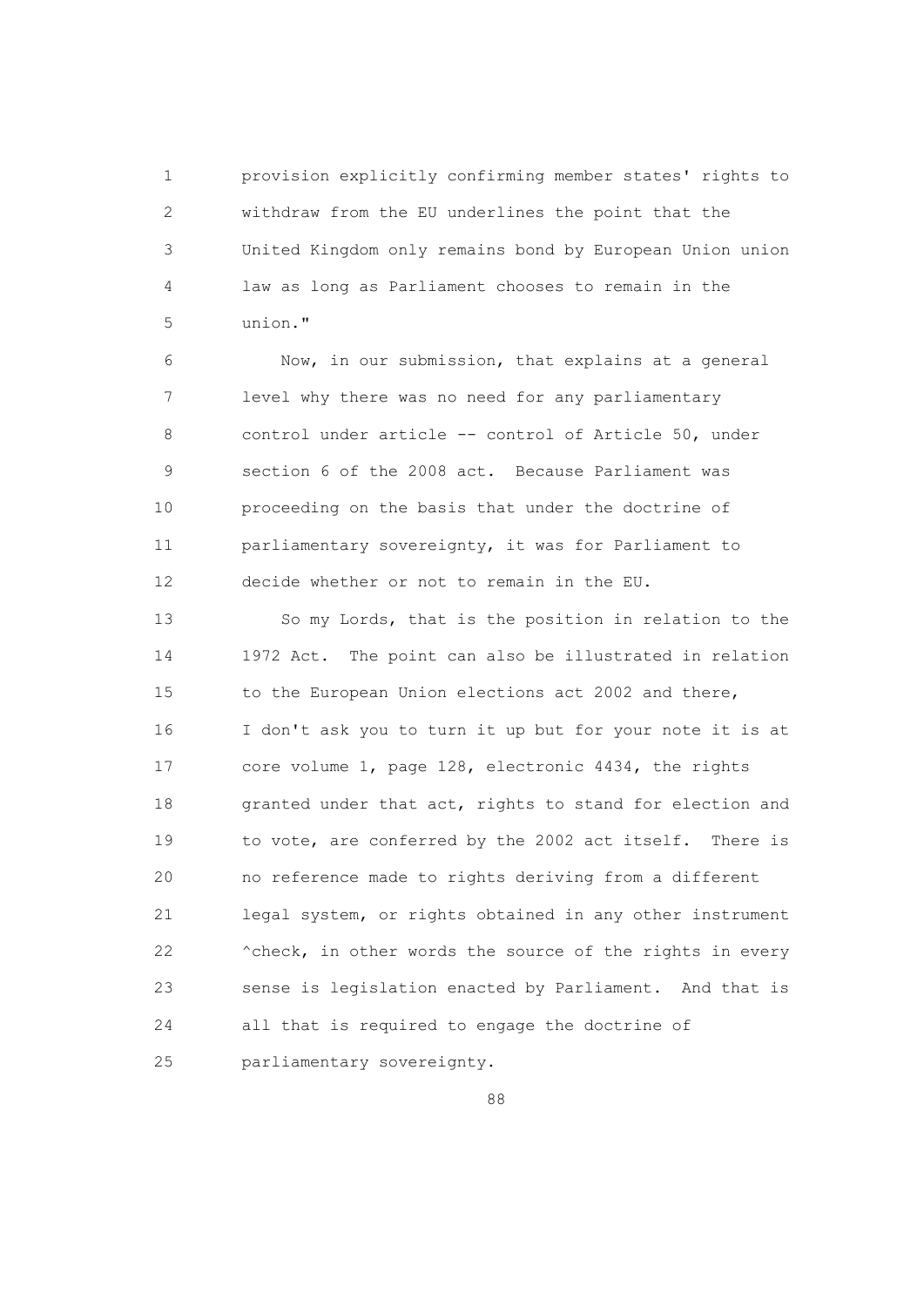1 I have already dealt with the existence of the 2 European Parliament point and my learned friend, Lord 3 Pannick, has dealt with the other point which arose on 4 this, which is the rights are contingent on the 5 executive deciding to exercise the prerogative to 6 withdraw. That, as Lord Pannick submitted, simply begs 7 the question of whether the executive can give 8 an Article 50 notification without the approval of 9 Parliament.

 10 For parliamentary sovereignty ^check so far as the 11 2002 Act is concerned, the rights which are granted to 12 citizens take effect of and function under the domestic 13 legal order. It is precisely because those rights take 14 effect under the domestic legal order that the principle 15 of parliamentary sovereignty has been engaged. It is 16 important to note that the "from time to time" argument 17 could not in any event work in relation to the 2002 act 18 and nor could the supposed impact of the advent of 19 Article 50 have any impact on the 2002 Act because the 20 point there is there is no warrant to make those rights 21 contingent on the introduction of Article 50, the 2002 22 act is such that the rights are set out in stone.

 23 So just before the short adjournment, I can now 24 return to the core of my stage two argument, which is 25 that once it is understood that the source of the

<u>89 and 200 and 200 and 200 and 200 and 200 and 200 and 200 and 200 and 200 and 200 and 200 and 200 and 200 and 200 and 200 and 200 and 200 and 200 and 200 and 200 and 200 and 200 and 200 and 200 and 200 and 200 and 200 an</u>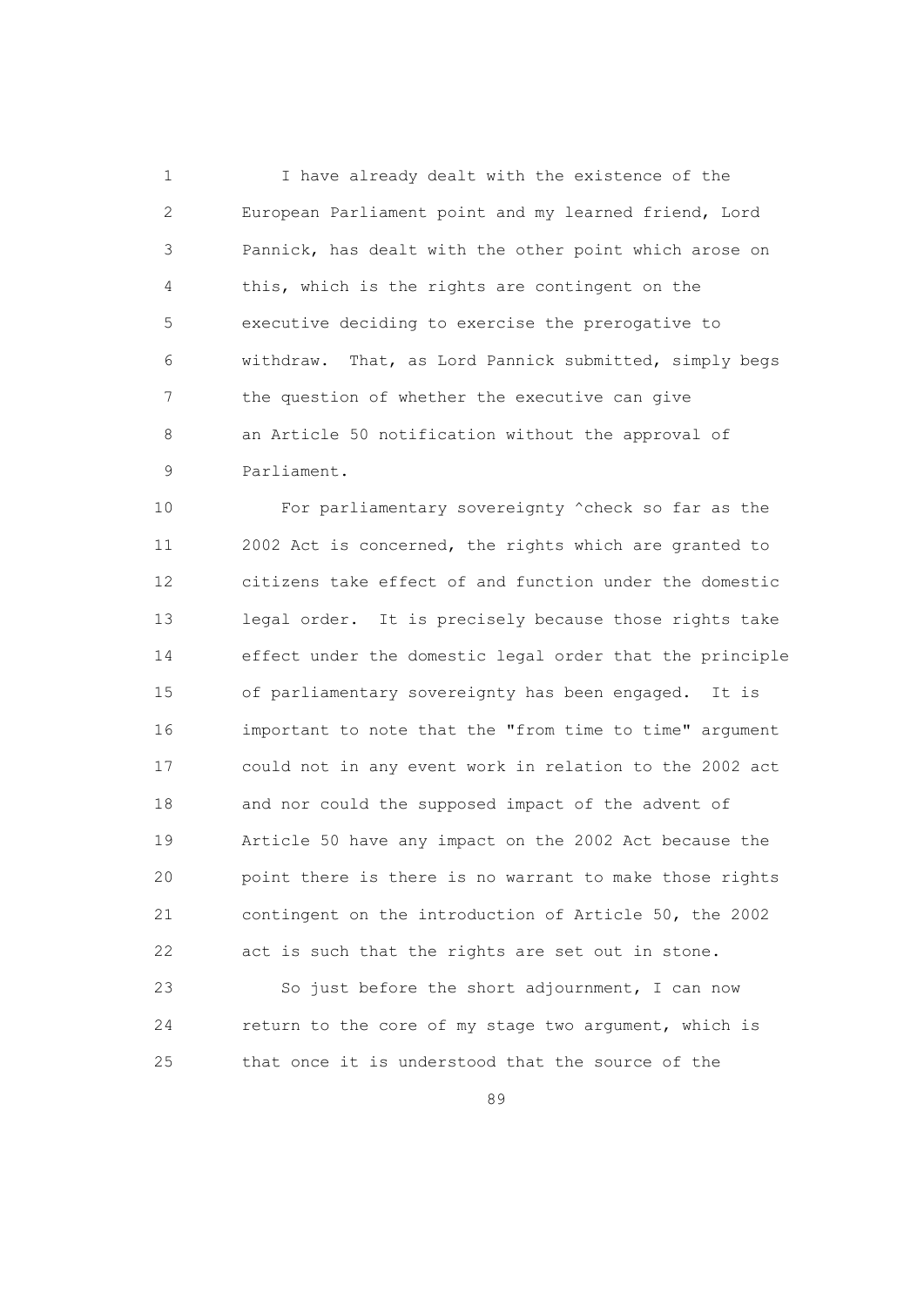1 relevant rights in domestic law is primary legislation 2 passed by Parliament, then the legal effect of the 3 appellant's concession in paragraph 62 A of his case can 4 be properly understood because what it amounts to is 5 that rights granted by Parliament under primary 6 legislation will undoubtedly and inevitably be lost or 7 removed by notification under Article 50.

8 Not just EU law rights, but rights granted by 9 Parliament under acts of Parliament.

 10 So that brings me to stage three which is whether 11 Parliament has authorised the executive to bring about 12 the inevitable loss of rights. And under the doctrine 13 of parliamentary sovereignty, the authorisation of 14 Parliament is needed because only Parliament can 15 override, set aside or nullify legislation. It is 16 important here to underline that the appellant does not 17 claim any parliamentary authorisation, he says he 18 doesn't need it, he says that the prerogative power 19 suffices but this in our respectful submission goes back 20 to the flaw in the appellant's argument because the 21 appellant's approach we submit betrays a fundamental 22 misunderstanding of the doctrine of parliamentary 23 sovereignty. Looked at through the prism of 24 parliamentary sovereignty, the prerogative is nothing 25 more than a label for executive action. The prerogative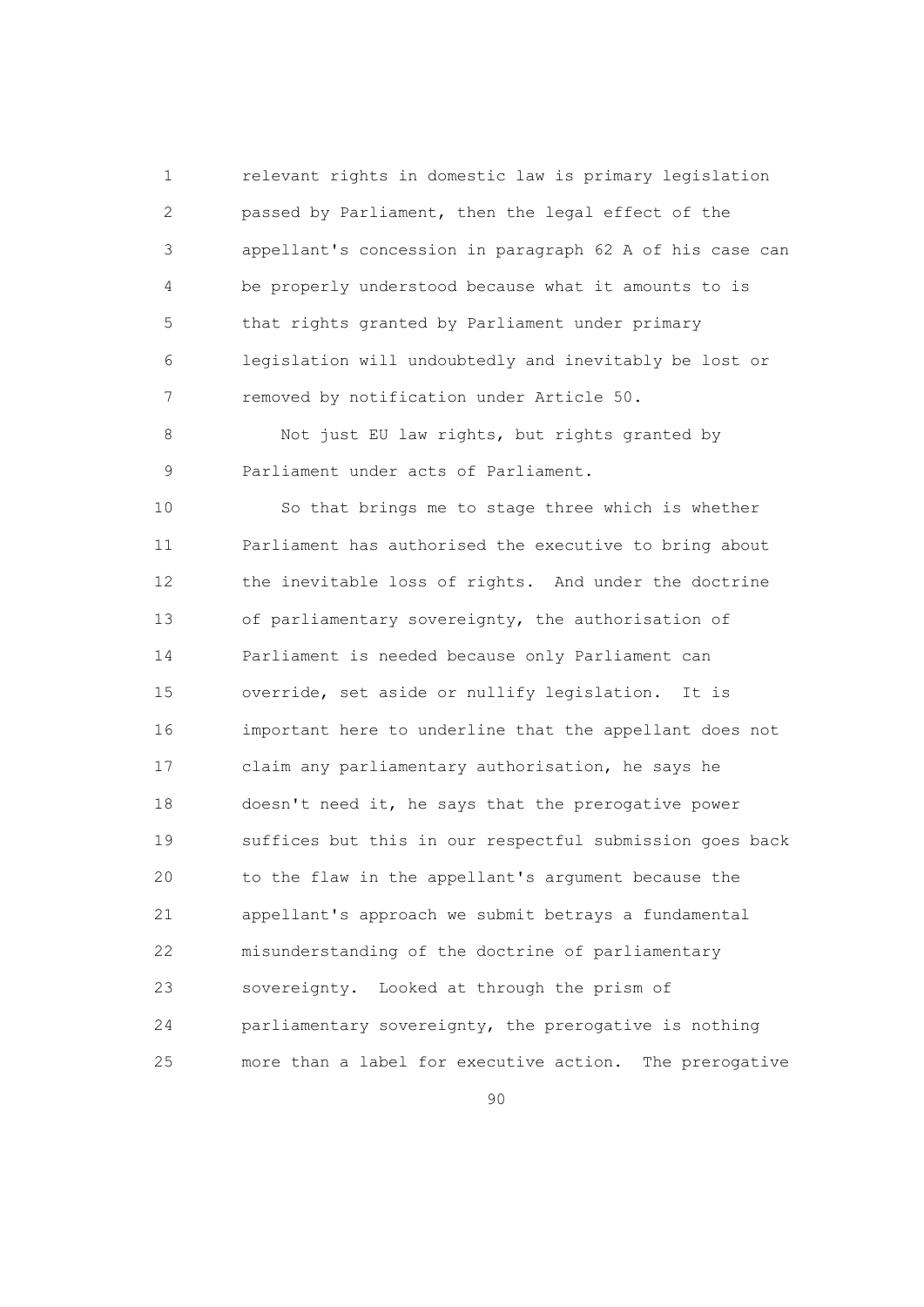1 can only be exercised through executive action. And 2 executive action is unlawful if it contravenes the 3 doctrine of parliamentary sovereignty and given that in 4 this case, in our submission, the exercise of the 5 prerogative will lead to this loss of rights in primary 6 legislation, the only question which remains is whether 7 or not there is parliamentary authorisation and under 8 the doctrine of parliamentary sovereignty, that is the 9 correct approach to the issue but the appellant seeks to 10 persuade the court to look at matters from the wrong end 11 of the telescope. The appellant says that the starting 12 point is to look to see whether there a prerogative and, 13 if there is, he says the issue becomes whether or not 14 the prerogative power has been limited by Parliament in 15 the relevant respect.

 16 But that in our submission looks at the matter 17 completely the wrong way round because it terms the 18 turns the doctrine of parliamentary sovereignty on its 19 head. No once it has been accepted as it has here that 20 executive action will override primary legislation, the 21 correct approach in our submission is for the executive 22 to show that Parliament has authorised the loss of 23 rights in question.

 24 It is not a question of looking to see if there 25 a prerogative power that has or has not been limited, it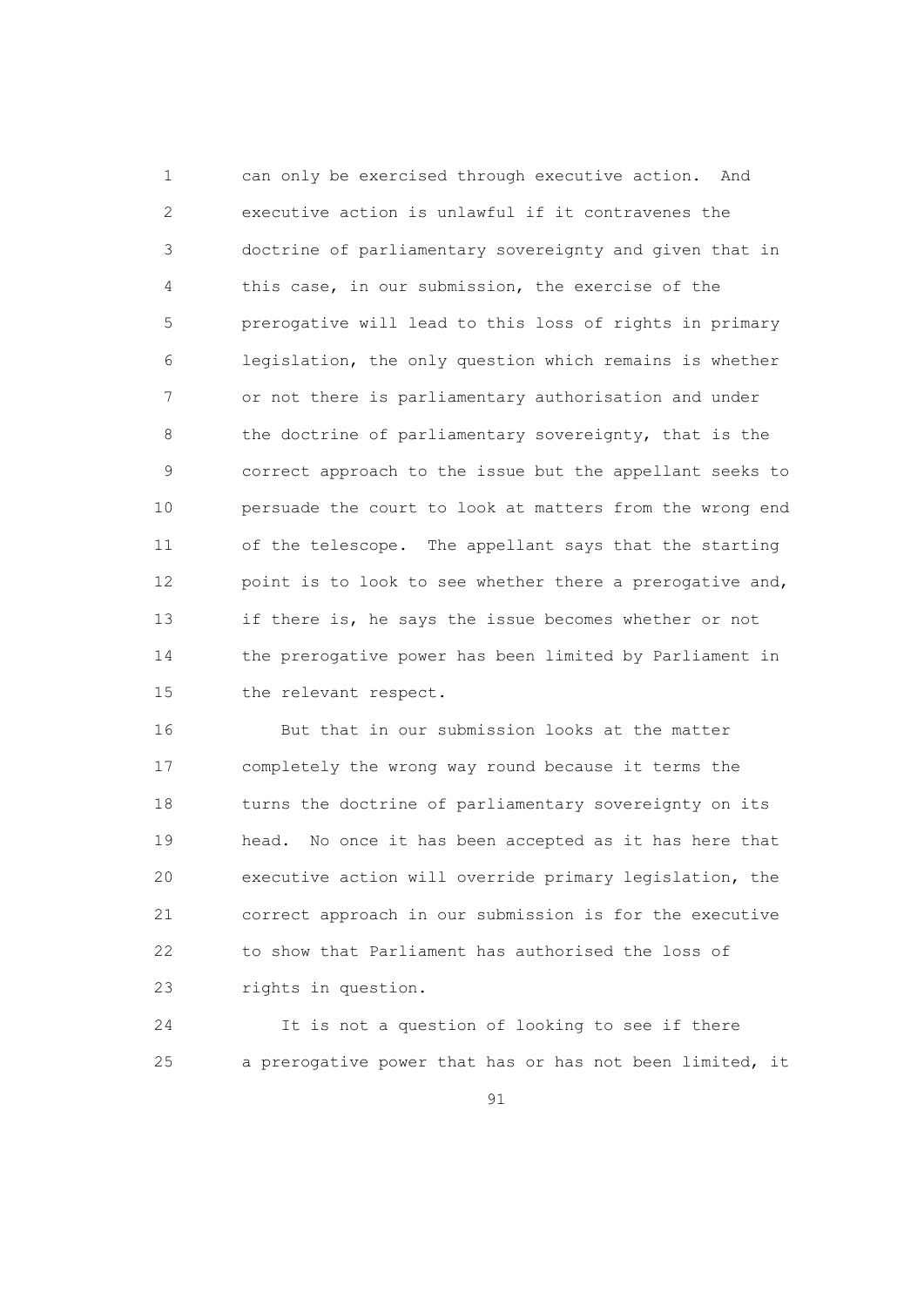1 is for the executive to show in clear terms that 2 Parliament has authorised the loss of statutory rights 3 intended to be brought about by this executive action.

 4 So just to finish this point off, in answer to 5 a question my Lord, Lord Reed raised yesterday, and that 6 was whether or not the referendum result could provide 7 a basis for the rational use of the prerogative, if 8 there was a prerogative. Well, we submit this case does 9 not involve the question of whether or not what the 10 appellant proposes to do is a rational use of the 11 prerogative, without parliamentary authorisation, the 12 proposed executive action is not lawful, so there is 13 simply no prerogative at all in our submission in that 14 respect.

15 THE PRESIDENT: Is that a convenient moment.

16 MR CHAMBERS: My Lord, I was just about to ask.

 17 LORD CARNWATH: Could I immense the Musef case if you want 18 to come back to, I think it is at 36, 496 in the

19 supplementary bundle, MS 67.

20 MR CHAMBERS: That is very helpful, thank you.

21 THE PRESIDENT: Thank you very much. Court is now

22 adjourned.

 23 We will resume again at 2.00 with Mr Chambers. 24 Thank you.

25 (1.01 pm)

<u>92</u>